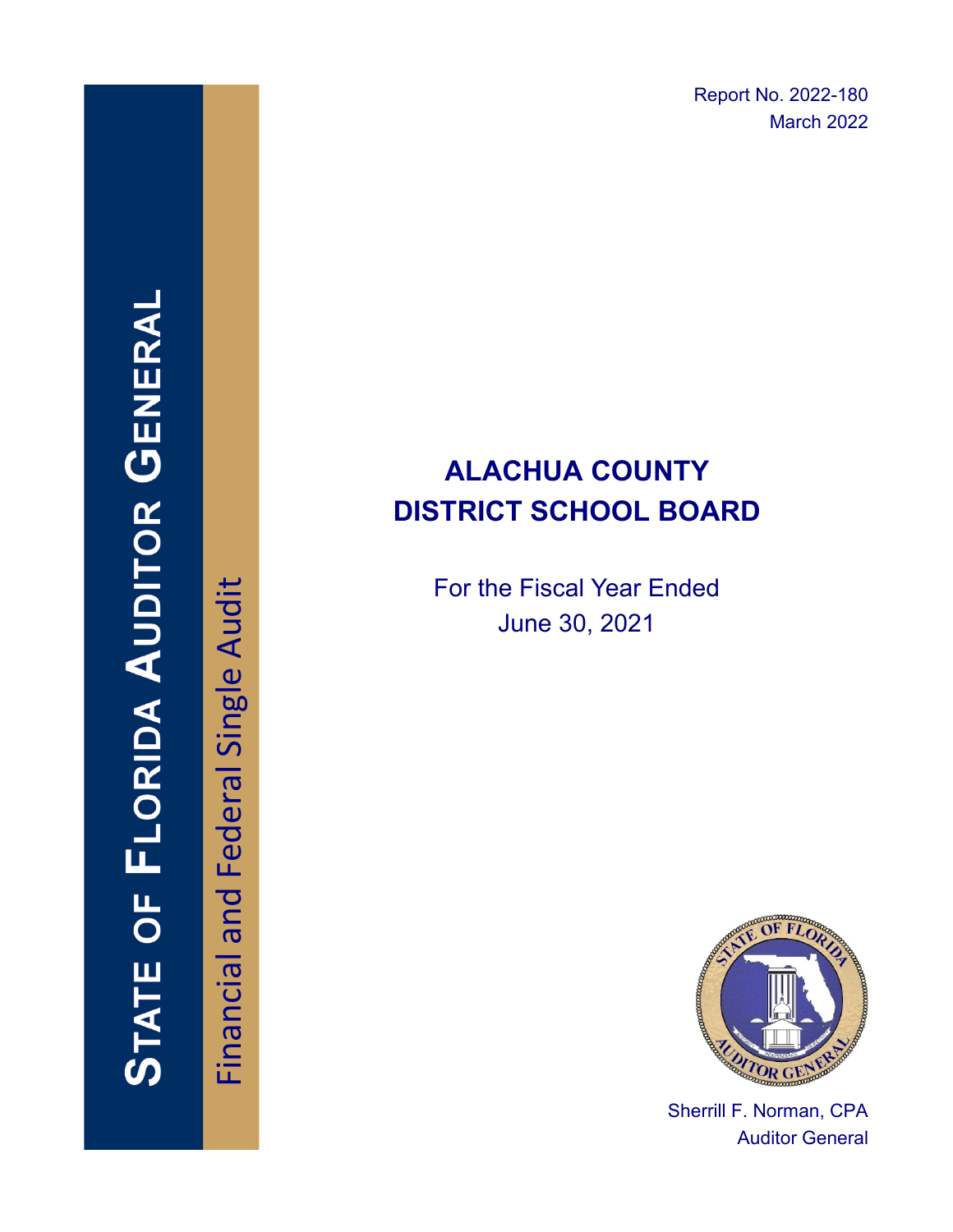#### **Board Members and Superintendent**

During the 2020-21 fiscal year, Dr. Carlee Simon served as Superintendent of the Alachua County Schools from December 4, 2020; Donna Jones served as Acting Superintendent December 2, 2020, and December 3, 2020; Karen Clarke served as Superintendent through December 1, 2020; and the following individuals served as School Board Members:

|                                                                           | District No. |
|---------------------------------------------------------------------------|--------------|
| Tina Certain, Vice Chair from 11-17-20                                    | 1            |
| Diyonne L. McGraw from 11-17-20 through<br>$6 - 16 - 21$ <sup>a</sup>     | 2            |
| Eileen F. Roy through 11-16-20, Chair                                     | 2            |
| Dr. Gunnar F. Paulson                                                     | 3            |
| Dr. Leanetta McNealy, Chair from 11-17-20,<br>Vice Chair through 11-16-20 | 4            |
| Robert P. Hyatt                                                           | 5            |
| <sup>a</sup> Seat declared vacant by the Governor on 6-17-21, and member  |              |

position remained vacant through fiscal year end.

The Auditor General conducts audits of governmental entities to provide the Legislature, Florida's citizens, public entity management, and other stakeholders unbiased, timely, and relevant information for use in promoting government accountability and stewardship and improving government operations.

The team leader was Debra L. Hulse, CPA, and the audit was supervised by Denita K. Tyre, CPA.

Please address inquiries regarding this report to Edward A. Waller, CPA, Audit Manager, by e-mail at [tedwaller@aud.state.fl.us](mailto:tedwaller@aud.state.fl.us) or by telephone at (850) 412-2887.

This report and other reports prepared by the Auditor General are available at:

[FLAuditor.gov](https://flauditor.gov/)

Printed copies of our reports may be requested by contacting us at:

**State of Florida Auditor General**

**Claude Pepper Building, Suite G74 ∙ 111 West Madison Street ∙ Tallahassee, FL 32399-1450 ∙ (850) 412-2722**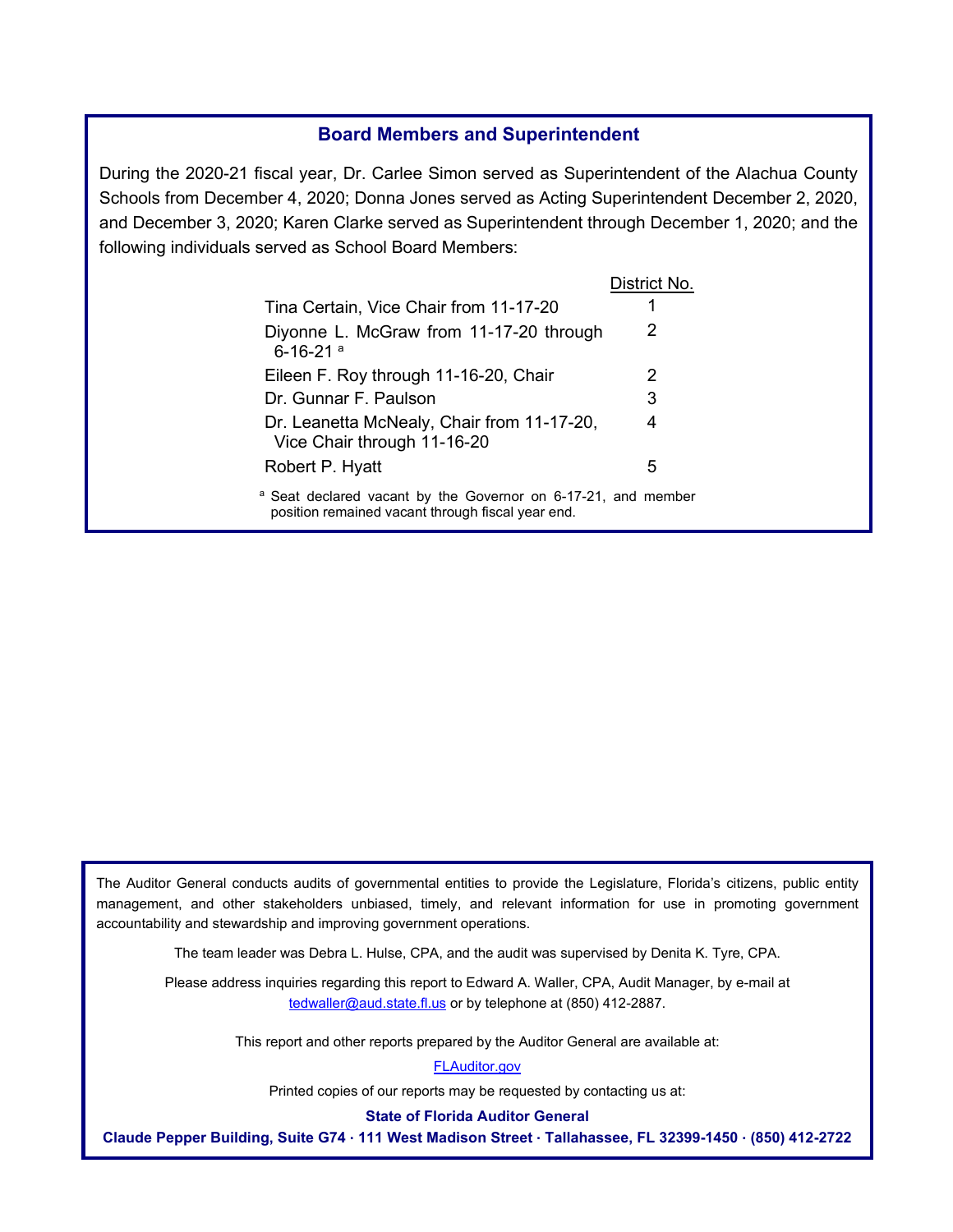# **ALACHUA COUNTY DISTRICT SCHOOL BOARD TABLE OF CONTENTS**

|                                                                                                               | Page<br>No. |
|---------------------------------------------------------------------------------------------------------------|-------------|
|                                                                                                               | Ť           |
| <b>INDEPENDENT AUDITOR'S REPORT</b>                                                                           |             |
|                                                                                                               | $\mathbf 1$ |
|                                                                                                               | 3           |
|                                                                                                               | 5           |
| <b>BASIC FINANCIAL STATEMENTS</b>                                                                             |             |
|                                                                                                               | 15          |
|                                                                                                               | 16          |
|                                                                                                               | 18          |
| Reconciliation of the Governmental Funds Balance Sheet                                                        | 20          |
| Statement of Revenues, Expenditures, and Changes in                                                           | 22          |
| Reconciliation of the Governmental Funds Statement of<br>Revenues, Expenditures, and Changes in Fund Balances | 24          |
|                                                                                                               | 25          |
| Statement of Revenues, Expenses, and Changes in Fund                                                          | 26          |
|                                                                                                               | 27          |
|                                                                                                               | 28          |
|                                                                                                               | 29          |
|                                                                                                               | 30          |
| OTHER REQUIRED SUPPLEMENTARY INFORMATION                                                                      |             |
| Budgetary Comparison Schedule – General and Major Special Revenue Funds                                       | 66          |
| Schedule of Changes in the District's Total OPEB Liability and Related Ratios                                 | 68          |
| Schedule of the District's Proportionate Share of the Net Pension Liability - Florida                         | 69          |
| Schedule of District Contributions - Florida Retirement System Pension Plan                                   | 69          |
| Schedule of the District's Proportionate Share of the Net Pension Liability – Health                          | 70          |
| Schedule of District Contributions - Health Insurance Subsidy Pension Plan                                    | 70          |
| Schedule of Changes in Net Pension Liability and Related Ratios - Early Retirement Plan                       | 72          |
|                                                                                                               | 74          |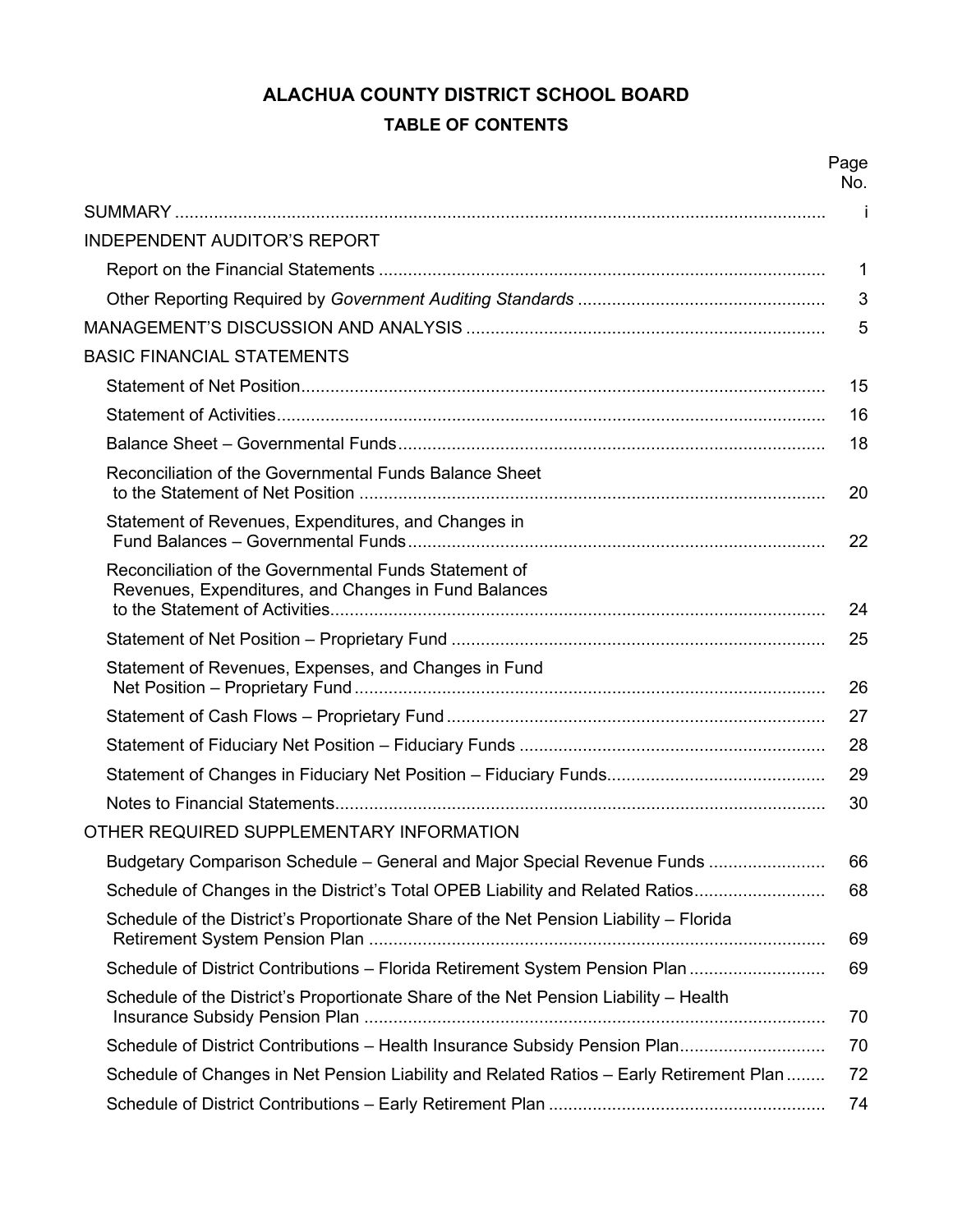# **ALACHUA COUNTY DISTRICT SCHOOL BOARD TABLE OF CONTENTS (CONTINUED)**

Page

|                                                                                                                                                                         | No.  |
|-------------------------------------------------------------------------------------------------------------------------------------------------------------------------|------|
| OTHER REQUIRED SUPPLEMENTARY INFORMATION (CONTINUED)                                                                                                                    |      |
|                                                                                                                                                                         | 76   |
|                                                                                                                                                                         | 76   |
|                                                                                                                                                                         | 78   |
| INDEPENDENT AUDITOR'S REPORT ON INTERNAL CONTROL OVER<br>FINANCIAL REPORTING AND ON COMPLIANCE AND OTHER MATTERS<br>BASED ON AN AUDIT OF FINANCIAL STATEMENTS PERFORMED | - 80 |
| INDEPENDENT AUDITOR'S REPORT ON COMPLIANCE FOR EACH MAJOR<br>FEDERAL PROGRAM AND REPORT ON INTERNAL CONTROL OVER                                                        | 82   |
|                                                                                                                                                                         | 85   |
|                                                                                                                                                                         | 86   |
|                                                                                                                                                                         | 87   |
|                                                                                                                                                                         | 87   |
|                                                                                                                                                                         |      |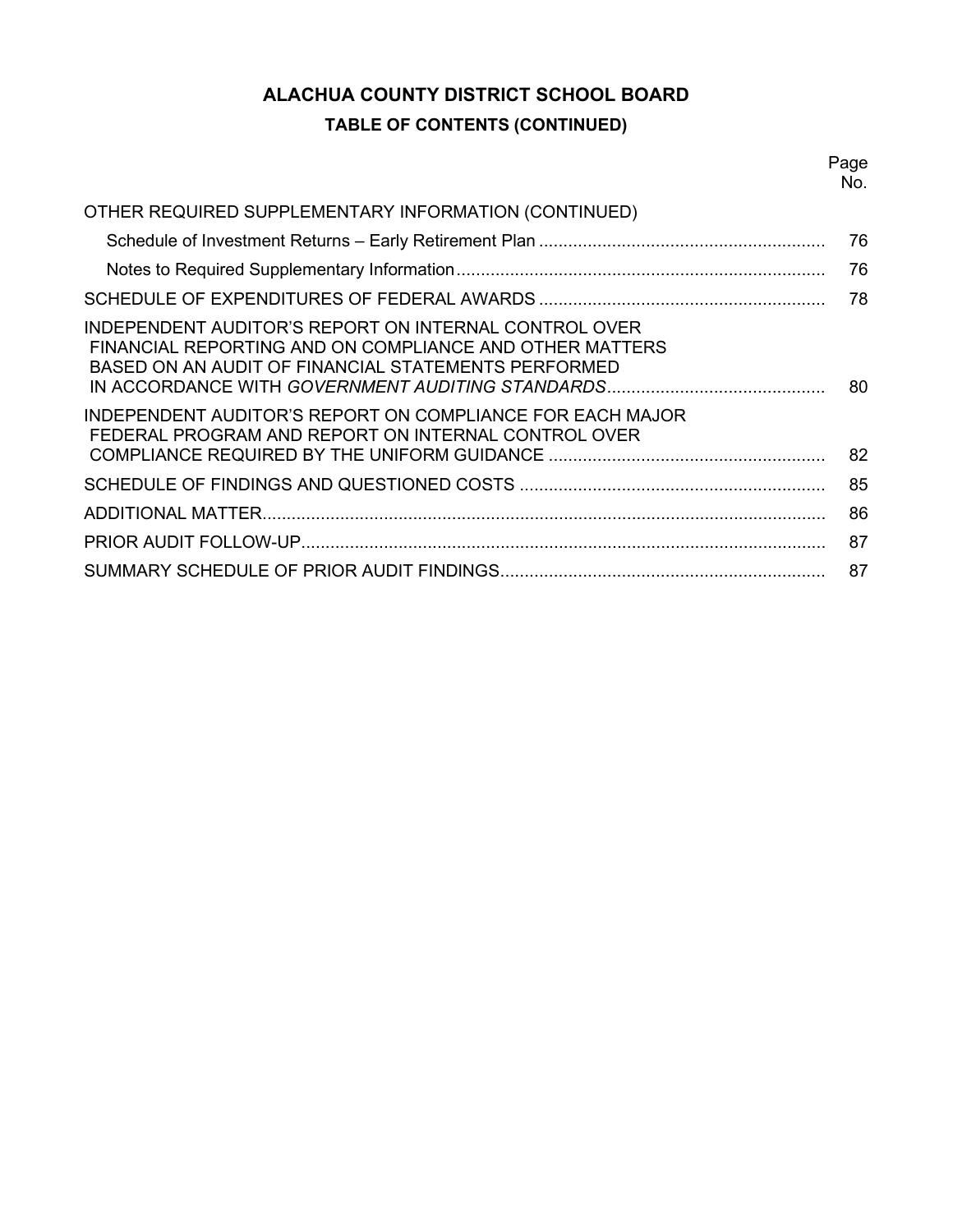#### SUMMARY OF REPORT ON FINANCIAL STATEMENTS

<span id="page-4-0"></span>Our audit disclosed that the basic financial statements of the Alachua County District School Board (District) were presented fairly, in all material respects, in accordance with prescribed financial reporting standards.

SUMMARY OF REPORT ON INTERNAL CONTROL AND COMPLIANCE

Our audit did not identify any deficiencies in internal control over financial reporting that we consider to be material weaknesses.

The results of our tests disclosed no instances of noncompliance or other matters that are required to be reported under *Government Auditing Standards* issued by the Comptroller General of the United States; however, we noted a certain additional matter as summarized below.

#### **Additional Matter**

**Finding AM 2021-001:** District procedures did not always limit expenditure to budgeted amounts, contrary to State law, State Board of Education rules, and Board policies.

SUMMARY OF REPORT ON FEDERAL AWARDS

We audited the District's compliance with applicable Federal awards requirements. The Coronavirus Relief Fund and Education Stabilization Fund were audited as major Federal programs. The results of our audit indicated that the District materially complied with the requirements that could have a direct and material effect on each of its major Federal programs.

AUDIT OBJECTIVES AND SCOPE

Our audit objectives were to determine whether the School Board and its officers with administrative and stewardship responsibilities for District operations:

- Presented the District's basic financial statements in accordance with generally accepted accounting principles;
- Established and implemented internal control over financial reporting and compliance with requirements that could have a direct and material effect on the financial statements or on the District's major Federal programs; and
- Complied with the various provisions of laws, rules, regulations, contracts, and grant agreements that are material to the financial statements, and those applicable to the District's major Federal programs.

The scope of this audit included an examination of the District's basic financial statements and the accompanying Schedule of Expenditures of Federal Awards, as of and for the fiscal year ended June 30, 2021. We obtained an understanding of the District's environment, including its internal control, and assessed the risk of material misstatement necessary to plan the audit of the basic financial statements and Federal awards. We also examined various transactions to determine whether they were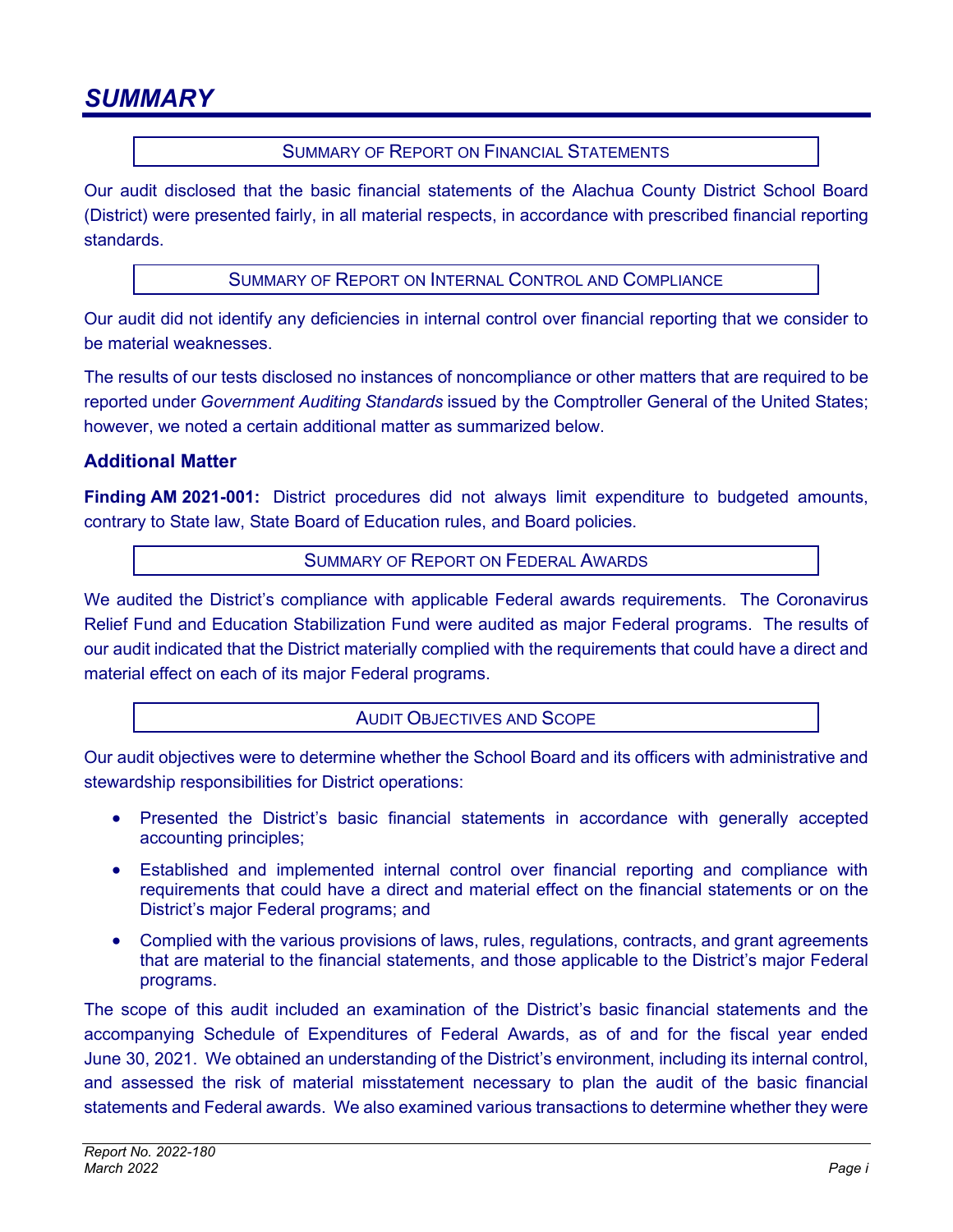executed, in both manner and substance, in accordance with governing provisions of laws, rules, regulations, contracts, and grant agreements.

#### AUDIT METHODOLOGY

We conducted our audit in accordance with auditing standards generally accepted in the United States of America; applicable standards contained in*Government Auditing Standards*, issued by the Comptroller General of the United States; and Title 2 U.S. *Code of Federal Regulations* Part 200, *Uniform Administrative Requirements, Cost Principles, and Audit Requirements for Federal Awards*.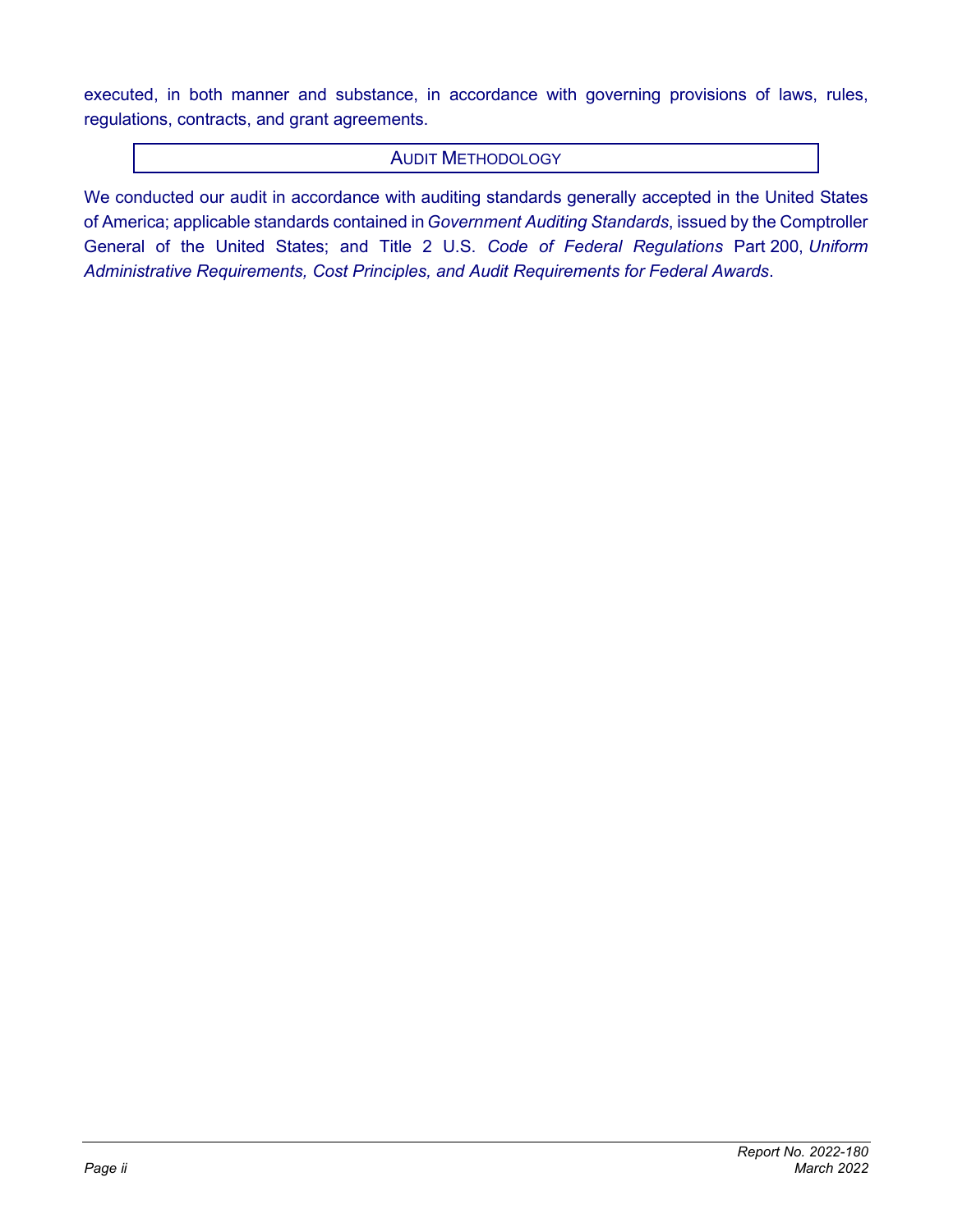<span id="page-6-1"></span>

Sherrill F. Norman, CPA Auditor General

# **AUDITOR GENERAL STATE OF FLORIDA**

Claude Denson Pepper Building, Suite G74 111 West Madison Street Tallahassee, Florida 32399-1450



Phone: (850) 412-2722 Fax: (850) 488-6975

The President of the Senate, the Speaker of the House of Representatives, and the Legislative Auditing Committee

# **INDEPENDENT AUDITOR'S REPORT**

#### <span id="page-6-0"></span>**Report on the Financial Statements**

We have audited the accompanying financial statements of the governmental activities, the aggregate discretely presented component units, each major fund, and the aggregate remaining fund information of the Alachua County District School Board, as of and for the fiscal year ended June 30, 2021, and the related notes to the financial statements, which collectively comprise the District's basic financial statements as listed in the table of contents.

#### *Management's Responsibility for the Financial Statements*

Management is responsible for the preparation and fair presentation of these financial statements in accordance with accounting principles generally accepted in the United States of America; this includes the design, implementation, and maintenance of internal control relevant to the preparation and fair presentation of financial statements that are free from material misstatement, whether due to fraud or error.

#### *Auditor's Responsibility*

Our responsibility is to express opinions on these financial statements based on our audit. We did not audit the financial statements of the school internal funds, which represent 10 percent, 6 percent, 11 percent, 4 percent, and 4 percent, respectively, of the assets, liabilities, fund balance and net position, additions and revenues, and deductions and expenditures of the aggregate remaining fund information. In addition, we did not audit the financial statements of the aggregate discretely presented component units, which represent 100 percent of the transactions and account balances of the aggregate discretely presented component units columns. The financial statements of the school internal funds and the aggregate discretely presented component units were audited by other auditors whose reports have been furnished to us, and our opinions, insofar as they relate to the amounts included for those financial statements, are based solely on the reports of the other auditors. We conducted our audit in accordance with auditing standards generally accepted in the United States of America and the standards applicable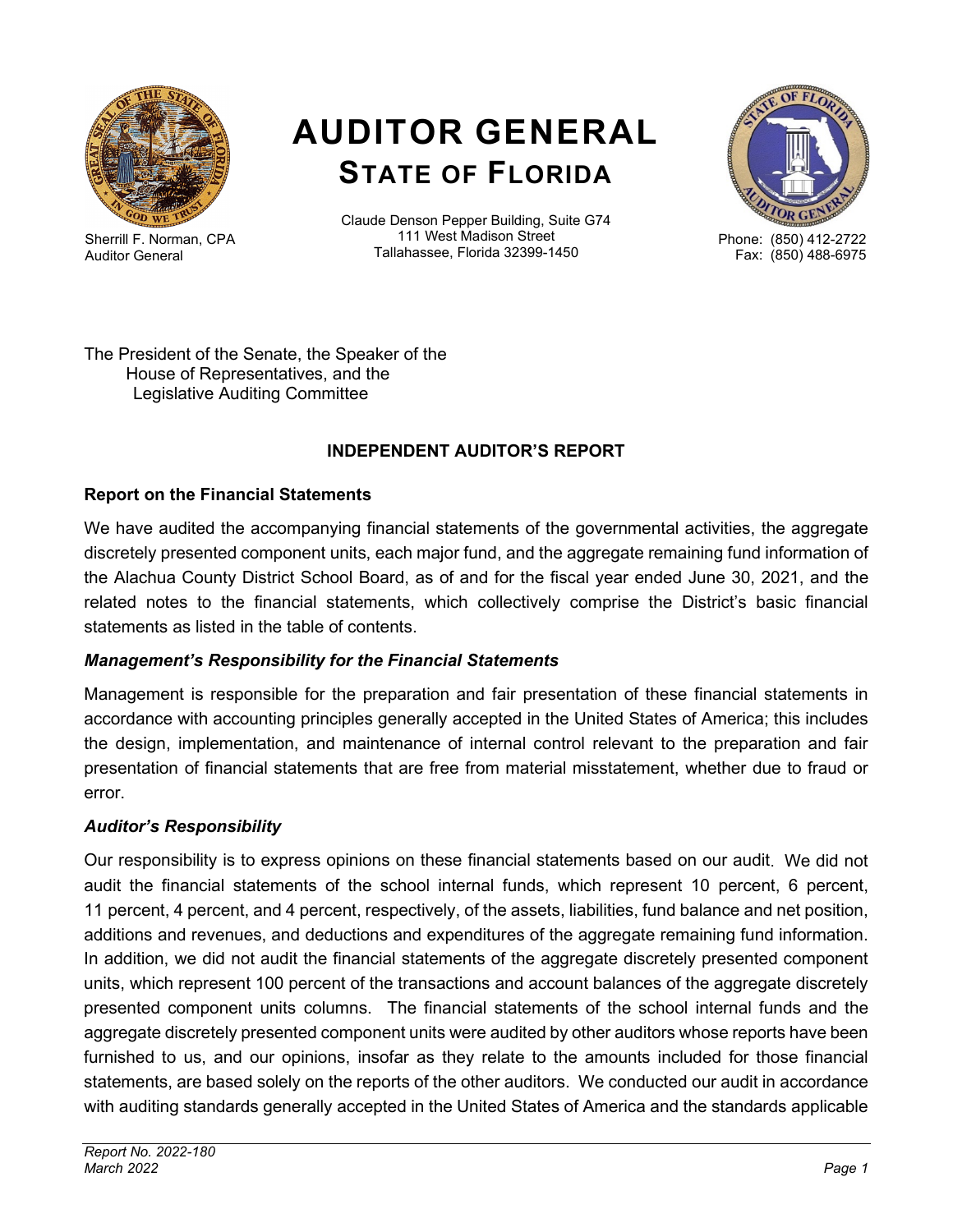to financial audits contained in *Government Auditing Standards*, issued by the Comptroller General of the United States. Those standards require that we plan and perform the audit to obtain reasonable assurance about whether the financial statements are free from material misstatement.

An audit involves performing procedures to obtain audit evidence about the amounts and disclosures in the financial statements. The procedures selected depend on the auditor's judgment, including the assessment of the risks of material misstatement of the financial statements, whether due to fraud or error. In making those risk assessments, the auditor considers internal control relevant to the entity's preparation and fair presentation of the financial statements in order to design audit procedures that are appropriate in the circumstances, but not for the purpose of expressing an opinion on the effectiveness of the entity's internal control. Accordingly, we express no such opinion. An audit also includes evaluating the appropriateness of accounting policies used and the reasonableness of significant accounting estimates made by management, as well as evaluating the overall presentation of the financial statements.

We believe that the audit evidence we have obtained is sufficient and appropriate to provide a basis for our audit opinions.

#### *Opinions*

In our opinion, based on our audit and the reports of other auditors, the financial statements referred to above present fairly, in all material respects, the respective financial position of the governmental activities, the aggregate discretely presented component units, each major fund, and the aggregate remaining fund information of the Alachua County District School Board, as of June 30, 2021, and the respective changes in financial position and, where applicable, cash flows thereof for the fiscal year then ended in accordance with accounting principles generally accepted in the United States of America.

#### *Emphasis of Matter*

As discussed in Note II.A. to the financial statements, the District implemented Governmental Accounting Standards Board Statement No. 84, *Fiduciary Activities*, which is a change in accounting principle that addresses accounting and financial reporting for fiduciary activities. This affects the comparability of amounts reported for the 2020-21 fiscal year with amounts reported for the 2019-20 fiscal year. Our opinion is not modified with respect to this matter.

# *Other Matters*

# *Required Supplementary Information*

Accounting principles generally accepted in the United States of America require that **MANAGEMENT'S DISCUSSION AND ANALYSIS**, the **Budgetary Comparison Schedule – General and Major Special Revenue Funds**, **Schedule of Changes in the District's Total OPEB Liability and Related Ratios**, **Schedule of the District's Proportionate Share of the Net Pension Liability – Florida Retirement System Pension Plan**, **Schedule of District Contributions – Florida Retirement System Pension Plan**, **Schedule of the District's Proportionate Share of the Net Pension Liability – Health Insurance Subsidy Pension Plan**, **Schedule of District Contributions – Health Insurance Subsidy Pension Plan**, **Schedule of Changes in Net Pension Liability and Related Ratios – Early Retirement Plan**, **Schedule of District Contributions – Early Retirement Plan**, **Schedule of Investment**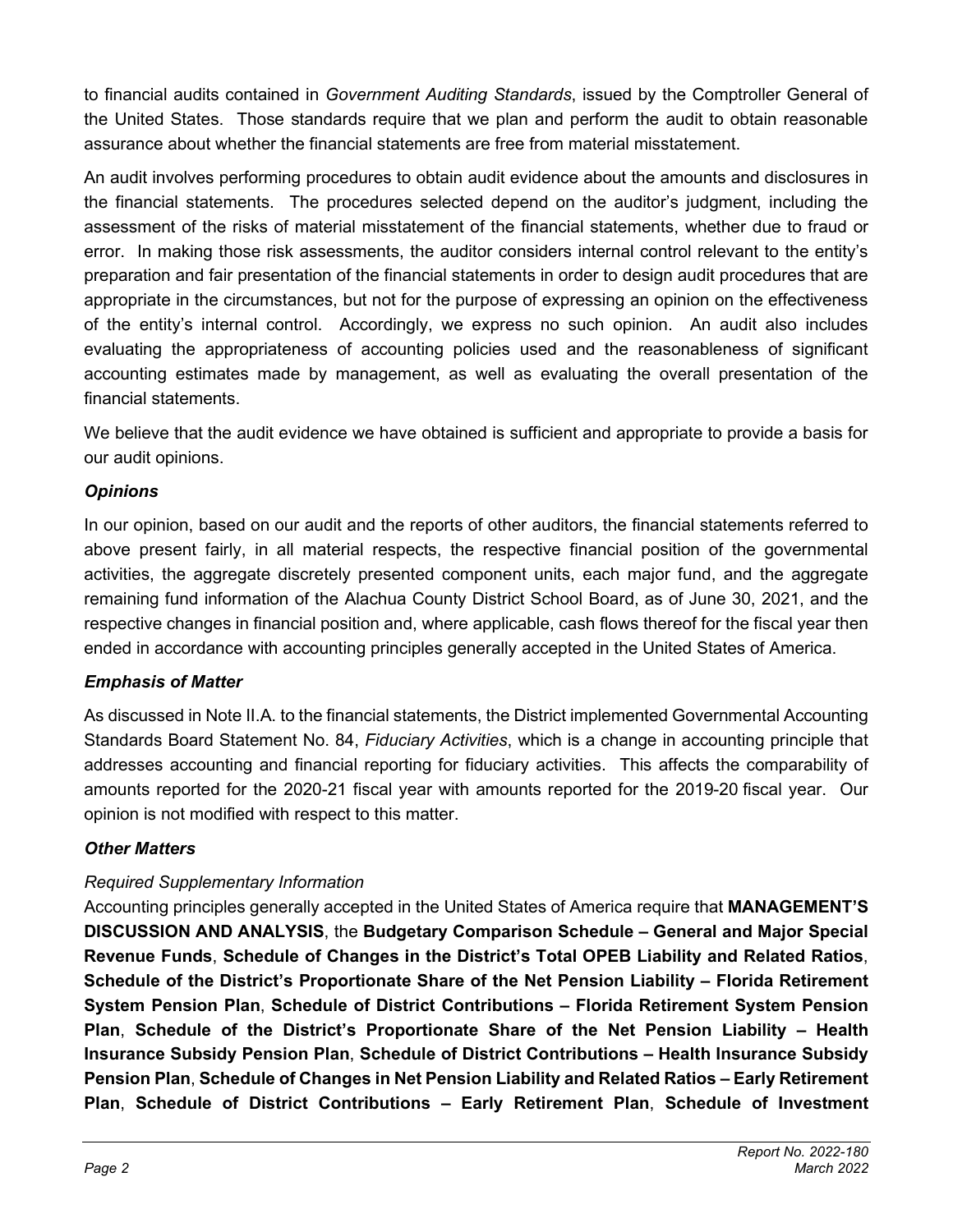<span id="page-8-1"></span>**Returns – Early Retirement Plan**, and **Notes to Required Supplementary Information**, as listed in the table of contents, be presented to supplement the basic financial statements. Such information, although not a part of the basic financial statements, is required by the Governmental Accounting Standards Board who considers it to be an essential part of financial reporting for placing the basic financial statements in an appropriate operational, economic, or historical context. We have applied certain limited procedures to the required supplementary information in accordance with auditing standards generally accepted in the United States of America, which consisted of inquiries of management about the methods of preparing the information and comparing the information for consistency with management's responses to our inquiries, the basic financial statements, and other knowledge we obtained during our audit of the basic financial statements. We do not express an opinion or provide any assurance on the information because the limited procedures do not provide us with sufficient evidence to express an opinion or provide any assurance.

#### *Supplementary Information*

Our audit was conducted for the purpose of forming opinions on the financial statements that collectively comprise the District's basic financial statements. The accompanying **SCHEDULE OF EXPENDITURES OF FEDERAL AWARDS**, as required by Title 2 U.S. *Code of Federal Regulations* Part 200, *Uniform Administrative Requirements, Cost Principles, and Audit Requirements for Federal Awards*, is presented for purposes of additional analysis and is not a required part of the basic financial statements.

The accompanying **SCHEDULE OF EXPENDITURES OF FEDERAL AWARDS** is the responsibility of management and was derived from and relates directly to the underlying accounting and other records used to prepare the basic financial statements. Such information has been subjected to the auditing procedures applied in the audit of the basic financial statements and certain additional procedures, including comparing and reconciling such information directly to the underlying accounting and other records used to prepare the basic financial statements or to the basic financial statements themselves, and other additional procedures in accordance with auditing standards generally accepted in the United States of America. In our opinion, the accompanying **SCHEDULE OF EXPENDITURES OF FEDERAL AWARDS** is fairly stated, in all material respects, in relation to the basic financial statements as a whole.

# <span id="page-8-0"></span>**Other Reporting Required by** *Government Auditing Standards*

In accordance with *Government Auditing Standards*, we have also issued our report dated March 18, 2022, on our consideration of the District's internal control over financial reporting and on our tests of its compliance with certain provisions of laws, rules, regulations, contracts, and grant agreements and other matters included under the heading **INDEPENDENT AUDITOR'S REPORT ON INTERNAL CONTROL OVER FINANCIAL REPORTING AND ON COMPLIANCE AND OTHER MATTERS BASED ON AN AUDIT OF FINANCIAL STATEMENTS PERFORMED IN ACCORDANCE WITH**  *GOVERNMENT AUDITING STANDARDS*. The purpose of that report is solely to describe the scope of our testing of internal control over financial reporting and compliance and the results of that testing, and not to provide an opinion on the effectiveness of the District's internal control over financial reporting or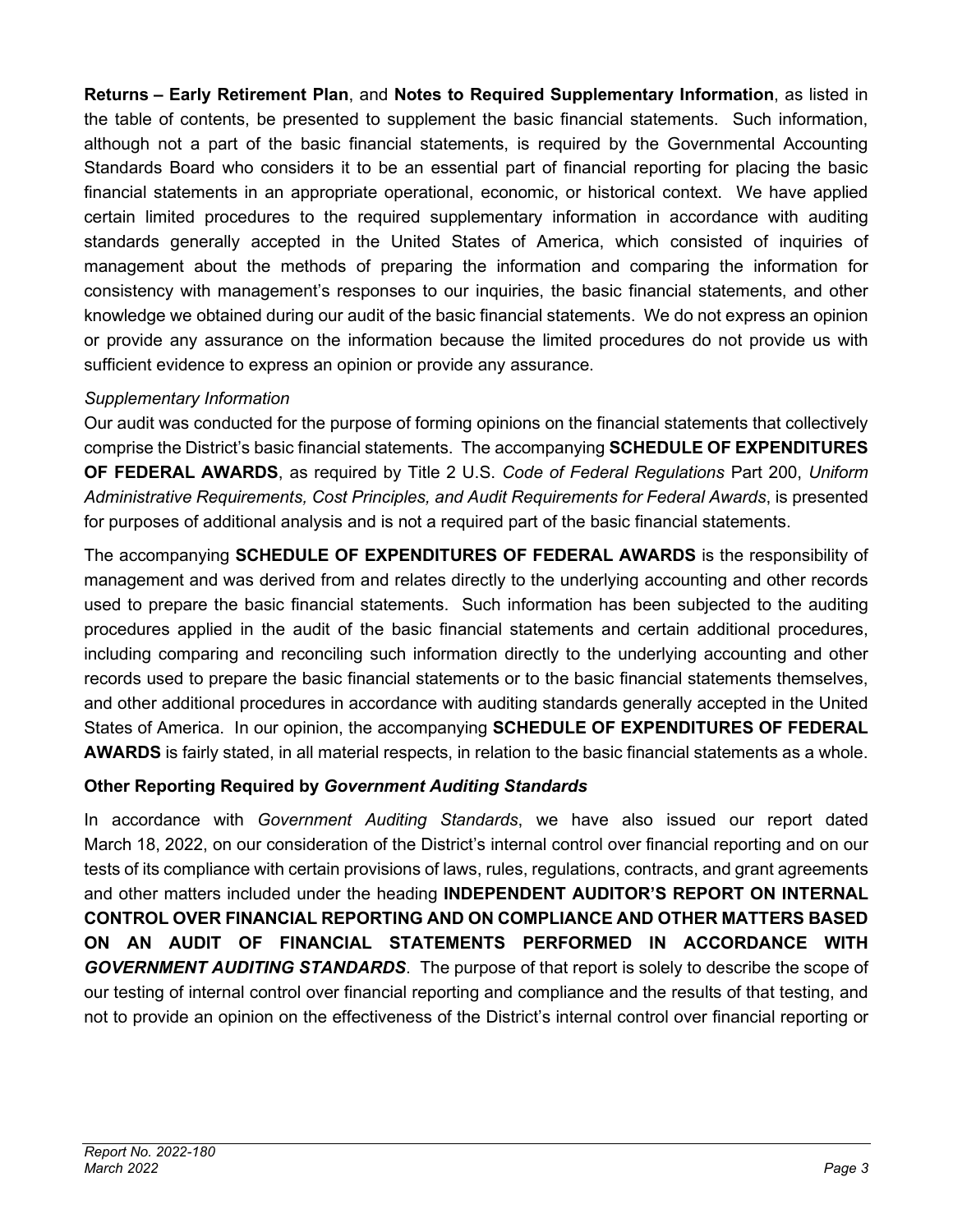on compliance. That report is an integral part of an audit performed in accordance with *Government Auditing Standards* in considering the District's internal control over financial reporting and compliance.

Respectfully submitted,

Norman

Sherrill F. Norman, CPA Tallahassee, Florida March 18, 2022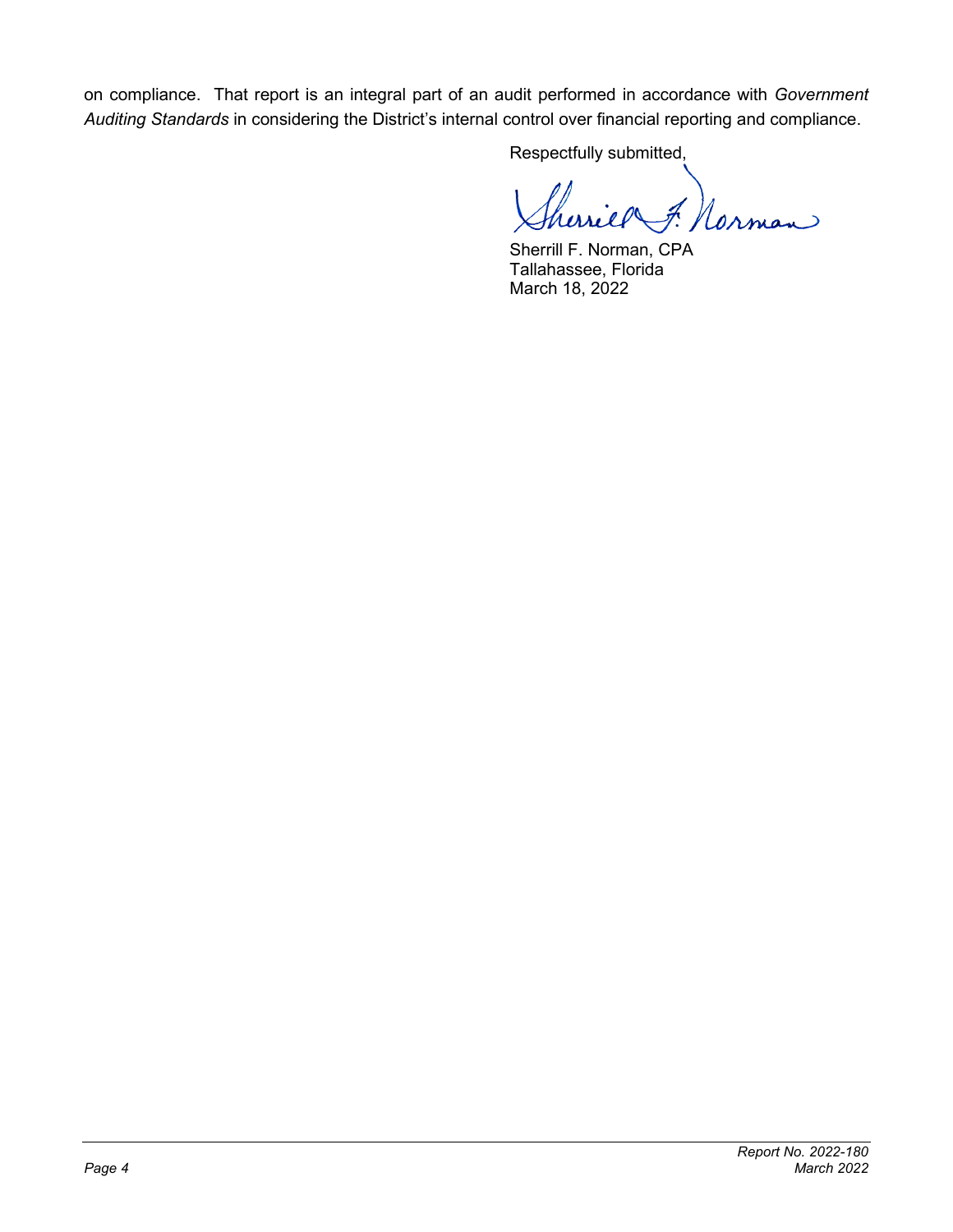# <span id="page-10-1"></span><span id="page-10-0"></span>*MANAGEMENT'S DISCUSSION AND ANALYSIS*

The management of the Alachua County District School Board has prepared the following discussion and analysis to provide an overview of the District's financial activities for the fiscal year ended June 30, 2021. The information contained in the Management's Discussion and Analysis (MD&A) is intended to highlight significant transactions, events, and conditions and should be considered in conjunction with the District's financial statements and notes to financial statements found immediately following the MD&A.

#### FINANCIAL HIGHLIGHTS

Key financial highlights for the 2020-21 fiscal year are as follows:

- The District's total net position increased \$4.8 million, or 13.2 percent, over the 2019-20 fiscal year net position, as restated, to a deficit \$31.7 million.
- General revenues total \$335.4 million, or 92.4 percent of all revenues in the 2020-21 fiscal year, as compared to \$314.6 million, or 92 percent for the 2019-20 fiscal year. Program specific revenues in the form of charges for services, operating grants and contributions, and capital grants and contributions total \$27.7 million, or 7.6 percent as compared to \$27.4 million, or 8 percent in the prior year.
- The total assigned and unassigned fund balance of the General Fund, representing the net current financial resources available for general appropriation by the Board, total \$21.7 million at June 30, 2021, or 8.5 percent of General Fund expenditures as compared to \$20.4 million, or 8.1 percent at June 30, 2020.
- The District's Financial Condition Ratio calculated pursuant to Section 1011.051, Florida Statutes, was 8.8 percent for the 2020-21 fiscal year, compared to 8.4 percent for the 2019-20 fiscal year.
- During the current fiscal year, General Fund expenditures exceeded revenues by \$8.3 million. This may be compared to last year's results in which General Fund expenditures exceeded revenues by \$9.3 million. In the 2020-21 fiscal year, the District made a one-time purchase of \$3.6 million to acquire laptops for students. Please note that the transfer from Capital Projects – Local Capital Improvement Fund to the General Fund, in the amount of \$6.9 million to cover maintenance expenditures is not classified as revenue in the General Fund.
- The District's total assets and deferred outflow of resources total \$391.6 million. The total liabilities and deferred inflows of resources is \$423.3 million. This results in a deficit of \$31.7 million as stated above in the District's total net position.
- The District's investment in capital assets (net of depreciation) increased by \$24.2 million. There was a significant increase of construction in progress from \$23.7 million in the 2019-20 fiscal year to \$92.7 million in the 2020-21 fiscal year. This was the result of two redevelopments that were underway and nearing completion, in addition to the construction of a new elementary school completed for the upcoming 2021-22 fiscal year.

#### OVERVIEW OF FINANCIAL STATEMENTS

The basic financial statements consist of three components: (1) government-wide financial statements; (2) fund financial statements; and (3) notes to financial statements. This report also includes supplementary information intended to furnish additional details to support the basic financial statements.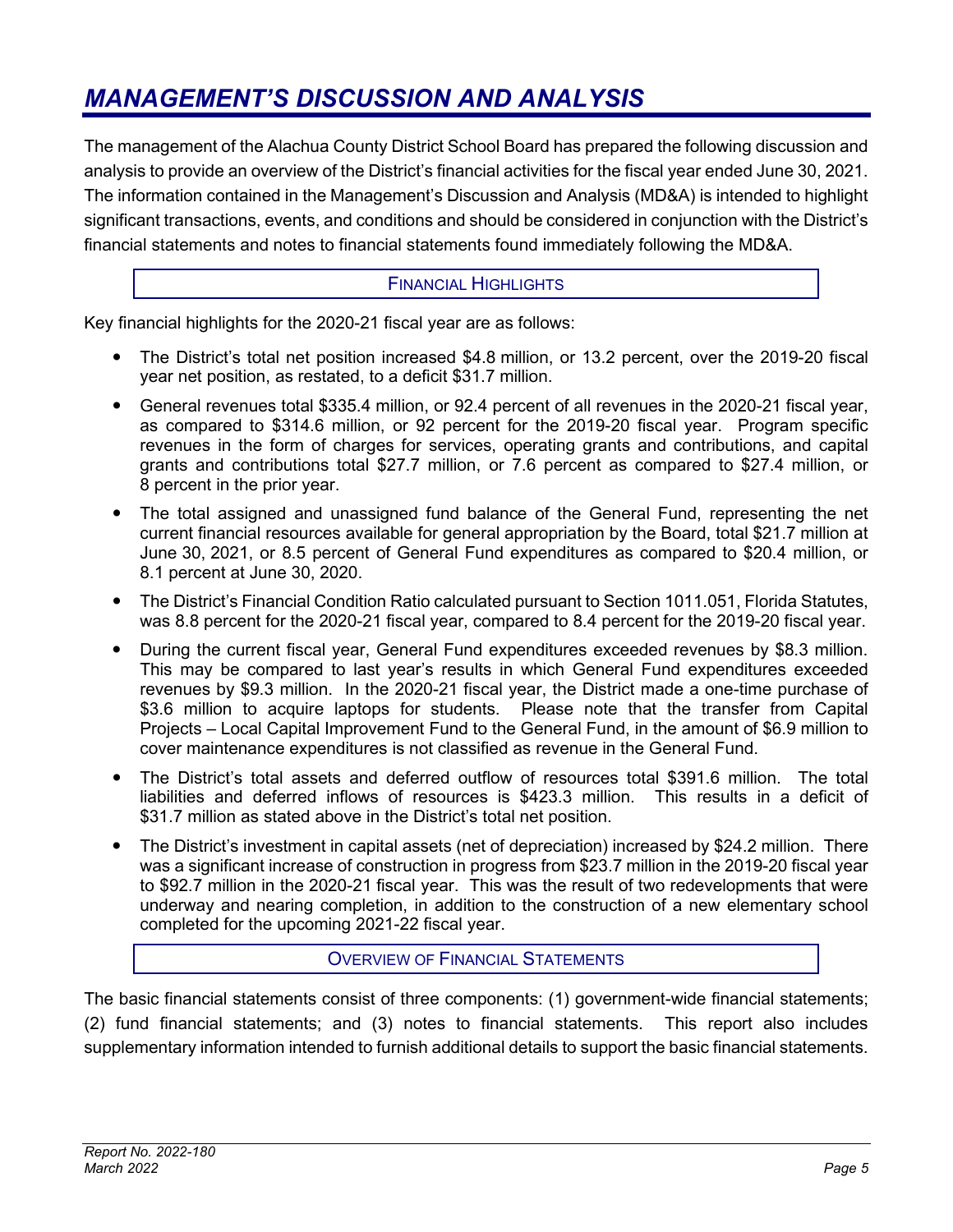#### **Government-Wide Financial Statements**

The government-wide financial statements provide both short-term and long-term information about the District's overall financial condition in a manner similar to those of a private-sector business. The statements include a statement of net position and a statement of activities that are designed to provide consolidated financial information about the governmental activities of the District presented on the accrual basis of accounting. The statement of net position provides information about the District's financial position, its assets, liabilities, and deferred inflows/outflows of resources, using an economic resources measurement focus. Assets plus deferred outflows of resources, less liabilities and deferred inflows of resources, equals net position, which is a measure of the District's financial health. The statement of activities presents information about the change in the District's net position, the results of operations, during the fiscal year. An increase or decrease in net position is an indication of whether the District's financial health is improving or deteriorating.

The government-wide statements present the District's activities in the following categories:

- Governmental activities This represents most of the District's services, including its educational programs such as basic, vocational, adult, and exceptional education. Support functions such as transportation and administration are also included. Local property taxes and the State's education finance program provide most of the resources that support these activities.
- Component units The District presents 13 charter schools as discretely presented component units. Although legally separate organizations, the component units are included in this report because they meet the criteria for inclusion provided by generally accepted accounting principles. Financial information for these component units are reported separately from the financial information presented for the primary government. Separately issued financial statements of the charter schools are available at the District's administrative office.

The Alachua County School Board Leasing Corporation, (Leasing Corporation), although also a legally separate entity, was formed to facilitate financing for the acquisition of facilities and equipment for the District. Due to the substantive economic relationship between the Board and the Leasing Corporation, the Leasing Corporation has been included as an integral part of the primary government.

Over a period of time, changes in the District's net position are an indication of improving or deteriorating financial condition. This information should be evaluated in conjunction with other nonfinancial factors, such as changes in the District's property tax base, student enrollment, and the condition of the District's capital assets, including its school buildings and administrative facilities.

#### **Fund Financial Statements**

Fund financial statements are one of the components of the basic financial statements. A fund is a grouping of related accounts that is used to maintain control over resources that have been segregated for specific activities or objectives. The District uses fund accounting to ensure and demonstrate compliance with finance-related legal requirements and prudent fiscal management. Certain funds are established by law while others are created by legal agreements, such as bond covenants. Fund financial statements provide more detailed information about the District's financial activities, focusing on its most significant or "major" funds rather than fund types. This is in contrast to the entitywide perspective contained in the government-wide statements. All of the District's funds may be classified within one of the broad categories discussed below.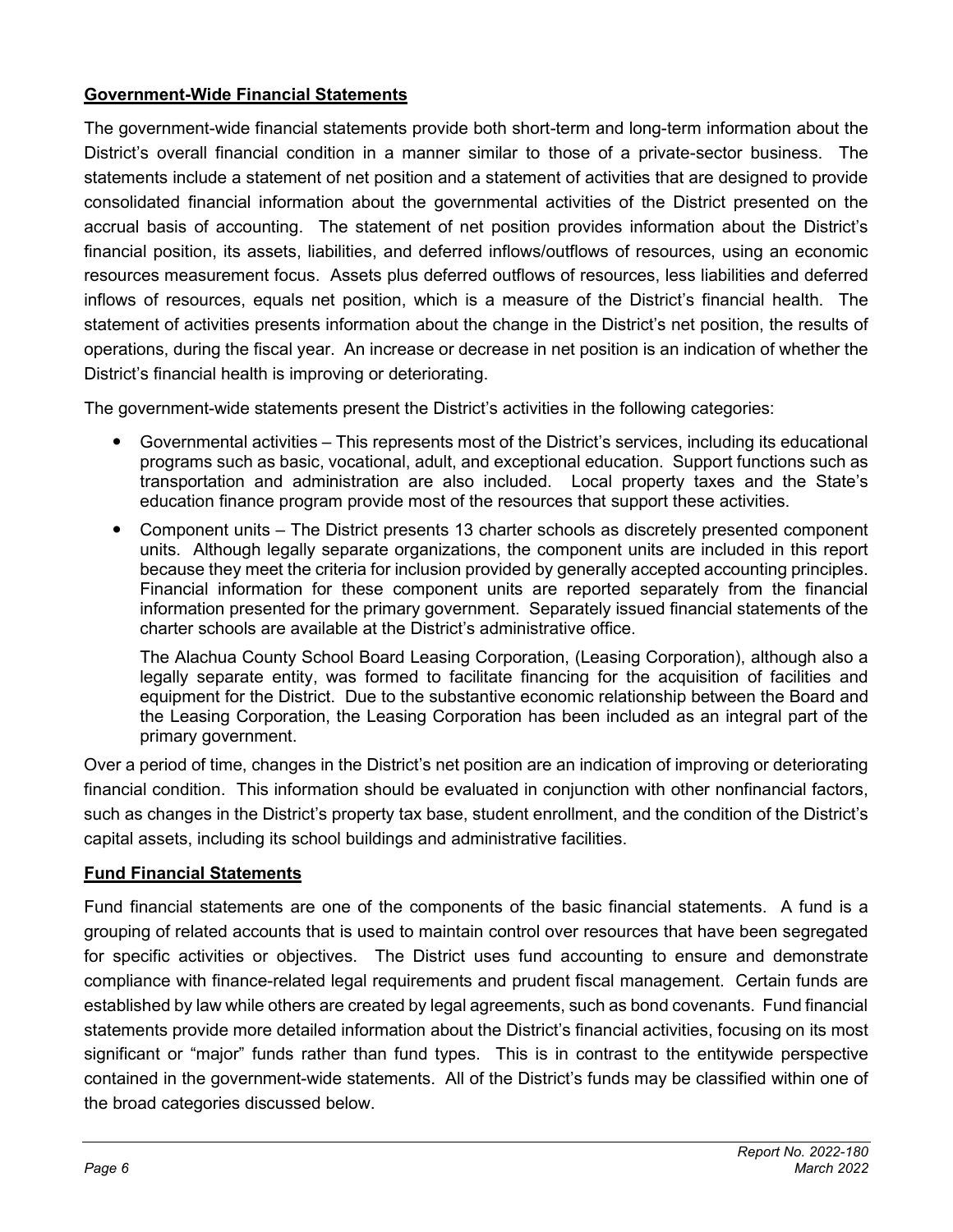**Governmental Funds**: Governmental funds are used to account for essentially the same functions reported as governmental activities in the government-wide financial statements. However, the governmental funds use a spendable financial resources measurement focus rather than the economic resources measurement focus found in the government-wide financial statements. This financial resources measurement focus allows the governmental fund statements to provide information on near-term inflows and outflows of spendable resources, as well as balances of spendable resources available at the end of the fiscal year.

The governmental fund statements provide a detailed short-term view that may be used to evaluate the District's near-term financing requirements. This short-term view is useful when compared to the longterm view presented as governmental activities in the government-wide financial statements. To facilitate this comparison, both the governmental funds balance sheet and the governmental fund statement of revenues, expenditures, and changes in fund balances provide a reconciliation of governmental funds to governmental activities.

The governmental funds balance sheet and statement of revenues, expenditures, and changes in fund balances provide detailed information about the District's most significant funds. The District's major funds are the General Fund, Special Revenue – Other Fund, Special Revenue – Federal Education Stabilization Fund, Capital Projects – Local Capital Improvement Fund, and Capital Projects – Other Fund. Data from the other governmental funds are combined into a single, aggregated presentation.

The District adopts an annual appropriated budget for its governmental funds. A budgetary comparison schedule has been provided for the General and major Special Revenue Funds to demonstrate compliance with the budget.

**Proprietary Fund**: Proprietary funds use the economic resources measurement focus and accrual basis of accounting. The District maintains one proprietary fund, an internal service fund, to account for its self-insurance program. Since this service predominantly benefits government-type functions, the internal service fund has been included within governmental activities in the government-wide financial statements.

**Fiduciary Fund**: Fiduciary funds are used to report assets held in a trustee or fiduciary capacity for the benefit of external parties. Fiduciary funds are not reflected in the government-wide statements because the resources are not available to support the District's own programs. In its fiduciary capacity, the District is responsible for ensuring that the assets reported in these funds are used only for their intended purposes.

The District uses a pension trust fund to account for the District's early retirement program and private-purpose trust funds to account for the J. Dale Haynie Trust and a career service award program.

#### **Notes to Financial Statements**

The notes provide additional information that is essential for a full understanding of the data provided in the government-wide and fund financial statements.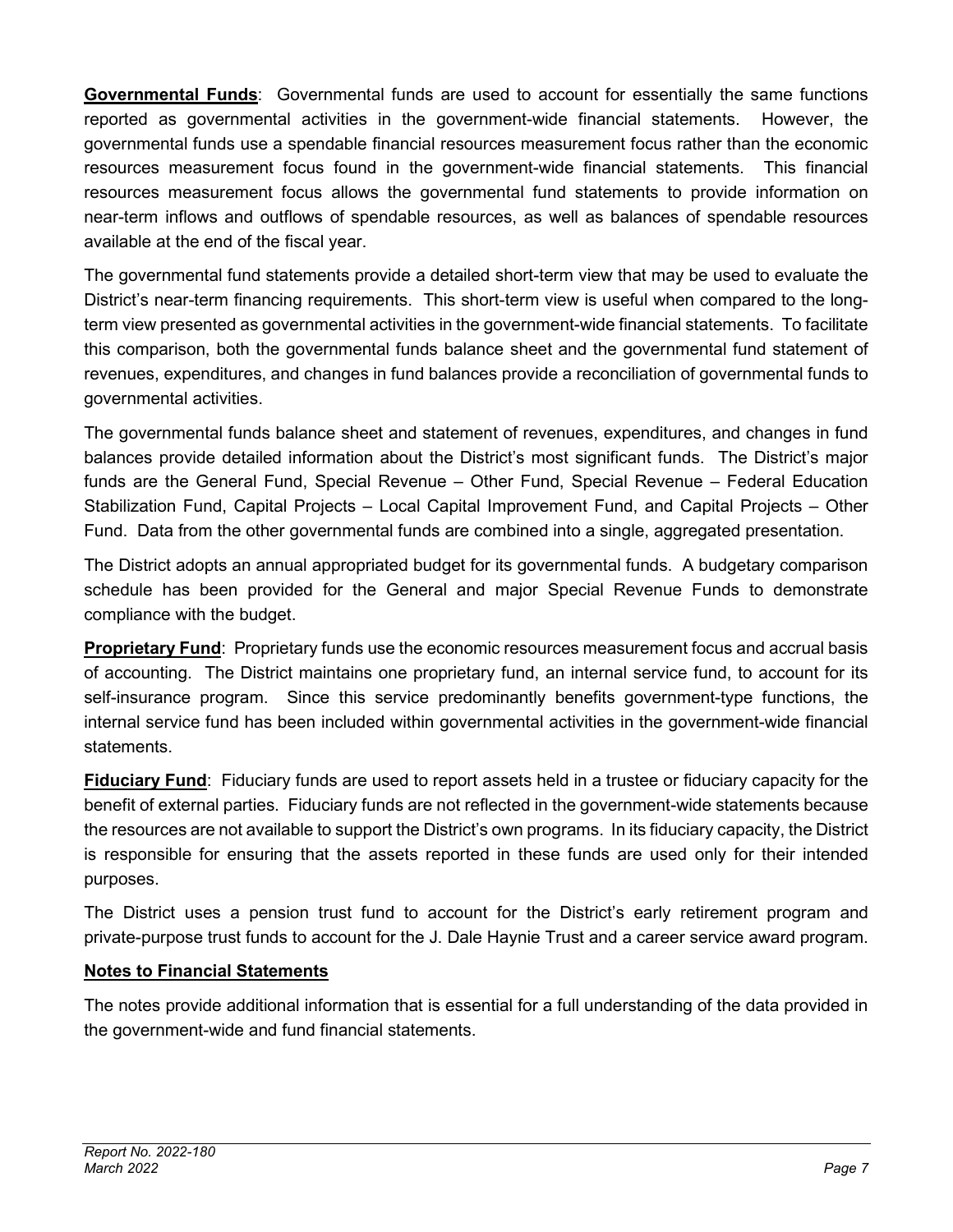#### **Other Information**

In addition to the basic financial statements and accompanying notes, this report also presents required supplementary information concerning the District's total other postemployment benefits (OPEB) and net pension liabilities.

#### GOVERNMENT-WIDE FINANCIAL ANALYSIS

The District participates in the Florida Retirement System (FRS) defined benefit pension plan and the Health Insurance Subsidy (HIS) defined benefit plan administered by the Florida Division of Retirement. As a participating employer, the District implemented GASB Statement No. 68, *Accounting and Financial Reporting for Pensions*, which requires employers participating in cost-sharing multiple-employer defined benefit pension plans to report the employers' proportionate share of the net pension liabilities and related pension amounts of the defined benefit pension plans. The District also maintains a single employer Early Retirement Plan (ERP) subject to GASB 68 reporting.

As noted earlier, net position over time may serve as a useful indicator of a government's financial health. The following is a summary of the District's net position as of June 30, 2021, compared to net position as of June 30, 2020:

|                                                                                           | Governmental<br><b>Activities</b>                    |                                                      |  |  |  |  |  |
|-------------------------------------------------------------------------------------------|------------------------------------------------------|------------------------------------------------------|--|--|--|--|--|
|                                                                                           | $6 - 30 - 21$                                        | 6-30-20                                              |  |  |  |  |  |
| <b>Current and Other Assets</b><br><b>Capital Assets</b>                                  | 164, 125, 014. 74<br>\$<br>157,628,886.98            | \$224,934,567.29<br>80,716,218.99                    |  |  |  |  |  |
| <b>Total Assets</b>                                                                       | 321,753,901.72                                       | 305,650,786.28                                       |  |  |  |  |  |
| <b>Deferred Outflows of Resources</b>                                                     | 69,883,760.22                                        | 61,253,945.88                                        |  |  |  |  |  |
| Long-Term Liabilities<br><b>Other Liabilities</b>                                         | 384,846,415.66<br>32, 145, 732. 24                   | 366,286,671.50<br>25,736,243.25                      |  |  |  |  |  |
| <b>Total Liabilities</b>                                                                  | 416,992,147.90                                       | 392,022,914.75                                       |  |  |  |  |  |
| <b>Deferred Inflows of Resources</b>                                                      | 6,312,338.00                                         | 15,026,375.00                                        |  |  |  |  |  |
| Net Position:<br>Net Investment in Capital Assets<br>Restricted<br>Unrestricted (Deficit) | 45,925,882.87<br>69,700,583.65<br>(147, 293, 290.48) | 21,712,737.52<br>57,831,698.24<br>(119, 688, 993.35) |  |  |  |  |  |
| <b>Total Net Position</b>                                                                 | (31,666,823.96)<br>\$                                | \$<br>(40, 144, 557.59)                              |  |  |  |  |  |

#### **Net Position, End of Year**

The largest portion of the District's net position is investment in capital assets (e.g., land; buildings; furniture, fixtures, and equipment), less any related debt still outstanding. The District uses these capital assets to provide services to students; consequently, these assets are not available for future spending. Although the investment in capital assets is reported net of related debt, the resources used to repay the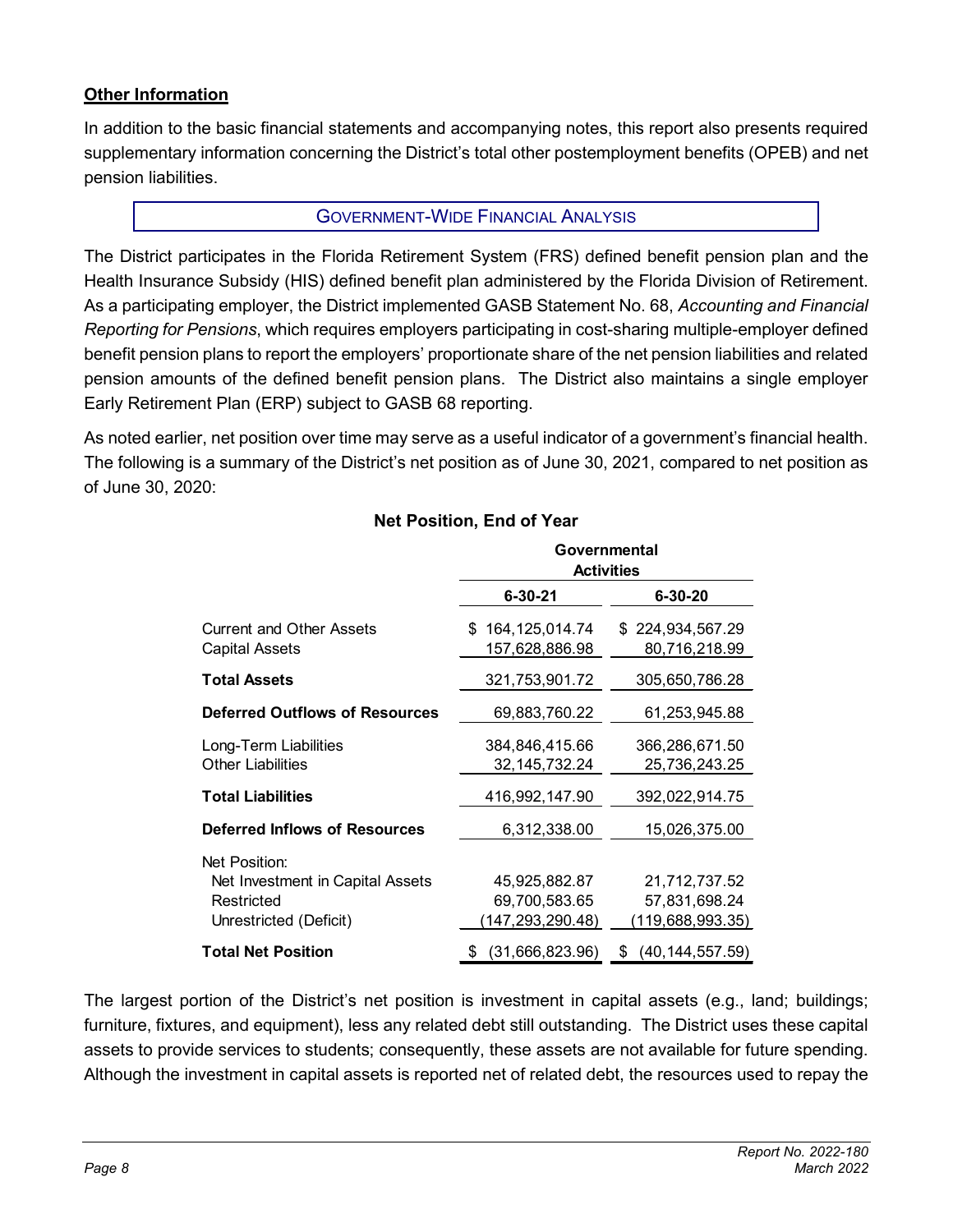debt must be provided from other sources, since the capital assets cannot be used to liquidate these liabilities.

The restricted portion of the District's net position, \$69.7 million represents resources that are subject to external restrictions on how they may be used. The deficit unrestricted net position of \$147.3 million was mainly the result of accruing long-term liabilities related to the defined-benefit pension plans, compensated absences, and OPEB. The largest accrual is the net pension liability totaling \$204 million as of June 30, 2021.

The key elements of the changes in the District's net position for the fiscal years ended June 30, 2021, and June 30, 2020, are as follows:

- The increase in net investment in capital assets is due primarily to the addition of construction in progress and debt retirement.
- The increase in deferred outflows and decrease in deferred inflows is the result of the FRS pensions and OPEB activities.
- Implementation of GASB Statement No. 84, *Fiduciary Activities*, increased the net position as a result of an adjustment to beginning fund balance in the Special Revenue – Miscellaneous Fund of \$3.7 million to establish the District school's internal accounts in a special revenue fund and remove them from the fiduciary funds.

Governmental activities increased the District's net position by \$4.8 million during the 2020-21 fiscal year, detailed as follows: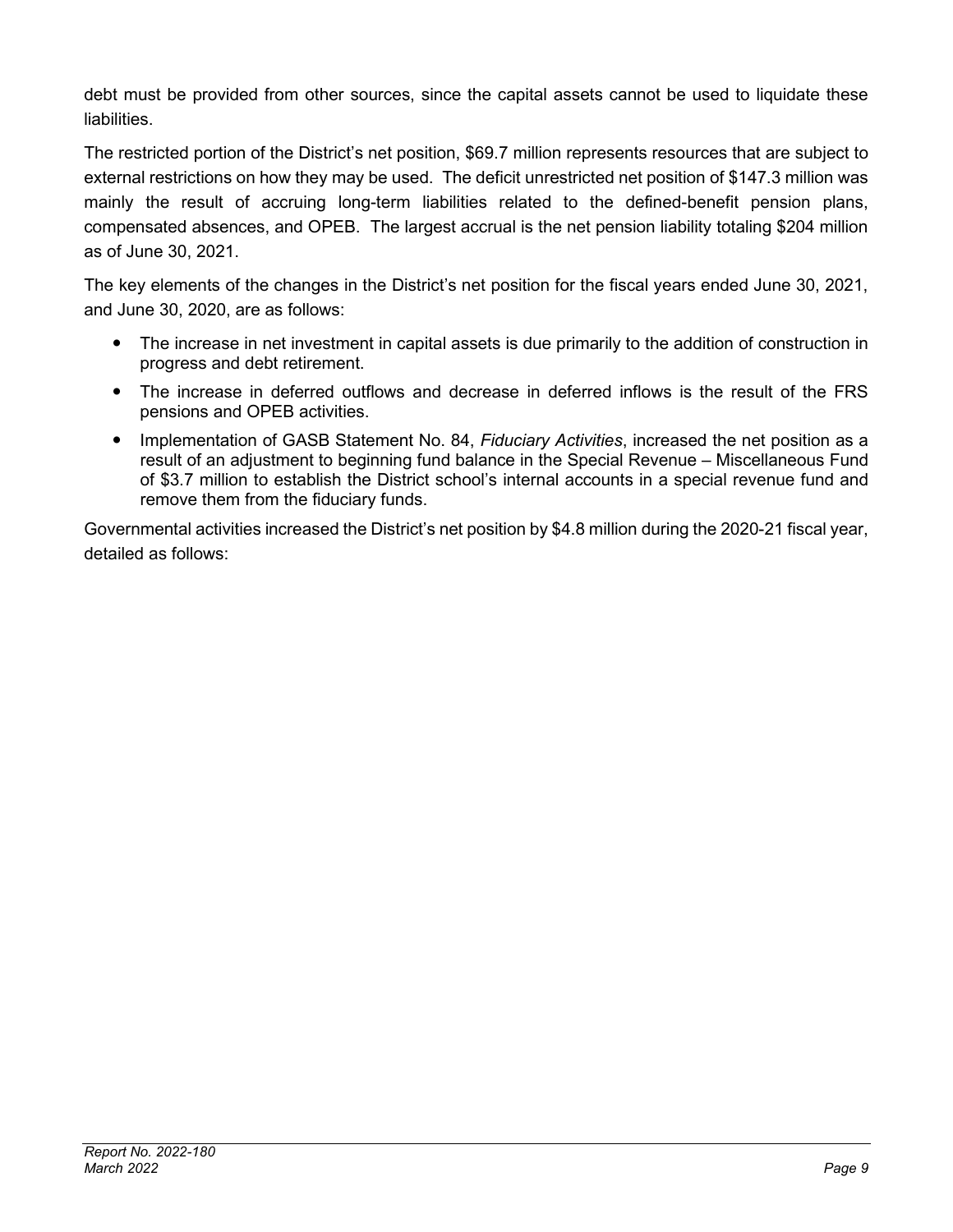# **Operating Results for the Fiscal Year Ended**

|                                                 |                     | Governmental         |  |  |  |  |
|-------------------------------------------------|---------------------|----------------------|--|--|--|--|
|                                                 | <b>Activities</b>   |                      |  |  |  |  |
|                                                 | $6 - 30 - 21$       | $6 - 30 - 20$        |  |  |  |  |
| Program Revenues:                               |                     |                      |  |  |  |  |
| <b>Charges for Services</b>                     | \$<br>3,545,652.00  | 4,336,664.59<br>\$   |  |  |  |  |
| <b>Operating Grants and Contributions</b>       | 22,249,667.58       | 20,886,032.82        |  |  |  |  |
| <b>Capital Grants and Contributions</b>         | 1,934,147.92        | 2,160,249.50         |  |  |  |  |
| <b>General Revenues:</b>                        |                     |                      |  |  |  |  |
| Property Taxes, Levied for Operational Purposes | 93,563,336.17       | 92,888,481.97        |  |  |  |  |
| Property Taxes, Levied for Debt Service         | 829.75              | 3,226.34             |  |  |  |  |
| Property Taxes, Levied for Capital Projects     |                     |                      |  |  |  |  |
|                                                 | 25,911,110.30       | 24,685,198.99        |  |  |  |  |
| <b>Local Sales Taxes</b>                        | 23,314,713.86       | 20,812,930.41        |  |  |  |  |
| <b>Grants and Contributions Not Restricted</b>  |                     |                      |  |  |  |  |
| to Specific Programs                            | 183,590,295.52      | 168,871,675.59       |  |  |  |  |
| <b>Unrestricted Investment Earnings</b>         | 1,970,578.95        | 2,360,575.92         |  |  |  |  |
| Miscellaneous                                   | 7,013,155.06        | 4,940,714.17         |  |  |  |  |
| <b>Total Revenues</b>                           | 363,093,487.11      | 341,945,750.30       |  |  |  |  |
| Functions/Program Expenses:                     |                     |                      |  |  |  |  |
| Instruction                                     | 177,392,728.93      | 170,370,216.06       |  |  |  |  |
| <b>Student Support Services</b>                 | 20,434,971.88       | 20,414,931.83        |  |  |  |  |
| <b>Instructional Media Services</b>             | 5,364,179.09        | 5,316,018.81         |  |  |  |  |
| Instruction and Curriculum Development Services | 9,278,340.52        | 9,985,392.48         |  |  |  |  |
| <b>Instructional Staff Training Services</b>    | 7,534,650.98        | 3,278,947.40         |  |  |  |  |
| Instruction-Related Technology                  | 5,390,983.44        | 4,361,820.04         |  |  |  |  |
| Board                                           | 1,451,652.17        | 935,458.20           |  |  |  |  |
| <b>General Administration</b>                   | 2,956,175.95        | 2,614,044.07         |  |  |  |  |
| <b>School Administration</b>                    | 19,395,172.80       | 18,380,898.62        |  |  |  |  |
|                                                 |                     |                      |  |  |  |  |
| Facilities Acquisition and Construction         | 8,256,856.32        | 7,263,680.84         |  |  |  |  |
| <b>Fiscal Services</b>                          | 2,096,849.68        | 2,122,552.71         |  |  |  |  |
| <b>Food Services</b>                            | 20,180,552.62       | 21,613,187.19        |  |  |  |  |
| <b>Central Services</b>                         | 3,662,288.17        | 4,312,055.93         |  |  |  |  |
| <b>Student Transportation Services</b>          | 12,833,551.88       | 14,289,367.95        |  |  |  |  |
| Operation of Plant                              | 27,435,345.00       | 24, 247, 287. 84     |  |  |  |  |
| Maintenance of Plant                            | 8,400,542.55        | 8,466,272.88         |  |  |  |  |
| Administrative Technology Services              | 2,015,595.77        | 1,841,346.21         |  |  |  |  |
| <b>Community Services</b>                       | 5,431,409.18        | 3,917,163.09         |  |  |  |  |
| Unallocated Interest on Long-Term Debt          | 6,550,216.66        | 1,874,545.43         |  |  |  |  |
| <b>Unallocated Depreciation Expense</b>         | 12,221,511.89       | 11,290,019.17        |  |  |  |  |
| <b>Total Functions/Program Expenses</b>         | 358,283,575.48      | 336,895,206.75       |  |  |  |  |
| <b>Change in Net Position</b>                   | 4,809,911.63        | 5,050,543.55         |  |  |  |  |
| Net Position - Beginning                        | (40, 144, 557.59)   | (45, 195, 101.14)    |  |  |  |  |
| Adjustment to Beginning Net Position (1)        | 3,667,822.00        |                      |  |  |  |  |
| Net Position - Beginning, as Restated           | (36, 476, 735.59)   | (45, 195, 101.14)    |  |  |  |  |
| <b>Net Position - Ending</b>                    | $$$ (31,666,823.96) | \$ (40, 144, 557.59) |  |  |  |  |

(1) Adjustment to beginning net position is due to the District implementing GASB Statement No. 84 and reporting the school internal funds as part of governmental activities.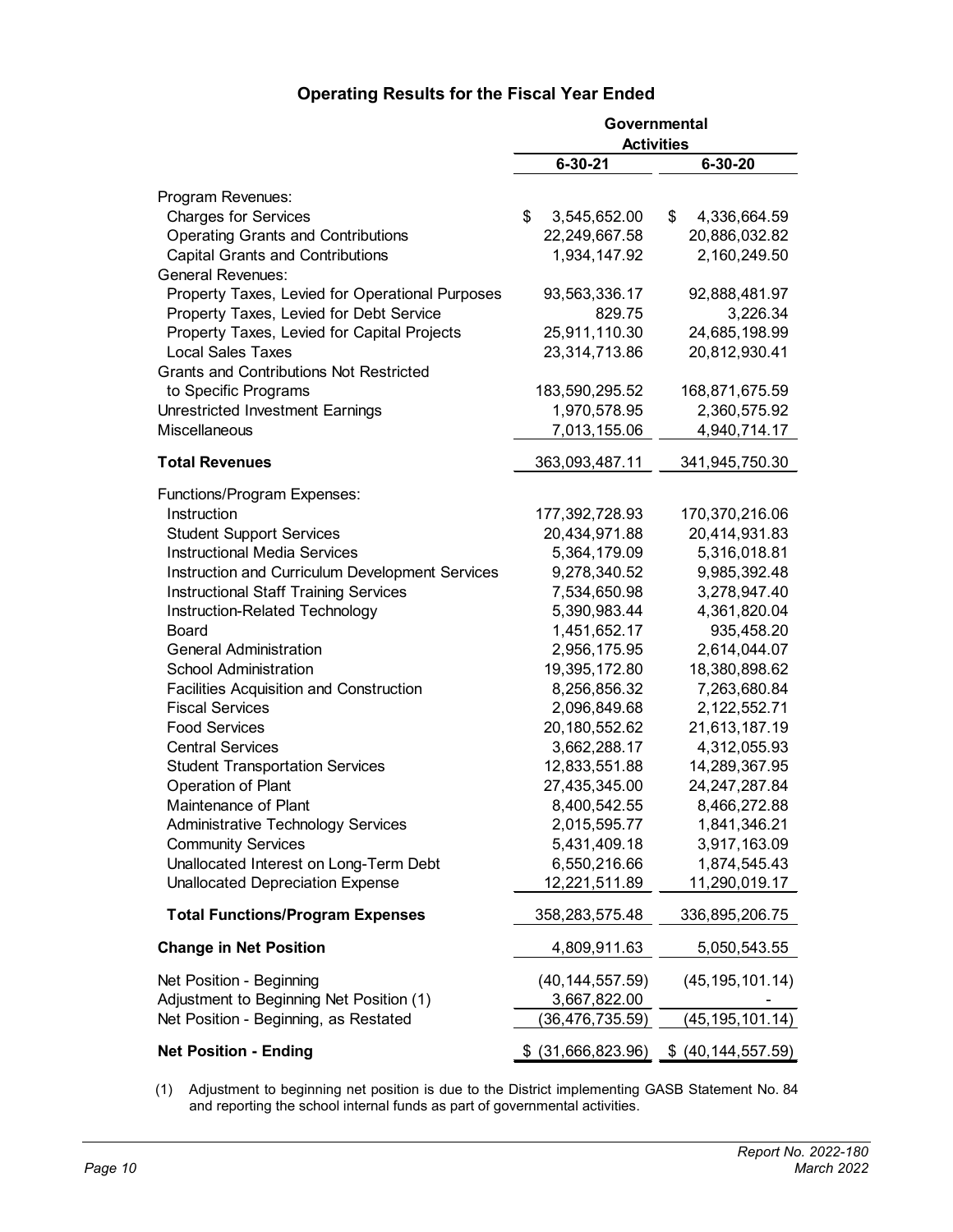The largest revenue sources are state revenue (40.2%) and local tax revenue (39.3 percent). Local tax revenue increased \$4.4 million or 3.2%. State revenues increased by \$2.7 million, or 1.9 percent, primarily due to an increase in the Florida Education Finance Program (FEFP). Revenues from State sources for current operations are primarily received through the FEFP funding formula. The FEFP funding formula utilizes student enrollment data and is designed to maintain equity in funding across all Florida school districts, taking into consideration the District's funding ability based on the local property tax base.

Grants and contributions, not restricted to specific programs revenues increased by \$14,718,619.93, or 8.7 percent, primarily due to new Federal Education Stabilization funds awarded in response to the COVID-19 pandemic.

Instruction and instruction related expenses represent 62.9 percent of total governmental expenses in the 2020-21 fiscal year. Instruction and instruction related expenses increased by \$11.7 million, or 5.5 percent, over the previous fiscal year primarily due to increases in employee salaries and benefits.

FINANCIAL ANALYSIS OF THE DISTRICT'S FUNDS

# **Governmental Funds**

The focus of the District's governmental funds is to provide information on near-term inflows, outflows, and balances of spendable resources. Such information is useful in assessing the District's financing requirements. Specifically, unassigned fund balance may serve as a useful measure of a government's net resources available for discretionary use as it represents the portion of fund balance that has not been limited to a particular purpose by an external party, the District, or a group or individual delegated authority by the Board to assign resources for particular purposes.

The total fund balances of governmental funds decreased by \$70 million during the fiscal year to \$123.6 million at June 30, 2021. Of the total fund balance, \$19.4 million, or 15.7 percent, is unassigned fund balance, which is available for spending at the District's discretion; \$2.4 million is nonspendable; \$99.5 million is restricted; and \$2.3 million is assigned.

# **Major Governmental Funds**

The General Fund is the District's chief operating fund. At the end of the current fiscal year, unassigned fund balance is \$19.4 million, while the total fund balance is \$30.2 million. The unassigned fund balance increased by \$1.8 million, while the total fund balance decreased by \$0.2 million during the fiscal year. Key factors in this reduction are as follows:

- Total revenue increased by \$4.6 million due mainly to increases in the FEFP funding.
- Total expenditures increased by \$3.6 million, due mainly to a one-time purchase of \$3.6 million to acquire laptops for District students.
- Total expenditures exceeded revenues by \$8.3 million. Transfers from Capital Projects Local Capital Improvement Fund to the General Fund, in the amount of \$6.9 million to cover maintenance expenditures, offset most of this difference.

The Special Revenue – Other Fund has total revenues and expenditures of \$23.2 million each and the funding was mainly used for Federal-related education programs such as Title I and Special Education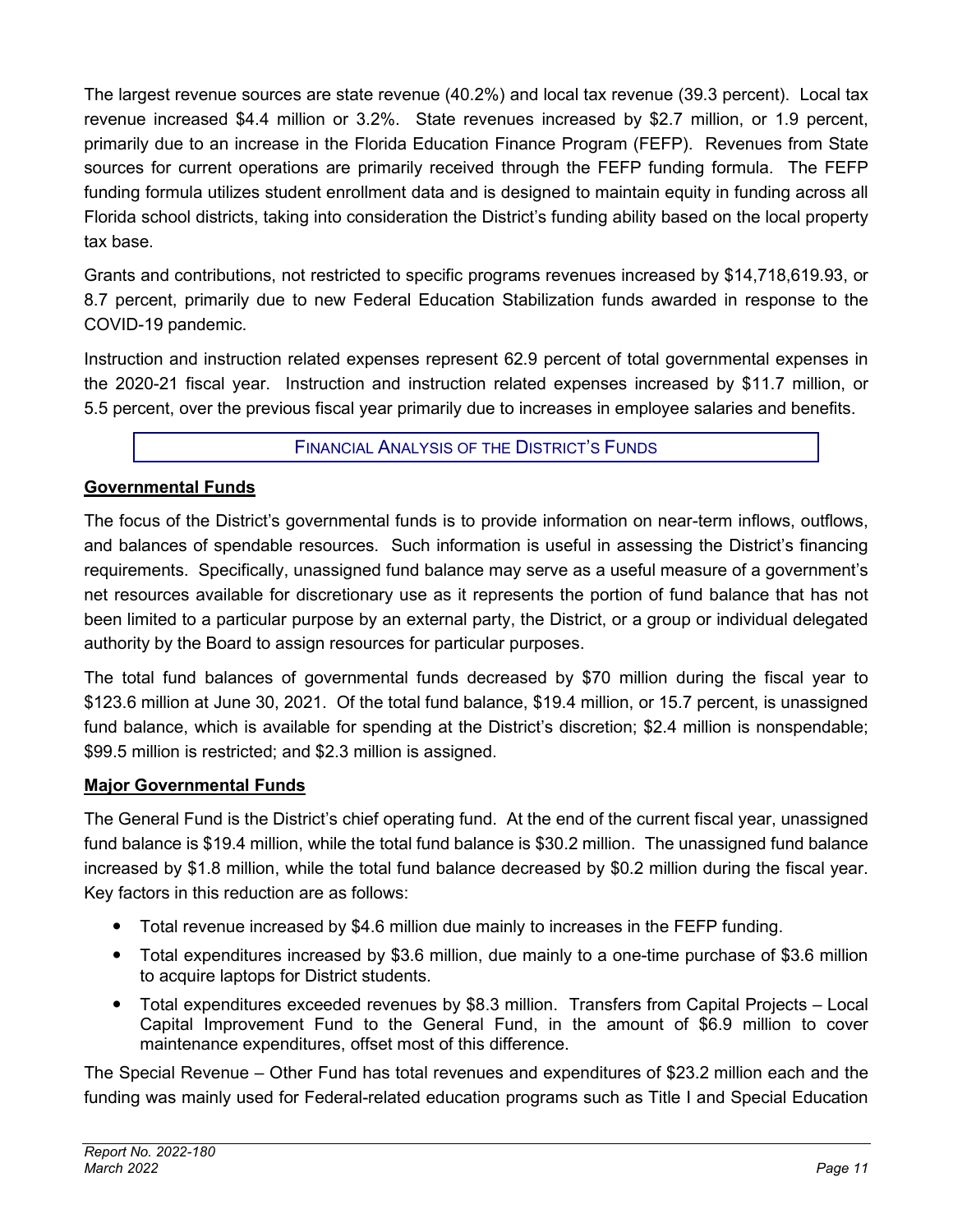programs. Because revenues in this fund are recognized to the extent expenditures are incurred, this fund generally does not accumulate a fund balance.

The Special Revenue – Federal Education Stabilization Fund has total revenues and expenditures of \$13 million each and the funding was mainly used for expenditures related to the COVID-19 pandemic. Because grant revenues are not recognized until expenditures are incurred, this fund generally does not accumulate a fund balance.

Capital Projects – Local Capital Improvement Fund has a total fund balance of \$8.6 million, all of which is restricted for the acquisition, construction, and maintenance of capital assets. Of the total fund balance, \$2.3 million has been encumbered for various capital projects.

Capital Projects – Other Fund which is primarily comprised of the one-half cent discretionary sales surtax, has a total fund balance of \$65.7 million, all of which is restricted for the acquisition, land improvement, and construction of capital assets. Total fund balance decreased \$71.7 million and funds were primarily used for major construction projects such as the new elementary school, Bishop Middle redevelopment, Idylwild Elementary, and Metcalfe Elementary. Of the total fund balance, \$26.1 million has been encumbered for various capital projects including the major construction projects.

#### **Proprietary Fund**

Unrestricted net position of the Internal Service Fund totaled \$8.4 million at June 30, 2021, a decrease of \$0.86 million from the previous fiscal year. This Fund is used to account for the District's individual self-insurance program for employees' medical insurance, purchased services, and insurance claims.

#### GENERAL FUND BUDGETARY HIGHLIGHTS

Routinely, the District revises its budget and brings amendments to the Board when needed. These amendments are needed to adjust to actual revenues received and direct resources where needed. The Board approves the final amendment to the budget after year end.

Actual revenues are in line with the final budgeted amounts while total expenditures are \$14.1 million, or 5.2 percent, less than final budgeted amounts. The decrease in expenditures was primarily due to continued cost containment measures implemented by the District. The actual ending fund balance exceeded the estimated fund balance contained in the final amended budget by \$12.4 million.

CAPITAL ASSETS AND LONG-TERM DEBT

# **Capital Assets**

The District's investment in capital assets for its governmental activities and as of June 30, 2021, is \$157.6 million (net of accumulated depreciation). This investment in capital assets includes land; construction in progress; improvements other than buildings; buildings and fixed equipment; furniture, fixtures, and equipment; motor vehicles; and audio visual materials and computer software.

Construction in progress at June 30, 2021, includes:

- Various capitalized renovation and remodeling projects,
- Comprehensive redevelopments at two elementary schools and one middle school,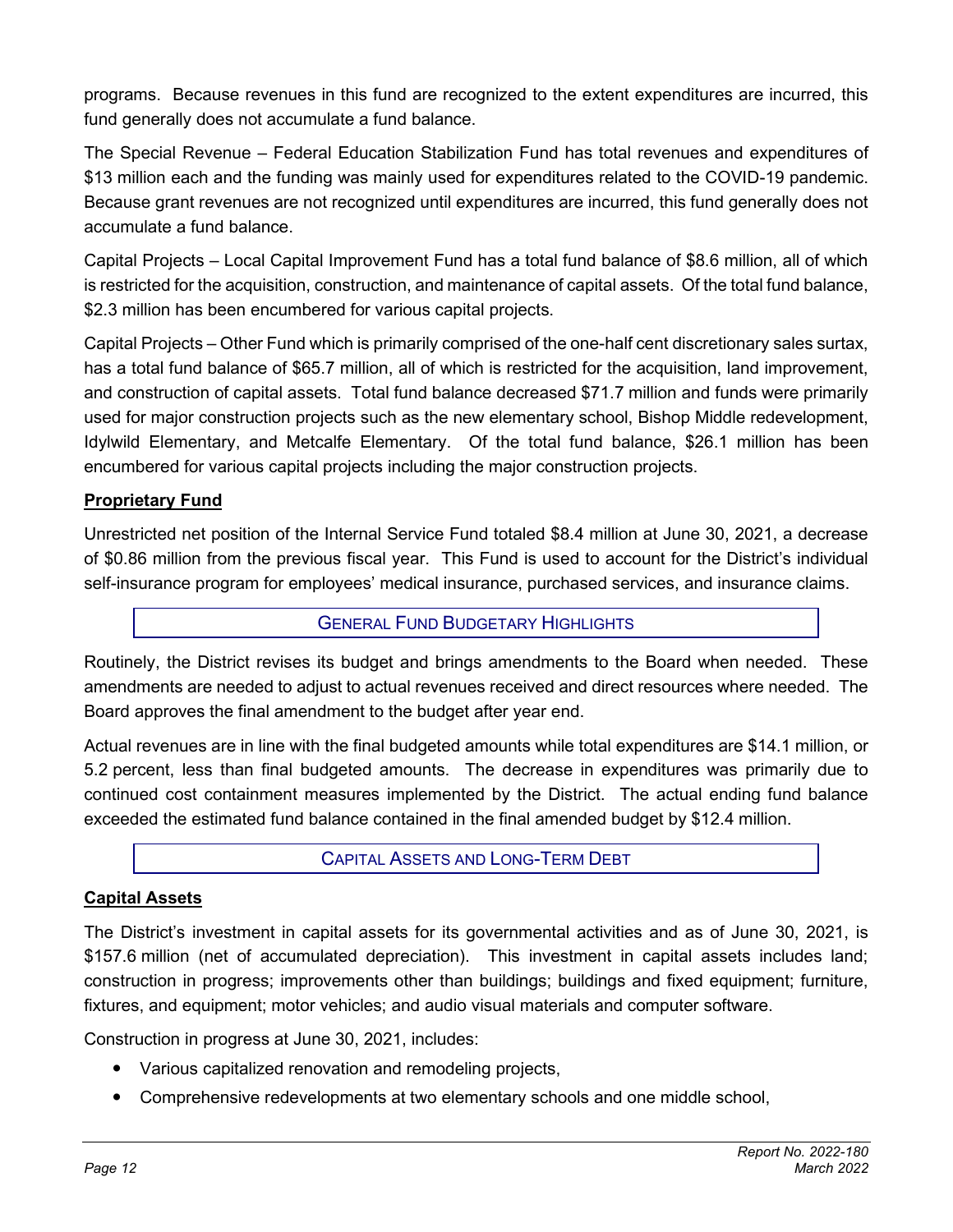- Comprehensive renovations at one elementary school, and
- Construction for a new elementary school.

Additional information on the District's capital assets can be found in Notes I.F.4. and III.C. to the financial statements.

# **Long-Term Debt**

At June 30, 2021, the District has total long-term debt outstanding of \$143.5 million for outstanding capital asset-related debt. This amount is comprised of \$6.3 million for equipment lease-purchase payable, \$119.9 million of certificates of participation payable, and \$17.3 million of unamortized premiums.

Additional information on the District's long-term debt can be found in Notes I.F.6. and III.H. to the financial statements.

OTHER MATTERS OF SIGNIFICANCE

The District will continue with current plans to reduce expenses and build reserves to offset future reductions.

# REQUESTS FOR INFORMATION

This financial report is designed to provide a general overview of the Alachua County District School Board's finances. Questions concerning any of the information provided in this report or requests for additional financial information should be addressed to: The Business Services Department, Alachua County Public Schools, 620 East University Avenue, Gainesville, Florida 32601.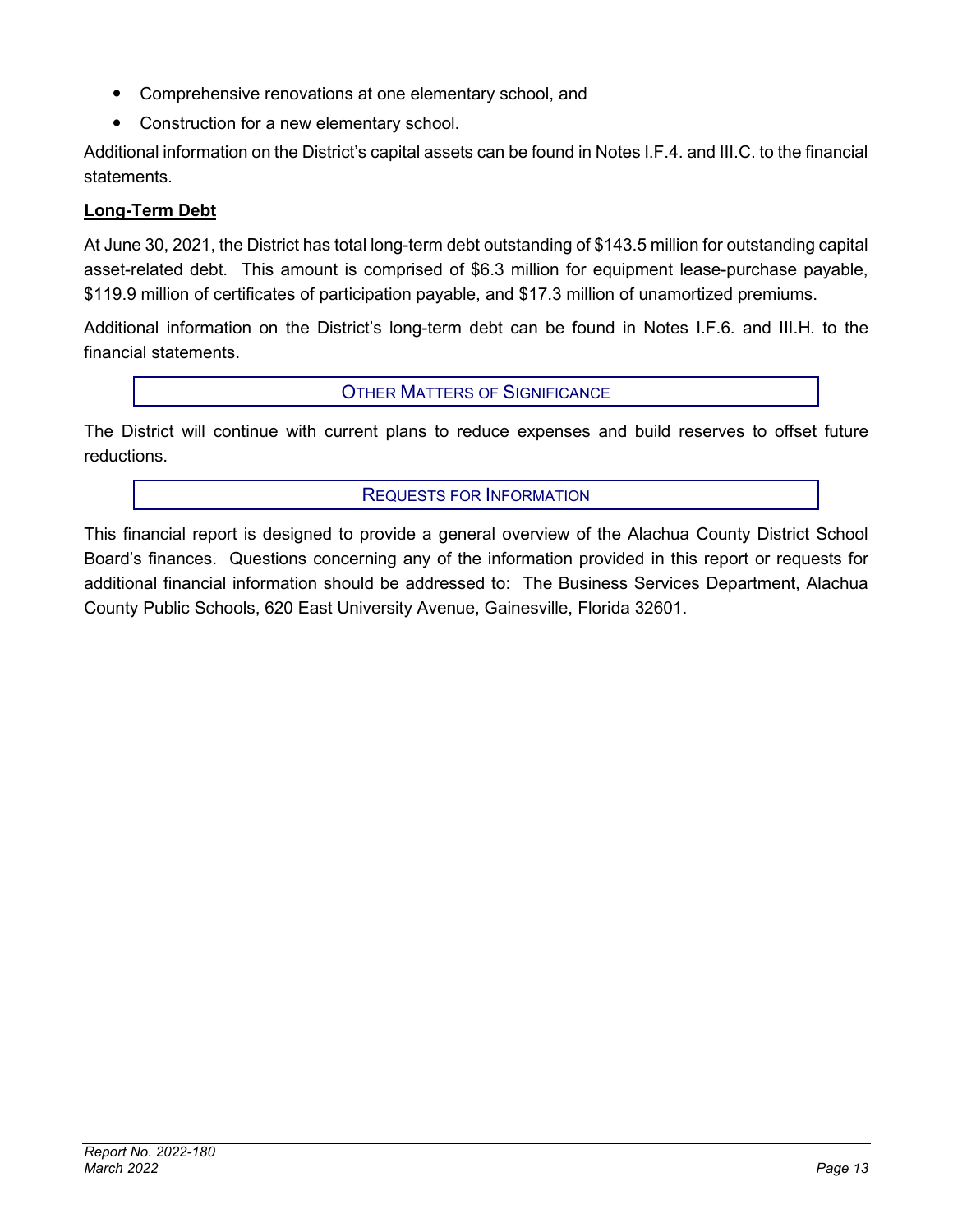THIS PAGE INTENTIONALLY LEFT BLANK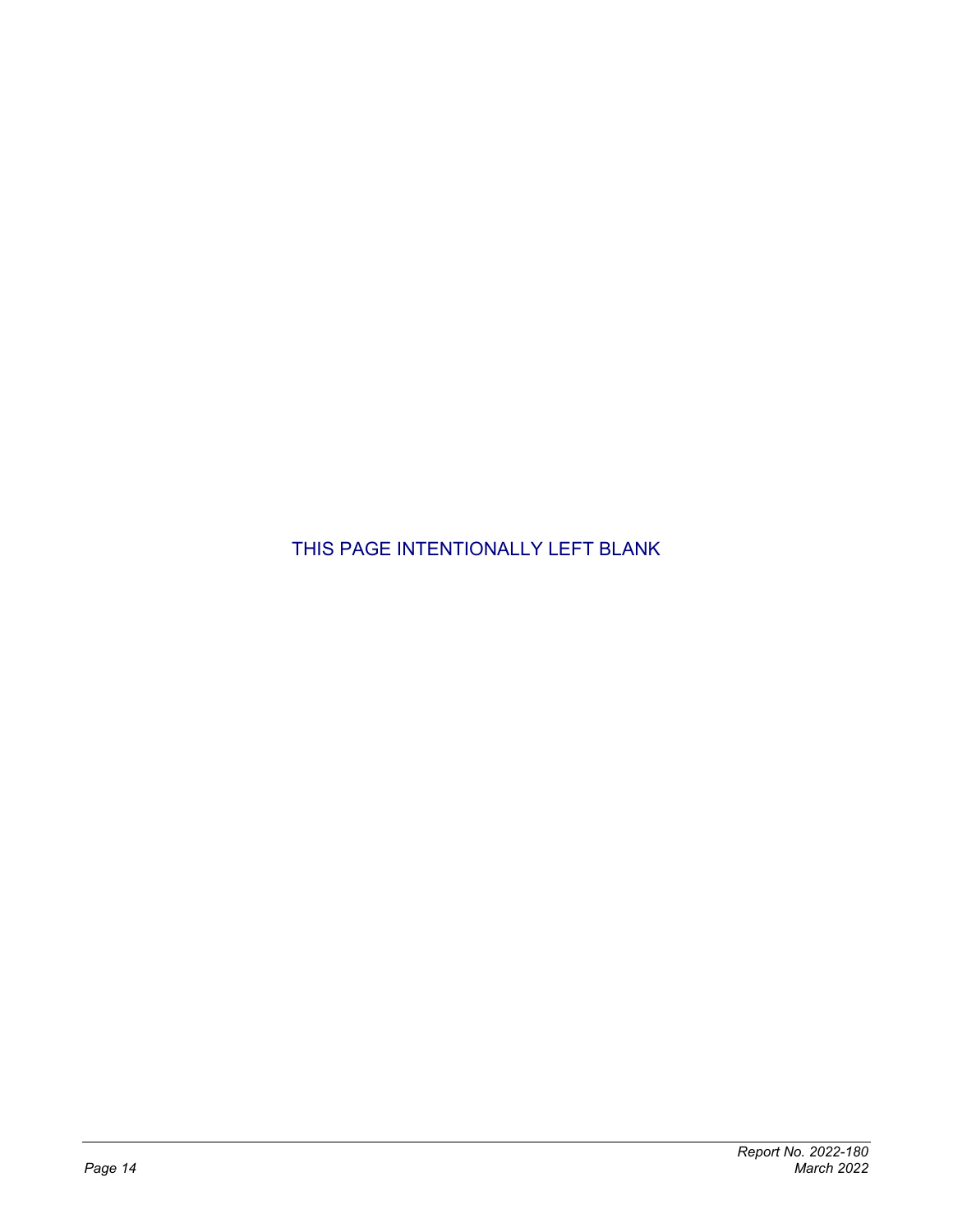# <span id="page-20-1"></span><span id="page-20-0"></span>*BASIC FINANCIAL STATEMENTS*

#### **Alachua County District School Board Statement of Net Position June 30, 2021**

|                                                      | <b>Primary Government</b> |                                   |     |                           |  |  |
|------------------------------------------------------|---------------------------|-----------------------------------|-----|---------------------------|--|--|
|                                                      |                           | Governmental<br><b>Activities</b> |     | Component<br><b>Units</b> |  |  |
| <b>ASSETS</b>                                        |                           |                                   |     |                           |  |  |
| Cash and Cash Equivalents                            | \$                        | 97,819,553.91                     | \$  | 5,753,478.00              |  |  |
| Investments                                          |                           | 48,336,258.27                     |     | 313,047.00                |  |  |
| Accounts Receivable                                  |                           | 35,237.00                         |     | 207, 185.00               |  |  |
| Due from Other Agencies                              |                           | 15,555,681.29                     |     | 354,945.00                |  |  |
| Deposits Receivable                                  |                           |                                   |     | 36,825.00                 |  |  |
| <b>Prepaid Items</b>                                 |                           |                                   |     | 117,110.00                |  |  |
| Inventories                                          |                           | 2,378,284.27                      |     |                           |  |  |
| Capital Assets:                                      |                           |                                   |     |                           |  |  |
| Nondepreciable Capital Assets                        |                           | 102,258,502.49                    |     | 1,248,153.00              |  |  |
| Depreciable Capital Assets, Net                      |                           | 55,370,384.49                     |     | 6,576,408.00              |  |  |
| <b>TOTAL ASSETS</b>                                  |                           | 321,753,901.72                    |     | 14,607,151.00             |  |  |
| DEFERRED OUTFLOWS OF RESOURCES                       |                           |                                   |     |                           |  |  |
| Pensions                                             |                           | 67,026,774.00                     |     | 1,360,318.00              |  |  |
| <b>OPEB</b>                                          |                           | 2,347,405.00                      |     |                           |  |  |
| Net Carrying Amount of Debt Refunding                |                           | 509,581.22                        |     |                           |  |  |
| TOTAL DEFERRED OUTFLOWS OF RESOURCES                 |                           | 69,883,760.22                     |     | 1,360,318.00              |  |  |
| <b>LIABILITIES</b>                                   |                           |                                   |     |                           |  |  |
| <b>Accrued Salaries and Benefits</b>                 |                           | 4,139,478.42                      |     | 113,213.00                |  |  |
| Payroll Deductions and Withholdings                  |                           | 8,340,896.58                      |     | 15,866.00                 |  |  |
| Accounts Payable                                     |                           | 7,887,413.96                      |     | 244,035.00                |  |  |
| Sales Tax Payable                                    |                           | 1,314.81                          |     |                           |  |  |
| <b>Construction Contracts Payable</b>                |                           | 5,690,066.11                      |     |                           |  |  |
| Construction Contracts Payable - Retained Percentage |                           | 2,765,083.96                      |     |                           |  |  |
| Due to Other Agencies                                |                           |                                   |     | 96,045.00                 |  |  |
| Deposits Payable                                     |                           | 1,466.09                          |     |                           |  |  |
| <b>Unearned Revenue</b>                              |                           | 492,986.31                        |     | 688.00                    |  |  |
| Estimated Liability for Self-Insurance Program       |                           | 2,827,026.00                      |     |                           |  |  |
| Long-Term Liabilities:                               |                           |                                   |     |                           |  |  |
| Portion Due Within 1 Year                            |                           | 16,063,139.85                     |     | 819,860.00                |  |  |
| Portion Due After 1 Year                             |                           | 368,783,275.81                    |     | 5,981,507.00              |  |  |
| <b>TOTAL LIABILITIES</b>                             |                           | 416,992,147.90                    |     | 7,271,214.00              |  |  |
| DEFERRED INFLOWS OF RESOURCES                        |                           |                                   |     |                           |  |  |
| Pensions                                             |                           | 5,589,527.00                      |     | 306,014.00                |  |  |
| <b>OPEB</b>                                          |                           | 722,811.00                        |     |                           |  |  |
| TOTAL DEFERRED INFLOWS OF RESOURCES                  |                           | 6,312,338.00                      |     | 306,014.00                |  |  |
| <b>NET POSITION</b>                                  |                           |                                   |     |                           |  |  |
| Net Investment in Capital Assets                     |                           | 45,925,882.87                     |     | 4,385,168.00              |  |  |
| Restricted for:                                      |                           |                                   |     |                           |  |  |
| <b>State Required Carryover Programs</b>             |                           | 5,608,310.54                      |     |                           |  |  |
| Debt Service                                         |                           | 7,217,035.41                      |     |                           |  |  |
| <b>Capital Projects</b>                              |                           | 44,071,871.12                     |     | 196,115.00                |  |  |
| <b>Food Service</b>                                  |                           | 6,971,268.34                      |     |                           |  |  |
| <b>Other Purposes</b>                                |                           | 5,832,098.24                      |     | 4,860.00                  |  |  |
| Unrestricted                                         |                           | (147, 293, 290.48)                |     | 3,804,098.00              |  |  |
| <b>TOTAL NET POSITION</b>                            | \$                        | (31,666,823.96)                   | -\$ | 8,390,241.00              |  |  |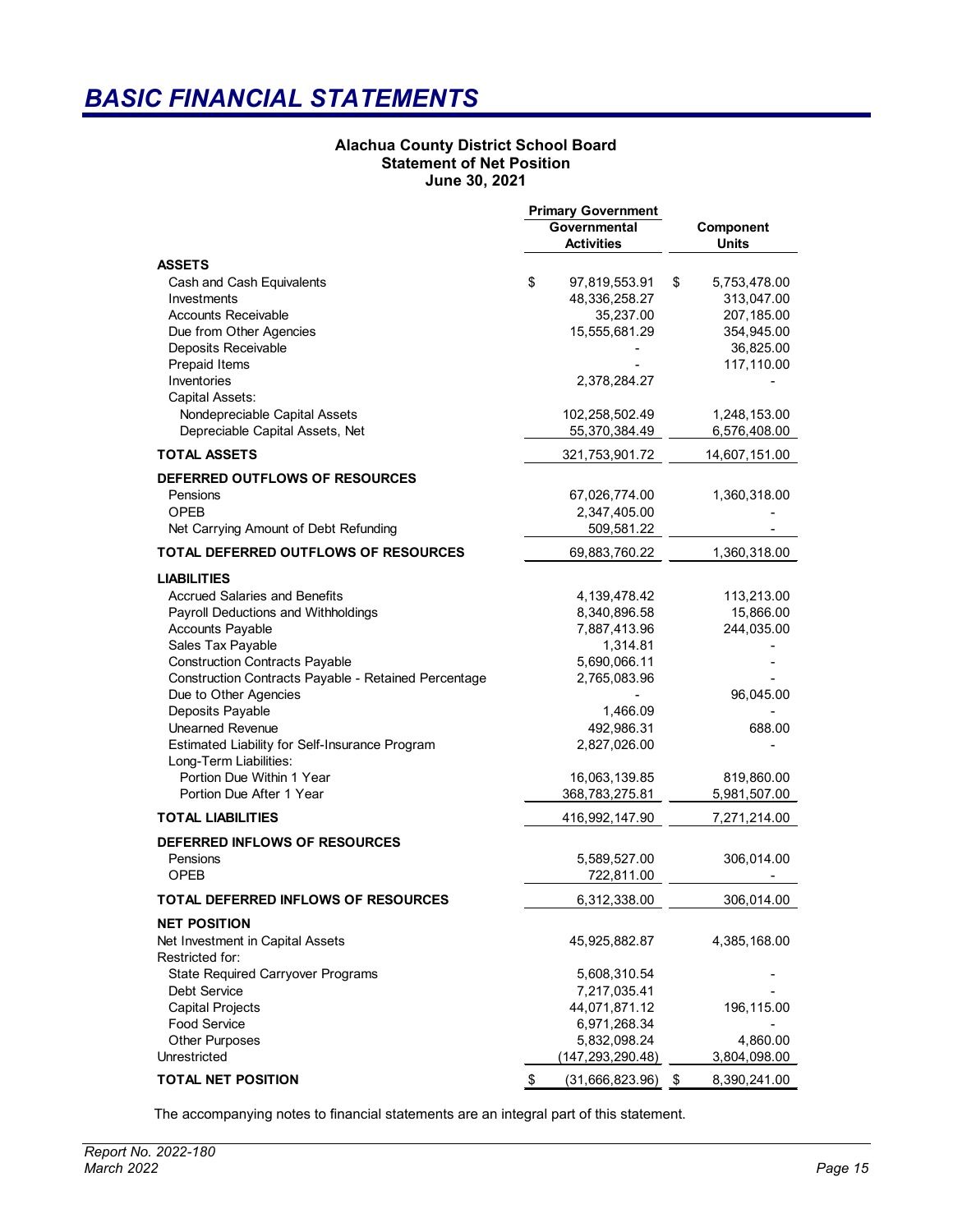#### **Alachua County District School Board Statement of Activities For the Fiscal Year Ended June 30, 2021**

<span id="page-21-1"></span><span id="page-21-0"></span>

|                                                 |    |                                                                                       | <b>Program Revenues</b> |                                          |    |                                                        |    |                                                      |  |
|-------------------------------------------------|----|---------------------------------------------------------------------------------------|-------------------------|------------------------------------------|----|--------------------------------------------------------|----|------------------------------------------------------|--|
|                                                 |    | <b>Expenses</b>                                                                       |                         | <b>Charges</b><br>for<br><b>Services</b> |    | Operating<br><b>Grants and</b><br><b>Contributions</b> |    | Capital<br><b>Grants and</b><br><b>Contributions</b> |  |
| <b>Functions/Programs</b>                       |    |                                                                                       |                         |                                          |    |                                                        |    |                                                      |  |
| <b>Primary Government</b>                       |    |                                                                                       |                         |                                          |    |                                                        |    |                                                      |  |
| <b>Governmental Activities:</b>                 |    |                                                                                       |                         |                                          |    |                                                        |    |                                                      |  |
| Instruction                                     | \$ | 177,392,728.93                                                                        | \$                      | 8.436.00                                 | \$ |                                                        | \$ |                                                      |  |
| <b>Student Support Services</b>                 |    | 20,434,971.88                                                                         |                         |                                          |    |                                                        |    |                                                      |  |
| <b>Instructional Media Services</b>             |    | 5,364,179.09                                                                          |                         |                                          |    |                                                        |    |                                                      |  |
| Instruction and Curriculum Development Services |    | 9,278,340.52                                                                          |                         |                                          |    |                                                        |    |                                                      |  |
| <b>Instructional Staff Training Services</b>    |    | 7,534,650.98                                                                          |                         |                                          |    |                                                        |    |                                                      |  |
| Instruction-Related Technology                  |    | 5,390,983.44                                                                          |                         |                                          |    |                                                        |    |                                                      |  |
| Board                                           |    | 1,451,652.17                                                                          |                         |                                          |    |                                                        |    |                                                      |  |
| <b>General Administration</b>                   |    | 2,956,175.95                                                                          |                         |                                          |    |                                                        |    |                                                      |  |
| <b>School Administration</b>                    |    | 19,395,172.80                                                                         |                         |                                          |    |                                                        |    |                                                      |  |
| <b>Facilities Acquisition and Construction</b>  |    | 8,256,856.32                                                                          |                         |                                          |    |                                                        |    | 1,934,147.92                                         |  |
| <b>Fiscal Services</b>                          |    | 2,096,849.68                                                                          |                         |                                          |    |                                                        |    |                                                      |  |
| <b>Food Services</b>                            |    | 20,180,552.62                                                                         |                         | 512,995.15                               |    | 22,249,667.58                                          |    |                                                      |  |
| <b>Central Services</b>                         |    | 3,662,288.17                                                                          |                         |                                          |    |                                                        |    |                                                      |  |
| <b>Student Transportation Services</b>          |    | 12,833,551.88                                                                         |                         | 56,449.65                                |    |                                                        |    |                                                      |  |
| Operation of Plant                              |    | 27,435,345.00                                                                         |                         |                                          |    |                                                        |    |                                                      |  |
| Maintenance of Plant                            |    | 8,400,542.55                                                                          |                         |                                          |    |                                                        |    |                                                      |  |
| <b>Administrative Technology Services</b>       |    | 2,015,595.77                                                                          |                         |                                          |    |                                                        |    |                                                      |  |
| <b>Community Services</b>                       |    | 5,431,409.18                                                                          |                         | 2,967,771.20                             |    |                                                        |    |                                                      |  |
| Unallocated Interest on Long-Term Debt          |    | 6,550,216.66                                                                          |                         |                                          |    |                                                        |    |                                                      |  |
| Unallocated Depreciation Expense*               |    | 12,221,511.89                                                                         |                         |                                          |    |                                                        |    |                                                      |  |
| <b>Total Primary Government</b>                 |    | 358,283,575.48                                                                        | \$                      | 3,545,652.00                             |    | \$22,249,667.58                                        | \$ | 1,934,147.92                                         |  |
| <b>Component Units</b>                          |    |                                                                                       |                         |                                          |    |                                                        |    |                                                      |  |
| <b>Charter Schools</b>                          | S  | 16,369,756.00                                                                         | \$                      | 497,452.00                               | \$ | 651,430.00                                             | \$ | 1,012,990.00                                         |  |
|                                                 |    | <b>General Revenues:</b><br>Taxes:<br>Property Taxes, Levied for Operational Purposes |                         | Property Taxes, Levied for Debt Service  |    |                                                        |    |                                                      |  |

Property Taxes, Levied for Capital Projects

 Local Sales Taxes Grants and Contributions Not Restricted to Specific Programs Unrestricted Investment Earnings Miscellaneous

#### **Total General Revenues**

#### **Change in Net Position**

Net Position - Beginning Adjustment to Beginning Net Position Net Position - Beginning, as Restated

#### **Net Position - Ending**

\* This amount excludes the depreciation that is included in the direct expenses of the various functions.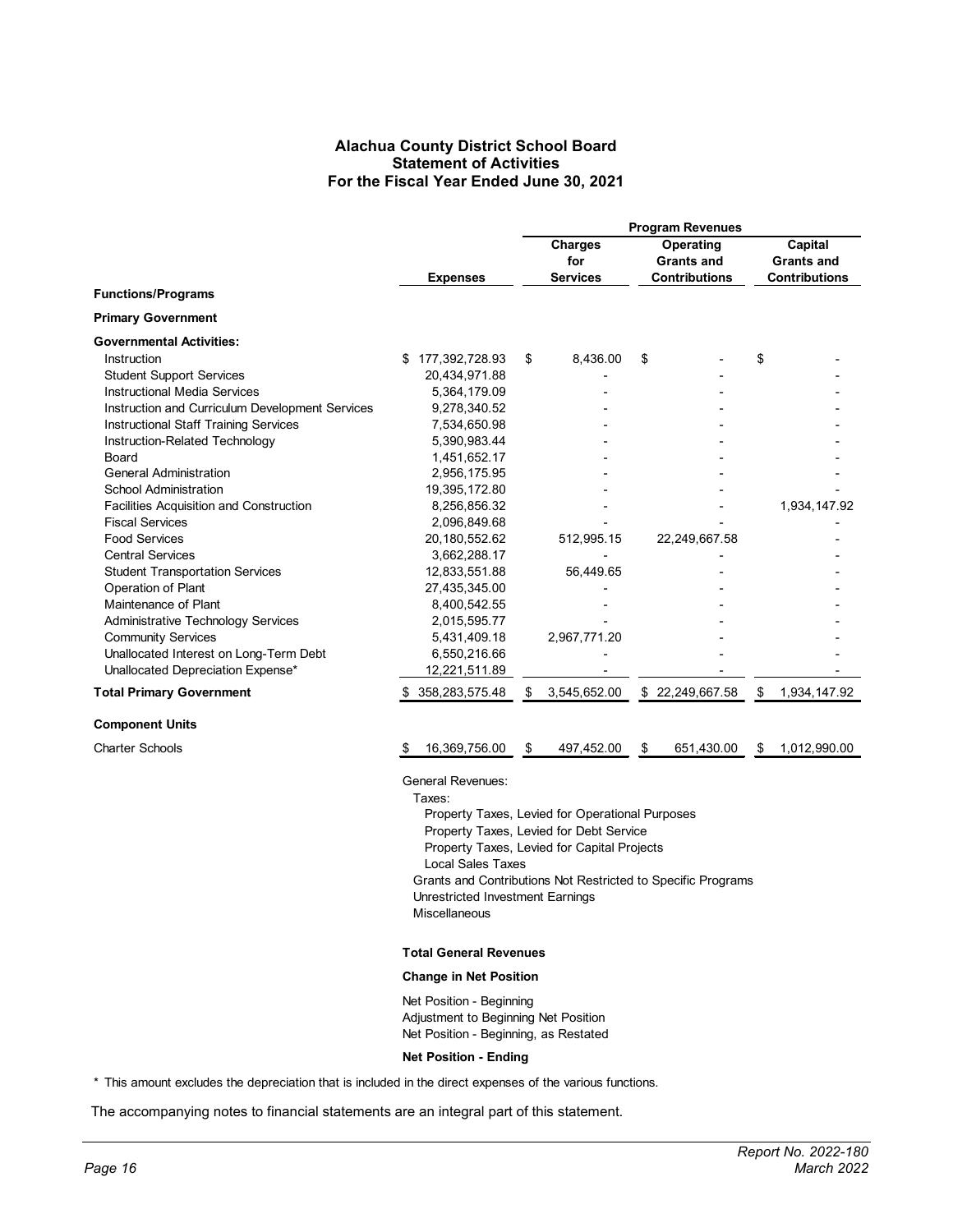|                          | Net (Expense) Revenue               |               |                             |
|--------------------------|-------------------------------------|---------------|-----------------------------|
|                          | and Changes in Net Position         |               |                             |
|                          | <b>Primary Government</b>           |               |                             |
|                          | Governmental<br><b>Activities</b>   |               | Component<br><b>Units</b>   |
|                          |                                     |               |                             |
|                          |                                     |               |                             |
|                          |                                     |               |                             |
|                          |                                     |               |                             |
| \$                       | (177, 384, 292.93)                  | \$            |                             |
|                          | (20, 434, 971.88)<br>(5,364,179.09) |               |                             |
|                          | (9,278,340.52)                      |               |                             |
|                          | (7,534,650.98)                      |               |                             |
|                          | (5,390,983.44)                      |               |                             |
|                          | (1,451,652.17)                      |               |                             |
|                          | (2,956,175.95)                      |               |                             |
|                          | (19, 395, 172.80)                   |               |                             |
|                          | (6,322,708.40)                      |               |                             |
|                          | (2,096,849.68)                      |               |                             |
|                          | 2,582,110.11                        |               |                             |
|                          | (3,662,288.17)                      |               |                             |
|                          | (12, 777, 102.23)                   |               |                             |
|                          | (27, 435, 345.00)                   |               |                             |
|                          | (8,400,542.55)<br>(2,015,595.77)    |               |                             |
|                          | (2,463,637.98)                      |               |                             |
|                          | (6,550,216.66)                      |               |                             |
|                          | (12, 221, 511.89)                   |               |                             |
|                          |                                     |               |                             |
|                          | (330, 554, 107.98)                  |               | ۰                           |
|                          |                                     |               |                             |
|                          |                                     |               |                             |
|                          | ۰                                   |               | (14, 207, 884.00)           |
|                          |                                     |               |                             |
|                          |                                     |               |                             |
|                          | 93,563,336.17                       |               |                             |
|                          | 829.75                              |               |                             |
|                          | 25,911,110.30                       |               |                             |
|                          | 23,314,713.86                       |               |                             |
|                          | 183,590,295.52                      |               | 14,017,416.00               |
|                          | 1,970,578.95                        |               | 67,012.00                   |
|                          | 7,013,155.06                        |               | 1,746,937.00                |
|                          |                                     |               |                             |
|                          | 335,364,019.61                      |               | 15,831,365.00               |
|                          | 4,809,911.63                        |               | 1,623,481.00                |
|                          |                                     |               |                             |
|                          | (40, 144, 557.59)                   |               | 6,807,822.00                |
|                          | 3,667,822.00<br>(36, 476, 735.59)   |               | (41,062.00)<br>6,766,760.00 |
|                          |                                     |               |                             |
| $\overline{\mathcal{F}}$ | (31,666,823.96)                     | $\frac{1}{2}$ | 8,390,241.00                |
|                          |                                     |               |                             |
|                          |                                     |               |                             |
|                          |                                     |               |                             |
|                          |                                     |               |                             |
|                          | Report No. 2022-180                 |               |                             |
|                          | March 2022                          |               |                             |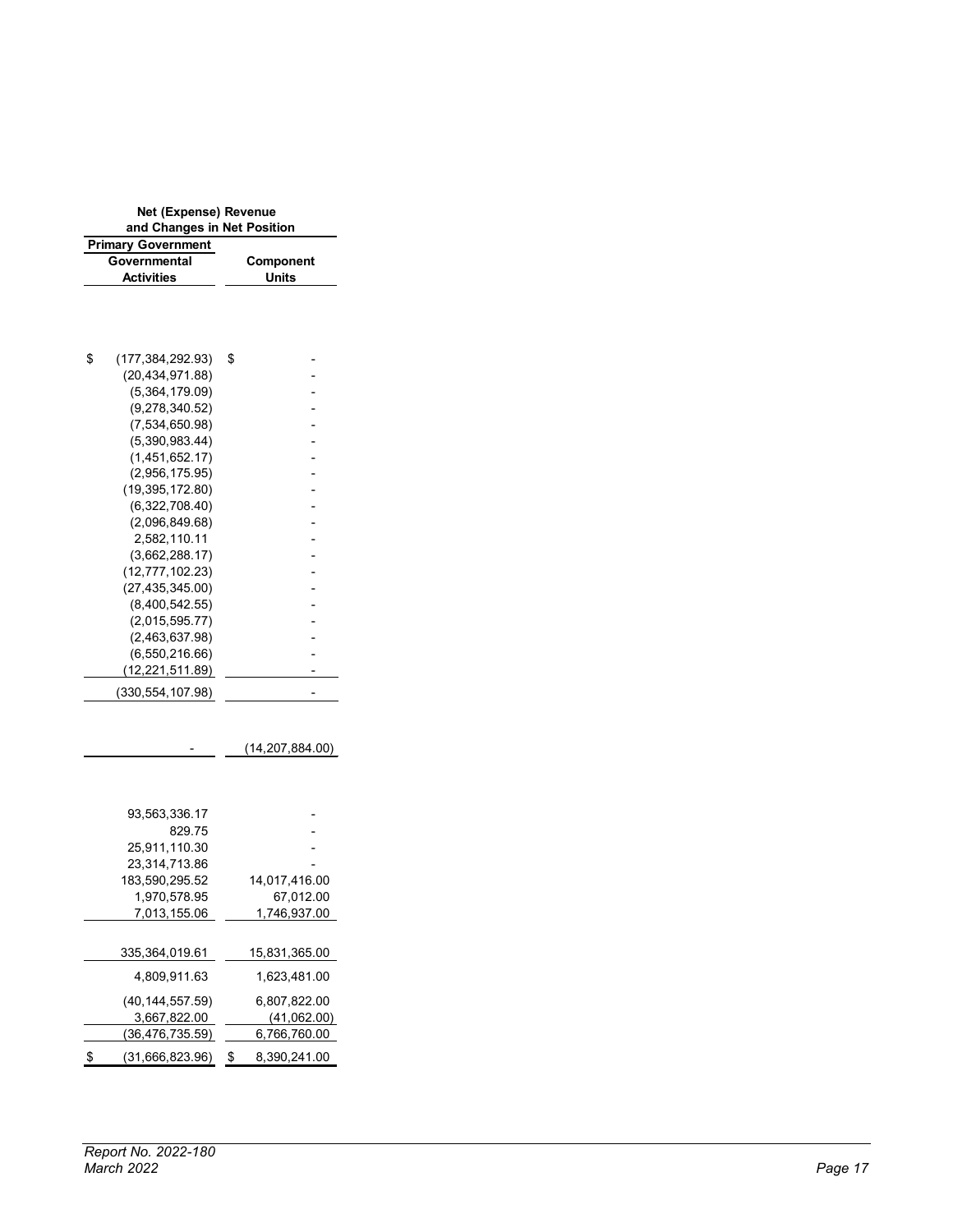#### **Alachua County District School Board Balance Sheet – Governmental Funds June 30, 2021**

<span id="page-23-1"></span><span id="page-23-0"></span>

|                                                      | General<br><b>Fund</b> |                      |    | Special Revenue -<br><b>Other Fund</b> | <b>Special Revenue -</b><br><b>Federal Education</b><br><b>Stabilization Fund</b> |              |  |
|------------------------------------------------------|------------------------|----------------------|----|----------------------------------------|-----------------------------------------------------------------------------------|--------------|--|
| <b>ASSETS</b>                                        |                        |                      |    |                                        |                                                                                   |              |  |
| Cash and Cash Equivalents                            | \$                     | 35,480,906.42        | \$ |                                        | \$                                                                                |              |  |
| Investments<br><b>Accounts Receivable</b>            |                        |                      |    |                                        |                                                                                   |              |  |
| Due from Other Funds                                 |                        | 3,047,729.83         |    |                                        |                                                                                   |              |  |
| Due from Other Agencies                              |                        | 3,820,403.53         |    | 2,680,855.71                           |                                                                                   | 2,677,047.84 |  |
| Inventories                                          |                        | 790,402.97           |    |                                        |                                                                                   |              |  |
| <b>TOTAL ASSETS</b>                                  | \$                     | 43, 139, 442. 75     | \$ | 2,680,855.71                           | \$                                                                                | 2,677,047.84 |  |
| <b>LIABILITIES AND FUND BALANCES</b>                 |                        |                      |    |                                        |                                                                                   |              |  |
| Liabilities:                                         |                        |                      |    |                                        |                                                                                   |              |  |
| <b>Accrued Salaries and Benefits</b>                 | \$                     | 3,723,536.49         | \$ | 348,206.08                             | \$                                                                                | 2,953.19     |  |
| Payroll Deductions and Withholdings                  |                        | 7,256,621.42         |    | 702,951.70                             |                                                                                   | 47, 115.14   |  |
| <b>Accounts Payable</b>                              |                        | 1,926,423.64         |    | 804,004.91                             |                                                                                   | 442,976.70   |  |
| Sales Tax Payable                                    |                        | 1,314.81             |    |                                        |                                                                                   |              |  |
| <b>Construction Contracts Payable</b>                |                        |                      |    |                                        |                                                                                   |              |  |
| Construction Contracts Payable - Retained Percentage |                        |                      |    |                                        |                                                                                   |              |  |
| Due to Other Funds                                   |                        |                      |    | 825,693.02                             |                                                                                   | 2,184,002.81 |  |
| Deposits Payable<br><b>Unearned Revenue</b>          |                        | 1,466.09<br>6,449.37 |    |                                        |                                                                                   |              |  |
| <b>Total Liabilities</b>                             |                        | 12,915,811.82        |    | 2,680,855.71                           |                                                                                   | 2,677,047.84 |  |
|                                                      |                        |                      |    |                                        |                                                                                   |              |  |
| Fund Balances:                                       |                        |                      |    |                                        |                                                                                   |              |  |
| Nonspendable:<br>Inventories                         |                        |                      |    |                                        |                                                                                   |              |  |
| Restricted for:                                      |                        | 790,402.97           |    |                                        |                                                                                   |              |  |
| State Required Carryover Programs                    |                        | 5,608,310.54         |    |                                        |                                                                                   |              |  |
| <b>Debt Service</b>                                  |                        |                      |    |                                        |                                                                                   |              |  |
| <b>Capital Projects</b>                              |                        |                      |    |                                        |                                                                                   |              |  |
| <b>Food Service</b>                                  |                        |                      |    |                                        |                                                                                   |              |  |
| Voter Approved Millage                               |                        | 738,333.65           |    |                                        |                                                                                   |              |  |
| <b>Adult Education Programs</b>                      |                        | 1,369,326.59         |    |                                        |                                                                                   |              |  |
| <b>Student Internal Accounts</b>                     |                        |                      |    |                                        |                                                                                   |              |  |
| <b>Total Restricted Fund Balance</b>                 |                        | 7,715,970.78         |    |                                        |                                                                                   |              |  |
| Assigned for:                                        |                        |                      |    |                                        |                                                                                   |              |  |
| <b>State and Local Grants</b>                        |                        | 538,223.19           |    |                                        |                                                                                   |              |  |
| Purchases on Order                                   |                        | 1,204,606.66         |    |                                        |                                                                                   |              |  |
| <b>Extended Day Enrichment Program</b>               |                        | 576,999.44           |    | $\blacksquare$                         |                                                                                   |              |  |
| <b>Total Assigned Fund Balance</b>                   |                        | 2,319,829.29         |    | $\blacksquare$                         |                                                                                   |              |  |
| <b>Unassigned Fund Balance</b>                       |                        | 19,397,427.89        |    | $\overline{a}$                         |                                                                                   | ٠            |  |
| <b>Total Fund Balances</b>                           |                        | 30,223,630.93        |    |                                        |                                                                                   |              |  |
| TOTAL LIABILITIES AND FUND BALANCES                  | \$                     | 43, 139, 442. 75     | \$ | 2,680,855.71                           | \$                                                                                | 2,677,047.84 |  |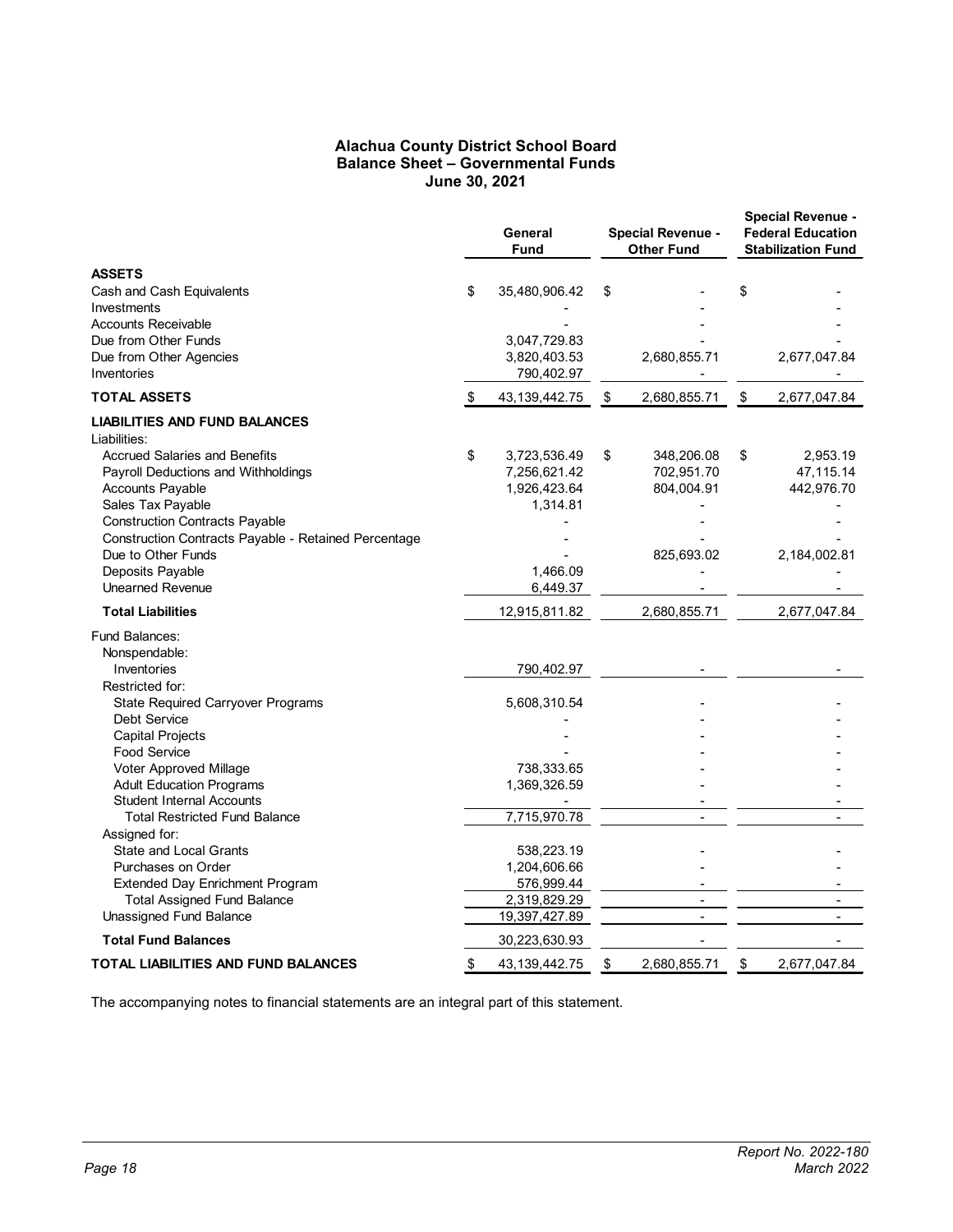| <b>Capital Projects -</b><br><b>Local Capital</b><br><b>Improvement Fund</b> | <b>Capital Projects -</b><br><b>Other Fund</b>       | Other<br>Governmental<br><b>Funds</b> |                                                           |    | <b>Total</b><br>Governmental<br><b>Funds</b>                                 |
|------------------------------------------------------------------------------|------------------------------------------------------|---------------------------------------|-----------------------------------------------------------|----|------------------------------------------------------------------------------|
| \$<br>7,782,889.10<br>1,293,219.28<br>8,040.56                               | \$<br>31,578,593.18<br>39,826,003.58<br>4,463,774.44 | \$                                    | 9,591,554.65<br>7,217,035.41<br>35,237.00<br>1,905,559.21 |    | 84,433,943.35<br>48,336,258.27<br>35,237.00<br>3,047,729.83<br>15,555,681.29 |
| \$<br>9,084,148.94                                                           | \$<br>75,868,371.20                                  | \$                                    | 1,587,881.30<br>20,337,267.57                             | \$ | 2,378,284.27<br>153,787,134.01                                               |
|                                                                              |                                                      |                                       |                                                           |    |                                                                              |
| \$<br>480,470.11                                                             | \$<br>1,708,749.68                                   | \$                                    | 64,782.66<br>334,208.32<br>366,389.55                     | \$ | 4,139,478.42<br>8,340,896.58<br>5,729,014.59<br>1,314.81                     |
| 5,402.75                                                                     | 5,690,066.11<br>2,754,685.83                         |                                       | 4,995.38<br>38,034.00<br>486,536.94                       |    | 5,690,066.11<br>2,765,083.96<br>3,047,729.83<br>1,466.09<br>492,986.31       |
| 485,872.86                                                                   | 10,153,501.62                                        |                                       | 1,294,946.85                                              |    | 30,208,036.70                                                                |
|                                                                              |                                                      |                                       | 1,587,881.30                                              |    | 2,378,284.27                                                                 |
|                                                                              |                                                      |                                       | 7,217,035.41                                              |    | 5,608,310.54<br>7,217,035.41                                                 |
| 8,598,276.08                                                                 | 65,714,869.58                                        |                                       | 1,129,578.97<br>5,390,658.04                              |    | 75,442,724.63<br>5,390,658.04<br>738,333.65                                  |
|                                                                              |                                                      |                                       | 3,717,167.00                                              |    | 1,369,326.59<br>3,717,167.00                                                 |
| 8,598,276.08                                                                 | 65,714,869.58                                        |                                       | 17,454,439.42                                             |    | 99,483,555.86                                                                |
|                                                                              |                                                      |                                       |                                                           |    | 538,223.19<br>1,204,606.66<br>576,999.44                                     |
|                                                                              |                                                      |                                       |                                                           |    | 2,319,829.29                                                                 |
|                                                                              |                                                      |                                       |                                                           |    | 19,397,427.89                                                                |
| 8,598,276.08                                                                 | 65,714,869.58                                        |                                       | 19,042,320.72                                             |    | 123,579,097.31                                                               |
| \$<br>9,084,148.94                                                           | \$<br>75,868,371.20                                  | \$                                    | 20,337,267.57                                             | \$ | 153,787,134.01                                                               |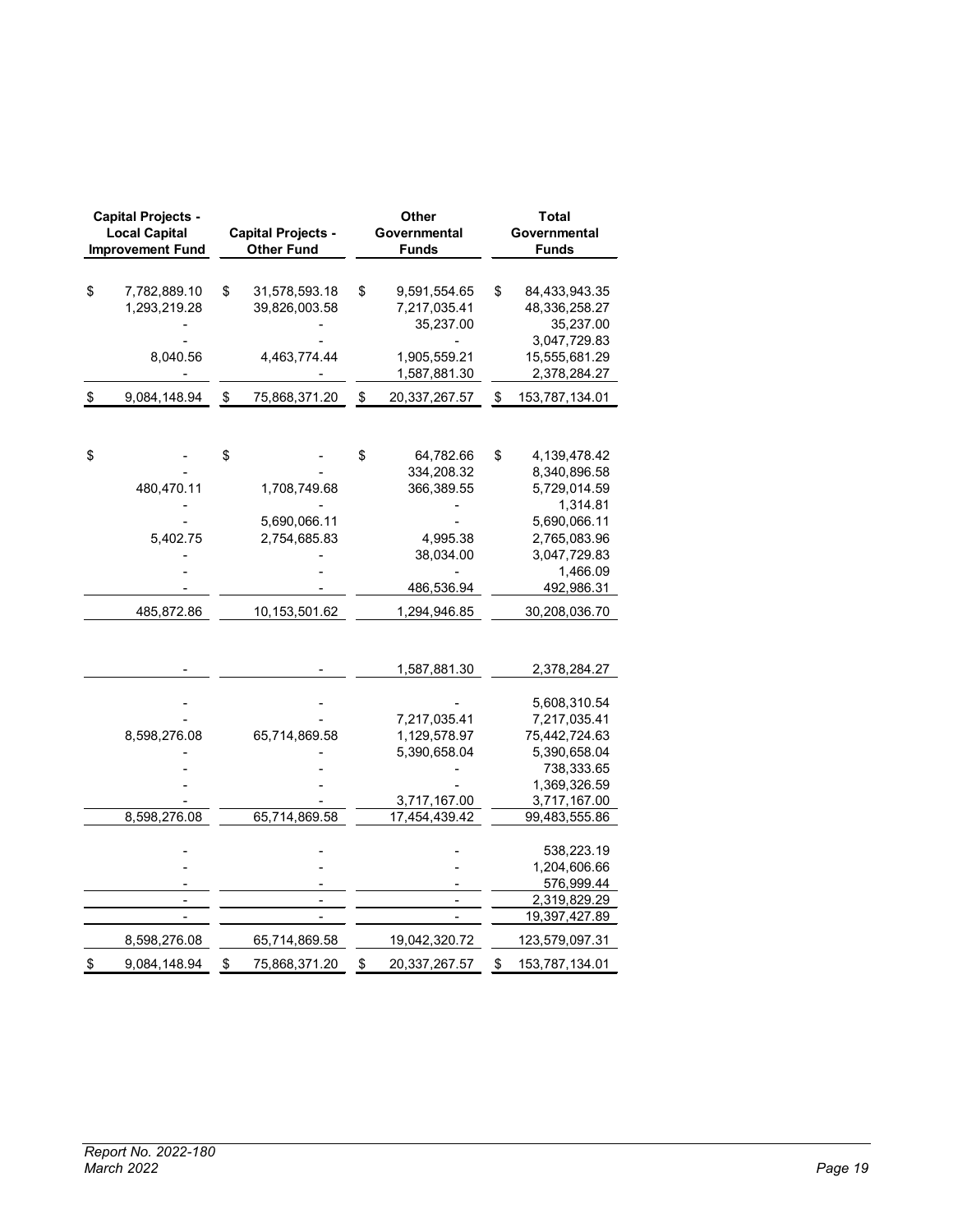#### **Alachua County District School Board Reconciliation of the Governmental Funds Balance Sheet to the Statement of Net Position June 30, 2021**

<span id="page-25-1"></span><span id="page-25-0"></span>

| Total Fund Balances - Governmental Funds                                                                                                                                              | \$<br>123,579,097.31                                                                                                                                                                                                                                                     |                                                                                                                              |                    |
|---------------------------------------------------------------------------------------------------------------------------------------------------------------------------------------|--------------------------------------------------------------------------------------------------------------------------------------------------------------------------------------------------------------------------------------------------------------------------|------------------------------------------------------------------------------------------------------------------------------|--------------------|
|                                                                                                                                                                                       | Amounts reported for governmental activities in the statement of net position are different because:                                                                                                                                                                     |                                                                                                                              |                    |
| Capital assets, net of accumulated depreciation, used in governmental activities are not financial<br>resources and, therefore, are not reported as assets in the governmental funds. | 157,628,886.98                                                                                                                                                                                                                                                           |                                                                                                                              |                    |
| Deferred charges on bond refundings are not expensed in the government-wide statements but<br>are reported as deferred outflows of resources and amortized over the life of the debt. | 509,581.22                                                                                                                                                                                                                                                               |                                                                                                                              |                    |
|                                                                                                                                                                                       | The deferred outflows of resources and deferred inflows of resources related to pensions and<br>other postemployment benefits (OPEB) are applicable to future periods and, therefore, are not<br>reported in the governmental funds.                                     |                                                                                                                              |                    |
|                                                                                                                                                                                       | Deferred Outflows Related to Pensions<br>Deferred Outflows Related to OPEB<br>Deferred Inflows Related to Pensions<br>Deferred Inflows Related to OPEB                                                                                                                   | \$<br>67,026,774.00<br>2,347,405.00<br>(5,589,527.00)<br>(722, 811.00)                                                       | 63,061,841.00      |
|                                                                                                                                                                                       | Long-term liabilities are not due and payable in the fiscal year and, therefore, are not reported as<br>liabilities in the governmental funds. Long-term liabilities at year end consist of:                                                                             |                                                                                                                              |                    |
|                                                                                                                                                                                       | Equipment Lease-Purchase Payable<br>Certificates of Participation Payable<br><b>Unamortized Premium</b><br><b>Compensated Absences Payable</b><br>Net Pension Liability<br><b>Total OPEB Liability</b>                                                                   | \$<br>(6,305,229.87)<br>(119, 931, 013.00)<br>(17, 347, 195.97)<br>(28, 239, 821.82)<br>(204, 034, 685.00)<br>(8,988,470.00) | (384, 846, 415.66) |
|                                                                                                                                                                                       | Internal service fund are used by management to charge the costs of certain activities, such as<br>insurance, to individual funds. The assets and liabilities of the internal service funds are included<br>in governmental activities in the statement of net position. |                                                                                                                              | 8,400,185.19       |
|                                                                                                                                                                                       | <b>Net Position - Governmental Activities</b>                                                                                                                                                                                                                            |                                                                                                                              | (31,666,823.96)    |
|                                                                                                                                                                                       |                                                                                                                                                                                                                                                                          |                                                                                                                              |                    |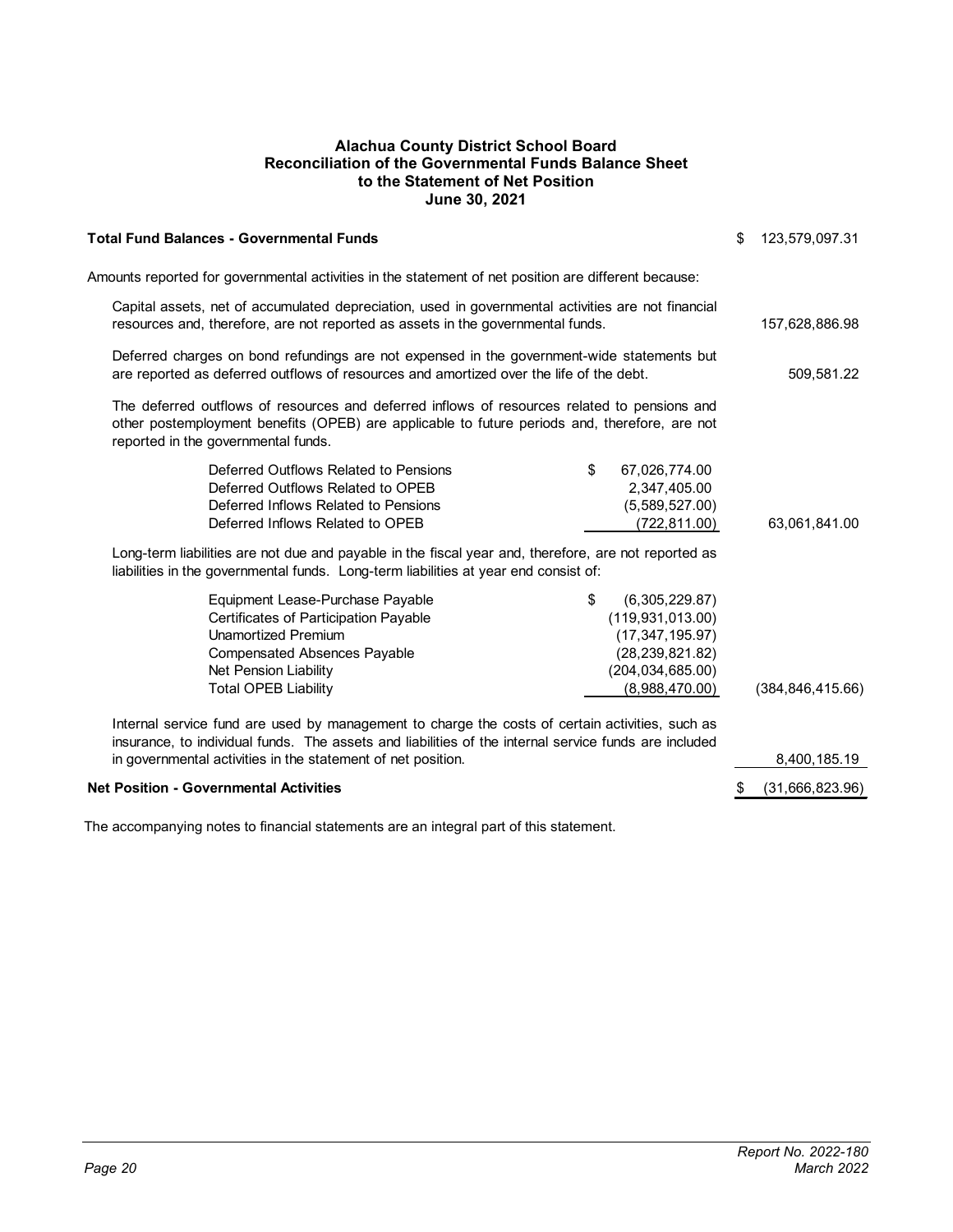THIS PAGE INTENTIONALLY LEFT BLANK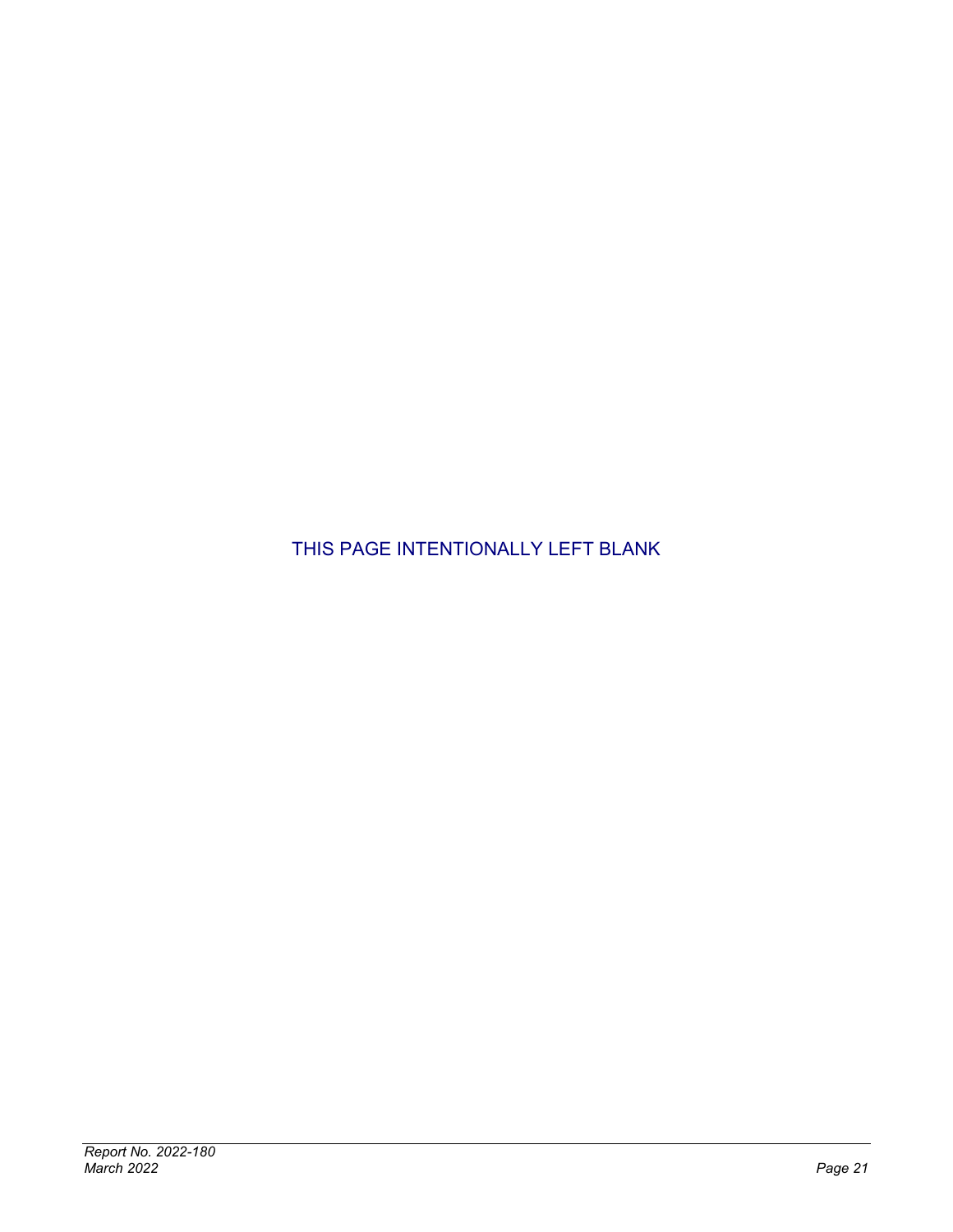#### **Alachua County District School Board Statement of Revenues, Expenditures, and Changes in Fund Balances – Governmental Funds For the Fiscal Year Ended June 30, 2021**

<span id="page-27-1"></span><span id="page-27-0"></span>

|                                                          | General<br><b>Special Revenue -</b><br><b>Fund</b><br><b>Other Fund</b> |                  |                          | <b>Special Revenue -</b><br><b>Federal Education</b><br><b>Stabilization Fund</b> |               |               |
|----------------------------------------------------------|-------------------------------------------------------------------------|------------------|--------------------------|-----------------------------------------------------------------------------------|---------------|---------------|
| <b>Revenues</b>                                          |                                                                         |                  |                          |                                                                                   |               |               |
| Intergovernmental:                                       |                                                                         |                  |                          |                                                                                   |               |               |
| <b>Federal Direct</b>                                    | \$                                                                      | 209,641.82       | \$                       | 216,359.25                                                                        | \$            |               |
| Federal Through State and Local                          |                                                                         | 3,343,558.50     |                          | 22,894,027.91                                                                     |               | 13,013,657.12 |
| State                                                    |                                                                         | 143,504,125.67   |                          |                                                                                   |               |               |
| Local:                                                   |                                                                         |                  |                          |                                                                                   |               |               |
| <b>Property Taxes</b>                                    |                                                                         | 93,563,336.17    |                          |                                                                                   |               |               |
| <b>Local Sales Taxes</b>                                 |                                                                         |                  |                          |                                                                                   |               |               |
| Charges for Services - Food Service                      |                                                                         |                  |                          |                                                                                   |               |               |
| Miscellaneous                                            |                                                                         | 7,114,157.54     |                          | 82,123.37                                                                         |               |               |
| <b>Total Local Revenues</b>                              |                                                                         | 100,677,493.71   |                          | 82,123.37                                                                         |               |               |
| <b>Total Revenues</b>                                    |                                                                         | 247,734,819.70   |                          | 23,192,510.53                                                                     |               | 13,013,657.12 |
| <b>Expenditures</b>                                      |                                                                         |                  |                          |                                                                                   |               |               |
| Current - Education:                                     |                                                                         |                  |                          |                                                                                   |               |               |
| Instruction                                              |                                                                         | 145,077,413.50   |                          | 14,382,356.47                                                                     |               | 6,630,036.40  |
| <b>Student Support Services</b>                          |                                                                         | 15,004,285.57    |                          | 1,970,226.50                                                                      |               | 2,064,033.39  |
| <b>Instructional Media Services</b>                      |                                                                         | 4,924,557.63     |                          |                                                                                   |               | 45,703.24     |
| Instruction and Curriculum Development Services          |                                                                         | 4,722,994.28     |                          | 3,689,998.59                                                                      |               | 130,628.13    |
| <b>Instructional Staff Training Services</b>             |                                                                         | 3,020,729.43     |                          | 1,715,673.10                                                                      |               | 2,165,927.52  |
| Instruction-Related Technology                           |                                                                         | 5,004,768.36     |                          | 10,283.97                                                                         |               | 62,938.00     |
| Board                                                    |                                                                         | 1,428,638.97     |                          |                                                                                   |               |               |
| <b>General Administration</b>                            |                                                                         | 1,603,894.84     |                          | 938,840.13                                                                        |               | 278,578.09    |
| <b>School Administration</b>                             |                                                                         | 17,828,606.57    |                          | 5,382.50                                                                          |               | 57,135.30     |
| Facilities Acquisition and Construction                  |                                                                         | 2,398,997.27     |                          | 1,000.00                                                                          |               |               |
| <b>Fiscal Services</b><br><b>Food Services</b>           |                                                                         | 1,931,250.29     |                          |                                                                                   |               |               |
| <b>Central Services</b>                                  |                                                                         | 3,370,106.71     |                          | 23,632.94                                                                         |               | 4,523.50      |
| <b>Student Transportation Services</b>                   |                                                                         | 10,866,168.84    |                          | 196,025.86                                                                        |               | 352,913.98    |
| Operation of Plant                                       |                                                                         | 25,721,701.96    |                          | 18,257.58                                                                         |               | 939,594.83    |
| Maintenance of Plant                                     |                                                                         | 7,836,130.56     |                          |                                                                                   |               |               |
| Administrative Technology Services                       |                                                                         | 1,906,375.78     |                          |                                                                                   |               |               |
| <b>Community Services</b>                                |                                                                         | 2,889,190.11     |                          |                                                                                   |               |               |
| Fixed Capital Outlay:                                    |                                                                         |                  |                          |                                                                                   |               |               |
| Facilities Acquisition and Construction                  |                                                                         | 47,133.04        |                          |                                                                                   |               |               |
| Other Capital Outlay                                     |                                                                         | 439,948.46       |                          | 240,832.89                                                                        |               | 281,644.74    |
| Debt Service:                                            |                                                                         |                  |                          |                                                                                   |               |               |
| Principal                                                |                                                                         |                  |                          |                                                                                   |               |               |
| Interest and Fiscal Charges                              |                                                                         |                  |                          |                                                                                   |               |               |
| <b>Total Expenditures</b>                                |                                                                         | 256,022,892.17   |                          | 23, 192, 510.53                                                                   |               | 13,013,657.12 |
| <b>Excess (Deficiency) of Revenues Over Expenditures</b> |                                                                         | (8, 288, 072.47) |                          |                                                                                   |               |               |
| <b>Other Financing Sources (Uses)</b>                    |                                                                         |                  |                          |                                                                                   |               |               |
| Transfers In                                             |                                                                         | 7,902,409.06     |                          |                                                                                   |               |               |
| <b>Loss Recoveries</b>                                   |                                                                         | 160,732.64       |                          |                                                                                   |               |               |
| <b>Transfers Out</b>                                     |                                                                         |                  |                          |                                                                                   |               |               |
| <b>Total Other Financing Sources (Uses)</b>              |                                                                         | 8,063,141.70     |                          |                                                                                   |               |               |
| Net Change in Fund Balances                              |                                                                         | (224, 930.77)    |                          |                                                                                   |               |               |
| Fund Balances, Beginning                                 |                                                                         | 30,448,561.70    |                          |                                                                                   |               |               |
| Adjustment to Beginning Fund Balance                     |                                                                         |                  |                          |                                                                                   |               |               |
| Fund Balances, Beginning as Restated                     |                                                                         | 30,448,561.70    |                          | ÷                                                                                 |               | ÷             |
| <b>Fund Balances, Ending</b>                             | \$                                                                      | 30,223,630.93    | $\overline{\mathcal{F}}$ | 0.00                                                                              | $\frac{1}{2}$ | 0.00          |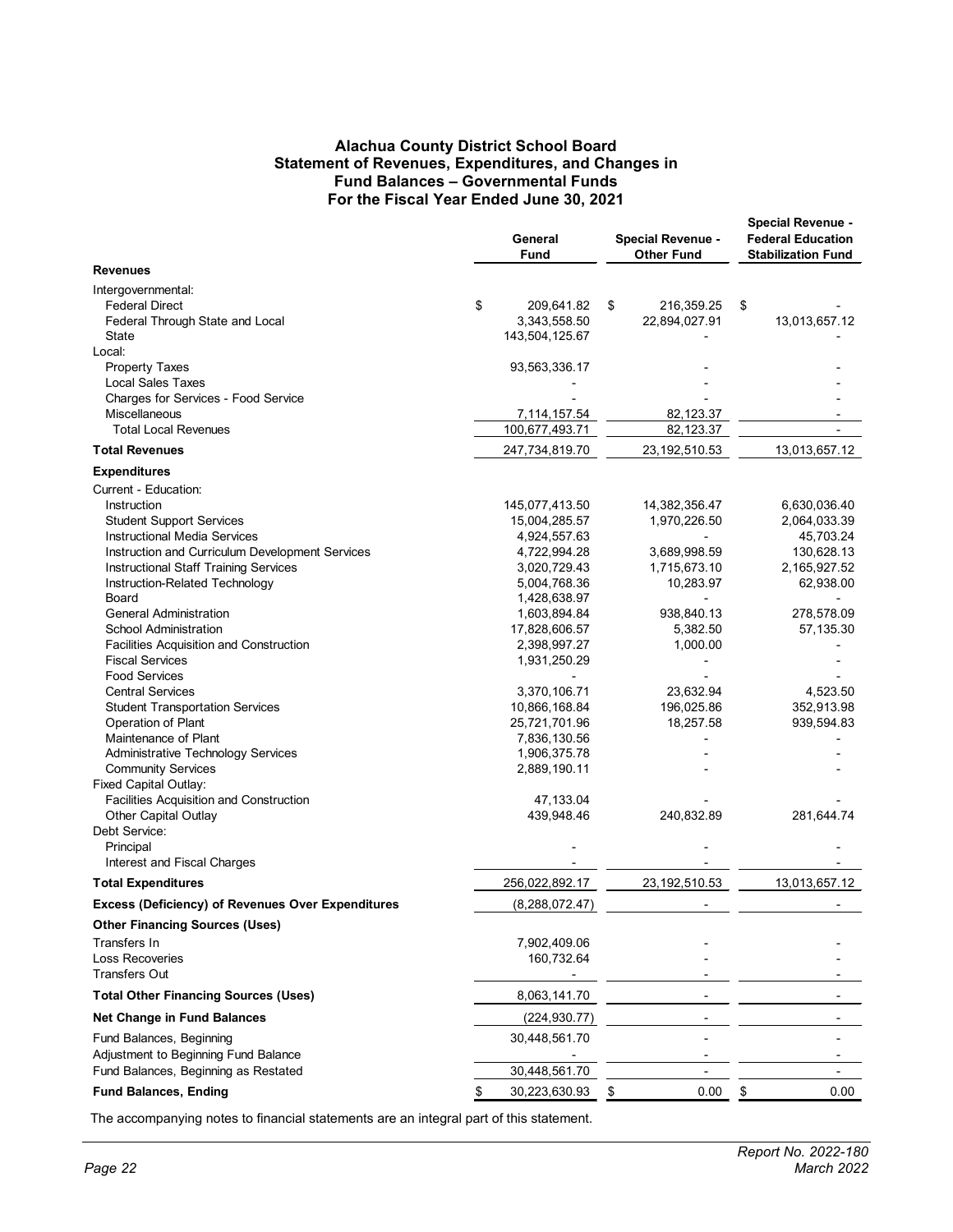| <b>Capital Projects -</b><br><b>Local Capital</b><br><b>Improvement Fund</b> |                  | <b>Capital Projects -</b><br><b>Other Fund</b> | Other<br>Governmental<br><b>Funds</b> |               | <b>Total</b><br>Governmental<br><b>Funds</b> |
|------------------------------------------------------------------------------|------------------|------------------------------------------------|---------------------------------------|---------------|----------------------------------------------|
|                                                                              |                  |                                                |                                       |               |                                              |
| \$                                                                           |                  | \$                                             | \$                                    |               | \$<br>426,001.07                             |
|                                                                              |                  |                                                |                                       | 22,019,074.58 | 61,270,318.11                                |
|                                                                              |                  | 1,419,670.00                                   |                                       | 1,153,996.17  | 146,077,791.84                               |
|                                                                              | 25,910,919.45    | 190.85                                         |                                       | 829.75        | 119,475,276.22                               |
|                                                                              |                  | 23,314,713.86                                  |                                       |               | 23,314,713.86                                |
|                                                                              |                  |                                                |                                       | 512,995.15    | 512,995.15                                   |
|                                                                              | 91,676.52        | 57,105.49                                      |                                       | 2,557,812.54  | 9,902,875.46                                 |
|                                                                              | 26,002,595.97    | 23,372,010.20                                  |                                       | 3,071,637.44  | 153,205,860.69                               |
|                                                                              | 26,002,595.97    | 24,791,680.20                                  |                                       | 26,244,708.19 | 360,979,971.71                               |
|                                                                              |                  |                                                |                                       |               |                                              |
|                                                                              |                  |                                                |                                       |               | 166,089,806.37                               |
|                                                                              |                  |                                                |                                       |               | 19,038,545.46                                |
|                                                                              |                  |                                                |                                       |               | 4,970,260.87                                 |
|                                                                              |                  |                                                |                                       |               | 8,543,621.00                                 |
|                                                                              |                  |                                                |                                       |               | 6,902,330.05                                 |
|                                                                              |                  |                                                |                                       |               | 5,077,990.33                                 |
|                                                                              |                  |                                                |                                       |               | 1,428,638.97                                 |
|                                                                              |                  |                                                |                                       |               | 2,821,313.06<br>17,891,124.37                |
|                                                                              | 4,467,046.78     | 1,356,420.38                                   |                                       |               | 8,223,464.43                                 |
|                                                                              |                  |                                                |                                       |               | 1,931,250.29                                 |
|                                                                              |                  |                                                |                                       | 19,456,888.24 | 19,456,888.24                                |
|                                                                              |                  |                                                |                                       |               | 3,398,263.15                                 |
|                                                                              |                  |                                                |                                       |               | 11,415,108.68                                |
|                                                                              |                  |                                                |                                       |               | 26,679,554.37                                |
|                                                                              |                  |                                                |                                       |               | 7,836,130.56                                 |
|                                                                              |                  |                                                |                                       |               | 1,906,375.78                                 |
|                                                                              |                  |                                                |                                       | 2,301,840.00  | 5, 191, 030.11                               |
|                                                                              | 5,520,246.81     | 72,624,096.30                                  |                                       | 718,305.69    | 78,909,781.84                                |
|                                                                              | 144,874.21       | 9,720,230.01                                   |                                       | 19,893.95     | 10,847,424.26                                |
|                                                                              | 7,005,462.30     | 7,325,000.00                                   |                                       | 1,794,000.00  | 16, 124, 462. 30                             |
|                                                                              | 1,200,350.33     | 5,285,134.78                                   |                                       | 1,033.89      | 6,486,519.00                                 |
|                                                                              | 18,337,980.43    | 96,310,881.47                                  |                                       | 24,291,961.77 | 431, 169, 883. 49                            |
|                                                                              | 7.664.615.54     | (71.519.201.27)                                |                                       | 1.952.746.42  | (70.189.911.78)                              |
|                                                                              |                  |                                                |                                       |               |                                              |
|                                                                              | 4,253.15         | 825,813.16                                     |                                       | 506,092.25    | 9,238,567.62                                 |
|                                                                              | (7,395,511.31)   | (1,012,990.00)                                 |                                       | (830,066.31)  | 160,732.64<br>(9,238,567.62)                 |
|                                                                              | (7, 391, 258.16) | (187, 176.84)                                  |                                       | (323, 974.06) | 160,732.64                                   |
|                                                                              | 273,357.38       | (71, 706, 378.11)                              |                                       | 1,628,772.36  | (70,029,179.14)                              |
|                                                                              | 8,324,918.70     | 137,421,247.69                                 |                                       | 13,745,726.36 | 189,940,454.45                               |
|                                                                              |                  |                                                |                                       | 3,667,822.00  | 3,667,822.00                                 |
|                                                                              | 8,324,918.70     | 137,421,247.69                                 |                                       | 17,413,548.36 | 193,608,276.45                               |
|                                                                              |                  |                                                |                                       |               |                                              |
| \$                                                                           | 8,598,276.08     | \$<br>65,714,869.58                            | \$                                    | 19,042,320.72 | \$<br>123,579,097.31                         |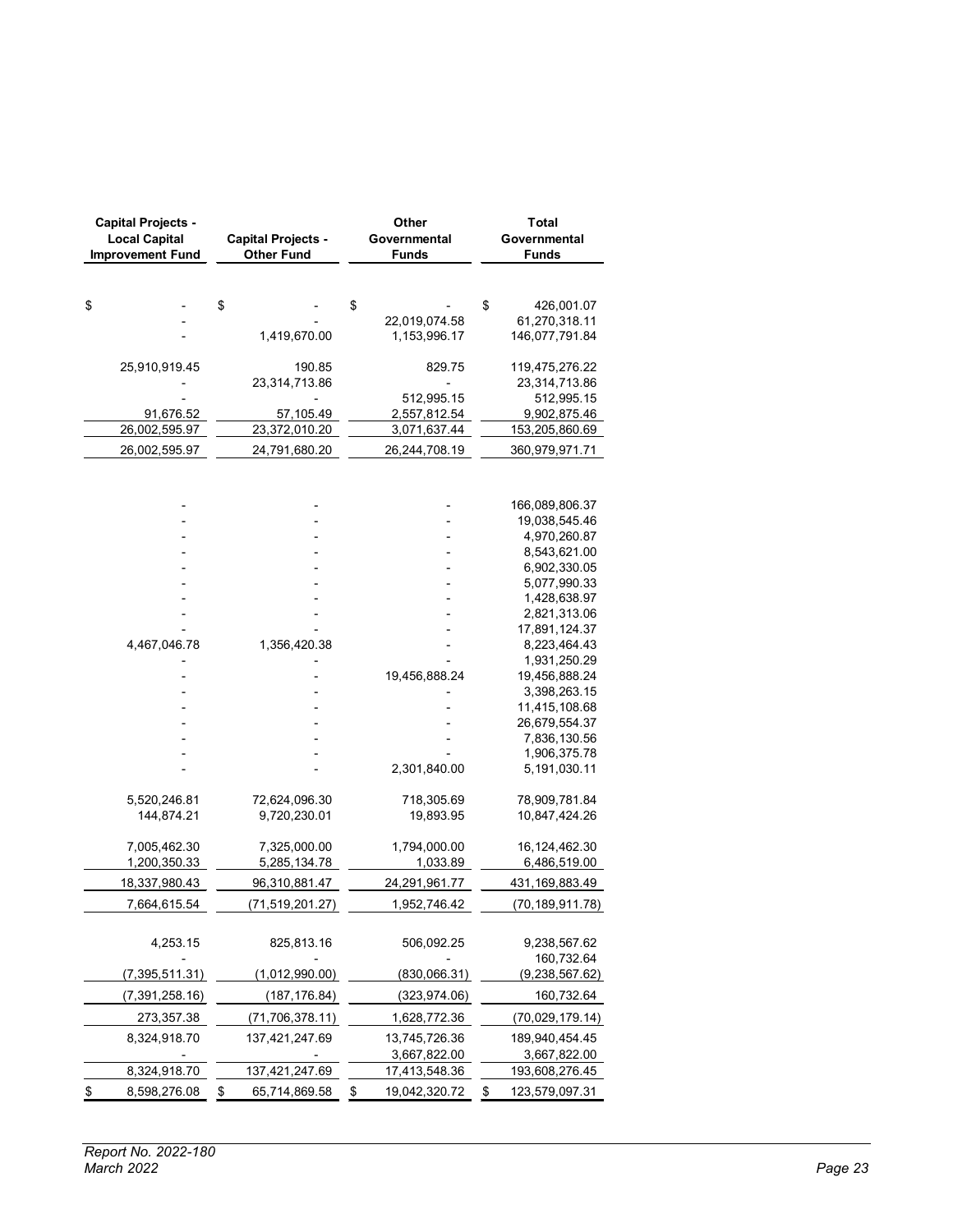#### <span id="page-29-1"></span>**Alachua County District School Board Reconciliation of the Governmental Funds Statement of Revenues, Expenditures, and Changes in Fund Balances to the Statement of Activities For the Fiscal Year Ended June 30, 2021**

<span id="page-29-0"></span>

| Net Change in Fund Balances - Governmental Funds                                                                                                                                                                                                                                                                                                                                                                                                                             | \$ (70,029,179.14) |
|------------------------------------------------------------------------------------------------------------------------------------------------------------------------------------------------------------------------------------------------------------------------------------------------------------------------------------------------------------------------------------------------------------------------------------------------------------------------------|--------------------|
| Amounts reported for governmental activities in the statement of activities are different because:                                                                                                                                                                                                                                                                                                                                                                           |                    |
| Capital outlays are reported in the governmental funds as expenditures. However, in the statement of<br>activities, the cost of those assets is allocated over their estimated useful lives as depreciation<br>expense. This is the amount of capital outlays in excess of depreciation expense in the current fiscal<br>year.                                                                                                                                               | 76,912,667.99      |
| Refunding gains and losses result from a difference between the reacquisition cost of the refunded<br>bonds and the net carrying amount. Refunding gains or losses are amortized over the life of the<br>related debt in the statement of activities.                                                                                                                                                                                                                        | (63, 697.66)       |
| Repayment of long-term debt is an expenditure in the governmental funds, but the repayment reduces<br>long-term liabilities in the statement of net position. Also, governmental funds report the effect of<br>premiums, discounts, and similar items when debt is first issued, whereas these amounts are deferred<br>and amortized in the statement of activities. The following details the amount of long-term debt<br>principal and amortization in the current period: |                    |
| \$<br>1,731,833.30<br>Equipment Lease-Purchase Payable<br>14,392,629.00<br>Certificates of Participation<br>Amortization of Premiums<br>1,952,782.76                                                                                                                                                                                                                                                                                                                         | 18,077,245.06      |
| In the statement of activities, the cost of compensated absences is measured by the amounts earned<br>during the year, while in the governmental funds, expenditures are recognized based on the amounts<br>actually paid for compensated absences. This is the net amount of compensated absences earned in<br>excess of the amount paid in the current fiscal year.                                                                                                        | (1,890,564.22)     |
| Governmental funds report District OPEB contributions as expenditures. However, in the statement of<br>activities, the cost of OPEB benefits earned net of employee contributions, as determined through an<br>actuarial valuation, is reported as an OPEB expense.                                                                                                                                                                                                          |                    |
| \$<br>Increase in Total OPEB Liability<br>(589, 854.00)<br>Increase in Deferred Outflows of Resources - OPEB<br>186,010.00<br>Decrease in Deferred Inflows of Resources - OPEB<br>91,049.00                                                                                                                                                                                                                                                                                  | (312, 795.00)      |
| Governmental funds report District pension contributions as expenditures. However, in the statement<br>of activities, the cost of pension benefits earned net of employee contributions is reported as a<br>pension expense.                                                                                                                                                                                                                                                 |                    |
| <b>FRS Pension Contribution</b><br>13,301,217.00<br><b>HIS Pension Contribution</b><br>2,762,463.00<br><b>ERP Pension Contribution</b><br>892,366.00<br>(28,970,252.00)<br><b>FRS Pension Expense</b><br>(5,026,726.00)<br><b>HIS Pension Expense</b><br><b>ERP Pension Expense</b><br>14,851.00                                                                                                                                                                             | (17,026,081.00)    |
| Internal service funds are used by management to charge the cost of certain activities, such as<br>insurance, to individual funds. The net expense of the internal service fund is reported with<br>governmental activities.                                                                                                                                                                                                                                                 | (857,684.40)       |
| <b>Change in Net Position - Governmental Activities</b>                                                                                                                                                                                                                                                                                                                                                                                                                      | \$<br>4,809,911.63 |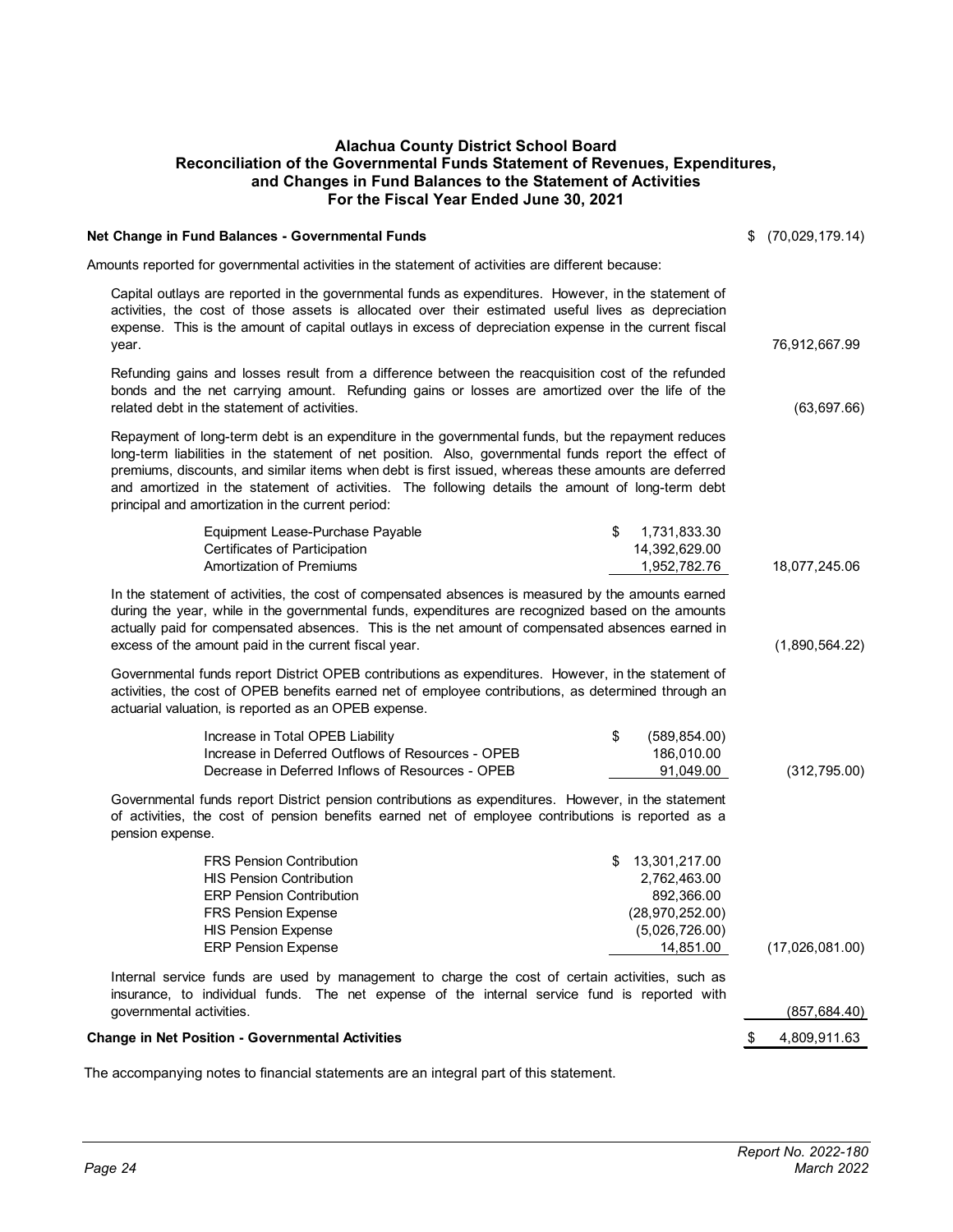#### **Alachua County District School Board Statement of Net Position – Proprietary Fund June 30, 2021**

<span id="page-30-1"></span><span id="page-30-0"></span>

|                                                                                            |   | <b>Internal Service</b><br><b>Fund</b> |
|--------------------------------------------------------------------------------------------|---|----------------------------------------|
| <b>ASSETS</b>                                                                              |   |                                        |
| Current Assets:<br>Cash and Cash Equivalents                                               | S | 13,385,610.56                          |
| <b>LIABILITIES</b>                                                                         |   |                                        |
| Current Liabilities:<br>Accounts Payable<br>Estimated Liability for Self-Insurance Program |   | 2,158,399.37<br>2,827,026.00           |
| <b>Total Current Liabilities</b>                                                           |   | 4,985,425.37                           |
| <b>NET POSITION</b>                                                                        |   |                                        |
| Unrestricted                                                                               |   | 8,400,185.19                           |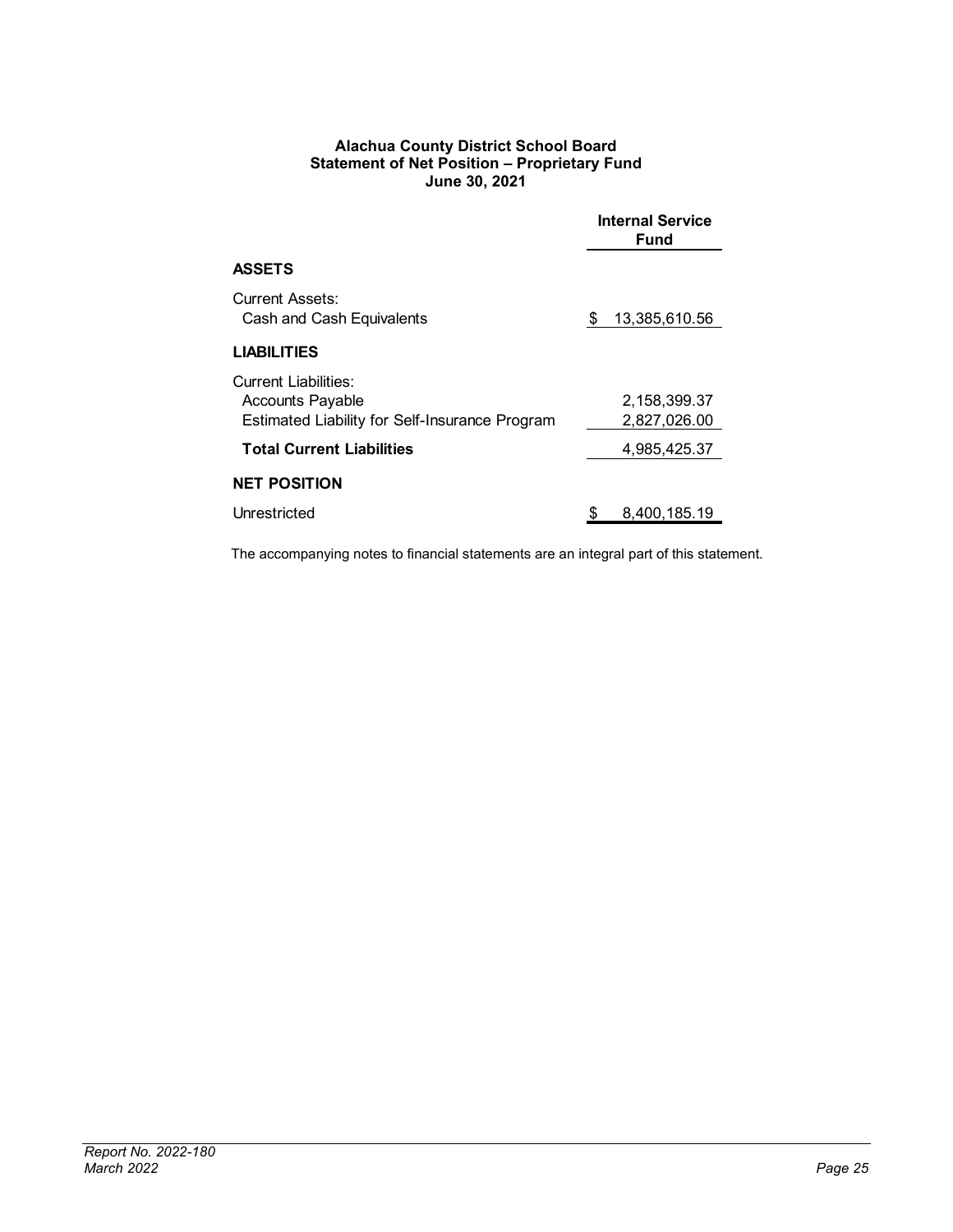#### <span id="page-31-1"></span><span id="page-31-0"></span>**Alachua County District School Board Statement of Revenues, Expenses, and Changes in Fund Net Position – Proprietary Fund For the Fiscal Year Ended June 30, 2021**

|                                                                            | <b>Internal Service</b><br>Fund |                               |  |
|----------------------------------------------------------------------------|---------------------------------|-------------------------------|--|
| <b>OPERATING REVENUES</b><br>Premiums                                      | \$                              | 32,418,941.94                 |  |
| <b>OPERATING EXPENSES</b><br><b>Purchased Services</b><br>Insurance Claims |                                 | 3,560,101.17<br>29,740,520.85 |  |
| <b>Total Operating Expenses</b>                                            |                                 | 33,300,622.02                 |  |
| <b>Operating Loss</b>                                                      |                                 | (881,680.08)                  |  |
| <b>NONOPERATING REVENUES</b><br>Interest                                   |                                 | 23,995.68                     |  |
| <b>Change in Net Position</b><br><b>Total Net Position - Beginning</b>     |                                 | (857, 684.40)<br>9,257,869.59 |  |
| <b>Total Net Position - Ending</b>                                         | \$                              | 8,400,185.19                  |  |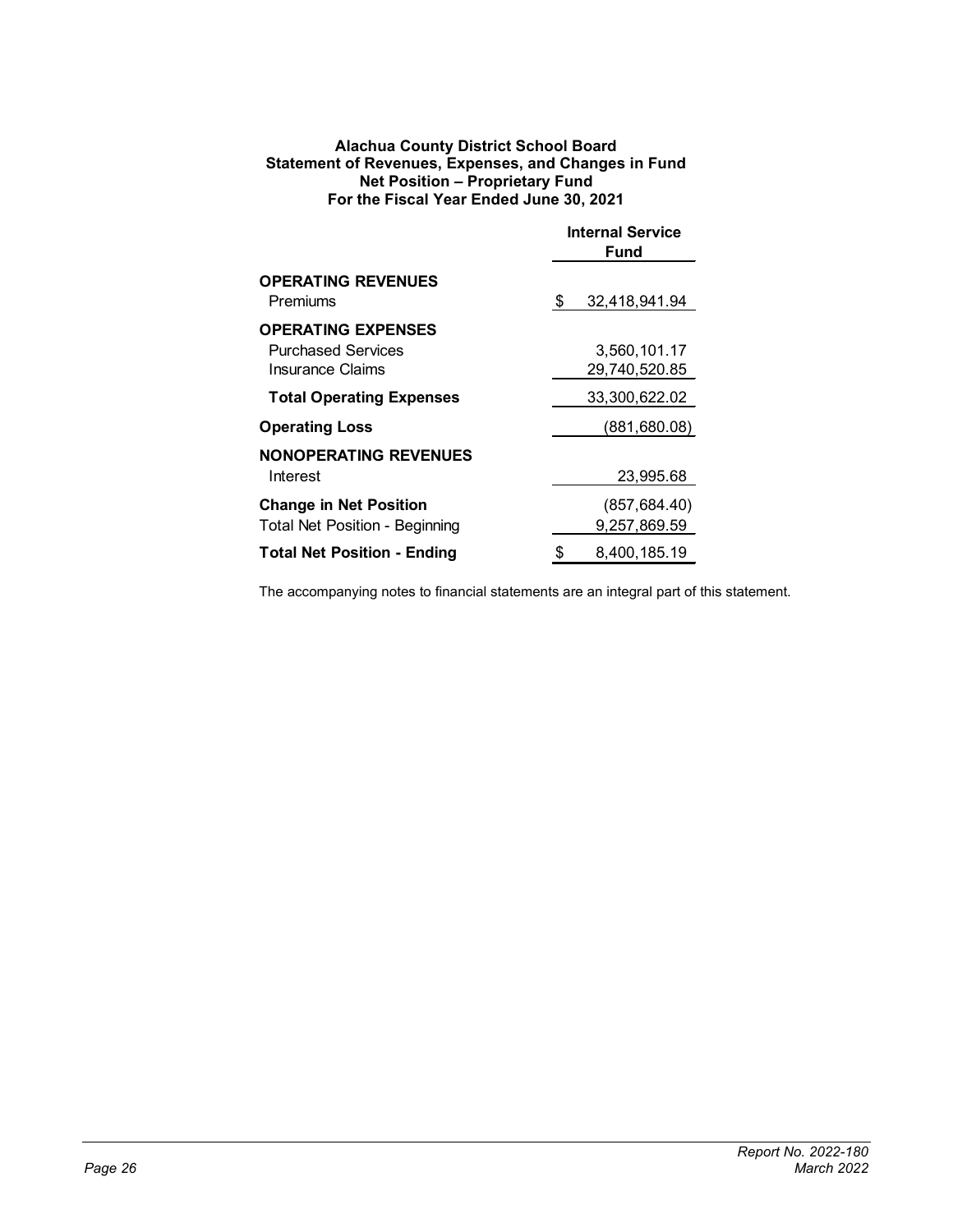#### **Alachua County District School Board Statement of Cash Flows – Proprietary Fund For the Fiscal Year Ended June 30, 2021**

<span id="page-32-1"></span><span id="page-32-0"></span>

|                                                                                                                             | <b>Internal Service</b><br><b>Fund</b>                     |  |  |
|-----------------------------------------------------------------------------------------------------------------------------|------------------------------------------------------------|--|--|
| <b>CASH FLOWS FROM OPERATING ACTIVITIES</b>                                                                                 |                                                            |  |  |
| <b>Premium Payments Received</b><br>Cash Payments to Suppliers for Goods and Services<br>Cash Payments for Insurance Claims | 32,418,941.94<br>\$<br>(2,924,929.43)<br>(29, 157, 332.85) |  |  |
| <b>Net Cash Provided by Operating Activities</b>                                                                            | 336,679.66                                                 |  |  |
| <b>CASH FLOWS FROM INVESTING ACTIVITIES</b><br>Interest Income                                                              | 23,995.68                                                  |  |  |
| Net Increase in Cash and Cash Equivalents                                                                                   | 360.675.34                                                 |  |  |
| Cash and Cash Equivalents, Beginning                                                                                        | 13,024,935.22                                              |  |  |
| <b>Cash and Cash Equivalents, Ending</b>                                                                                    | 13,385,610.56                                              |  |  |

#### **Reconciliation of Operating Loss to Net Cash Provided by Operating Activities:**

| <b>Operating Loss</b>                               | \$ | (881,680.08) |
|-----------------------------------------------------|----|--------------|
| Adjustments to Reconcile Operating Loss to Net Cash |    |              |
| Provided by Operating Activities:                   |    |              |
| Changes in Assets and Liabilities:                  |    |              |
| Due to Other Agencies                               |    | (11,369.68)  |
| <b>Accounts Payable</b>                             |    | 646,541.42   |
| Estimated Liability for Self-Insurance Program      |    | 583,188.00   |
| <b>Total Adjustments</b>                            |    | 1,218,359.74 |
| <b>Net Cash Provided by Operating Activities</b>    |    | 336,679.66   |
|                                                     |    |              |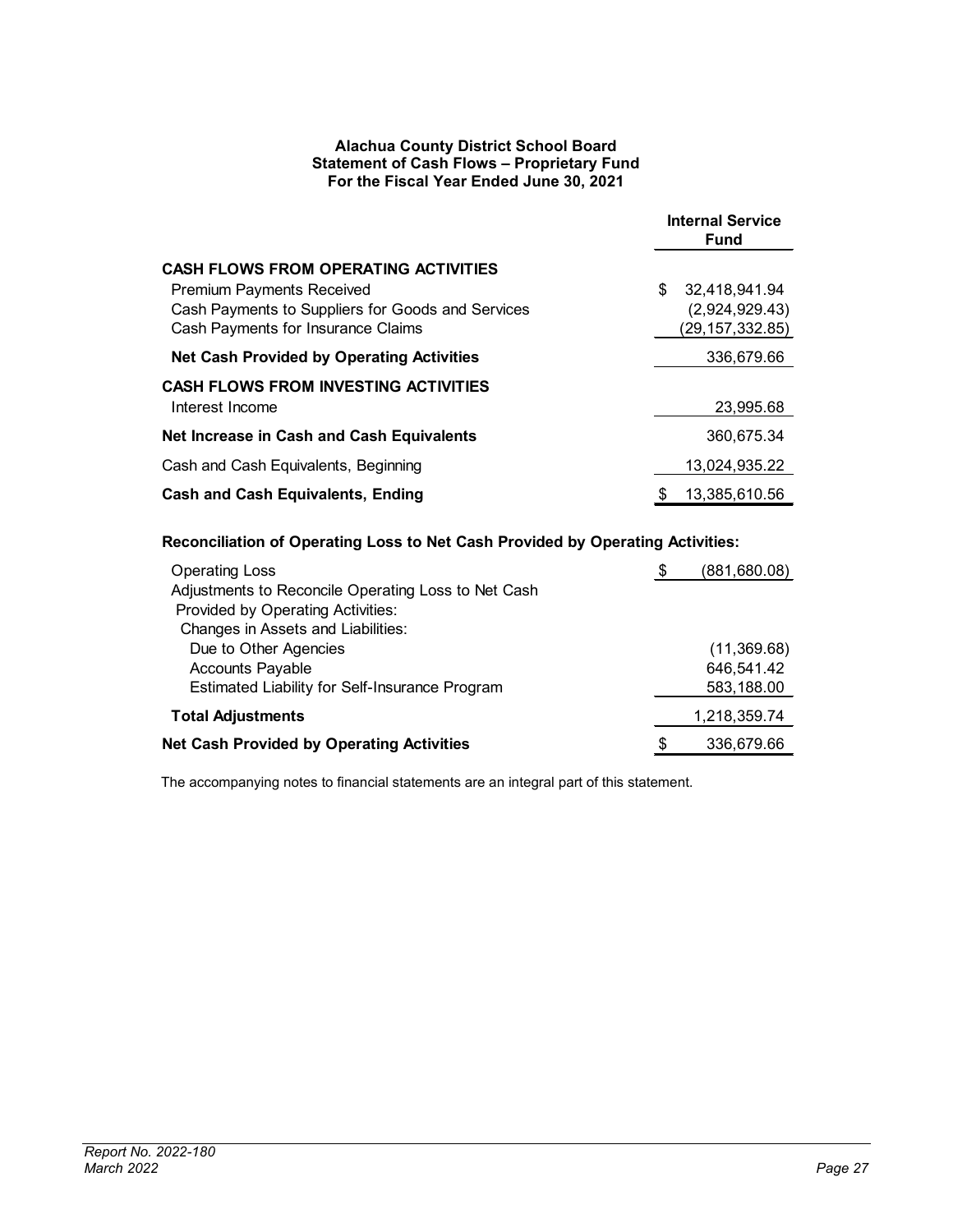#### **Alachua County District School Board Statement of Fiduciary Net Position – Fiduciary Funds June 30, 2021**

<span id="page-33-1"></span><span id="page-33-0"></span>

|                                                                       |    | <b>Pension</b><br><b>Trust Fund</b> |    | <b>Private-Purpose</b><br><b>Trust Funds</b> |  |
|-----------------------------------------------------------------------|----|-------------------------------------|----|----------------------------------------------|--|
| <b>ASSETS</b>                                                         |    |                                     |    |                                              |  |
| Cash and Cash Equivalents<br>Investments:                             | \$ | 1,001,115.62                        | \$ | 377,279.01                                   |  |
| <b>Equities</b>                                                       |    | 2,705,649.94                        |    |                                              |  |
| Corporate Bonds                                                       |    | 375,823.17                          |    |                                              |  |
| <b>Treasury Bonds</b>                                                 |    | 549,381.07                          |    |                                              |  |
| Money Market Funds                                                    |    | 34, 183. 25                         |    |                                              |  |
| Other                                                                 |    | 913,929.26                          |    |                                              |  |
| <b>TOTAL ASSETS</b>                                                   |    | 5,580,082.31                        |    | 377,279.01                                   |  |
| <b>NET POSITION</b>                                                   |    |                                     |    |                                              |  |
| <b>Restricted for Pension Benefits</b><br>Restricted for Scholarships |    | 5,580,082.31                        |    |                                              |  |
| and Other Purposes                                                    |    |                                     |    | 377,279.01                                   |  |
| <b>TOTAL NET POSITION</b>                                             | \$ | 5,580,082.31                        | \$ | 377,279.01                                   |  |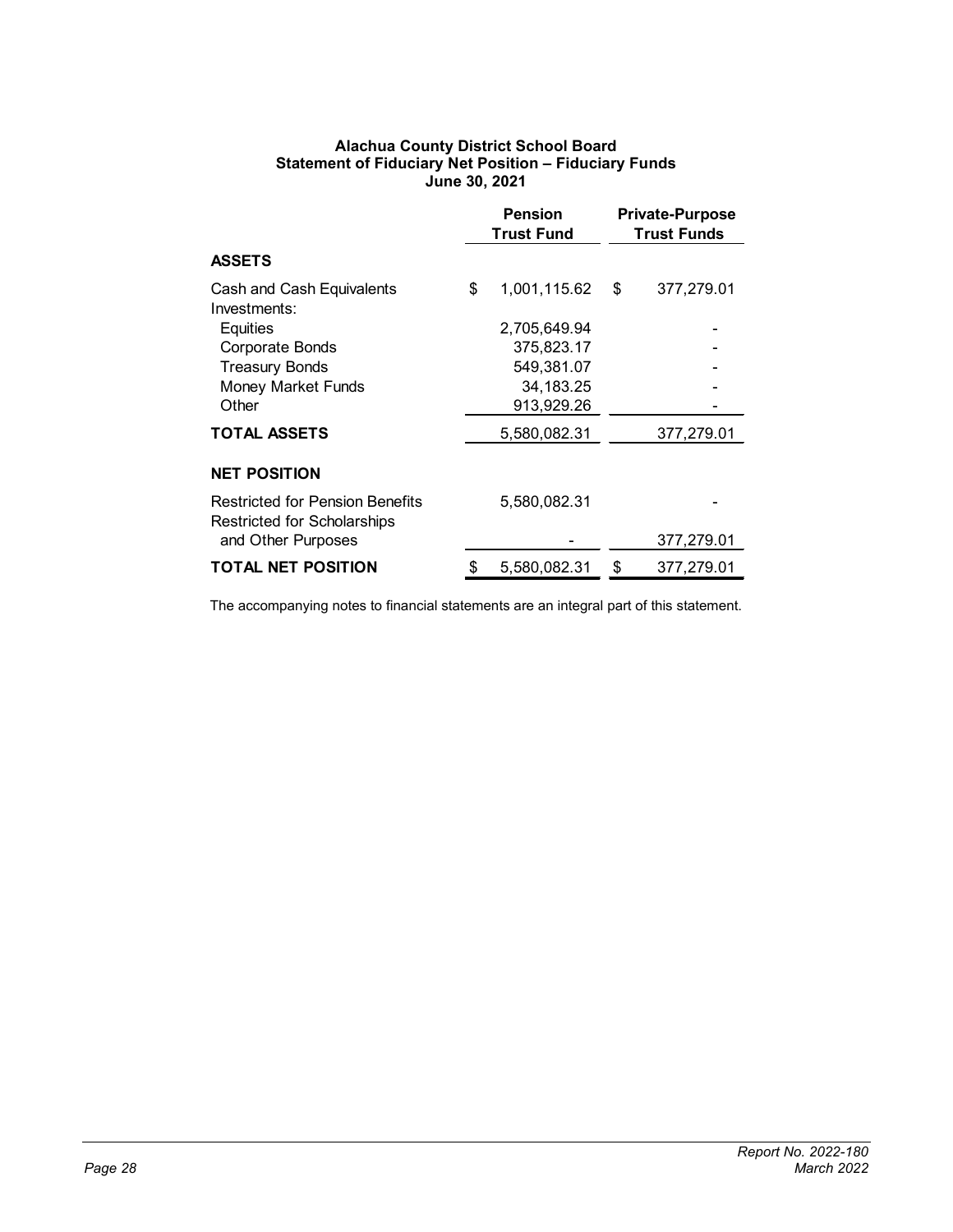<span id="page-34-1"></span>

| <b>Alachua County District School Board</b>                      |
|------------------------------------------------------------------|
| Statement of Changes in Fiduciary Net Position – Fiduciary Funds |
| For the Fiscal Year Ended June 30, 2021                          |

<span id="page-34-0"></span>

|                                           |    | <b>Pension</b><br><b>Trust Fund</b> |      | <b>Private-Purpose</b><br><b>Trust Funds</b> |  |
|-------------------------------------------|----|-------------------------------------|------|----------------------------------------------|--|
| <b>ADDITIONS</b>                          |    |                                     |      |                                              |  |
| <b>Contributions:</b>                     |    |                                     |      |                                              |  |
| Employer                                  | \$ | 892,290.91                          | - \$ |                                              |  |
| <b>Investment Earnings:</b>               |    |                                     |      |                                              |  |
| Interest, Dividends, and Other            |    | 44,470.51                           |      | 679.97                                       |  |
| Gain on Sale of Investments               |    | 116,549.85                          |      |                                              |  |
| Net Increase in Fair Value of Investments |    | 611,796.79                          |      |                                              |  |
| <b>Net Investment Income</b>              |    | 772,817.15                          |      | 679.97                                       |  |
| <b>Total Additions</b>                    |    | 1,665,108.06                        |      | 679.97                                       |  |
| <b>DEDUCTIONS</b>                         |    |                                     |      |                                              |  |
| <b>Participant Benefits</b>               |    | 714,814.86                          |      |                                              |  |
| <b>Purchased Services</b>                 |    | 19,191.00                           |      |                                              |  |
| <b>Total Deductions</b>                   |    | 734,005.86                          |      |                                              |  |
| <b>Change in Net Position</b>             |    | 931,102.20                          |      | 679.97                                       |  |
| Net Position - Beginning                  |    | 4,648,980.11                        |      | 376,599.04                                   |  |
| <b>Net Position - Ending</b>              | \$ | 5,580,082.31                        | \$   | 377,279.01                                   |  |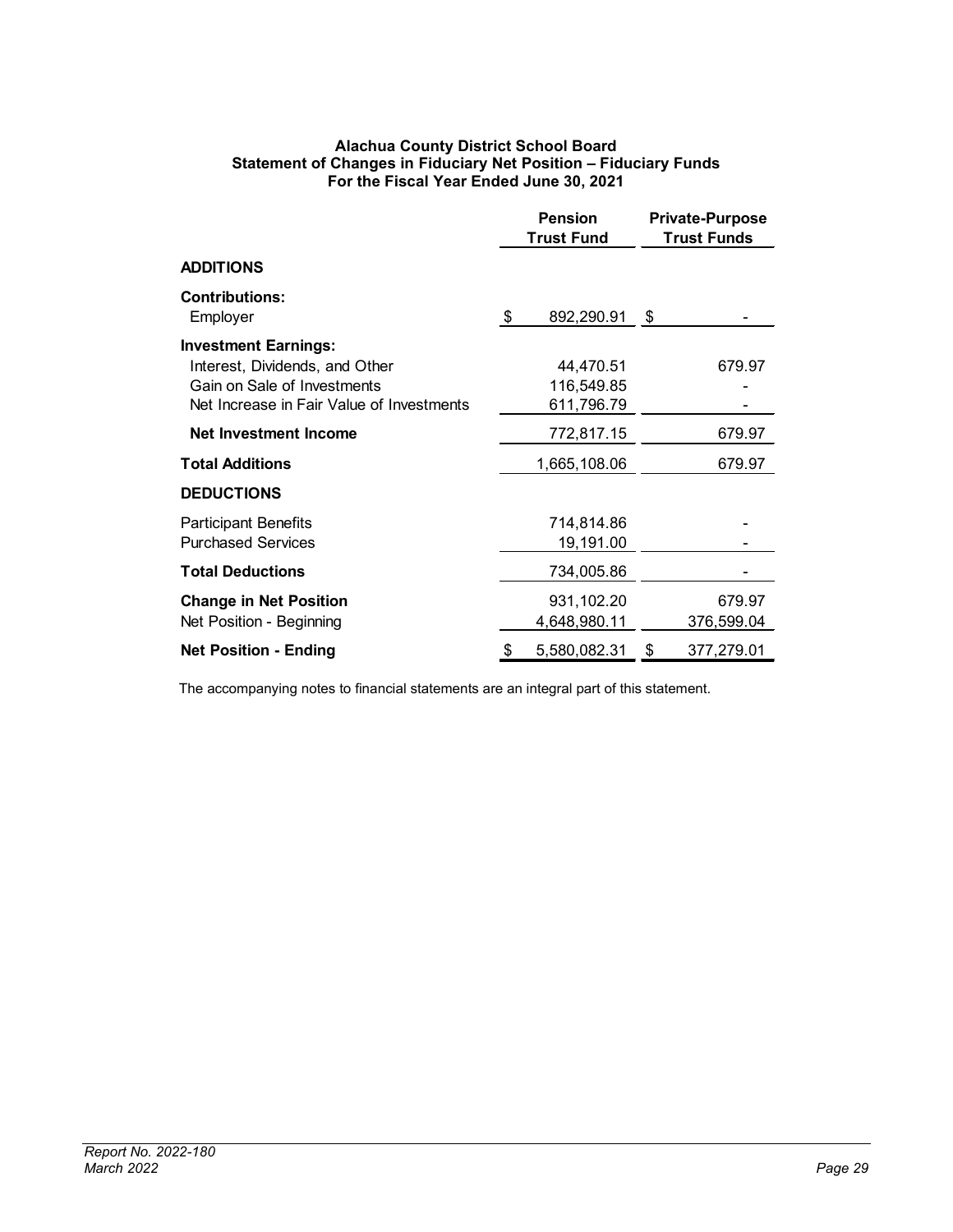# <span id="page-35-1"></span><span id="page-35-0"></span>**SUMMARY OF SIGNIFICANT ACCOUNTING POLICIES**

# **A. Description of Government-Wide Financial Statements**

The government-wide financial statements (i.e., the statement of net position and the statement of activities) report information on all of the nonfiduciary activities of the Alachua County School District (District) and its component units. All fiduciary activities are reported only in the fund financial statements. Governmental activities are normally supported by taxes, intergovernmental revenues, and other nonexchange transactions. The District is reported separately from certain legally separate component units for which the District is financially accountable.

The statement of activities presents a comparison between direct expenses and program revenues for each function or program of the District's governmental activities. Direct expenses are those that are specifically associated with a service, program, or department and are thereby clearly identifiable to a particular function. Depreciation expense associated with the District's transportation department is allocated to the student transportation services function, while remaining depreciation expense is not readily associated with a particular function and is reported as unallocated.

# **B. Reporting Entity**

The Alachua County District School Board (Board) has direct responsibility for operation, control, and supervision of District schools and is considered a primary government for financial reporting. The District is considered part of the Florida system of public education, operates under the general direction of the Florida Department of Education (FDOE), and is governed by State law and State Board of Education (SBE) rules. The governing body of the District is the Board, which is composed of five elected members. The appointed Superintendent of Schools is the executive officer of the Board. Geographic boundaries of the District correspond with those of Alachua County.

Criteria for determining if other entities are potential component units that should be reported within the District's basic financial statements are identified and described in the Governmental Accounting Standards Board's (GASB) *Codification of Governmental Accounting and Financial Reporting Standards*, Sections 2100 and 2600. The application of these criteria provides for identification of any legally separate entities for which the Board is financially accountable and other organizations for which the nature and significance of their relationship with the Board are such that exclusion would cause the District's basic financial statements to be misleading or incomplete. Based on the application of these criteria, the following component units are included within the District's reporting entity:

**Blended Component Unit**. Blended component units are, in substance, part of the District's operations, even though they are legally separate entities. Thus, blended component units are appropriately presented as funds of the District. The Alachua County School Board Leasing Corporation (Leasing Corporation) was formed to facilitate financing for the acquisition of facilities and equipment as further discussed in Note III.H.2. Due to the substantive economic relationship between the District and the Leasing Corporation, the financial activities of the Leasing Corporation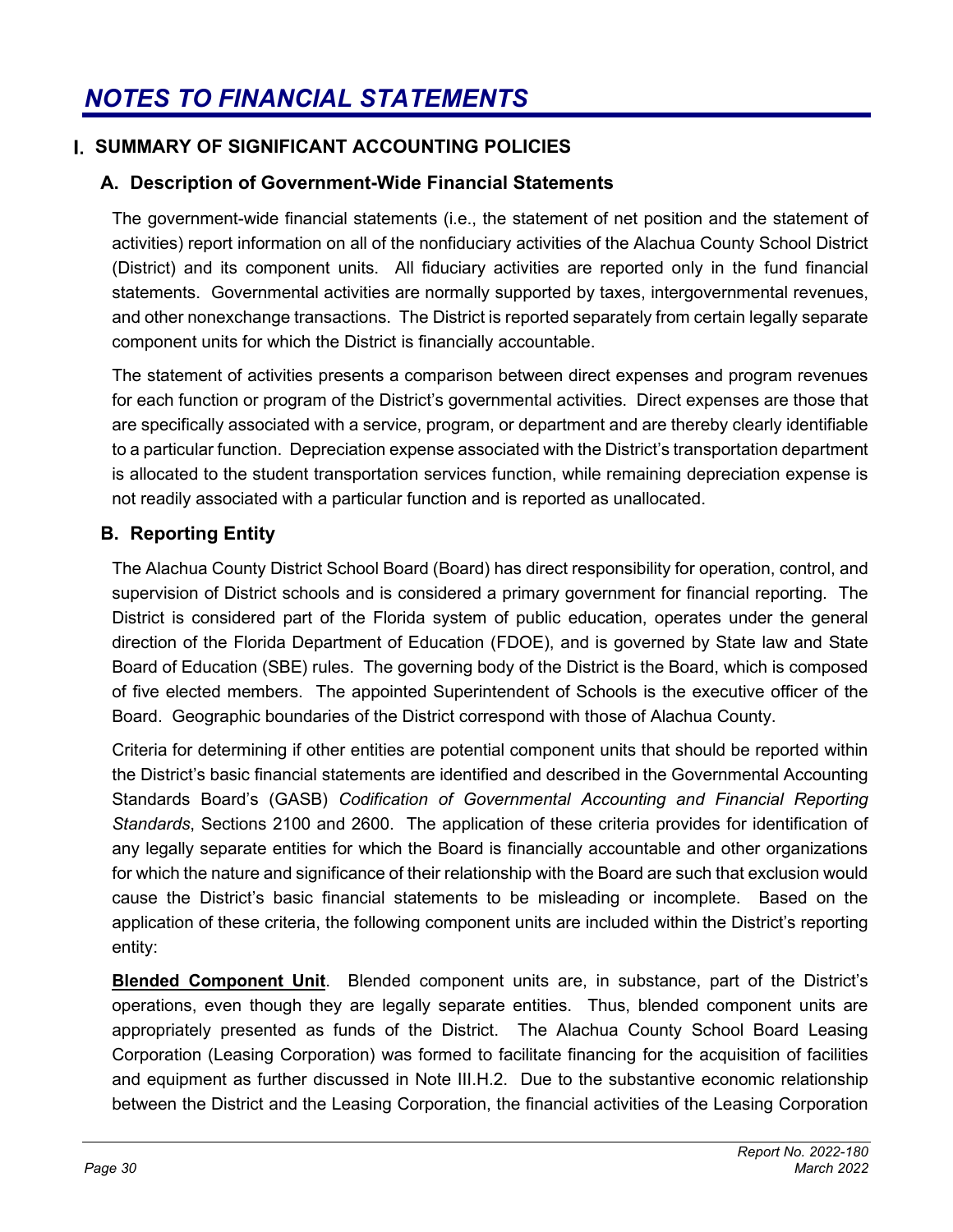are included in the accompanying basic financial statements. Separate financial statements for the Leasing Corporation are not published.

**Discretely Presented Component Units**. The component units columns in the government-wide financial statements include the financial data of the District's other component units. A separate column is used to emphasize that they are legally separate from the District. The component unit columns in the basic financial statements include the financial data of 13 charter schools: Alachua Learning Academy Elementary School and Alachua Learning Academy Middle School, each programs of the Alachua Learning Center, Inc.; The Caring and Sharing Learning School, Inc.; The Einstein School, Inc.; Expressions Learning Arts Academy, Inc.; Florida School for Integrated Academics and Technology Gainesville, Inc.; Healthy Learning Academy, Inc.; Micanopy Area Cooperative School, Inc.; Micanopy Academy, Inc.; North Central Florida Public Charter Schools; One Room School House Project, Inc.; Boulware Springs Charter School; and Resilience Charter School, Inc.

The District's charter schools are not-for-profit corporations organized pursuant to Chapter 617, Florida Statutes, the Florida Not For Profit Corporation Act, and Section 1002.33, Florida Statutes. The charter schools operate under charters approved by their sponsor, the Alachua County District School Board. The charter schools are considered to be component units of the District because the District is financially accountable for the charter schools as the District established the charter schools by approval of the charter, which is tantamount to the initial appointment of the charter schools, and there is the potential for the charter schools to impose specific financial burdens on the District. In addition, pursuant to the Florida Constitution, the charter schools are public schools and the District is responsible for the operation, control, and supervision of public schools within the District.

The financial data reported on the accompanying statements was derived from the charter schools' audited financial statements for the fiscal year ended June 30, 2021. The audit reports are filed in the District's administrative offices at 620 East University Avenue, Gainesville, Florida 32601.

## **C. Basis of Presentation: Government-Wide Financial Statements**

While separate government-wide and fund financial statements are presented, they are interrelated. The governmental activities column incorporates data from governmental funds and the internal service fund. Separate financial statements are provided for governmental funds, the proprietary fund, and fiduciary funds, even though the latter are excluded from the government-wide financial **statements** 

The effects of interfund activity have been eliminated from the government-wide financial statements except for interfund services provided and used.

# **D. Basis of Presentation: Fund Financial Statements**

The fund financial statements provide information about the District's funds, including the proprietary and fiduciary funds. Separate statements for each fund category – governmental, proprietary, and fiduciary – are presented. The emphasis of fund financial statements is on major governmental funds, each displayed in a separate column. All remaining governmental funds are aggregated and reported as nonmajor funds. Because the focus of governmental fund financial statements differs from the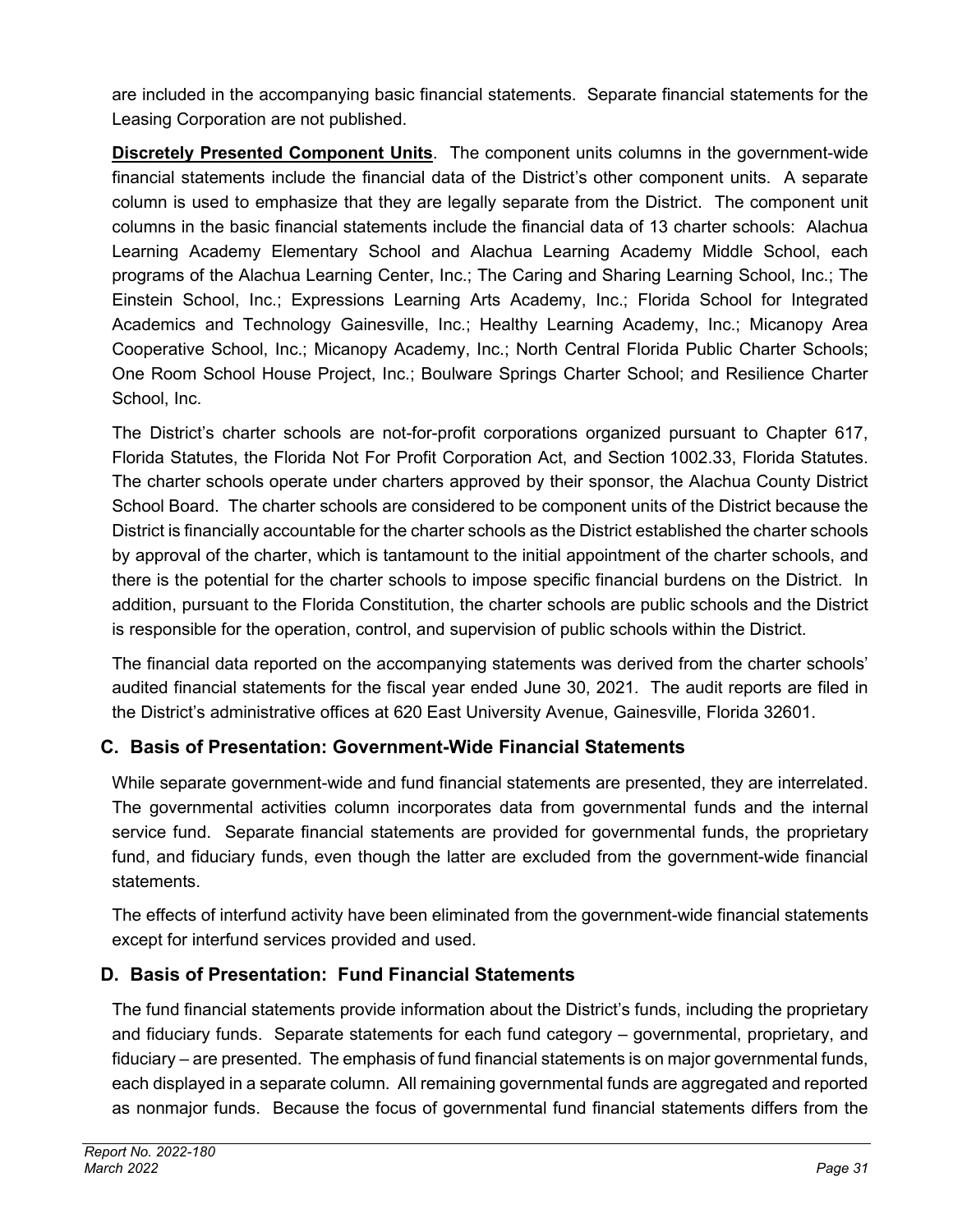focus of government-wide financial statements, a reconciliation is presented with each of the governmental fund financial statements.

The District reports the following major governmental funds:

- General Fund to account for all financial resources not required to be accounted for in another fund and for certain revenues from the State that are legally restricted to be expended for specific current operating purposes.
- Special Revenue Other Federal Programs Fund to account for certain Federal grant program resources.
- Special Revenue Federal Education Stabilization Fund to account for Federal Coronavirus Aid, Relief, and Economic Security (CARES) Act funding provided through the State as emergency relief to address the impact of COVID-19 on elementary and secondary schools.
- Capital Projects Local Capital Improvement Fund to account for the financial resources generated by the local capital improvement tax levy to be used for educational capital outlay needs, including: construction, remodeling and addition projects; District-wide maintenance, renovation, and repair; motor vehicle purchases; new and replacement equipment purchases; payments for educational facilities and sites due under lease-purchase agreements (COPS); payments for renting and leasing education facilities and sites; payments of loans approved pursuant to Sections 1011.14 and 1011.15, Florida Statutes; and payment of the cost of leasing relocatable educational facilities.
- Capital Projects Other Fund to account for financial resources generated by the voter approved half-cent sales surtax that was passed on the ballot in November 2018 and took effect in January 2019. Amounts generated by the surtax will be used to finance capital outlay for safety and security improvements; repair, renovation and remodeling of Board-owned schools, including modernization of classrooms, science labs and other spaces; technology; elimination of portable classrooms; new construction land acquisition and improvement; and other school facilities projects; with oversight by and independent citizens' committee.

Additionally, the District reports the following proprietary and fiduciary fund types:

- Internal Service Fund to account for the District's individual self-insurance program.
- Pension Trust Fund to account for resources used to finance the early retirement program.
- Private-Purpose Trust Funds to account for resources of the J. Dale Haynie Trust Fund, the Diamond Sports Park, and the career services award program.

During the course of operations, the District has activity between funds for various purposes. Any residual balances outstanding at fiscal year end are reported as due from/to other funds. While these balances are reported in fund financial statements, certain eliminations are made in the preparation of the government-wide financial statements. Balances between the funds included in governmental activities (i.e., the governmental and internal service funds) are eliminated so that only the net amount is included as internal balances in the governmental activities column. Further, certain activity occurs during the year involving transfers of resources between funds. In fund financial statements, these amounts are reported at gross amounts as transfers in and out. While reported in fund financial statements, certain eliminations are made in the preparation of the government-wide financial statements. Transfers between the funds included in governmental activities are eliminated so that only the net amount is included as transfers in the governmental activities column.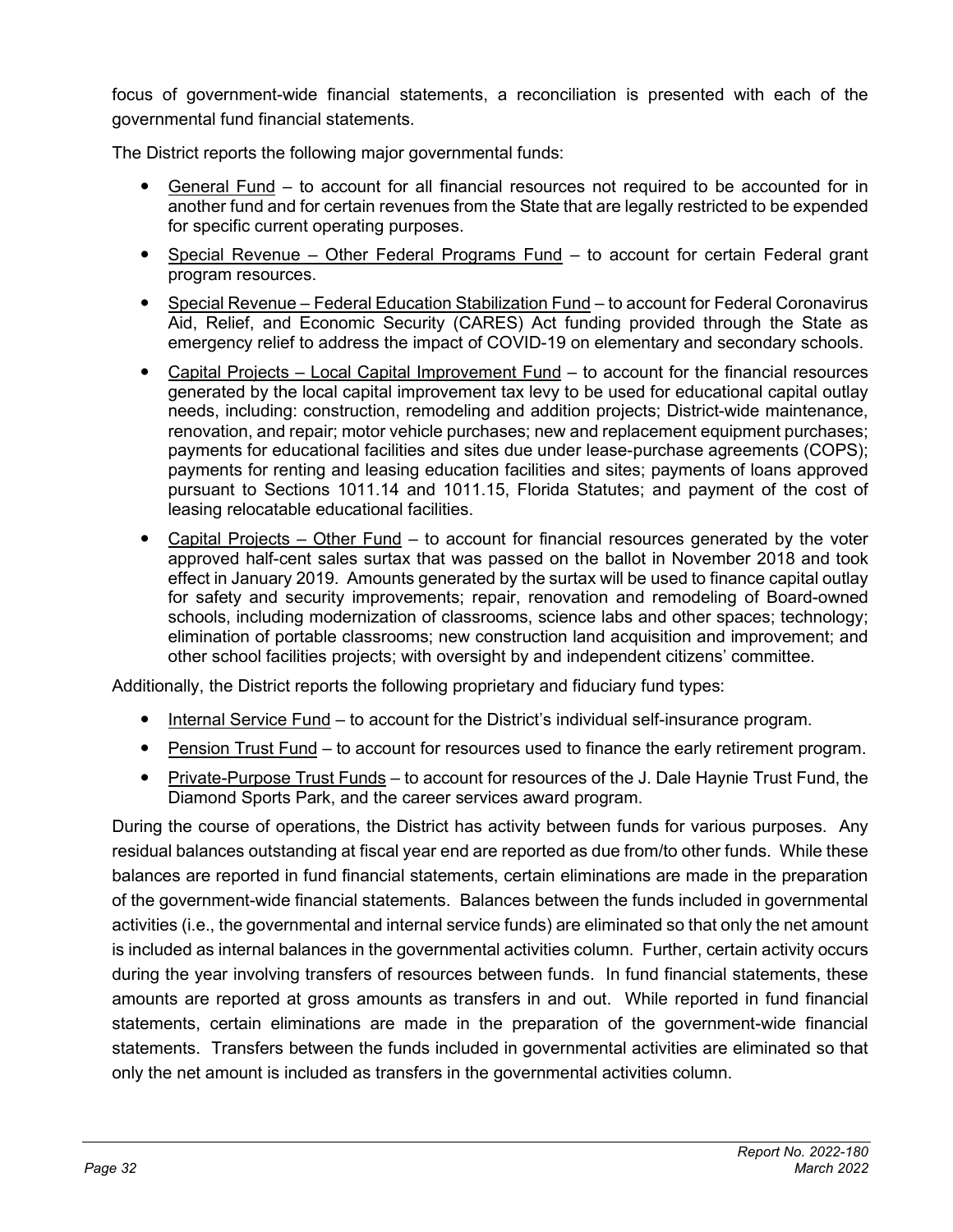# **E. Measurement Focus and Basis of Accounting**

The accounting and financial reporting treatment is determined by the applicable measurement focus and basis of accounting. Measurement focus indicates the type of resources being measured such as current financial resources or economic resources. The basis of accounting indicates the timing of transactions or events for recognition in the financial statements.

The government-wide financial statements are reported using the economic resources measurement focus and the accrual basis of accounting. Revenues are recognized when earned and expenses are recognized when a liability is incurred, regardless of the timing of the related cash flows. Property taxes are recognized in the year for which they are levied. Revenues from grants, entitlements, and donations are recognized as soon as all eligibility requirements imposed by the provider have been met.

The governmental fund financial statements are reported using the current financial resources measurement focus and the modified accrual basis of accounting. Revenues, except for certain grant revenues, are recognized as soon as they are both measurable and available. Revenues are considered to be available when they are collectible within the current period or soon enough thereafter to pay liabilities of the current period. For this purpose, the District considers revenues to be available if they are collected within 60 days of the end of the current fiscal year. When grant terms provide that the expenditure of resources is the prime factor for determining eligibility for Federal, State, and other grant resources, revenue is recognized at the time the expenditure is made. Entitlements are recorded as revenues when all eligibility requirements are met, including any time requirements, and the amount is received during the period or within the availability period for this revenue source (within 60 days of year end). Property taxes, sales taxes, and interest associated with the current fiscal period are all considered to be susceptible to accrual and so have been recognized as revenues of the current fiscal year. Expenditures are generally recognized when the related fund liability is incurred, as under accrual accounting. However, debt service expenditures, claims and judgments, pension benefits, other postemployment benefits, and compensated absences, are only recorded when payment is due. General capital asset acquisitions are reported as expenditures in governmental funds. Issuance of long-term debt and acquisitions under capital leases are reported as other financing sources. Allocations of cost, such as depreciation, are not recognized in governmental funds.

The proprietary and fiduciary funds are reported using the economic resources measurement focus and the accrual basis of accounting.

The charter schools are accounted for as governmental organizations and follow the same accounting model as the District's governmental activities.

# **F. Assets, Liabilities, Deferred Outflows/Inflows of Resources, and Net Position/Fund Balance**

## **Cash and Cash Equivalents**

The District's cash and cash equivalents are considered to be cash on hand, demand deposits, and short-term liquid investments with original maturities of 3 months or less from the date of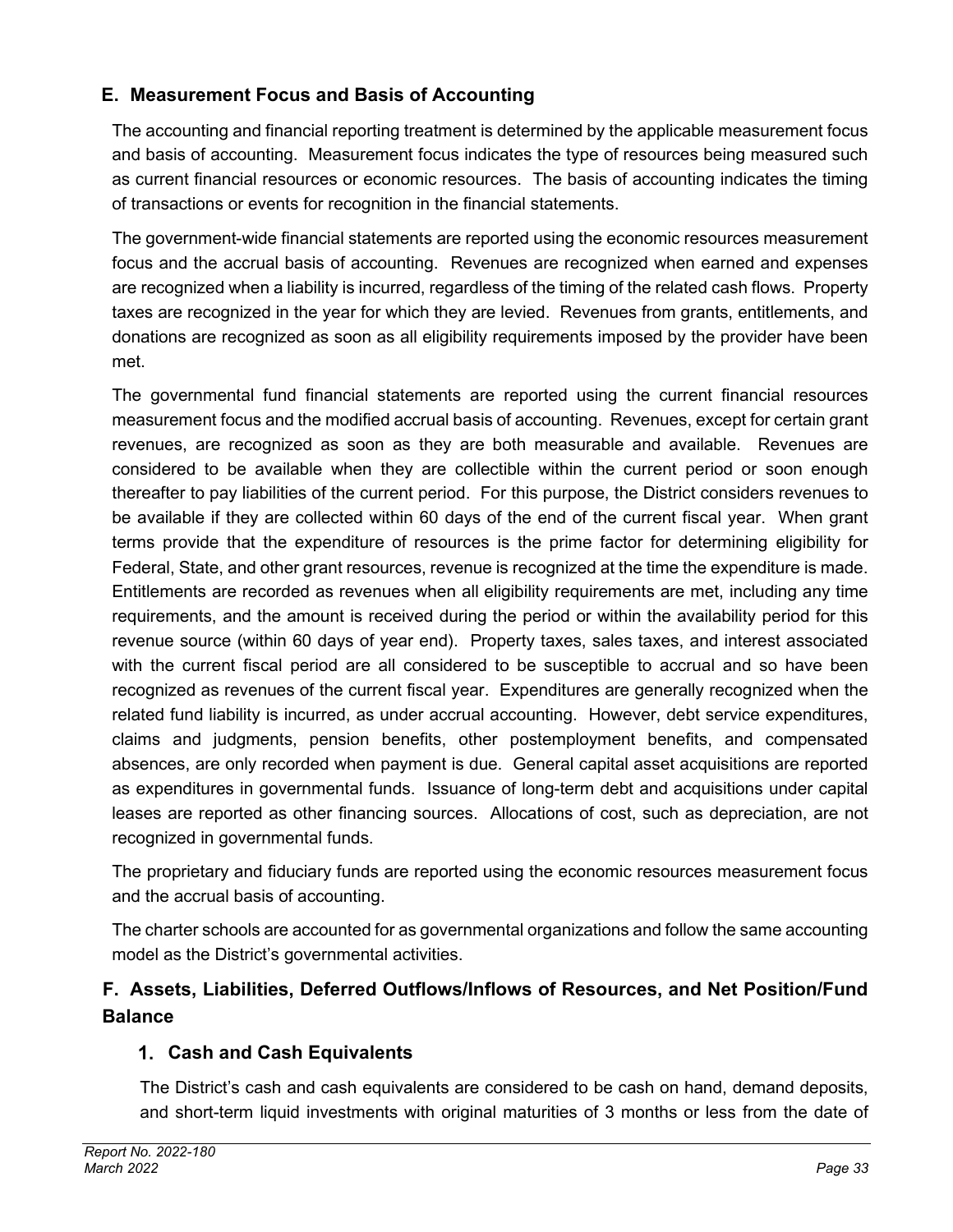acquisition. Investments classified as cash equivalents include amounts placed with the State Board of Administration (SBA) in Florida PRIME and Florida Fixed Income Trust (FIT) Cash Pool.

Cash deposits are held by banks qualified as public depositories under Florida. All deposits are insured by Federal depository insurance, up to specified limits, or collateralized with securities held in Florida's multiple financial institution collateral pool as required by Chapter 280, Florida **Statutes** 

# **Investments**

Investments consist of amounts placed in the SBA debt service accounts for investment of debt service moneys, amounts placed with the SBA for participation in the Florida PRIME investment pool created by Section 218.405, Florida Statutes, amounts placed with FIT funds, and those made locally. The investment pool operates under investment guidelines established by Section 215.47, Florida Statutes.

The District's investment in Florida PRIME, which the SBA indicates is a Securities and Exchange Commission Rule 2a7-like external investment pool, are similar to money market funds in which shares are owned in the fund rather than the underlying investments. These investments are reported at fair value, which is amortized cost.

Investments made locally, including investments held for the pension fund, consist of money market funds, United States Government bonds, corporate bonds, and equities and are reported at fair value.

Types and amounts of investments held at fiscal year end are described in a subsequent note.

# **Inventories**

Inventories consist of expendable supplies held for consumption in the course of District operations. The central stores, transportation, maintenance, and the food service nonfood inventories are valued at cost on the moving-average basis. The purchased food inventories are valued at final year-end contract price, which approximates cost on the first-in, first-out basis United States Department of Agriculture donated foods are stated at their fair value as determined at the time of donation to the District's food service program by the Florida Department of Agriculture and Consumer Services, Bureau of Food Distribution. The costs of inventories are recorded as expenditures when used rather than purchased.

# **Capital Assets**

Expenditures for capital assets acquired or constructed for general District purposes are reported in the governmental fund that financed the acquisition or construction. The capital assets so acquired are reported at cost in the government-wide statement of net position but are not reported in the governmental fund financial statements. Capital assets are defined by the District as those costing more than \$1,000 with a useful life greater than 1 year. Such assets are recorded at historical cost or estimated historical cost if purchased or constructed. Donated assets are recorded at acquisition value at the date of donation. Interest costs incurred during construction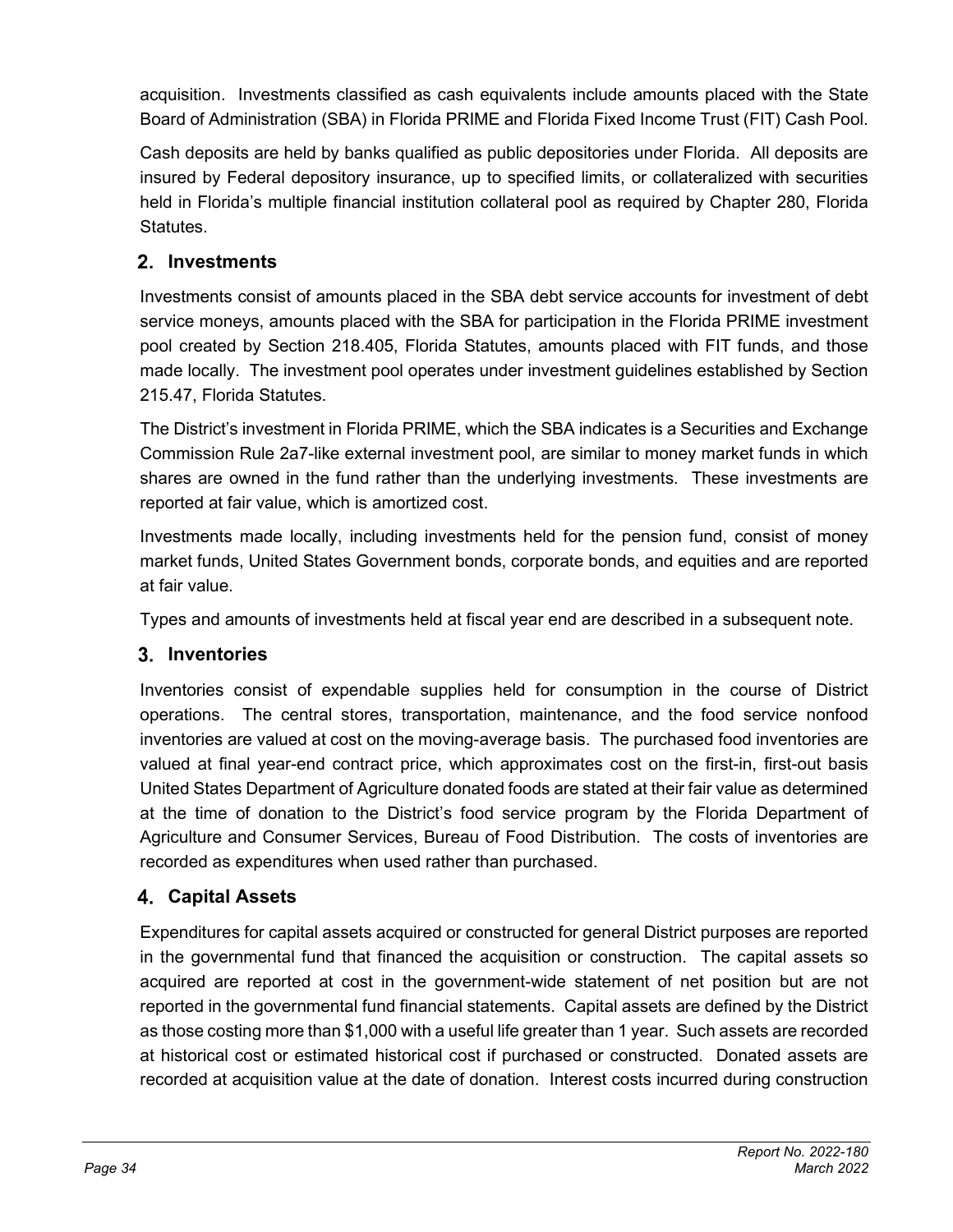of capital assets are not considered material and are not capitalized as part of the cost of construction.

Capital assets are depreciated using the weighted-average composite method over the following estimated useful lives:

| <b>Description</b>                           | <b>Estimated Useful Lives</b> |
|----------------------------------------------|-------------------------------|
| Improvements Other Than Buildings            | $9 - 40$ years                |
| <b>Buildings and Fixed Equipment</b>         | 10 - 50 years                 |
| Furniture, Fixtures, and Equipment           | 3 - 15 years                  |
| <b>Motor Vehicles</b>                        | $5 - 12$ years                |
| Audio Visual Materials and Computer Software | $4 - 5$ years                 |

Current year information relative to changes in capital assets is described in a subsequent note.

## **Pensions**

In the government-wide statement of net position, liabilities are recognized for the District's proportionate share of each pension plan's net pension liability. For purposes of measuring the net pension liability, deferred outflows of resources and deferred inflows of resources related to pensions, and pension expense, information about the fiduciary net position of the Florida Retirement System (FRS) defined benefit plan and the Health Insurance Subsidy (HIS) defined benefit plan and additions to/deductions from the FRS and the HIS fiduciary net position have been determined on the same basis as they are reported by the FRS and the HIS plans. For this purpose, benefit payments (including refunds of employee contributions) are recognized when due and payable in accordance with benefit terms. Investments are reported at fair value.

For the purpose of measuring the net pension liability, deferred outflows of resources related to the pensions and pension expense, information about the fiduciary net position of the Alachua County Early Retirement (ERP) plan and additions to/deductions from the ERP fiduciary net position have been determined on the same basis as they are reported by the ERP. For this purpose, benefit payments are recognized when due and payable in accordance with the benefit terms. Investments are reported at fair value.

The District's retirement plans and related amounts are described in a subsequent note.

## **Long-Term Liabilities**

Long-term obligations that will be financed from resources to be received in the future by governmental funds are reported as liabilities in the government-wide statement of net position. Debt premiums and discounts are deferred and amortized over the life of the bonds using the effective interest method. Certificates of participation payable are reported net of the applicable premium or discount.

In the governmental fund financial statements, bonds and other long-term obligations are not recognized as liabilities until due. Governmental fund types recognize bond premiums and discounts, as well as bond issuance costs, during the current period. The face amount of debt issued is reported as other financing sources, while discounts on debt issuances are reported as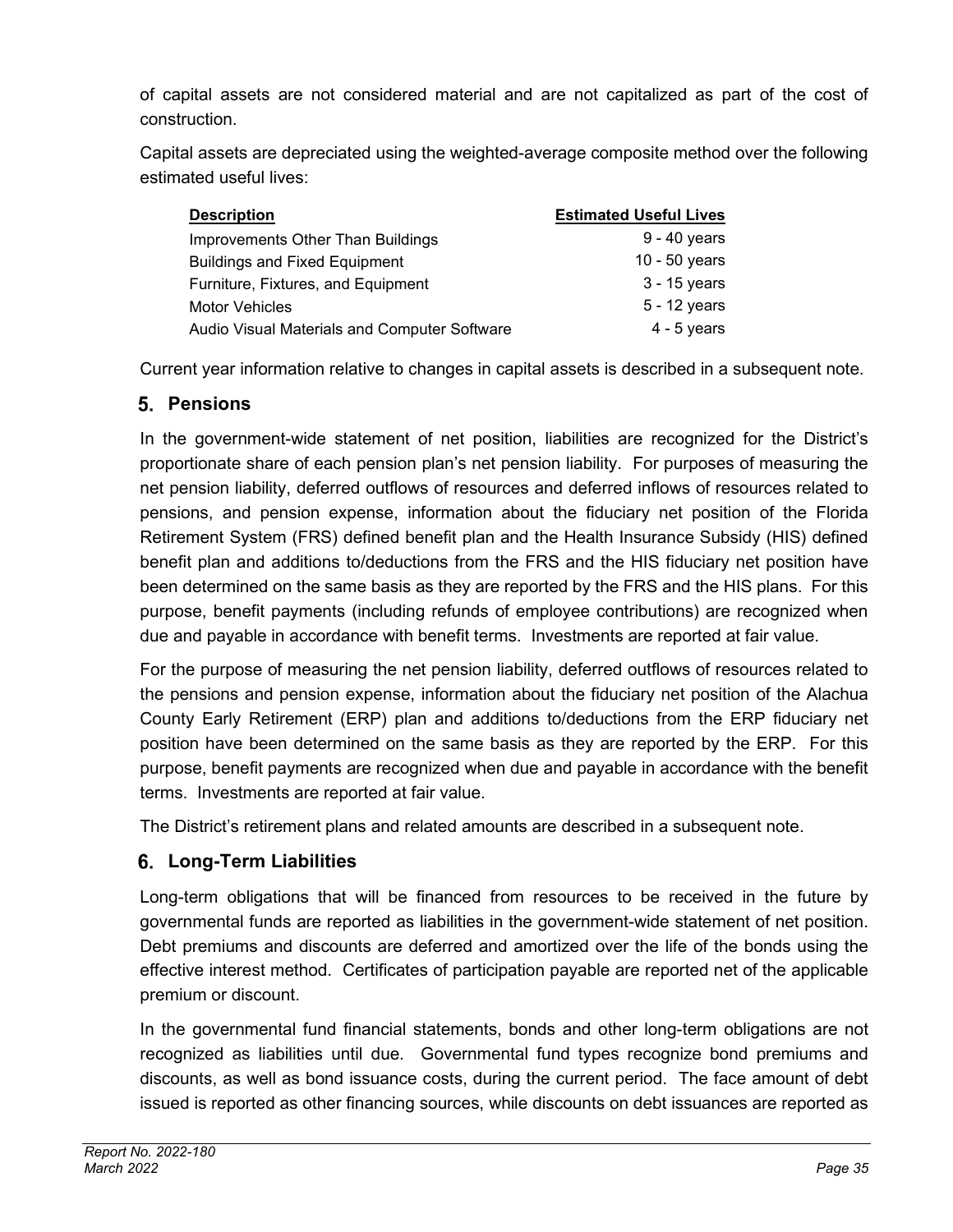other financing uses. Issuance costs, whether or not withheld from the actual debt proceeds received, are reported as debt service expenditures.

In the government-wide financial statements, compensated absences (i.e., paid absences for employee vacation leave and sick leave) are accrued as liabilities to the extent that it is probable that the benefits will result in termination payments. A liability for these amounts is reported in the governmental fund financial statements only if it has matured, such as for occurrences of employee resignations and retirements. The liability for compensated absences includes salaryrelated benefits, where applicable.

Changes in long-term liabilities for the current year are reported in a subsequent note.

## **Deferred Outflows/Inflows of Resources**

In addition to assets, the statement of net position reports a separate section for deferred outflows of resources. This separate financial statement element, *deferred outflows of resources*, represents a consumption of net position that applies to future periods and so will not be recognized as an outflow of resources (expense) until then. The District has three items that qualify for reporting in this category. The deferred charge on refunding, reported in the government-wide statement of net position, results from the difference in the carrying value of refunded debt and its reacquisition price. This amount is deferred and amortized over the shorter of the life of the refunded or refunding debt. The deferred outflows related to pensions and other employment benefits (OPEB) are discussed in a subsequent note.

In addition to liabilities, the statement of net position reports a separate section for deferred inflows of resources. This separate financial statement element, *deferred inflows of resources*, represents an acquisition of net position that applies to future periods and so will not be recognized as an inflow of resources (revenue) until that time. The District has two items that qualify for reporting in this category. The deferred inflows of resources related to pensions and OPEB are discussed in subsequent notes.

## **Net Position Flow Assumption**

The District occasionally funds outlays for a particular purpose from both restricted (e.g., restricted bond or grant proceeds) and unrestricted resources. To calculate the amounts to report as restricted net position and unrestricted net position in the government-wide and proprietary fund financial statements, a flow assumption must be made about the order in which the resources are considered to be applied. Consequently, it is the District's policy to consider restricted net position to have been depleted before unrestricted net position is applied.

## **Fund Balance Flow Assumptions**

The District may fund outlays for a particular purpose from both restricted and unrestricted resources (the total of committed, assigned, and unassigned fund balance). To calculate the amounts to report as restricted, committed, assigned, and unassigned fund balance in the governmental fund financial statements, a flow assumption must be made about the order in which the resources are considered to be applied. It is the District's policy to consider restricted fund balance to have been depleted before using any of the components of unrestricted fund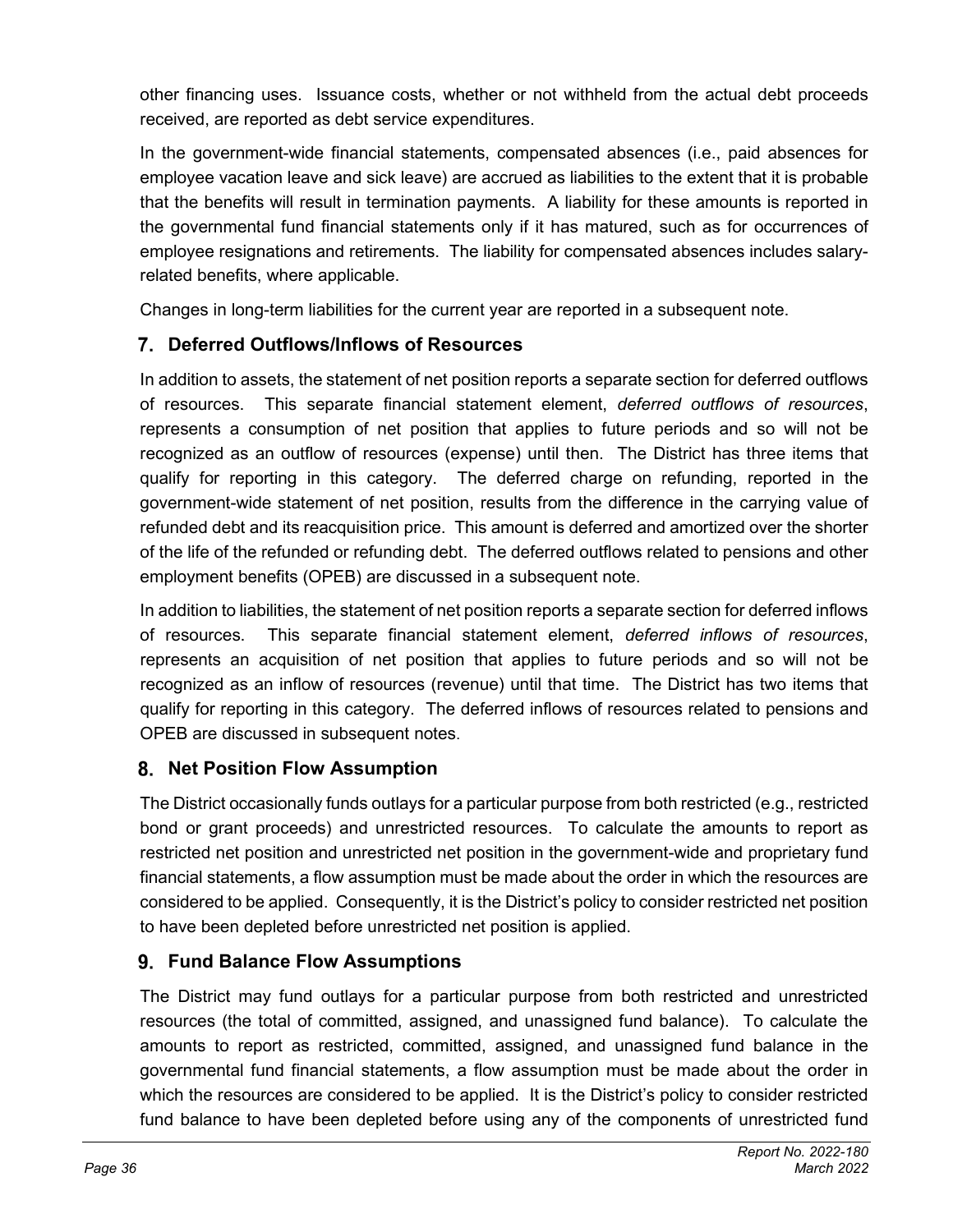balance. Further, when components of unrestricted fund balance can be used for the same purpose, committed fund balance is depleted first, followed by assigned fund balance. Unassigned fund balance is applied last.

# **Fund Balance Policies**

Fund balance of governmental funds is reported in various categories based on the nature of any limitations requiring the use of resources for specific purposes. The District itself can establish limitations on the use of resources through either a commitment (committed fund balance) or an assignment (assigned fund balance).

The committed fund balance classification includes amounts that can be used only for the specific purposes determined by a formal action of the District's highest level of decision-making authority. The Board is the highest level of decision-making authority for the District that can, by adoption of a resolution prior to the end of the fiscal year, commit fund balance. Once adopted, the limitation imposed by the resolution remains in place until a similar action is taken (the adoption of another resolution) to remove or revise the limitation. The District reported no committed fund balances at June 30, 2021.

Amounts in the assigned fund balance classification are intended to be used by the District for specific purposes but do not meet the criteria to be classified as committed. The Board has adopted Board Policy 6100 *Uniform Records and Accounts* which authorized the Superintendent or Chief Financial Officer to assign fund balance. The Board may also assign fund balance as it does when appropriating fund balance to cover a gap between estimated revenue and appropriations in the subsequent year's appropriated budget. Unlike commitments, assignments generally only exist temporarily. In other words, an additional action does not normally have to be taken for the removal of an assignment. Conversely, as discussed above, an additional action is essential to either remove or revise a commitment.

## **G. Revenues and Expenditures/Expenses**

## **Program Revenues**

Amounts reported as program revenues include charges paid by the recipient of the goods or services offered by the program and grants and contributions that are restricted to meeting the operational or capital requirements of a particular program. All taxes, including those dedicated for specific purposes, and other internally dedicated resources are reported as general revenues rather than program revenues. Revenues that are not classified as program revenues are presented as general revenues. The comparison of direct expenses with program revenues identifies the extent to which each governmental function is self-financing or draws from the general revenues of the District.

# **State Revenue Sources**

Significant revenues from State sources for current operations include the Florida Education Finance Program administered by the FDOE under the provisions of Section 1011.62, Florida Statutes. In accordance with this law, the District determines and reports the number of full-time equivalent (FTE) students and related data to the FDOE. The FDOE performs certain edit checks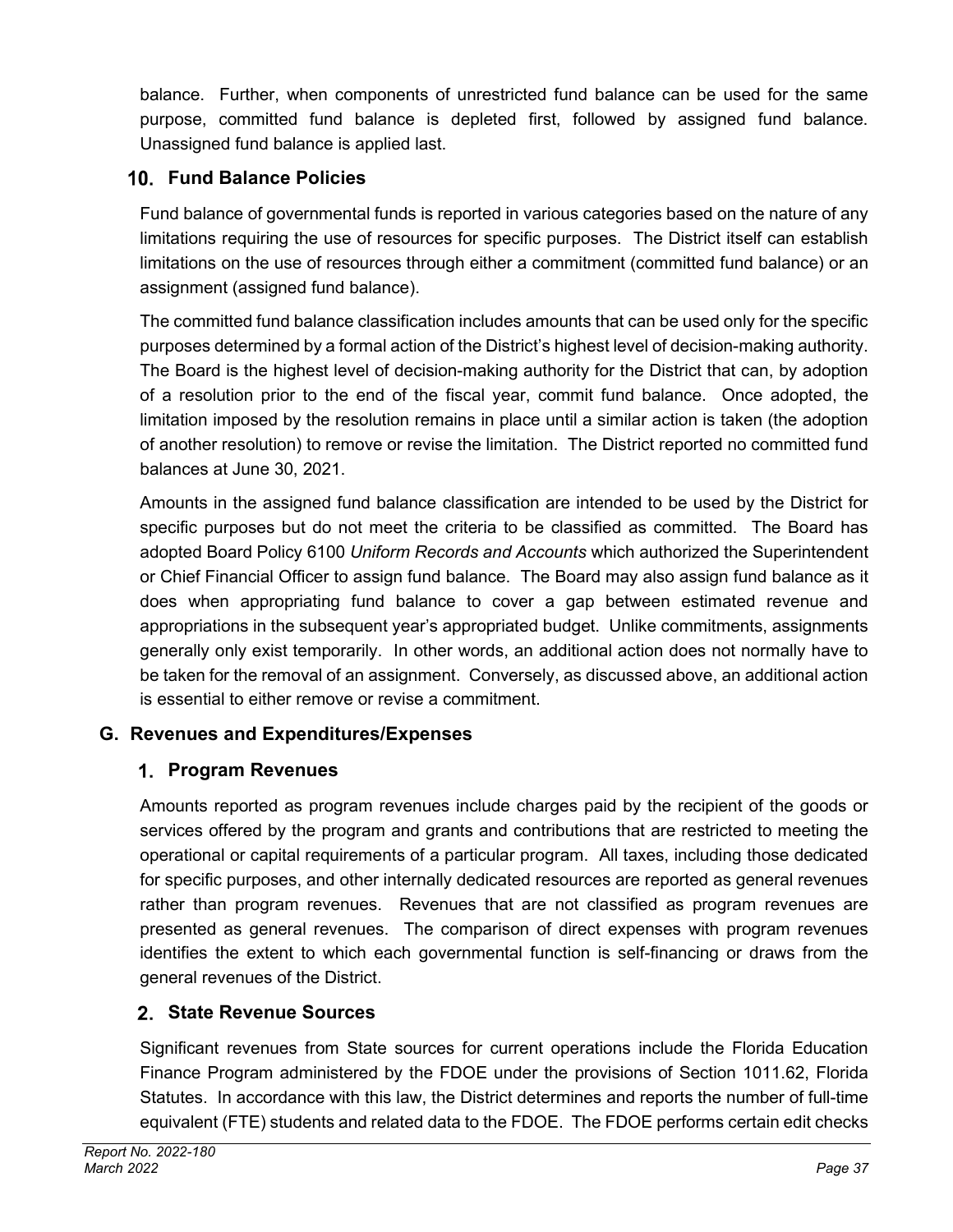on the reported number of FTE and related data and calculates the allocation of funds to the District. The District is permitted to amend its original reporting during specified time periods following the date of the original reporting. The FDOE may also adjust subsequent fiscal period allocations based upon an audit of the District's compliance in determining and reporting FTE and related data. Normally, such adjustments are treated as reductions or additions of revenue in the fiscal year when the adjustments are made.

The State provides financial assistance to administer certain educational programs. SBE rules require that revenue earmarked for certain programs be expended only for the program for which the money is provided, and require that the money not expended as of the close of the fiscal year be carried forward into the following fiscal year to be expended for the same educational programs. The FDOE generally requires that these educational program revenues be accounted for in the General Fund. A portion of the fund balance of the General Fund is restricted in the governmental fund financial statements for the balance of categorical and earmarked educational program resources.

The District received an allocation from the State under the Education Facilities Security Grants Program. The District is authorized to expend these funds only upon applying for and receiving an encumbrance authorization from the FDOE.

A schedule of revenue from State sources for the current year is presented in a subsequent note.

## **District Property Taxes**

The Board is authorized by State law to levy property taxes for district school operations, capital improvements, and debt service.

Property taxes consist of ad valorem taxes on real and personal property within the District. Property values are determined by the Alachua County Property Appraiser, and property taxes are collected by the Alachua County Tax Collector.

The Board adopted the 2020 tax levy on September 15, 2020. Tax bills are mailed in October and taxes are payable between November 1 of the year assessed and March 31 of the following year at discounts of up to 4 percent for early payment.

Taxes become a lien on the property on January 1 and are delinquent on April 1 of the year following the year of assessment. State law provides for enforcement of collection of personal property taxes by seizure of the property to satisfy unpaid taxes and for enforcement of collection of real property taxes by the sale of interest-bearing tax certificates to satisfy unpaid taxes. The procedures result in the collection of essentially all taxes prior to June 30 of the year following the year of assessment.

Property tax revenues are recognized in the government-wide financial statements when the Board adopts the tax levy. Property tax revenues are recognized in the governmental fund financial statements when taxes are received by the District, except that revenue is accrued for taxes collected by the Alachua County Tax Collector at fiscal year end but not yet remitted to the District.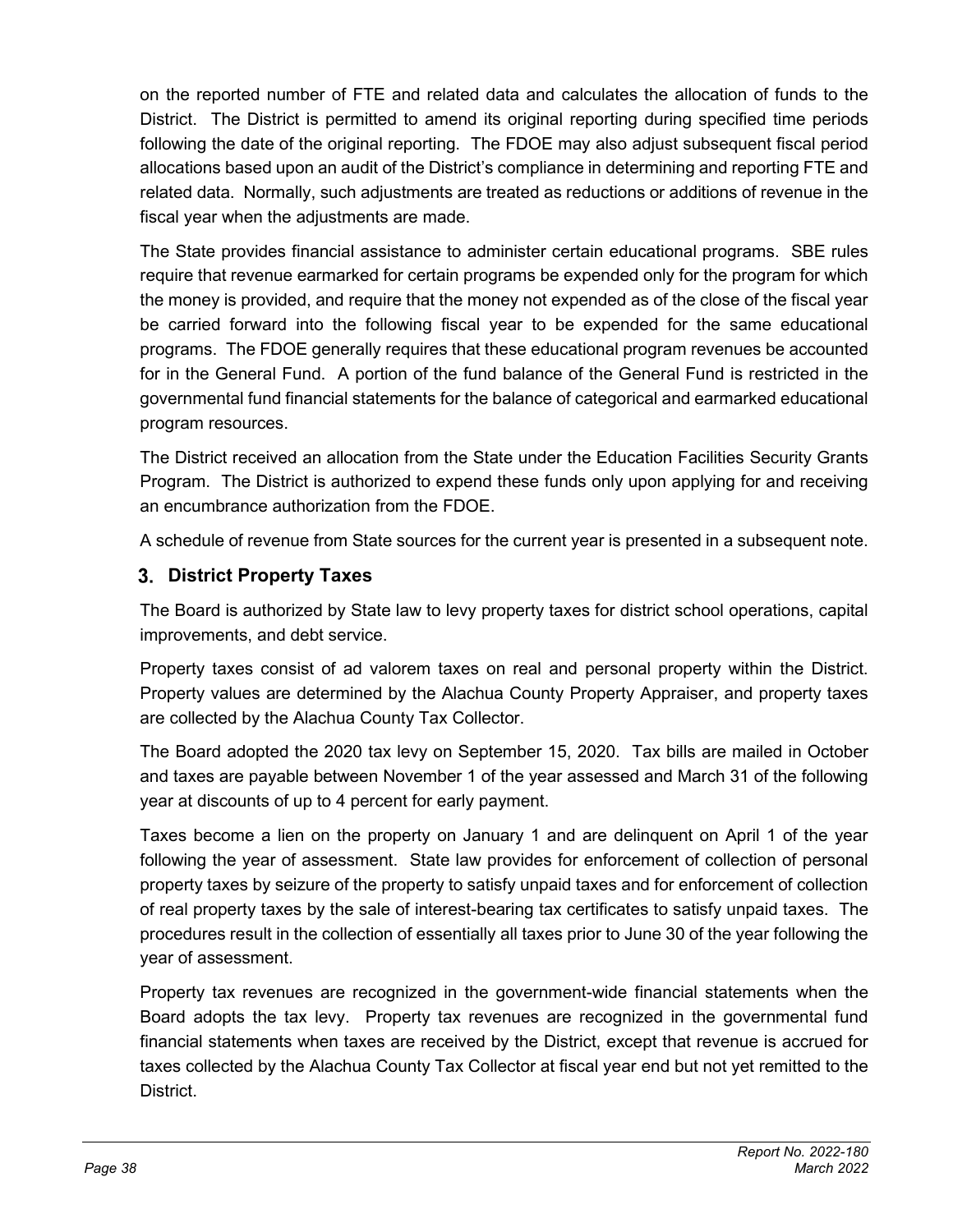Millages and taxes levied for the current year are presented in a subsequent note.

# **Capital Outlay Surtax**

In November 2018, the voters of Alachua County approved a one-half cent school capital outlay surtax on sales in the County for 12 years, effective January 1, 2019, to finance safety and security improvements; repair, renovation and modernization of classrooms, science labs and other spaces; technology; elimination of portable classrooms; new construction; land acquisition and improvement; and other school facilities projects; with oversight by an independent citizens' committee in accordance with Section 212.055(6), Florida Statutes.

# **Voted Additional Millage**

In November 2016, the voters of Alachua County renewed the existing one-mill ad valorem tax increase in the County for 4 years, effective July 1, 2017, to pay for necessary operating expenses in accordance with Section 1011.71(9), Florida Statutes. Revenues will be used to fund school nurses, elementary music and art programs, K-12 school library programs, K-12 guidance programs, middle and high school band and chorus programs, academic/career technical magnet programs and update classroom technology with oversight by an independent citizens' committee.

# **Federal Revenue Sources**

The District receives Federal awards for the enhancement of various educational programs. Federal awards are generally received based on applications submitted to, and approved by, various granting agencies. For Federal awards in which a claim to these grant proceeds is based on incurring eligible expenditures, revenue is recognized to the extent that eligible expenditures have been incurred. The FDOE may require adjustments to subsequent fiscal period expenditures and related revenues based upon an audit of the District's compliance with applicable Federal awards requirements. Normally, such adjustments are treated as reductions of expenditures and related revenues in the fiscal year when the adjustments are made.

# **Proprietary Fund Operating and Nonoperating Revenues and Expenses**

Proprietary funds distinguish operating revenues and expenses from nonoperating items. Operating revenues and expenses generally result from providing services and producing and delivering goods in connection with the proprietary fund's principal ongoing operations. The principal operating revenues of the District's internal service fund are charges for employee health insurance premiums. Operating expenses include insurance claims and excess coverage premiums. All revenues and expenses not meeting this definition are reported as nonoperating revenues and expenses.

## **ACCOUNTING CHANGE**

# **A. GASB Statement No. 84.**

The District implemented GASB Statement No. 84, *Fiduciary Activities*, which establishes criteria for identifying and reporting fiduciary activities of all state and local governments. The focus of the criteria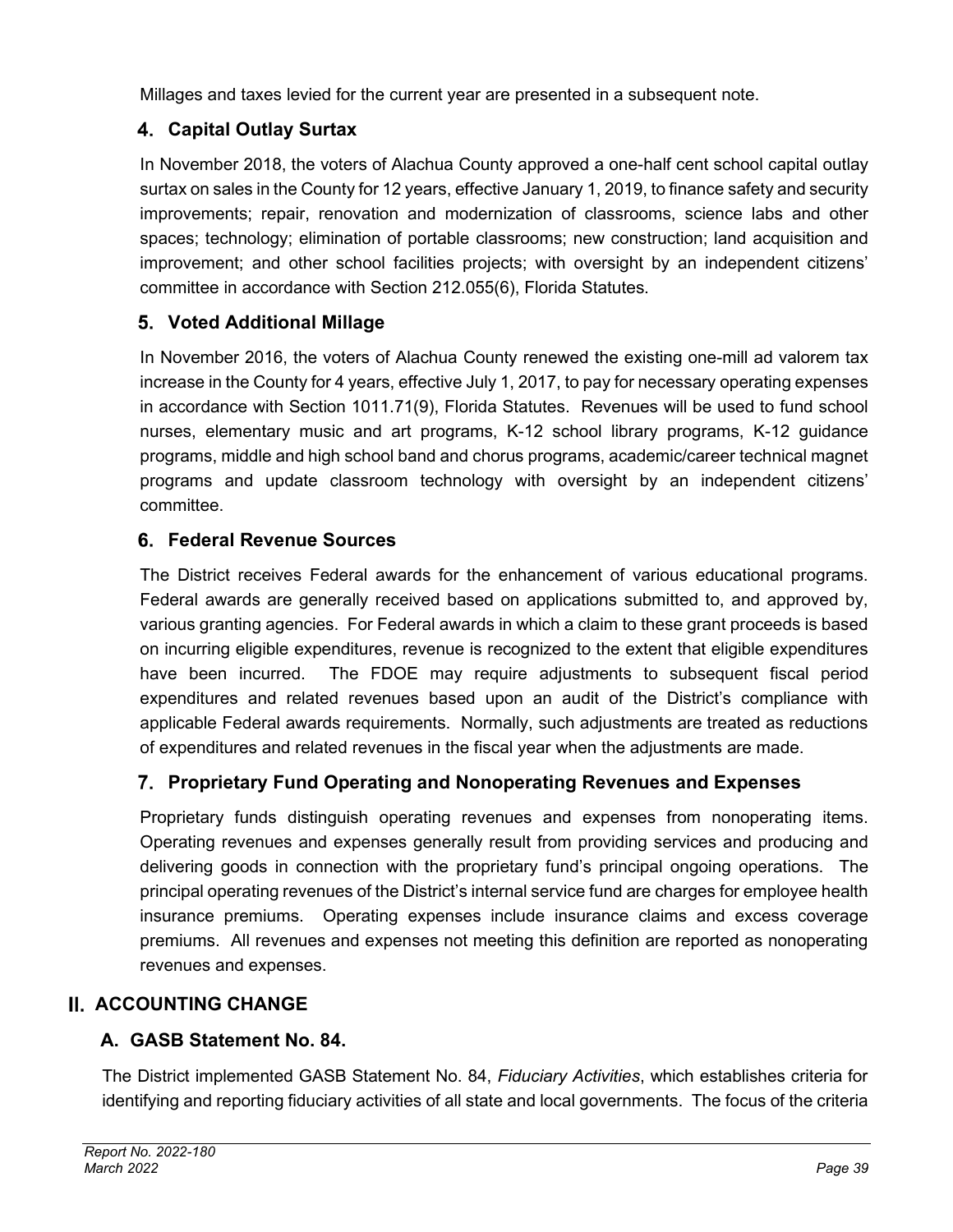generally is on (1) whether a government is controlling the assets of the fiduciary activity and (2) the beneficiaries with whom a fiduciary relationship exists. Governments with activities meeting the criteria should present a statement of fiduciary net position and a statement of changes in fiduciary net position. The District does not consider the school internal funds to meet the criteria for reporting as fiduciary activities due to the District's administrative involvement with those funds. As such, the beginning net position and fund balance of the District's statement of activities and other governmental funds, respectively, were each increased by \$3,667,822.

## **B. Change in Reporting Entity.**

The District reduced the beginning net position for the aggregate discretely presented component units by \$41,062 due to the closure of Genesis Preparatory Charter School.

## **III. DETAILED NOTES ON ALL ACTIVITIES AND FUNDS**

#### **A. Cash Deposits with Financial Institutions**

**Custodial Credit Risk**. In the case of deposits, this is the risk that, in the event of the failure of a depository financial institution, the District will not be able to recover deposits or will not be able to recover collateral securities that are in the possession of an outside party. The District does not have a policy for custodial credit risk. All bank balances of the District are fully insured or collateralized as required by Chapter 280, Florida Statutes.

#### **B. Investments**

As described in Note I.F.2, the District reports investments at fair value, except for investments in investment pools, which are carried at amortized cost. Accounting standards establish a framework for the measuring fair value. That framework provides a fair value hierarchy that prioritizes the inputs to valuation techniques used to measure the fair value. The hierarchy gives the highest priority to unadjusted quoted process in active markets for identical assets or liabilities (Level 1 measurements) and the lowest priority to unobservable inputs (Level 3 measurements). The three levels of fair value hierarchy are described below:

- Level 1 Inputs to the valuation methodology are unadjusted, quoted prices for identical assets or liabilities in active markets that the District has the ability to access.
- Level 2 Inputs to the valuation methodology include: (1) quoted market prices for similar assets or liabilities in active markets; (2) quoted prices for identical or similar assets or liabilities in inactive markets; (3) inputs other than quoted prices that are observable for the asset or liability; and (4) inputs that are derived principally from or corroborated by observable market data by correlation or other means. If the asset or liability has a specified (contractual) term, the Level 2 inputs must be observable for substantially the full term of the asset or liability.
- Level 3 Inputs of the valuation methodology are unobservable and significant to the fair value measurement.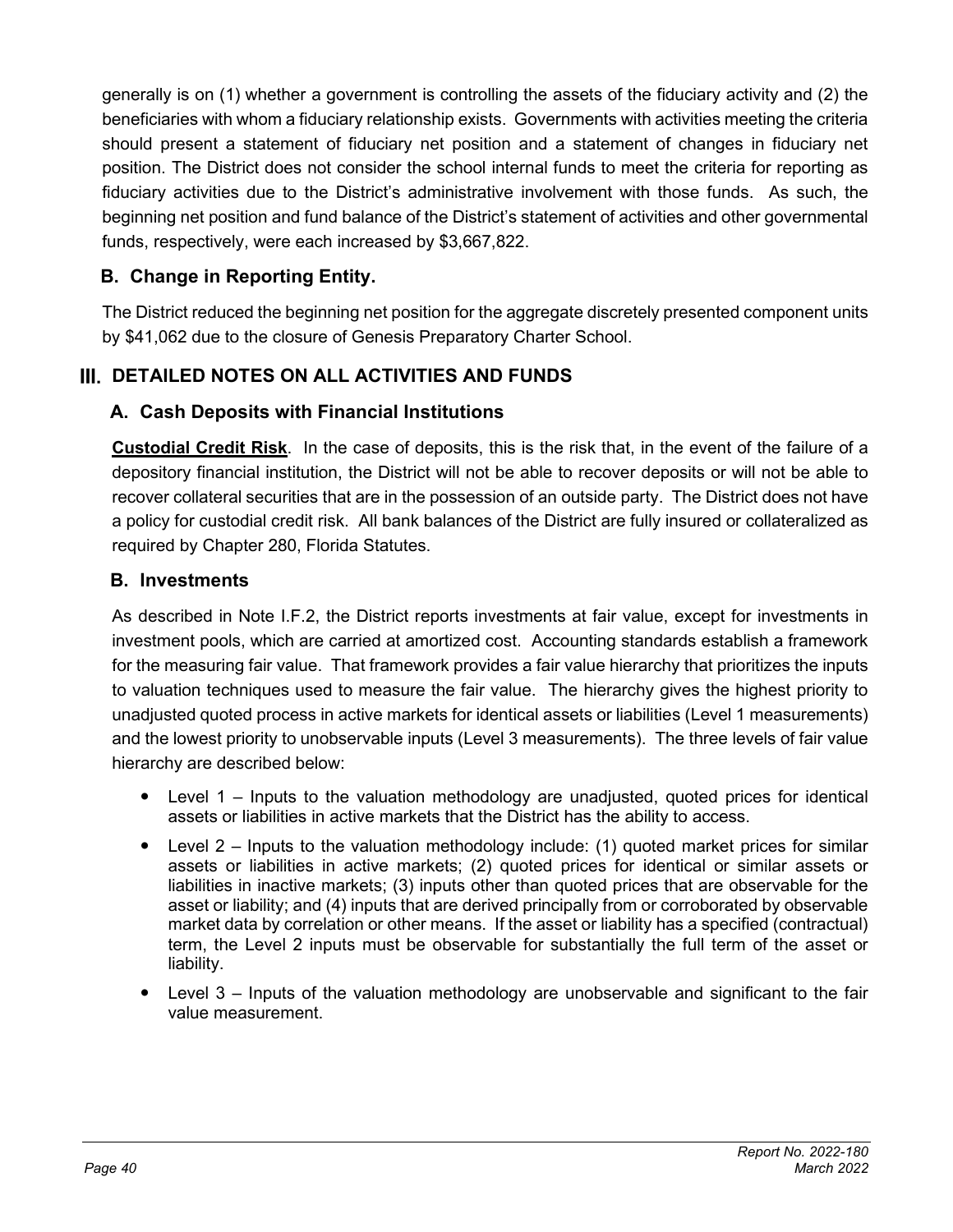The District's investments at June 30, 2021, are reported as follows:

| <b>Investments Reported as Cash Equivalents</b>       | <b>Maturities</b> | <b>Credit Rating (1)</b> | <b>Fair Value</b> |
|-------------------------------------------------------|-------------------|--------------------------|-------------------|
| Reported at Amortized Cost                            |                   |                          |                   |
| <b>Governmental Funds:</b>                            |                   |                          |                   |
| <b>SBA Florida Prime</b>                              | 50 Days           | AAAm                     | \$78,273,899.74   |
| <b>Fiduciary Funds:</b>                               |                   |                          |                   |
| <b>SBA Florida Prime</b>                              | 50 Days           | AAAm                     | 794,141.24        |
| Reported at Fair Value (Level 2):                     |                   |                          |                   |
| Governmental Funds:                                   |                   |                          |                   |
| Florida FIT Cash Pool                                 | 97 Days           | AAAf/S1                  | 4,657,543.62      |
| <b>Total Investments Reported as Cash Equivalents</b> |                   |                          | \$83,725,584.60   |
|                                                       |                   |                          |                   |
|                                                       |                   |                          | <b>Fair Value</b> |
| <b>Investments</b>                                    |                   |                          | (Level 1)         |
| Governmental Funds:                                   |                   |                          |                   |
| Money Market Mutual Funds:                            |                   |                          |                   |
| First American Government Obligations Fund (2)        | 27 day average    | AAAm                     | \$41,130,465.01   |
| United States Treasury Securities                     | 8/15/2027         | Not rated                | 7,205,793.26      |
| <b>Total Governmental Funds Investments</b>           |                   |                          | 48,336,258.27     |
| <b>Fiduciary Funds:</b>                               |                   |                          |                   |
| Money Market                                          | Not applicable    | Not rated                | 34, 183. 25       |
| Exchanged-Traded Funds:                               |                   |                          |                   |
| United States Treasury Bonds                          | Not applicable    | Not rated                | 549,381.07        |
| <b>Corporate Bonds</b>                                | Not applicable    | Not rated                | 375,823.17        |
| Equities                                              | Not applicable    | Not rated                | 2,705,649.94      |
| Other                                                 | Not applicable    | Not rated                | 913,929.26        |
| <b>Total Fiduciary Funds Investments</b>              |                   |                          | 4,578,966.69      |
| <b>Total Investments at Fair Value</b>                |                   |                          | \$52,915,224.96   |
|                                                       |                   |                          |                   |

(1) Ratings from Standard and Poor's and Fitch.

(2) These funds are held under a trust agreement in connection with the Certificates of Participation, Series 2010A, 2010B, and 2020 financing arrangements. (See Note III.H.2.) Money market funds include amounts invested in securities that are issued or guaranteed as to payment of principal and interest by the United States Government.

#### **Interest Rate Risk**

Interest rate risk is the risk that changes in interest rates will adversely affect the fair value of an investment. Section 218.415(17), Florida Statutes, limits investment maturities to provide sufficient liquidity to pay obligations as they come due. The District does not have a formal investment policy that limits investment maturities as a means of managing its exposure to fair value losses from increasing interest rates.

Florida PRIME and FL-FIT use a weighted average days to maturity (WAM). A portfolio's WAM reflects the average maturity in days based on final maturity or reset date, in the case of floating rate instruments. WAM measures the sensitivity of the portfolio to interest rate changes.

For Florida PRIME, with regard to redemption gates, Section 218.409(8)(a), Florida Statutes, states, "The principal, and any part thereof, of each account constituting the trust fund is subject to payment at any time from the moneys in the trust fund. However, the executive director may, in good faith, on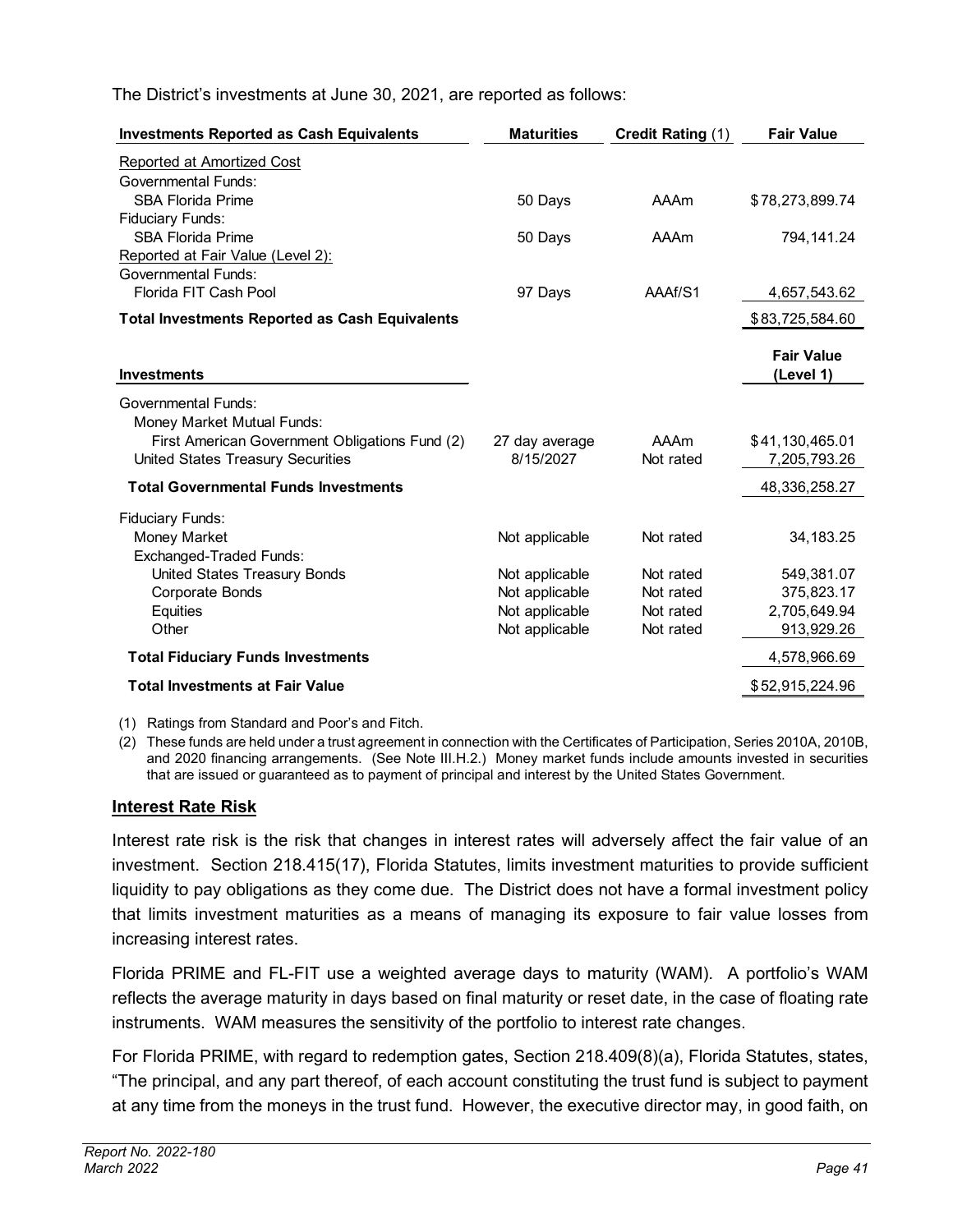the occurrence of an event that has a material impact on liquidity or operations of the trust fund, for 48 hours limit contributions to or withdrawals from the trust fund to ensure that the board [State Board of Administration] can invest moneys entrusted to it in exercising its fiduciary responsibility. Such action must be immediately disclosed to all participants, the trustees, the Joint Legislative Auditing Committee, and the Investment Advisory Council. The trustees shall convene an emergency meeting as soon as practicable from the time the executive director has instituted such measures and review the necessity of those measures. If the trustees are unable to convene an emergency meeting before the expiration of the 48-hour moratorium on contributions and withdrawals, the moratorium may be extended by the executive director until the trustees are able to meet to review the necessity for the moratorium. If the trustees agree with such measures, the trustees shall vote to continue the measures for up to an additional 15 days. The trustees must convene and vote to continue any such measures before the expiration of the time limit set, but in no case may the time limit set by the trustees exceed 15 days." As of June 30, 2021, there were no redemption fees, maximum transaction amounts, or any other requirements that serve to limit a participant's daily access to 100 percent of their account value.

#### **Credit Risk**

Credit risk is the risk that an issuer or other counterparty to an investment will not fulfill its obligations. Section 218.415(17), Florida Statutes, limits investments to the Local Government Surplus Funds Trust Fund [Florida PRIME], or any intergovernmental investment pool authorized pursuant to the Florida Interlocal Cooperation Act as provided in Section 163.01, Florida Statutes; Securities and Exchange Commission registered money market funds with the highest credit quality rating from a nationally recognized rating agency; interest-bearing time deposits or savings accounts in qualified public depositories, as defined in Section 280.02, Florida Statutes; and direct obligations of the United States Treasury. The District does not have a formal investment policy that further limits its investment choices.

#### **Custodial Credit Risk**

Custodial credit risk for investments is the risk that, in the event of the failure of the counterparty to a transaction, the District will not be able to recover the value of investment or collateral securities that are in the possession of an outside party. Section 218.415(18), Florida Statutes, requires the District to earmark all investments and (1) if registered with the issuer or its agents, the investment must be immediately placed for safekeeping in a location that protects the governing body's interest in the security; (2) if in book-entry form, the investment must be held for the credit of the governing body by a depository chartered by the Federal Government, the State, or any other state or territory of the United States which has a branch or principal place of business in this State, or by a national association organized and existing under the laws of the United States which is authorized to accept and execute trusts and which is doing business in this State, and must be kept by the depository in an account separate and apart from the assets of the financial institution; or (3) if physically issued to the holder but not registered with the issuer or its agents, the investment must be immediately placed for safekeeping in a secured vault. The District does not have a formal investment policy that addresses custodial credit risk.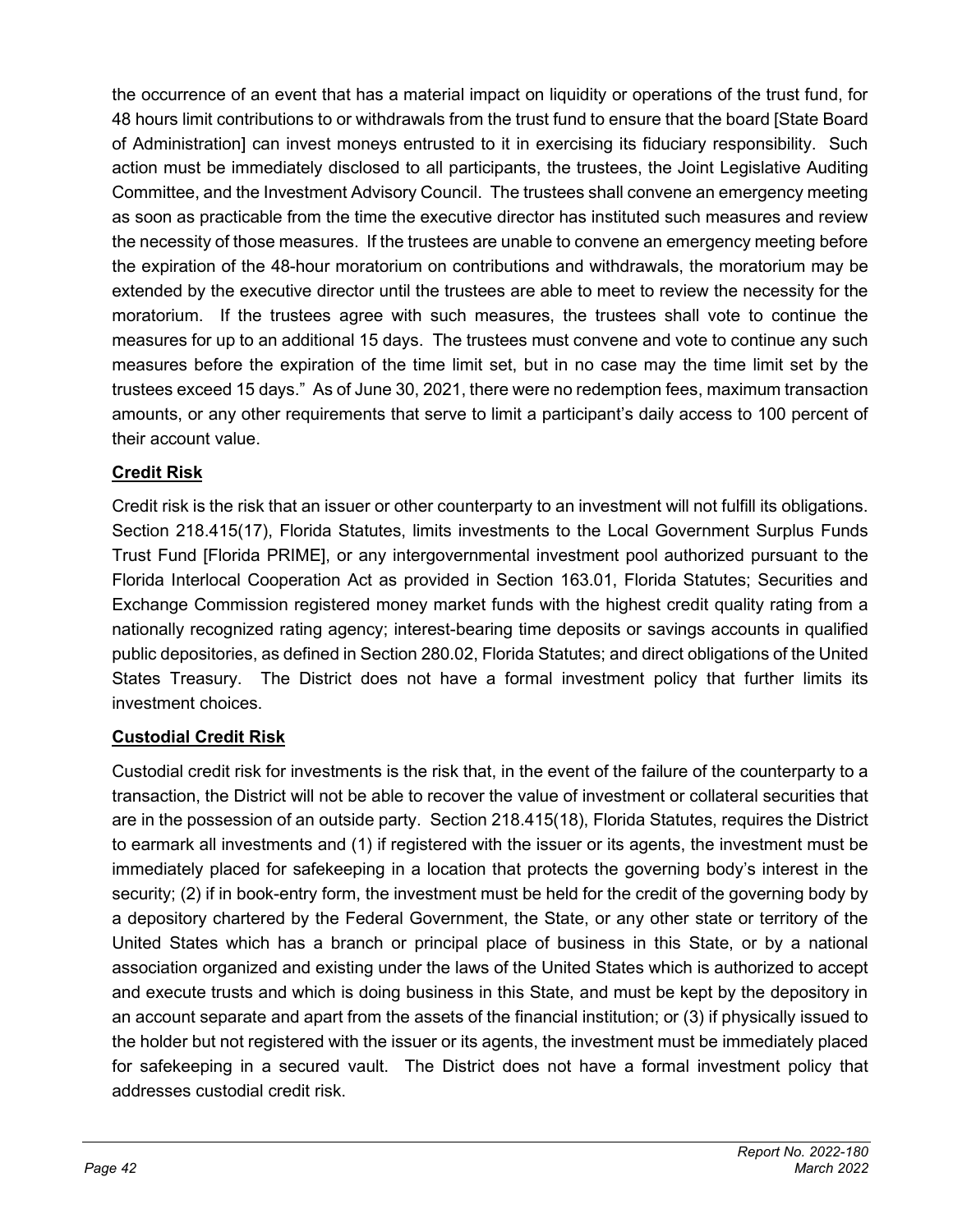#### **Concentration of Credit Risk**

Concentration of credit risk is the risk of loss attributed to the magnitude of the District's investment in a single issuer. Investments issued or explicitly guaranteed by the United States Government and investments in mutual funds, external investment pools, and other pooled investments are excluded from this requirement. Section 218.415(8), Florida Statutes, requires the District to diversify investments to the extent practicable to control risk of loss resulting from over concentration of assets in a specific maturity, issuer, instrument, dealer, or bank through which financial instruments are bought and sold. The District does not have a formal investment policy that limits the amount the District may invest in any one issuer.

Concentration of credit risk for investments of the District's Early Retirement Program, reported in the Pension Trust Fund, is described in note III.D.3.

#### **Foreign Currency Risk**

Foreign currency risk is the risk that changes in exchange rates will adversely affect the fair value of an investment. The District does not have a formal policy that limits its investment in foreign currency.

#### **C. Changes in Capital Assets**

Changes in capital assets are presented in the following table

|                                                   | <b>Beginning</b><br><b>Balance</b> | <b>Additions</b>    | <b>Deletions</b>   | <b>Ending</b><br><b>Balance</b> |
|---------------------------------------------------|------------------------------------|---------------------|--------------------|---------------------------------|
| <b>GOVERNMENTAL ACTIVITIES</b>                    |                                    |                     |                    |                                 |
| Capital Assets Not Being Depreciated:             |                                    |                     |                    |                                 |
| Land                                              | \$<br>9,487,091.45                 | \$<br>325.00        | \$                 | \$.<br>9,487,416.45             |
| <b>Construction in Progress</b>                   | 23,689,347.78                      | 78,910,600.79       | 9,828,862.53       | 92,771,086.04                   |
| <b>Total Capital Assets Not Being Depreciated</b> | 33, 176, 439. 23                   | 78,910,925.79       | 9,828,862.53       | 102,258,502.49                  |
| Capital Assets Being Depreciated:                 |                                    |                     |                    |                                 |
| Improvements Other Than Buildings                 | 40,623,316.11                      | 1,088,736.38        |                    | 41,712,052.49                   |
| <b>Buildings and Fixed Equipment</b>              | 377,233,438.68                     | 8,740,126.15        | 10.898.433.49      | 375,075,131.34                  |
| Furniture, Fixtures, and Equipment                | 24,843,578.97                      | 1,819,241.59        | 1,236,455.39       | 25,426,365.17                   |
| <b>Motor Vehicles</b>                             | 23,482,359.65                      | 9,027,943.50        | 5,670,357.96       | 26,839,945.19                   |
| Audio Visual Materials and                        |                                    |                     |                    |                                 |
| <b>Computer Software</b>                          | 3,215,149.34                       | 5,178.43            | 66,563.63          | 3, 153, 764, 14                 |
| <b>Total Capital Assets Being Depreciated</b>     | 469,397,842.75                     | 20,681,226.05       | 17,871,810.47      | 472,207,258.33                  |
| Less Accumulated Depreciation for:                |                                    |                     |                    |                                 |
| Improvements Other Than Buildings                 | 35,714,066.41                      | 1,314,489.11        |                    | 37,028,555.52                   |
| <b>Buildings and Fixed Equipment</b>              | 338,095,231.77                     | 8,043,809.06        | 10,898,433.49      | 335,240,607.34                  |
| Furniture, Fixtures, and Equipment                | 22, 192, 982. 94                   | 2,650,596.03        | 1,236,455.39       | 23,607,123.58                   |
| <b>Motor Vehicles</b>                             | 22,694,041.98                      | 788,317.67          | 5,670,357.96       | 17,812,001.69                   |
| Audio Visual Materials and                        |                                    |                     |                    |                                 |
| <b>Computer Software</b>                          | 3, 161, 739.89                     | 53,409.45           | 66,563.63          | 3,148,585.71                    |
| <b>Total Accumulated Depreciation</b>             | 421,858,062.99                     | 12,850,621.32       | 17,871,810.47      | 416,836,873.84                  |
| Total Capital Assets Being Depreciated, Net       | 47,539,779.76                      | 7,830,604.73        |                    | 55,370,384.49                   |
| Governmental Activities Capital Assets, Net       | 80,716,218.99<br>\$                | 86,741,530.52<br>\$ | 9,828,862.53<br>\$ | 157,628,886.98<br>\$            |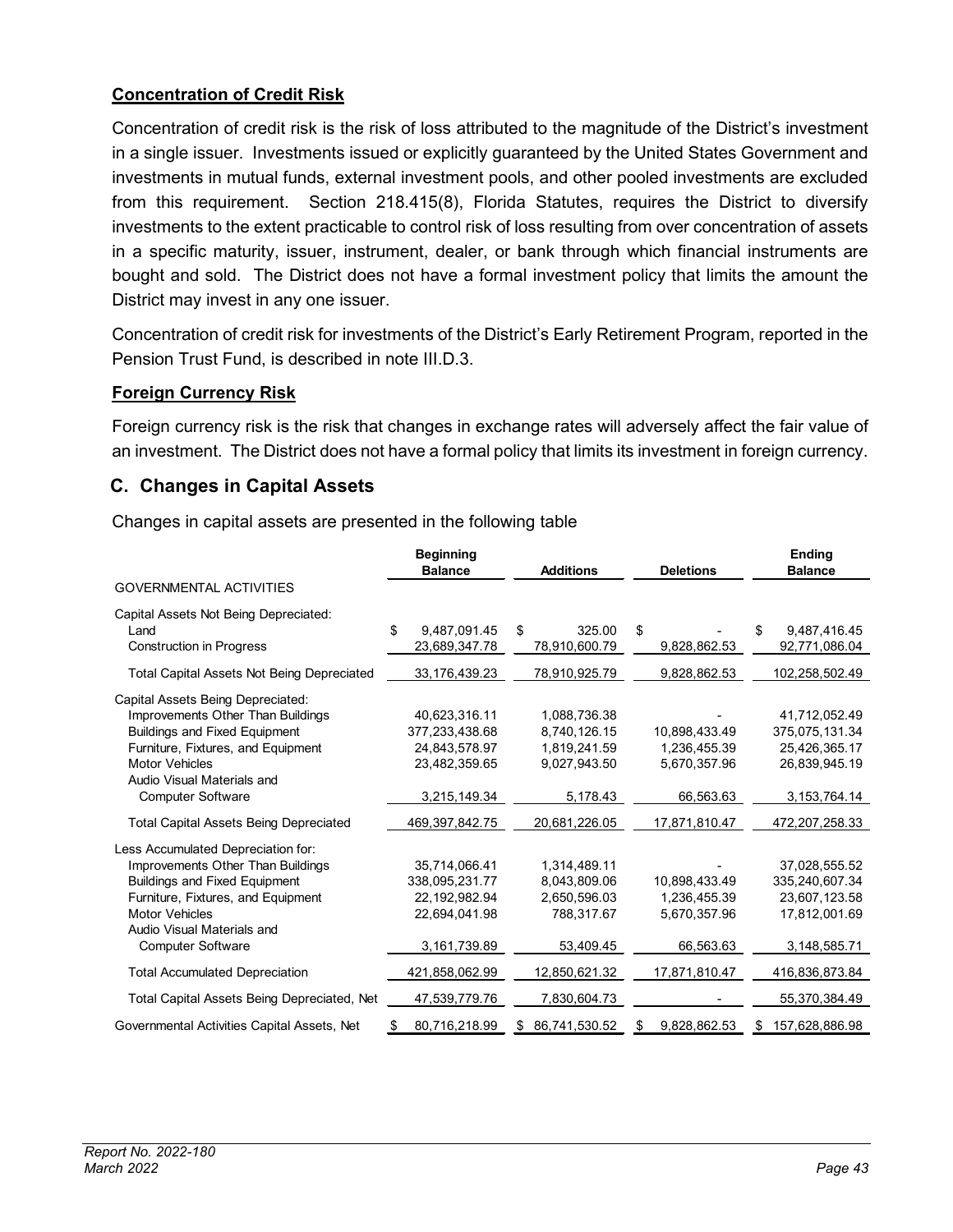Depreciation expense was charged to functions as follows:

| <b>Function</b>                                      | Amount          |
|------------------------------------------------------|-----------------|
| <b>GOVERNMENTAL ACTIVITIES</b>                       |                 |
| <b>Student Transportation Services</b>               | 629.109.43      |
| Unallocated                                          | 12,221,511.89   |
| Total Depreciation Expense - Governmental Activities | \$12,850,621.32 |

#### **D. Retirement Plans**

## **FRS – Defined Benefit Pension Plans**

#### **General Information about the FRS**

The FRS was created in Chapter 121, Florida Statutes, to provide a defined benefit pension plan for participating public employees. The FRS was amended in 1998 to add the Deferred Retirement Option Program (DROP) under the defined benefit plan and amended in 2000 to provide a defined contribution plan alternative to the defined benefit plan for FRS members effective July 1, 2002. This integrated defined contribution pension plan is the FRS Investment Plan. Chapter 112, Florida Statutes, established the Retiree HIS Program, a cost-sharing multiple-employer defined benefit pension plan, to assist retired members of any State-administered retirement system in paying the costs of health insurance.

Essentially all regular employees of the District are eligible to enroll as members of the State-administered FRS. Provisions relating to the FRS are established by Chapters 121 and 122, Florida Statutes; Chapter 112, Part IV, Florida Statutes; Chapter 238, Florida Statutes; and FRS Rules, Chapter 60S, Florida Administrative Code; wherein eligibility, contributions, and benefits are defined and described in detail. Such provisions may be amended at any time by further action from the Florida Legislature. The FRS is a single retirement system administered by the Florida Department of Management Services, Division of Retirement, and consists of the two cost-sharing multiple-employer defined benefit plans and other nonintegrated programs. A comprehensive annual financial report of the FRS, which includes its financial statements, required supplementary information, actuarial report, and other relevant information, is available from the Florida Department of Management Services Web site (www.dms.myflorida.com).

The District's FRS, HIS, and ERP pension expense totaled \$33,982,127 for the fiscal year ended June 30, 2021.

#### **FRS Pension Plan**

*Plan Description*. The FRS Pension Plan (Plan) is a cost-sharing multiple-employer defined benefit pension plan, with a DROP for eligible employees. The general classes of membership are:

- *Regular* Members of the FRS who do not qualify for membership in the other classes.
- *Elected County Officers* Members who hold specified elective offices in local government.
- *Senior Management Service*  Members in senior management level positions.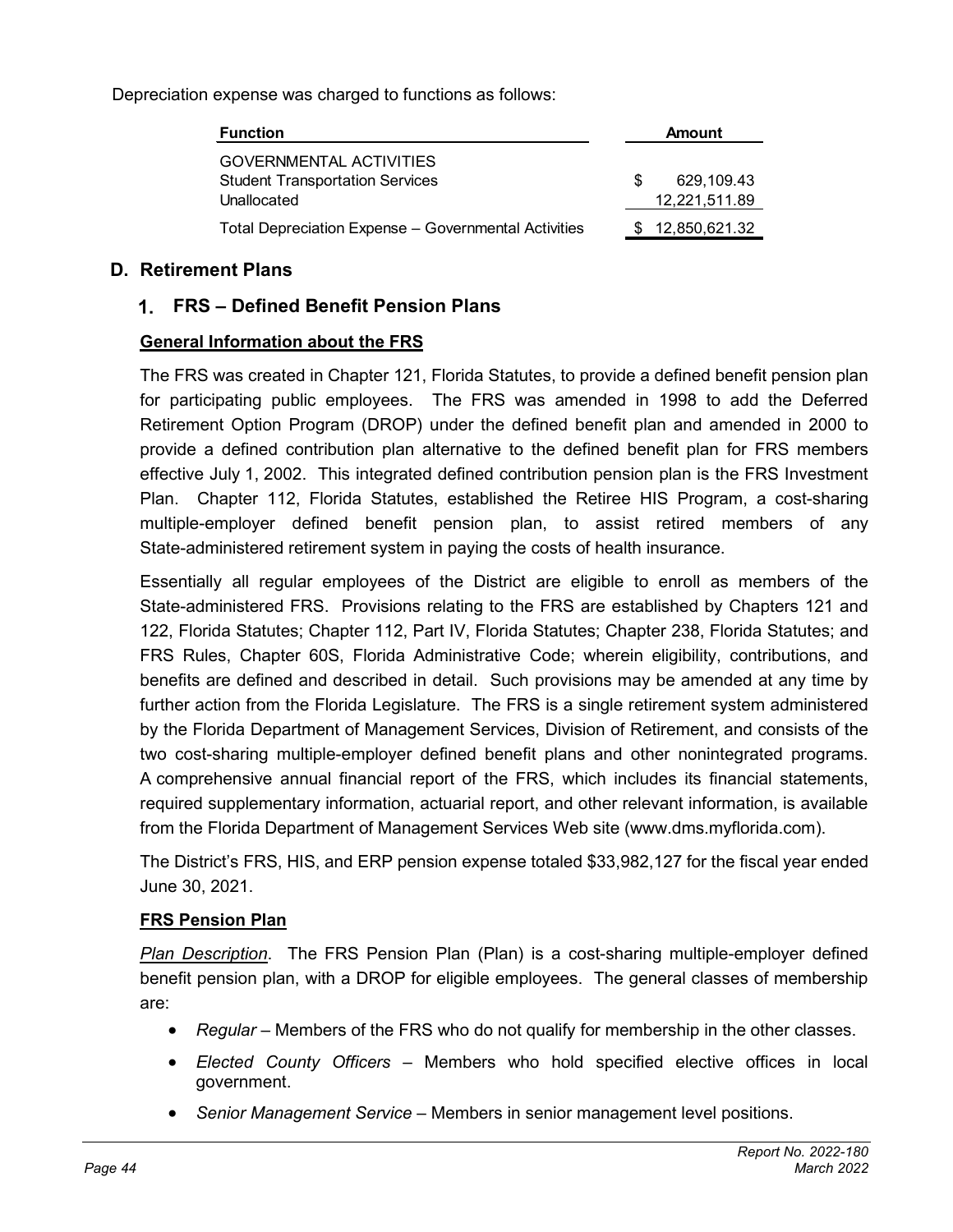Employees enrolled in the Plan prior to July 1, 2011, vest at 6 years of creditable service and employees enrolled in the Plan on or after July 1, 2011, vest at 8 years of creditable service. All vested members, enrolled prior to July 1, 2011, are eligible for normal retirement benefits at age 62 or at any age after 30 years of service. All members enrolled in the Plan on or after July 1, 2011, once vested, are eligible for normal retirement benefits at age 65 or any time after 33 years of creditable service. Employees enrolled in the Plan may include up to 4 years of credit for military service toward creditable service. The Plan also includes an early retirement provision; however, there is a benefit reduction for each year a member retires before his or her normal retirement date. The Plan provides retirement, disability, death benefits, and annual cost-of-living adjustments to eligible participants.

The DROP, subject to provisions of Section 121.091, Florida Statutes, permits employees eligible for normal retirement under the Plan to defer receipt of monthly benefit payments while continuing employment with an FRS participating employer. An employee may participate in DROP for a period not to exceed 60 months after electing to participate, except that certain instructional personnel may participate for up to 96 months. During the period of DROP participation, deferred monthly benefits are held in the FRS Trust Fund and accrue interest. The net pension liability does not include amounts for DROP participants, as these members are considered retired and are not accruing additional pension benefits.

*Benefits Provided*. Benefits under the Plan are computed on the basis of age and/or years of service, average final compensation, and service credit. Credit for each year of service is expressed as a percentage of the average final compensation. For members initially enrolled before July 1, 2011, the average final compensation is the average of the 5 highest fiscal years' earnings; for members initially enrolled on or after July 1, 2011, the average final compensation is the average of the 8 highest fiscal years' earnings. The total percentage value of the benefit received is determined by calculating the total value of all service, which is based on the retirement class to which the member belonged when the service credit was earned. Members are eligible for in-line-of-duty or regular disability and survivors' benefits. The following table shows the percentage value for each year of service credit earned:

| Class, Initial Enrollment, and Retirement Age/Years of Service | <b>Percent Value</b> |
|----------------------------------------------------------------|----------------------|
| <b>Regular Members Initially Enrolled Before July 1, 2011</b>  |                      |
| Retirement up to age 62 or up to 30 years of service           | 1.60                 |
| Retirement at age 63 or with 31 years of service               | 1.63                 |
| Retirement at age 64 or with 32 years of service               | 1.65                 |
| Retirement at age 65 or with 33 or more years of service       | 1.68                 |
| Regular Members Initially Enrolled On or After July 1, 2011    |                      |
| Retirement up to age 65 or up to 33 years of service           | 1.60                 |
| Retirement at age 66 or with 34 years of service               | 1.63                 |
| Retirement at age 67 or with 35 years of service               | 1.65                 |
| Retirement at age 68 or with 36 or more years of service       | 1.68                 |
| <b>Elected County Officers</b>                                 | 3.00                 |
| <b>Senior Management Service</b>                               | 2.00                 |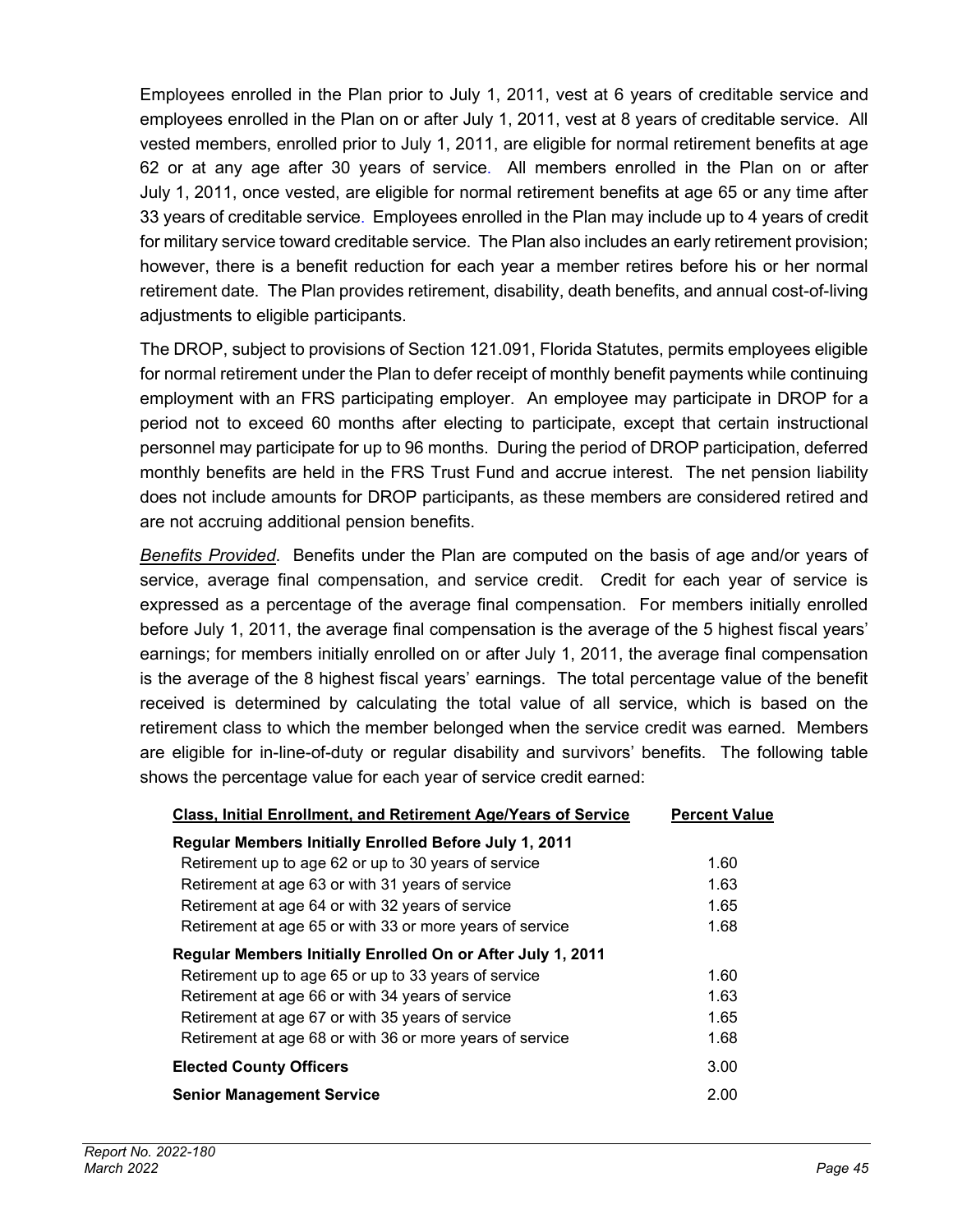As provided in Section 121.101, Florida Statutes, if the member was initially enrolled in the Plan before July 1, 2011, and all service credit was accrued before July 1, 2011, the annual cost-of-living adjustment is 3 percent per year. If the member was initially enrolled before July 1, 2011, and has service credit on or after July 1, 2011, there is an individually calculated cost-of-living adjustment. The annual cost-of-living adjustment is a proportion of 3 percent determined by dividing the sum of the pre-July 2011 service credit by the total service credit at retirement multiplied by 3 percent. Plan members initially enrolled on or after July 1, 2011, will not have a cost-of-living adjustment after retirement.

*Contributions*. The Florida Legislature establishes contribution rates for participating employers and employees. Contribution rates during the 2020-21 fiscal year were as follows:

|                                                               |                 | <b>Percent of Gross Salary</b> |  |  |
|---------------------------------------------------------------|-----------------|--------------------------------|--|--|
| <b>Class</b>                                                  | <b>Employee</b> | Emplover(1)                    |  |  |
| FRS, Regular                                                  | 3.00            | 10.00                          |  |  |
| FRS, Elected County Officers                                  | 3.00            | 49.18                          |  |  |
| FRS, Senior Management Service                                | 3.00            | 27.29                          |  |  |
| DROP - Applicable to<br>Members from All of the Above Classes | 0.00            | 16.98                          |  |  |
| FRS, Reemployed Retiree                                       | (2)             | (2)                            |  |  |

(1) Employer rates include 1.66 percent for the postemployment health insurance subsidy. Also, employer rates, other than for DROP participants, include 0.06 percent for administrative costs of the Investment Plan.

(2) Contribution rates are dependent upon retirement class in which reemployed.

The District's contributions to the Plan totaled \$13,301,217 for the fiscal year ended June 30, 2021.

*Pension Liabilities, Pension Expense, and Deferred Outflows of Resources and Deferred Inflows of Resources Related to Pensions*. At June 30, 2021, the District reported a liability of \$142,157,850 for its proportionate share of the Plan's net pension liability. The net pension liability was measured as of June 30, 2020, and the total pension liability used to calculate the net pension liability was determined by an actuarial valuation as of July 1, 2020. The District's proportionate share of the net pension liability was based on the District's 2019-20 fiscal year contributions relative to the total 2019-20 fiscal year contributions of all participating members. At June 30, 2020, the District's proportionate share was 0.327994962 percent, which was an increase of 0.000319071 from its proportionate share measured as of June 30, 2019.

For the fiscal year ended June 30, 2021, the District recognized the Plan pension expense of \$28,970,252. In addition, the District reported deferred outflows of resources and deferred inflows of resources related to pensions from the following sources: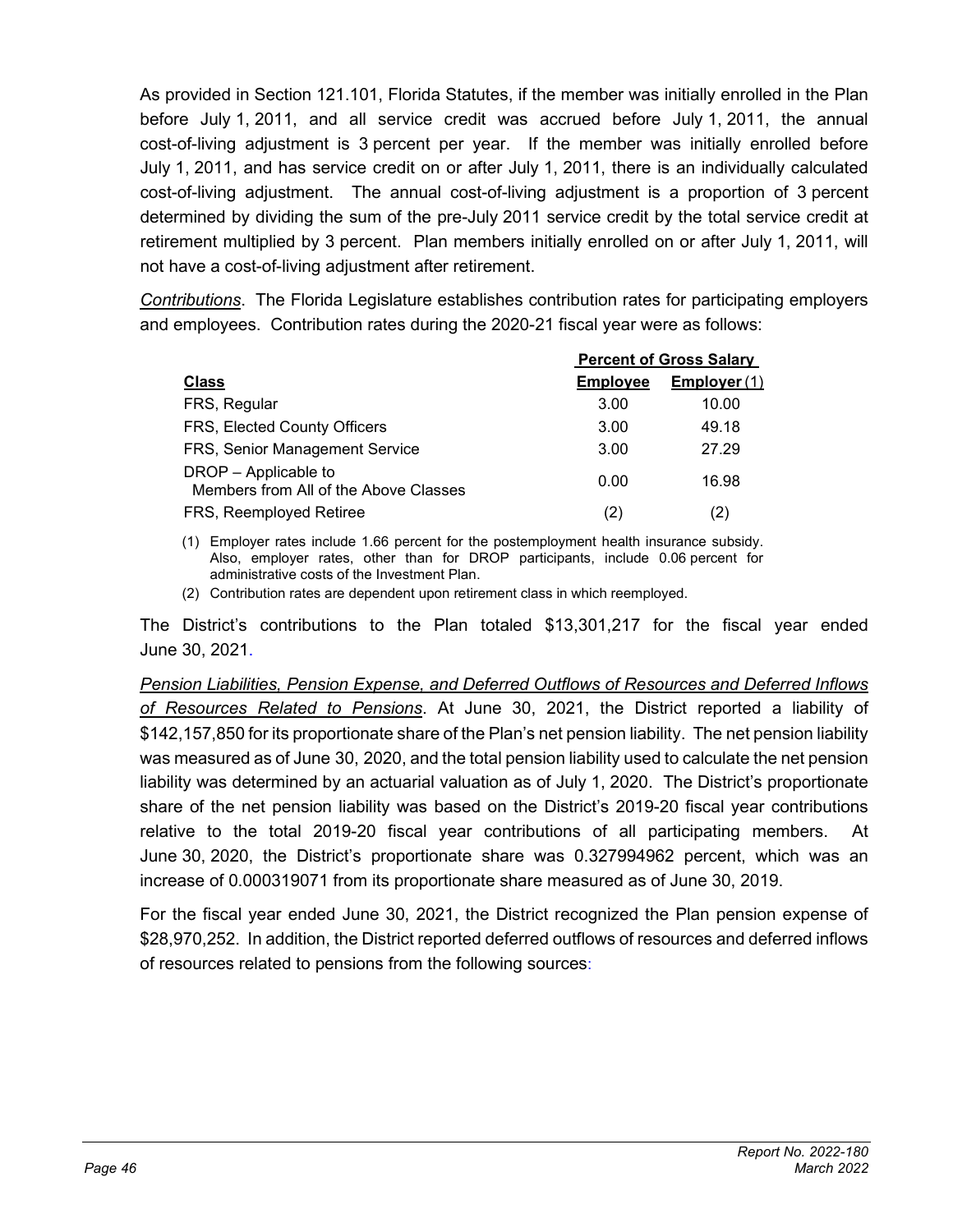|                                               |              | <b>Deferred Outflows</b> |              | <b>Deferred Inflows</b> |
|-----------------------------------------------|--------------|--------------------------|--------------|-------------------------|
| <b>Description</b>                            | of Resources |                          | of Resources |                         |
| Differences Between Expected and              |              |                          |              |                         |
| <b>Actual Experience</b>                      | \$           | 5,440,670                | S            |                         |
| <b>Change of Assumptions</b>                  |              | 25,735,094               |              |                         |
| Net Difference Between Projected and Actual   |              |                          |              |                         |
| Earnings on FRS Pension Plan Investments      |              | 8.464.215                |              |                         |
| Changes in Proportion and Differences Between |              |                          |              |                         |
| District FRS Contributions and Proportionate  |              |                          |              |                         |
| Share of Contributions                        |              | 67,510                   |              | 1,751,231               |
| District FRS Contributions Subsequent to      |              |                          |              |                         |
| the Measurement Date                          |              | 13,301,217               |              |                         |
| Total                                         |              | 53.008.706               | S            | 1.751.231               |

The deferred outflows of resources related to pensions resulting from District contributions to the Plan subsequent to the measurement date, totaling \$13,301,217, will be recognized as a reduction of the net pension liability in the fiscal year ending June 30, 2022. Other amounts reported as deferred outflows of resources and deferred inflows of resources related to pensions will be recognized in pension expense as follows:

| <b>Fiscal Year Ending June 30</b> | Amount          |
|-----------------------------------|-----------------|
| 2022                              | 7,253,426<br>\$ |
| 2023                              | 12,246,692      |
| 2024                              | 10,613,911      |
| 2025                              | 6,378,502       |
| 2026                              | 1,463,727       |
| Total                             | \$37,956,258    |

*Actuarial Assumptions*. The total pension liability in the July 1, 2020, actuarial valuation was determined using the following actuarial assumptions, applied to all periods included in the measurement:

| Inflation        | 2.40 percent                                                           |
|------------------|------------------------------------------------------------------------|
| Salary Increases | 3.25 percent, average, including inflation                             |
|                  | Investment Rate of Return 6.80 percent, net of pension plan investment |
|                  | expense, including inflation                                           |

Mortality rates were based on the PUB-2010 base table, projected generationally with Scale MP-2018.

The actuarial assumptions used in the July 1, 2020, valuation were based on the results of an actuarial experience study for the period July 1, 2013, through June 30, 2018.

The long-term expected rate of return on pension plan investments was not based on historical returns, but instead is based on a forward-looking capital market economic model. The allocation policy's description of each asset class was used to map the target allocation to the asset classes shown below. Each asset class assumption is based on a consistent set of underlying assumptions and includes an adjustment for the inflation assumption. The target allocation and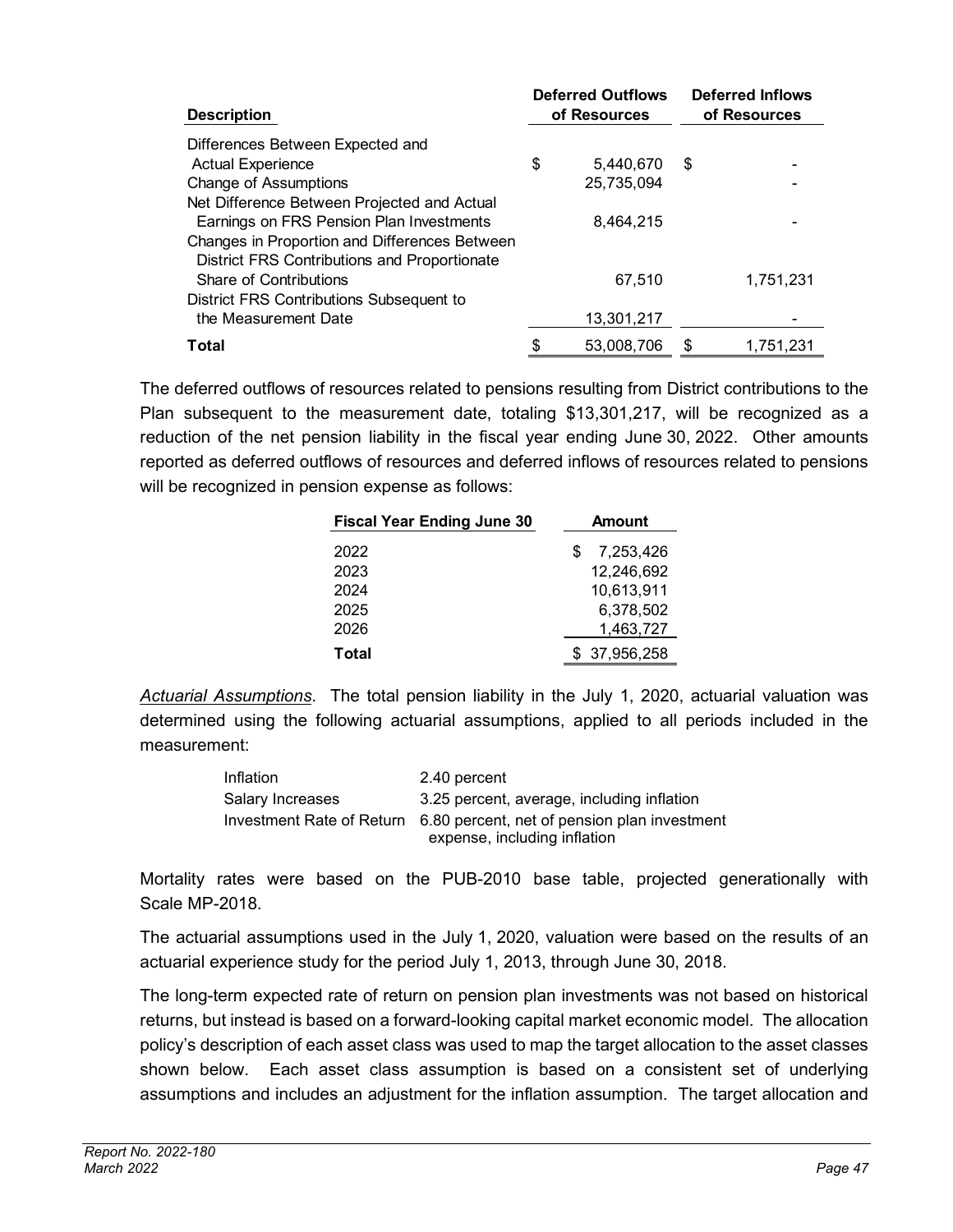best estimates of arithmetic and geometric real rates of return for each major asset class are summarized in the following table:

| <b>Target</b><br><b>Allocation (1)</b> | Annual<br><b>Arithmetic</b><br>Return | Compound<br>Annual<br>(Geometric)<br>Return | <b>Standard</b><br><b>Deviation</b> |
|----------------------------------------|---------------------------------------|---------------------------------------------|-------------------------------------|
| 1.0%                                   | $2.2\%$                               | $2.2\%$                                     | 1.2%                                |
| 19.0%                                  | 3.0%                                  | 2.9%                                        | 3.5%                                |
| 54.2%                                  | 8.0%                                  | 6.7%                                        | 17.1%                               |
| 10.3%                                  | 6.4%                                  | 5.8%                                        | 11.7%                               |
| 11.1%                                  | 10.8%                                 | 8.1%                                        | 25.7%                               |
| 4.4%                                   | 5.5%                                  | 5.3%                                        | 6.9%                                |
| 100%                                   |                                       |                                             |                                     |
|                                        |                                       | 2.4%                                        | 1.7%                                |
|                                        |                                       |                                             |                                     |

(1) As outlined in the Plan's investment policy.

*Discount Rate*. The discount rate used to measure the total pension liability was 6.8 percent. The Plan's fiduciary net position was projected to be available to make all projected future benefit payments of current active and inactive employees. Therefore, the discount rate for calculating the total pension liability is equal to the long-term expected rate of return. The discount rate used in the 2020 valuation was updated from 6.9 percent to 6.8 percent.

*Sensitivity of the District's Proportionate Share of the Net Pension Liability to Changes in the Discount Rate*. The following presents the District's proportionate share of the net pension liability calculated using the discount rate of 6.8 percent, as well as what the District's proportionate share of the net pension liability would be if it were calculated using a discount rate that is 1 percentage point lower (5.8 percent) or 1 percentage point higher (7.8 percent) than the current rate:

|                                   | 1%                           | Current                           | $1\%$                 |
|-----------------------------------|------------------------------|-----------------------------------|-----------------------|
|                                   | <b>Decrease</b><br>$(5.8\%)$ | <b>Discount Rate</b><br>$(6.8\%)$ | Increase<br>$(7.8\%)$ |
| District's Proportionate Share of |                              |                                   |                       |
| the Net Pension Liability         | \$227,002,196                | \$142,157,850                     | \$71,295,483          |

*Pension Plan Fiduciary Net Position*. Detailed information about the Plan's fiduciary net position is available in the separately issued FRS Pension Plan and Other State Administered Systems Comprehensive Annual Financial Report.

*Payables to the Pension Plan*. At June 30, 2021, the District reported a payable of \$2,021,883.73 for the outstanding amount of contributions to the Plan required for the fiscal year ended June 30, 2021.

#### **HIS Pension Plan**

*Plan Description*. The HIS Pension Plan (HIS Plan) is a cost-sharing multiple-employer defined benefit pension plan established under Section 112.363, Florida Statutes, and may be amended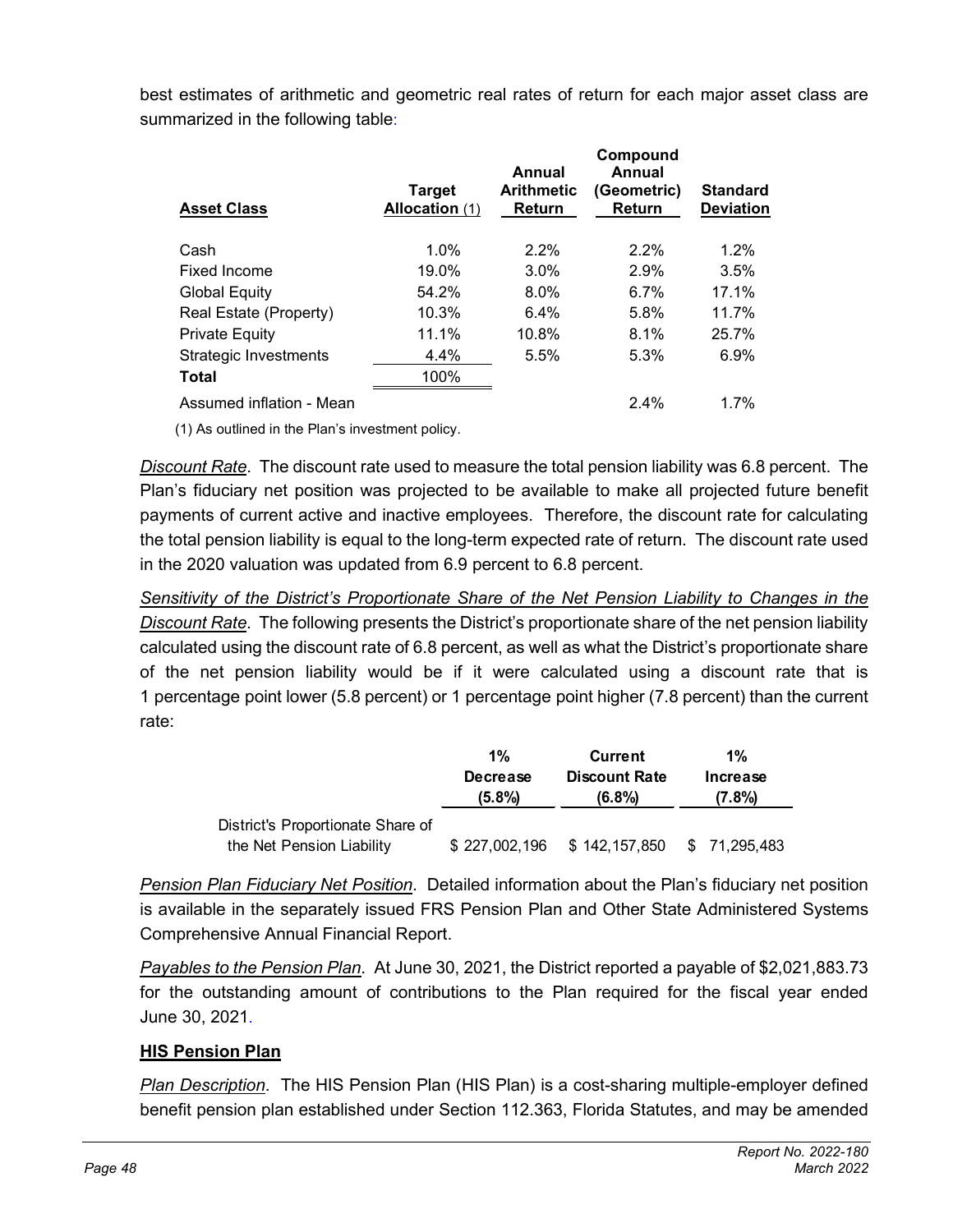by the Florida Legislature at any time. The benefit is a monthly payment to assist retirees of State-administered retirement systems in paying their health insurance costs and is administered by the Florida Department of Management Services, Division of Retirement.

*Benefits Provided*. For the fiscal year ended June 30, 2021, eligible retirees and beneficiaries received a monthly HIS payment of \$5 for each year of creditable service completed at the time of retirement, with a minimum HIS payment of \$30 and a maximum HIS payment of \$150 per month, pursuant to Section 112.363, Florida Statutes. To be eligible to receive a HIS Plan benefit, a retiree under a State-administered retirement system must provide proof of health insurance coverage, which may include Federal Medicare.

*Contributions*. The HIS Plan is funded by required contributions from FRS participating employers as set by the Florida Legislature. Employer contributions are a percentage of gross compensation for all active FRS members. For the fiscal year ended June 30, 2021, the contribution rate was 1.66 percent of payroll pursuant to Section 112.363, Florida Statutes. The District contributed 100 percent of its statutorily required contributions for the current and preceding 3 years. HIS Plan contributions are deposited in a separate trust fund from which payments are authorized. HIS Plan benefits are not guaranteed and are subject to annual legislative appropriation. In the event the legislative appropriation or available funds fail to provide full subsidy benefits to all participants, benefits may be reduced or canceled.

The District's contributions to the HIS Plan totaled \$2,762,463 for the fiscal year ended June 30, 2021.

*Pension Liabilities, Pension Expense, and Deferred Outflows of Resources and Deferred Inflows of Resources Related to Pensions*. At June 30, 2021, the District reported a net pension liability of \$58,990,803 for its proportionate share of the HIS Plan's net pension liability. The current portion of the net pension liability is the District's proportionate share of benefit payments expected to be paid within 1 year, net of the District's proportionate share of the HIS Plan's fiduciary net position available to pay that amount. The net pension liability was measured as of June 30, 2020, and the total pension liability used to calculate the net pension liability was determined by an actuarial valuation as of July 1, 2020. The District's proportionate share of the net pension liability was based on the District's 2019-20 fiscal year contributions relative to the total 2019-20 fiscal year contributions of all participating members. At June 30, 2020, the District's proportionate share was 0.483141608 percent, which was an increase of 0.006770877 from its proportionate share measured as of June 30, 2019.

For the fiscal year ended June 30, 2021, the District recognized the HIS Plan pension expense of \$5,026,726. In addition, the District reported deferred outflows of resources and deferred inflows of resources related to pensions from the following sources: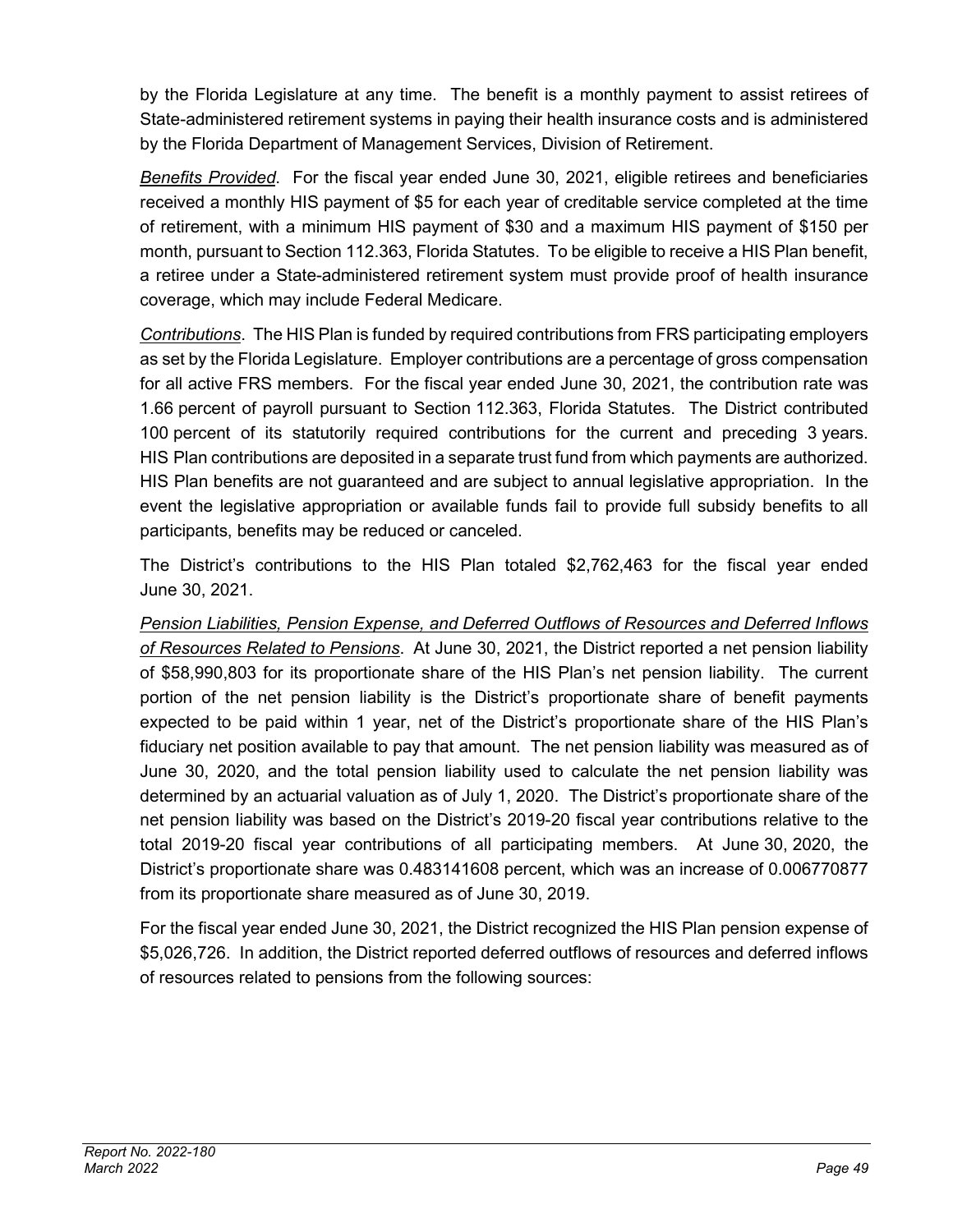|                                               |              | <b>Deferred Outflows</b> |              | <b>Deferred Inflows</b> |
|-----------------------------------------------|--------------|--------------------------|--------------|-------------------------|
| <b>Description</b>                            | of Resources |                          | of Resources |                         |
| Differences Between Expected and              |              |                          |              |                         |
| <b>Actual Experience</b>                      | \$           | 2,413,081                | \$           | 45.508                  |
| <b>Change of Assumptions</b>                  |              | 6,343,191                |              | 3,430,085               |
| Net Difference Between Projected and Actual   |              |                          |              |                         |
| Earnings on HIS Pension Plan Investments      |              | 47,099                   |              |                         |
| Changes in Proportion and Differences Between |              |                          |              |                         |
| District HIS Contributions and Proportionate  |              |                          |              |                         |
| <b>Share of Contributions</b>                 |              | 1,232,638                |              | 358,592                 |
| District HIS Contributions Subsequent to      |              |                          |              |                         |
| the Measurement Date                          |              | 2,762,463                |              |                         |
| Total                                         | \$           | 12,798,472               | \$           | 3,834,185               |

The deferred outflows of resources related to pensions resulting from District contributions to the HIS Plan subsequent to the measurement date, totaling \$2,762,463, will be recognized as a reduction of the net pension liability in the fiscal year ending June 30, 2022. Other amounts reported as deferred outflows of resources and deferred inflows of resources related to pensions will be recognized in pension expense as follows:

| <b>Fiscal Year Ending June 30</b> | Amount |           |  |
|-----------------------------------|--------|-----------|--|
| 2022                              | S      | 1,534,255 |  |
| 2023                              |        | 1,223,034 |  |
| 2024                              |        | 486,256   |  |
| 2025                              |        | 864,997   |  |
| 2026                              |        | 1,132,560 |  |
| Thereafter                        |        | 960,722   |  |
| Total                             |        | 6,201,824 |  |

*Actuarial Assumptions*. The total pension liability in the July 1, 2020, actuarial valuation was determined using the following actuarial assumptions, applied to all periods included in the measurement:

| Inflation           | 2.40 percent                               |
|---------------------|--------------------------------------------|
| Salary Increases    | 3.25 percent, average, including inflation |
| Municipal Bond Rate | 2.21 percent                               |

Mortality rates were based on the PUB-2010 base table, projected generationally with Scale MP-2018. This is a change from the prior year mortality assumption which was based on the Generational RP-2000 with Projection Scale BB tables.

While an experience study had not been completed for the HIS Plan, the actuarial assumptions that determined the total pension liability for the HIS Plan were based on certain results of the most recent experience study for the FRS Plan.

*Discount Rate*. The discount rate used to measure the total pension liability was 2.21 percent. In general, the discount rate for calculating the total pension liability is equal to the single rate equivalent to discounting at the long-term expected rate of return for benefit payments prior to the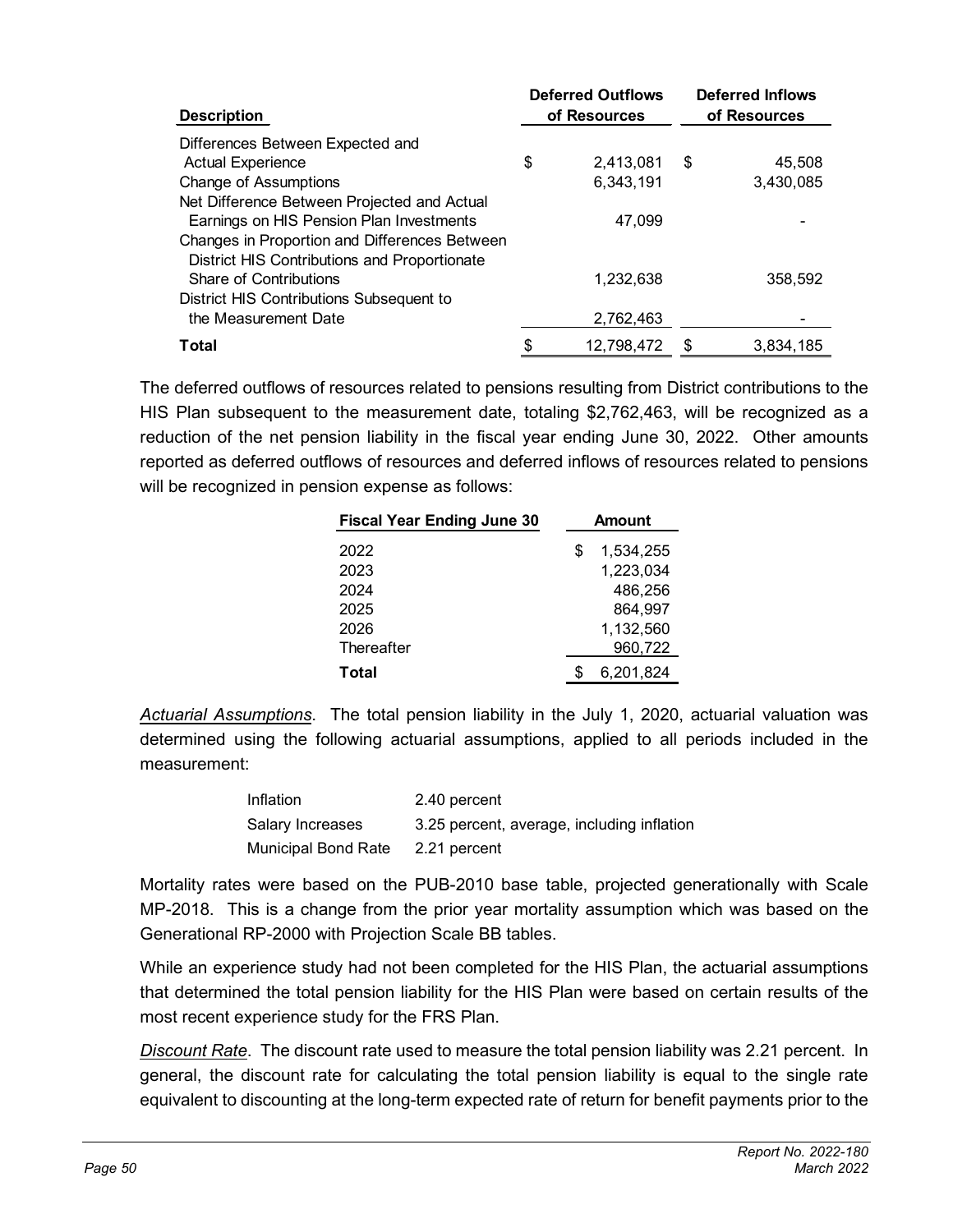projected depletion date. Because the HIS benefit is essentially funded on a pay-as-you-go basis, the depletion date is considered to be immediate, and the single equivalent discount rate is equal to the municipal bond rate selected by the HIS Plan sponsor. The Bond Buyer General Obligation 20-Bond Municipal Bond Index was adopted as the applicable municipal bond index. The discount rate changed from 3.5 percent to 2.21 percent.

*Sensitivity of the District's Proportionate Share of the Net Pension Liability to Changes in the Discount Rate*. The following presents the District's proportionate share of the net pension liability calculated using the discount rate of 2.21 percent, as well as what the District's proportionate share of the net pension liability would be if it were calculated using a discount rate that is 1 percentage point lower (1.21 percent) or 1 percentage point higher (3.21 percent) than the current rate:

|                                                                | 1%                            | <b>Current</b>                  | $1\%$                         |
|----------------------------------------------------------------|-------------------------------|---------------------------------|-------------------------------|
|                                                                | <b>Decrease</b><br>$(1.21\%)$ | <b>Discount Rate</b><br>(2.21%) | <b>Increase</b><br>$(3.21\%)$ |
| District's Proportionate Share of<br>the Net Pension Liability | \$68,190,736                  | \$58,990,803                    | \$51,460,685                  |

*Pension Plan Fiduciary Net Position*. Detailed information about the HIS Plan's fiduciary net position is available in the separately issued FRS Pension Plan and Other State Administered Systems Comprehensive Annual Financial Report.

*Payables to the Pension Plan*. At June 30, 2021, the District reported a payable of \$355,655.64 for the outstanding amount of contributions to the HIS Plan required for the fiscal year ended June 30, 2021.

# **FRS – Defined Contribution Pension Plan**

The SBA administers the defined contribution plan officially titled the FRS Investment Plan (Investment Plan). The Investment Plan is reported in the SBA's annual financial statements and in the State's Comprehensive Annual Financial Report.

As provided in Section 121.4501, Florida Statutes, eligible FRS members may elect to participate in the Investment Plan in lieu of the FRS defined benefit plan. District employees participating in DROP are not eligible to participate in the Investment Plan. Employer and employee contributions, including amounts contributed to individual member's accounts, are defined by law, but the ultimate benefit depends in part on the performance of investment funds. Retirement benefits are based upon the value of the member's account upon retirement. Benefit terms, including contribution requirements, for the Investment Plan are established and may be amended by the Florida Legislature. The Investment Plan is funded with the same employer and employee contribution rates that are based on salary and membership class (Regular, Elected County Officers, etc.), as the FRS defined benefit plan. Contributions are directed to individual member accounts and the individual members allocate contributions and account balances among various approved investment choices. Costs of administering the Investment Plan, including the FRS Financial Guidance Program, are funded through an employer contribution of 0.06 percent of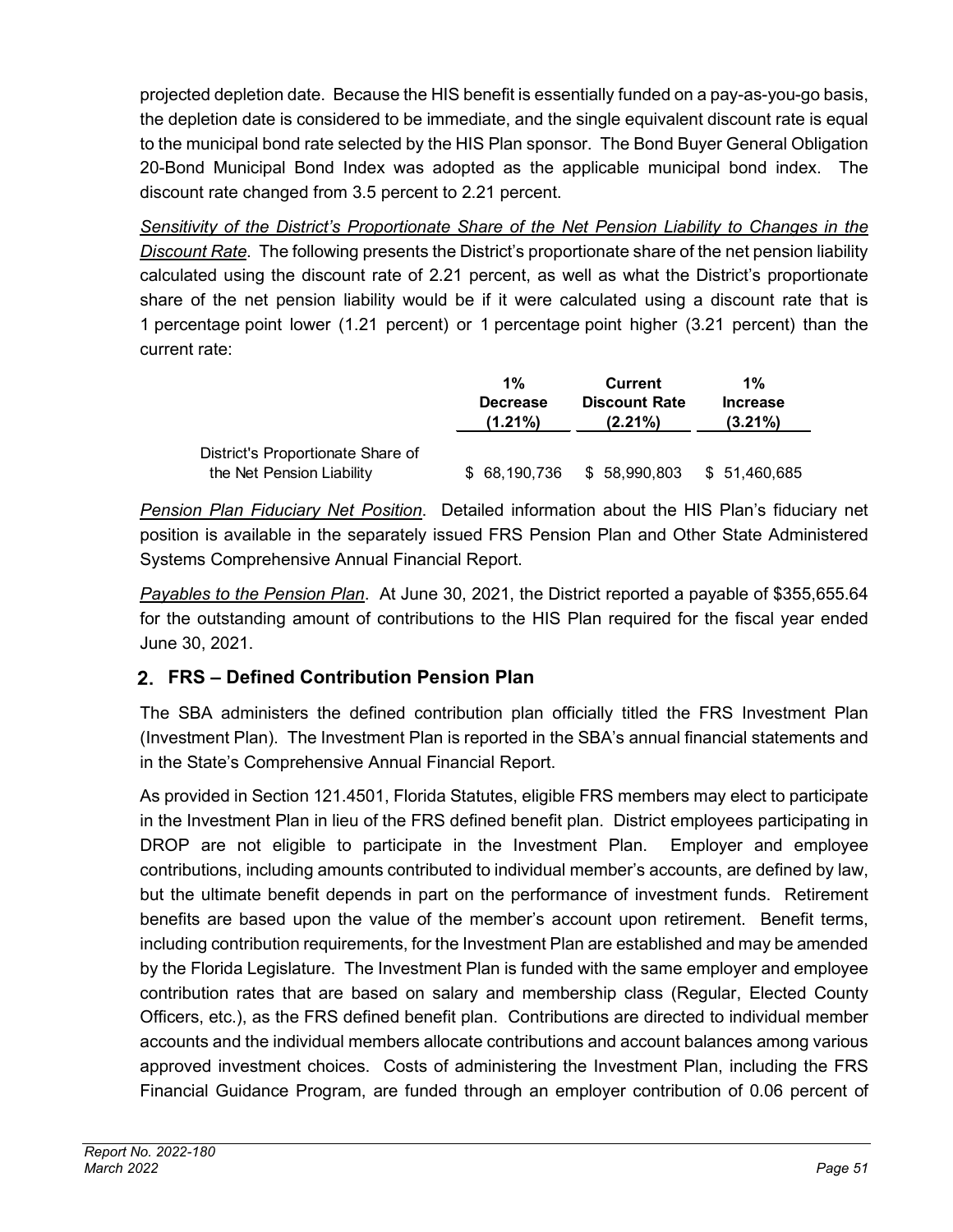payroll and by forfeited benefits of Investment Plan members. Allocations to the Investment Plan member accounts during the 2020-21 fiscal year were as follows:

|                                | <b>Percent of</b> |
|--------------------------------|-------------------|
|                                | Gross             |
| Class                          | Compensation      |
| FRS, Regular                   | 6.30              |
| FRS, Elected County Officers   | 11.34             |
| FRS, Senior Management Service | 7.67              |

For all membership classes, employees are immediately vested in their own contributions and are vested after 1 year of service for employer contributions and investment earnings, regardless of membership class. If an accumulated benefit obligation for service credit originally earned under the FRS Pension Plan is transferred to the Investment Plan, the member must have the years of service required for FRS Pension Plan vesting (including the service credit represented by the transferred funds) to be vested for these funds and the earnings on the funds. Nonvested employer contributions are placed in a suspense account for up to 5 years. If the employee returns to FRS-covered employment within the 5-year period, the employee will regain control over their account. If the employee does not return within the 5-year period, the employee will forfeit the accumulated account balance. For the fiscal year ended June 30, 2021, the information for the amount of forfeitures was unavailable from the SBA; however, management believes that these amounts, if any, would be immaterial to the District.

After termination and applying to receive benefits, the member may rollover vested funds to another qualified plan, structure a periodic payment under the Investment Plan, receive a lump-sum distribution, leave the funds invested for future distribution, or any combination of these options. Disability coverage is provided in which the member may either transfer the account balance to the FRS Pension Plan when approved for disability retirement to receive guaranteed lifetime monthly benefits under the FRS Pension Plan or remain in the Investment Plan and rely upon that account balance for retirement income.

The District's Investment Plan pension expense totaled \$5,027,031 for the fiscal year ended June 30, 2021.

*Payables to the Investment Plan.* At June 30, 2021, the District reported a payable of \$458,392.25 for the outstanding amount of contributions to the Investment Plan required for the fiscal year ended June 30, 2021.

#### **Early Retirement Plan**

#### **Plan Description**.

As authorized by Section 1012.685, Florida Statutes, the Board implemented an Early Retirement Plan (ERP) effective January 1, 1984. The ERP is a single-employer defined benefit pension plan. The purpose of the ERP is to provide District employees, who elect to retire under the early retirement provisions of the FRS, with a monthly benefit equal to the statutory reduction of the normal retirement benefits when early retirement precedes the normal retirement age. The Board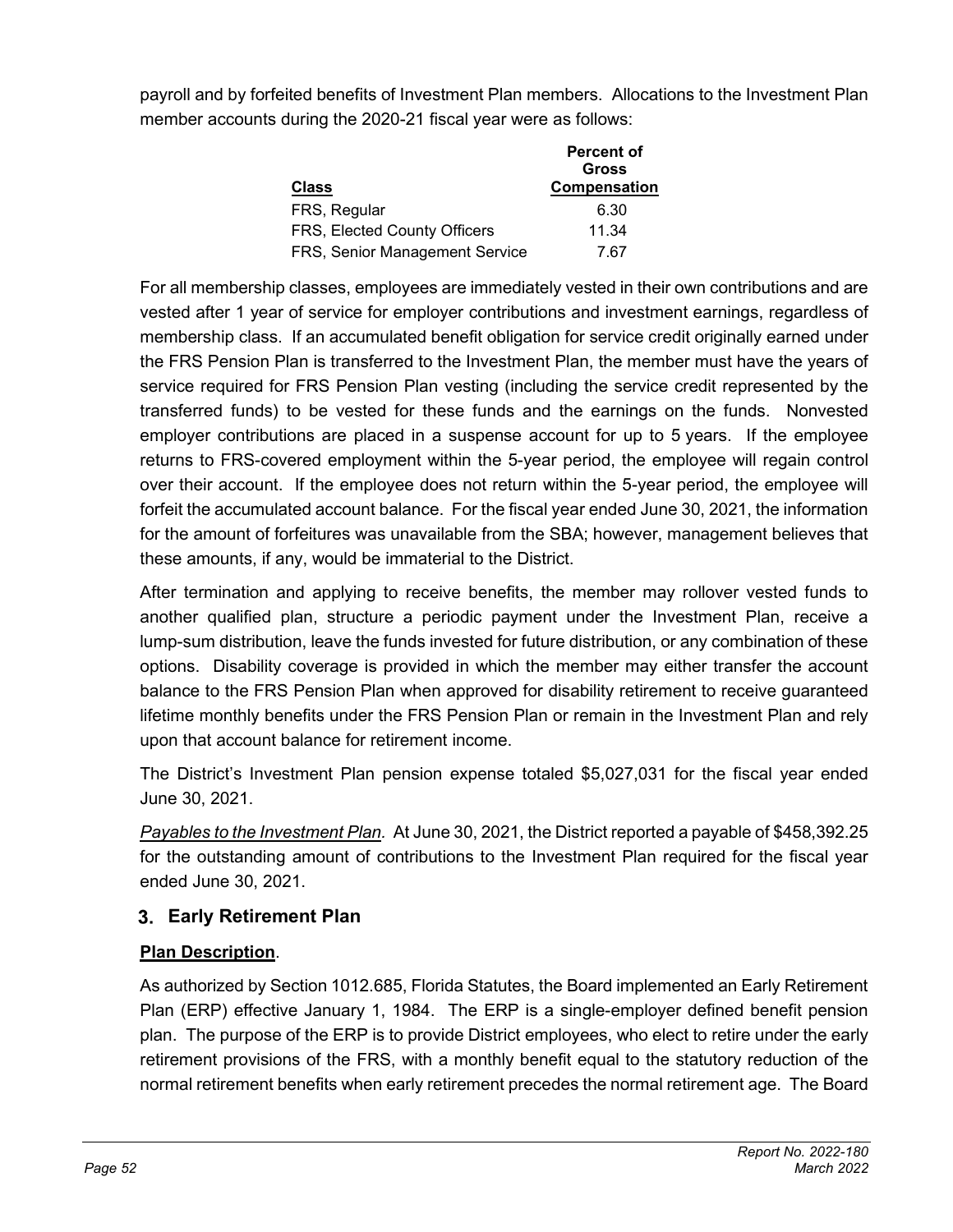administers ERP assets in a Pension Trust Fund and is responsible for their investment. The Board acts as the administrative agent for the ERP. A separate report for the ERP is not available.

## **Plan Membership**

As of June 30, 2020, the most recent measurement date, there were 138 retirees and beneficiaries receiving benefits.

## **Eligibility**

A member of the ERP was eligible upon attainment of age 55 to 61, completion of 25 or more years of creditable service, and having applied for retirement under the FRS. For those retiring during the period from July 1, 2008 (August 1, 2008 for teachers), through June 30, 2009, at least 20 years of creditable service must represent employment by the School Board of Alachua County and the employee must have at least 20 years of experience in the FRS. For those retiring during the period July 1, 2009, through June 30, 2013, the 15 years immediately preceding retirement must be as an employee of the School Board of Alachua County.

The ERP closed to new enrollees on or after July 1, 2013.

## **Benefits Provided**.

Benefits are paid in the amount of the reduction in monthly benefits from the FRS as a consequence of early retirement.

#### **Contributions and Reserves**.

The ERP was established by the Board on January 1, 1984, and may be subsequently amended by Board action. Pursuant to the ERP agreement, no contributions shall be required or permitted from any member. Board contributions shall be sufficient to meet the annual service cost of the ERP.

Periodic employer contributions to the ERP are determined on an actuarial basis using the Entry Age Normal Cost Method. Annual service cost is funded on a current basis.

Significant actuarial assumptions used to compute annual required contributions are the same as those to determine the total pension liability.

Contributions to the ERP in the 2020-21 fiscal year totaled \$892,291, all of which were paid by the Board. The computation of the annual required contributions for 2021 was based on the same (a) actuarial assumptions, (b) benefit provisions, (c) actuarial funding method, and (d) other significant factors as used to determine annual required contributions in the previous year.

All of the assets in the District's Pension Trust Fund are legally required reserves. None of the assets have been designated by the Board for any other specific purpose.

Costs of administering the ERP are financed through the ERP's resources (employer contributions and investment earnings).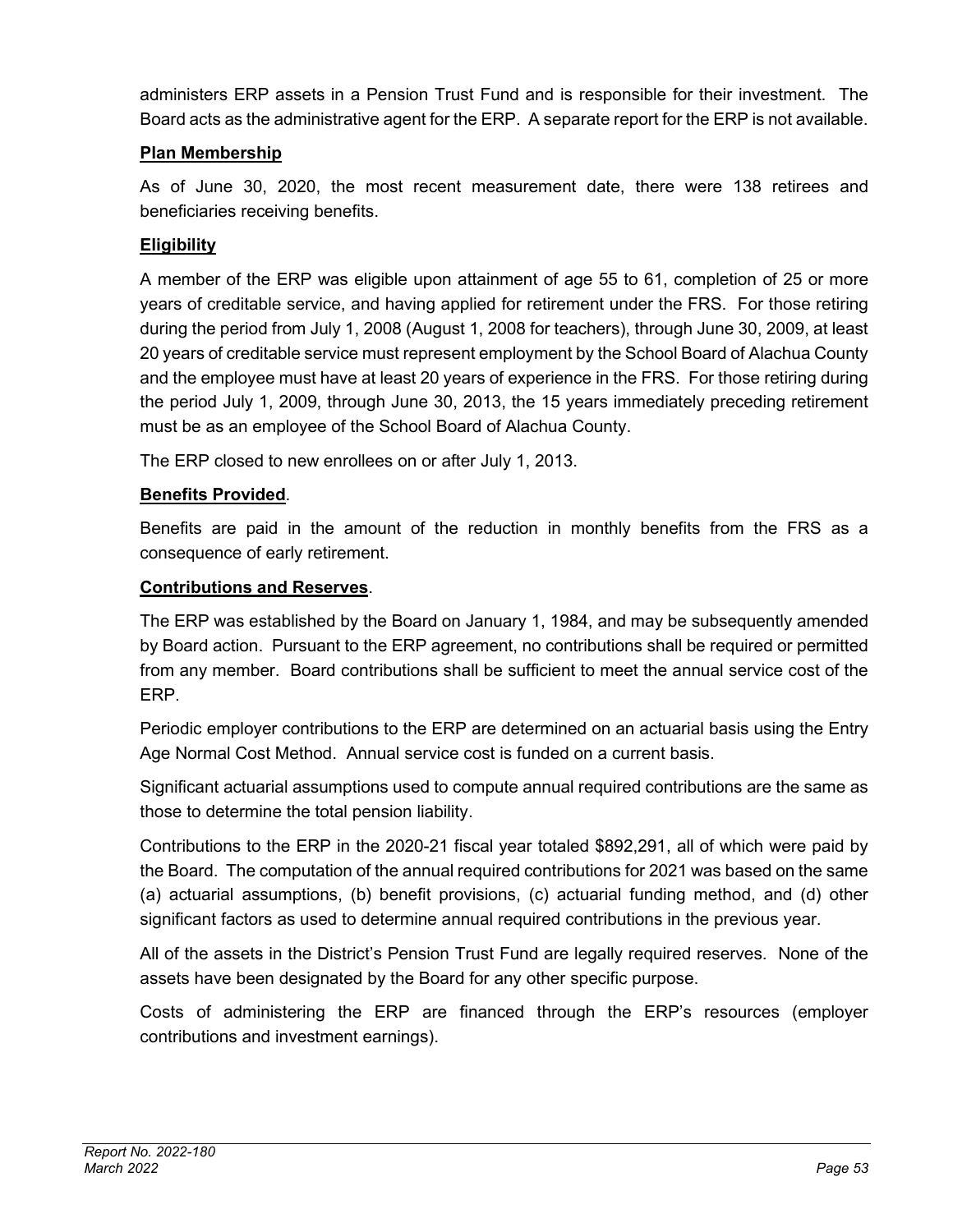#### **Summary of Significant Accounting Policies**

Significant accounting policies related to basis of accounting and method of asset valuation are disclosed in Note I.E. Additional investment disclosures related to the Pension Trust Fund are in Note III.B.

#### **Investments**

*Investment Policy*. The ERP's investment policy is established and may be amended by the Board. ERP assets are to be managed in a moderately conservative manner with the objective of preserving the purchasing power of the participant's assets, with a secondary objective of the growth of capital. The policy allows for equity investments (not to exceed 50 percent of the ERP assets), fixed income investments, which should be well diversified to avoid undue exposure to any single economic sector of individual issuer, and investments in U.S. Government guaranteed obligations with no limitation.

#### *Concentrations*.

The ERP's investments at June 30, 2021, consisted of the following:

|                                 | <b>Balance</b><br>June 30, 2021 |              | Percentage of<br><b>Plan Net Assets</b> |  |
|---------------------------------|---------------------------------|--------------|-----------------------------------------|--|
| State Board of Administration:  |                                 |              |                                         |  |
| Florida PRIME (1)               | \$                              | 468,738.70   | $9.29\%$                                |  |
| Money Market                    |                                 | 34, 183. 25  | 0.68%                                   |  |
| Corp Bonds                      |                                 | 375,823.17   | 7.44%                                   |  |
| Fixed Income - Other            |                                 | 913,929.26   | 18.11%                                  |  |
| <b>Treasury Bond</b>            |                                 | 549.381.07   | 10.88%                                  |  |
| Mid Cap Growth                  |                                 | 177,229.00   | 3.51%                                   |  |
| Small Cap Growth                |                                 | 143,924.96   | 2.85%                                   |  |
| <b>International Equity ADR</b> |                                 | 134,889.66   | 2.67%                                   |  |
| Equities - Other                |                                 | 2,249,606.32 | 44.57%                                  |  |
| Total                           | \$                              | 5,047,705.39 | 100.00%                                 |  |

(1) Reported as cash and cash equivalents.

*Rate of Return*. For the fiscal year ended June 30, 2021, the annual money-weighted rate of return on pension plan investments, net of pension plan investment expense, was 3.83 percent. The money-weighted rate of return expresses investment performance, net of investment expense, adjusted for the changing amounts actually invested.

## **Pension Liabilities, Pension Expense, and Deferred Outflows of Resources and Deferred Inflows of Resources Related to Pensions**

At June 30, 2021, the District reported a liability of \$2,886,032. The District's net pension liability was measured as of June 30, 2020, and was determined by an actuarial valuation as of July 1, 2019. The District's fiduciary net position as of June 30, 2021, totaled \$5,580,082. The components of the net pension liability of the ERP at June 30, 2021, were as follows: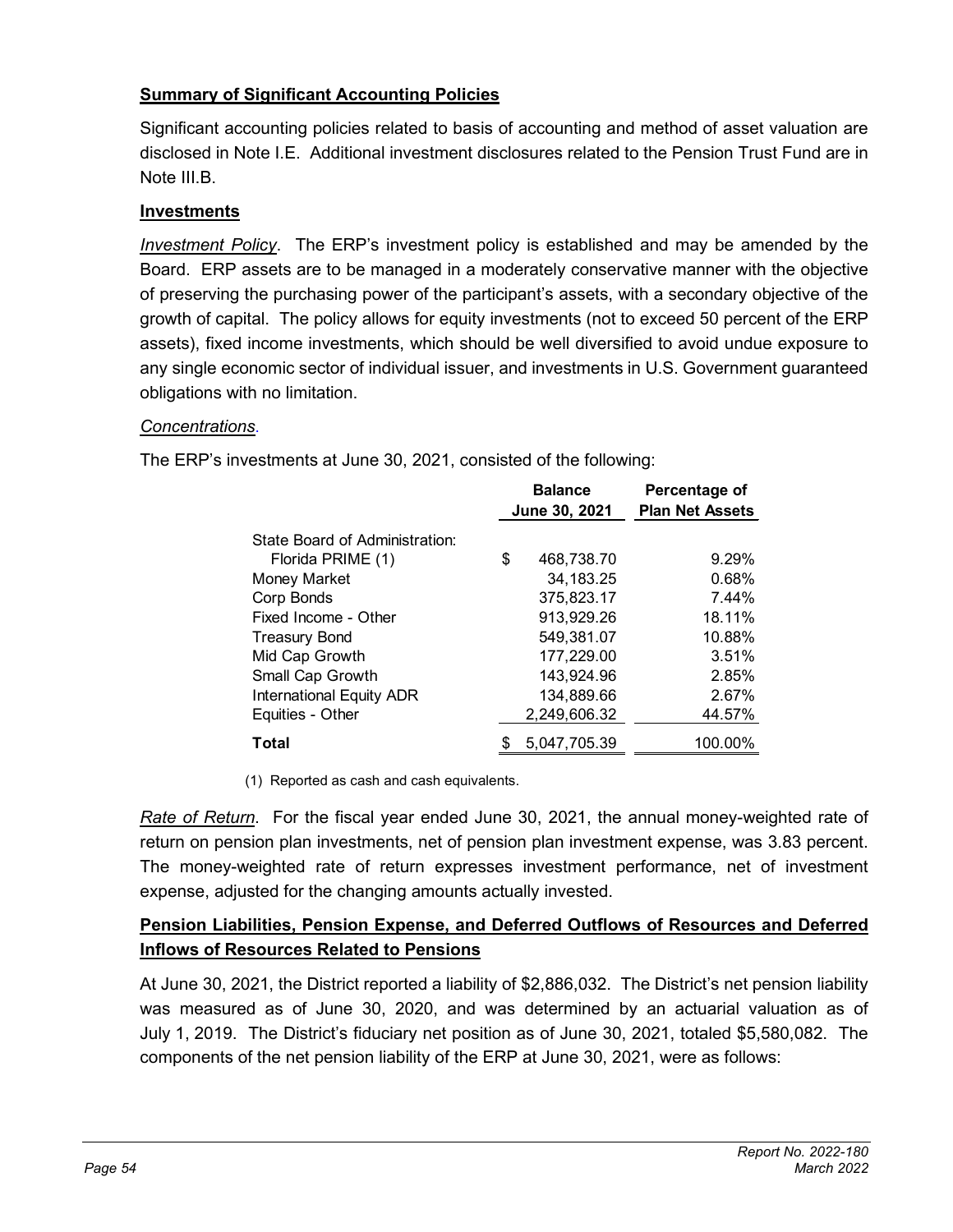| <b>Total Pension Liability</b>              | \$7.270.045 |
|---------------------------------------------|-------------|
| Plan Fiduciary Net Position                 | (5,580,082) |
| Net Pension Liability                       | 1,689,963   |
| Plan Fiduciary Net Position as a Percentage |             |
| of the Total Pension Liability              | 76.75%      |

For the fiscal year ended June 30, 2021, the District recognized a negative pension expense of \$14,851. In addition, the District reported deferred outflows of resources and deferred inflows of resources related to pensions from the following sources:

| <b>Description</b>                                                                                       | <b>Deferred Outflows</b><br>of Resources |           | <b>Deferred Inflows</b><br>of Resources |       |
|----------------------------------------------------------------------------------------------------------|------------------------------------------|-----------|-----------------------------------------|-------|
| Differences Between Expected and<br><b>Actual Experience</b><br>District HIS Contributions Subsequent to | S                                        | 327,230   | - \$                                    | 4.111 |
| the Measurement Date                                                                                     |                                          | 892,366   |                                         |       |
| Total                                                                                                    | S                                        | 1,219,596 |                                         | 4.111 |

The deferred outflows of resources, totaling \$892,366, resulting from District contributions to the ERP subsequent to the measurement date will be recognized as a reduction of the net pension liability in the fiscal year ended June 30, 2022. The other amounts reported as deferred inflows of resources related to pensions will be recognized in pension expense as follows:

| <b>Fiscal Year Ending June 30</b> | Amount |         |  |
|-----------------------------------|--------|---------|--|
| 2022                              | S      | 96.441  |  |
| 2023                              |        | 100.551 |  |
| 2024                              | 88.791 |         |  |
| 2025                              |        | 37,336  |  |
| Total                             |        | 323,119 |  |

#### **Actuarial Assumptions**

The assumptions used to measure the total pension liability as of the measurement date include an inflation assumption of 2.5 percent per year, and annual cost-of-living adjustments of 3 percent per year. Mortality rates were taken from gender distinct RP-2000 Healthy Participant Mortality Tables. For female participants, 100 percent White Collar Annuitant rates are used, for male participants, a blend of 50 percent White Collar Annuitant rates with 50 percent Blue Collar Annuitant rates are used. Mortality improvements for all members are generationally projected using Scale BB.

Since the Measurement Date and Valuation Date are the same, no update procedures were used to roll forward the total pension liability from the Valuation Date to the Measurement Date.

## **Discount Rate**

GASB Statement No. 68 includes a specific requirement for the discount rate that is used for the purpose of the measurement of the total pension liability. This rate considers the ability of the fund to meet benefit obligations in the future. To make this determination, employer contributions,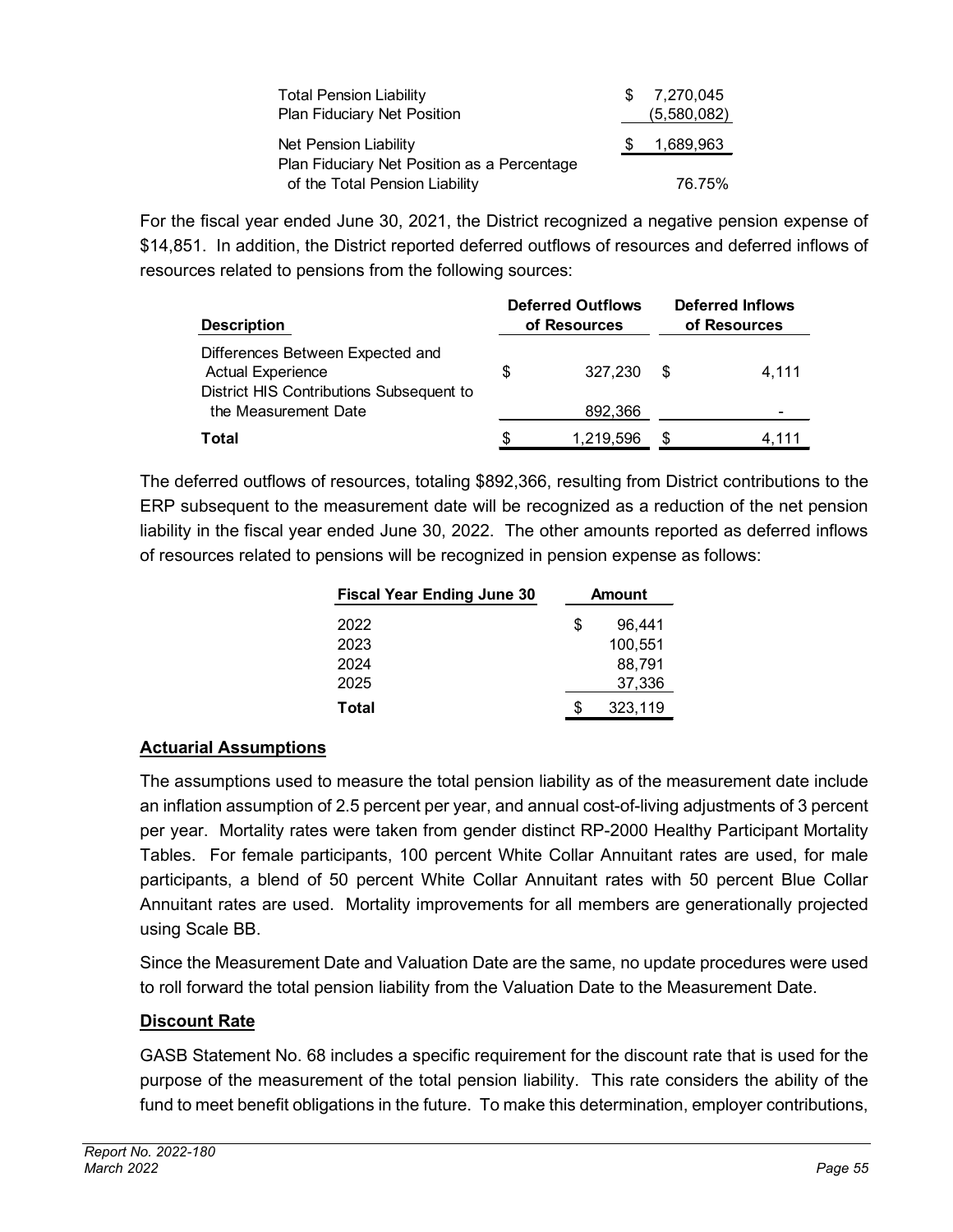employee contributions, benefit payments, expenses, and investment returns are projected into the future. The projected Plan Net Position (assets) in future years can then be determined and compared to its obligation to make benefit payments in those years. For years that assets are projected to be on hand in a future year, the assumed net long-term rate of return is used as the discount rate. For years when assets are not projected to be insufficient to meet benefit payments, the use of a specific municipal yield is used as the discount rate, as described in the following paragraph.

The Single Discount Rate (SDR) is equivalent to applying these two rates to the benefits that are projected to be paid during the different time periods. The SDR reflects: (1) the long-term expected rate of return on pension plan investments (during the period in which the fiduciary net position is projected to be sufficient to pay benefits) and (2) tax-exempt municipal bond rate based on an index of 20-year general obligation bonds with an average AA credit rating (which is published by the Federal Reserve) as of the measurement date (to the extent that the contributions for use with the long-term expected rate of return are not met). For the purpose of this valuation, the expected rate of return on pension plan investments is 6.5 percent and the municipal bond rate is 2.45 percent.

The employer complies with Florida Statutes by making contributions to the trust in the amounts at least equal to the actuarially determined contribution. It was assumed that the employer would continue to comply with the funding requirement imposed by such statutes. Based on this current contribution policy, the plan is expected to eliminate the unfunded actuarial accrued liability by 2025 and, consequently, the pension plan's fiduciary net position together with the future contributions are expected to be available to finance all projected future benefit payments of current plan members.

Generally speaking, a plan that receives actual contributions in accordance with a funding policy or contribution policy that employs an individual actuarial cost method (such as entry age method in use by this employer) and closed amortization over a reasonable period (such as this employer) will not have a cross-over date and, therefore, will use its net long-term expected rate of return as the discount rate for GASB purposes. Therefore, for this year, the long-term expected rate of return on pension plan investments was applied to all periods of projected benefit payments to determine the total pension liability.

#### **Sensitivity of the Net Pension Liability to Changes in the Discount Rate**

The following presents the plan's net pension liability of the ERP calculated using an SDR of 6.5 percent, as well as what the plan's net pension liability would be if it were calculated using an SDR that is 1 percent lower or 1 percent higher.

|                                                    | 1%<br><b>Decrease</b><br>(5.5%) |   | <b>Current</b><br><b>Discount Rate</b><br>$(6.5\%)$ |   | 1%<br><b>Increase</b><br>(7.5%) |
|----------------------------------------------------|---------------------------------|---|-----------------------------------------------------|---|---------------------------------|
| Net Pension Liability<br>Measured at June 30, 2021 | 2,239,166                       | S | 1.689.963                                           | S | 1.206.649                       |
| Net Pension Liability<br>Measured at June 30, 2020 | 3.494.283                       |   | 2,886,032                                           |   | 2,354,570                       |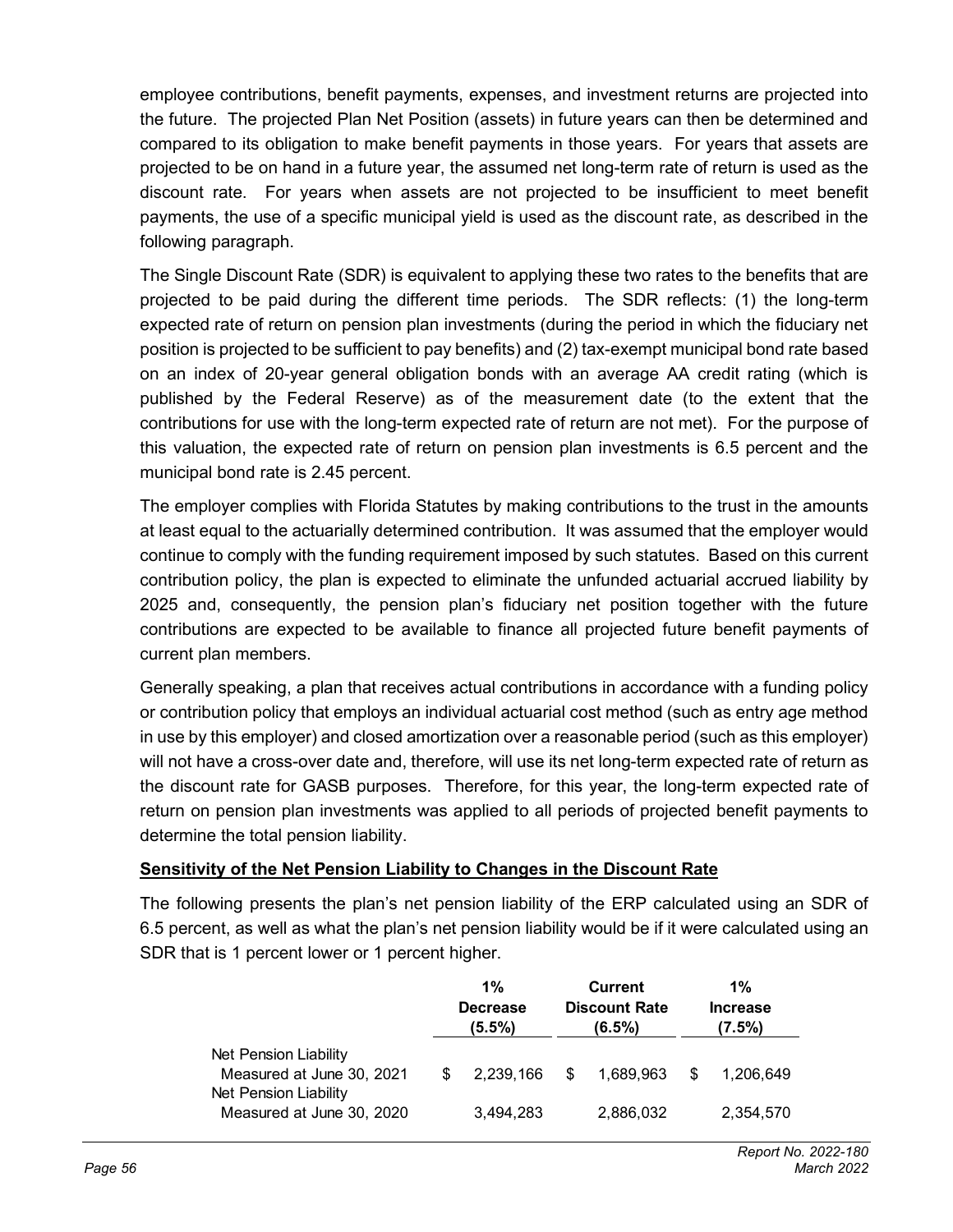## **E. Other Postemployment Benefit Obligations**

*Plan Description*. The Other Postemployment Benefits Plan (OPEB Plan) is a single-employer defined benefit plan administered by the District for all employees who satisfy the District's retirement eligibility provisions. Pursuant to Section 112.0801, Florida Statutes, former employees who retire from the District are eligible to participate in the District's health and hospitalization plan for medical and prescription drug coverage. Retirees and their eligible dependents shall be offered the same health and hospitalization insurance coverage as is offered to active employees at a premium cost of no more than the premium cost applicable to active employees. The District subsidizes the premium rates paid by retirees by allowing them to participate in the OPEB Plan at reduced or blended group (implicitly subsidized) premium rates for both active and retired employees. These rates provide an implicit subsidy for retirees because retiree healthcare costs are generally greater than active employee healthcare costs. The District does not offer any explicit subsidies for retiree coverage. Retirees are assumed to enroll in the Federal Medicare program for their primary coverage as soon as they are eligible. The OPEB Plan contribution requirements and benefit terms of the District and the OPEB Plan members are established and may be amended through recommendations of the Insurance Committee and action from the Board. No assets are accumulated in a trust that meet the criteria in paragraph 4 of GASB Statement No. 75.

*Benefits Provided*.The OPEB Plan provides healthcare insurance benefits for retirees and their dependents. The OPEB Plan only provides an implicit subsidy as described above.

*Employees Covered by Benefit Terms*. At June 30, 2020, the following employees were covered by the benefit terms:

| Inactive Employees or Beneficiaries Currently Receiving Benefits | -311  |
|------------------------------------------------------------------|-------|
| Active Employees                                                 | 3,286 |
| Total                                                            | 3.597 |

*Total OPEB Liability.* The District's total OPEB liability of \$8,988,470 was measured as of June 30, 2020, and was determined by an actuarial valuation as of June 30, 2019, and update procedures were used to determine the total OEPB liability as of June 30, 2020.

*Actuarial Assumptions and Other Inputs.* The total OPEB liability was determined using the following actuarial assumptions and other inputs, applied to all periods included in the measurement, unless otherwise specified:

| Inflation                          | 2.25 percent                                                                                                                                                 |
|------------------------------------|--------------------------------------------------------------------------------------------------------------------------------------------------------------|
| Salary Increases                   | 3.4 percent to 7.8 percent, including inflation                                                                                                              |
| Discount Rate                      | 2.45 percent                                                                                                                                                 |
| <b>Healthcare Cost Trend Rates</b> | Based on the Getzen Model, with trend rates starting<br>at 6.5 percent for 2021, and then gradually<br>decreasing to an ultimate trend rate of 3.99 percent. |
| Aging Factors                      | Based on the 2013 SOA Study "Health Care<br>Costs – From Birth to Death."                                                                                    |
| Expenses                           | Administrative expenses are included in the per<br>capita health costs.                                                                                      |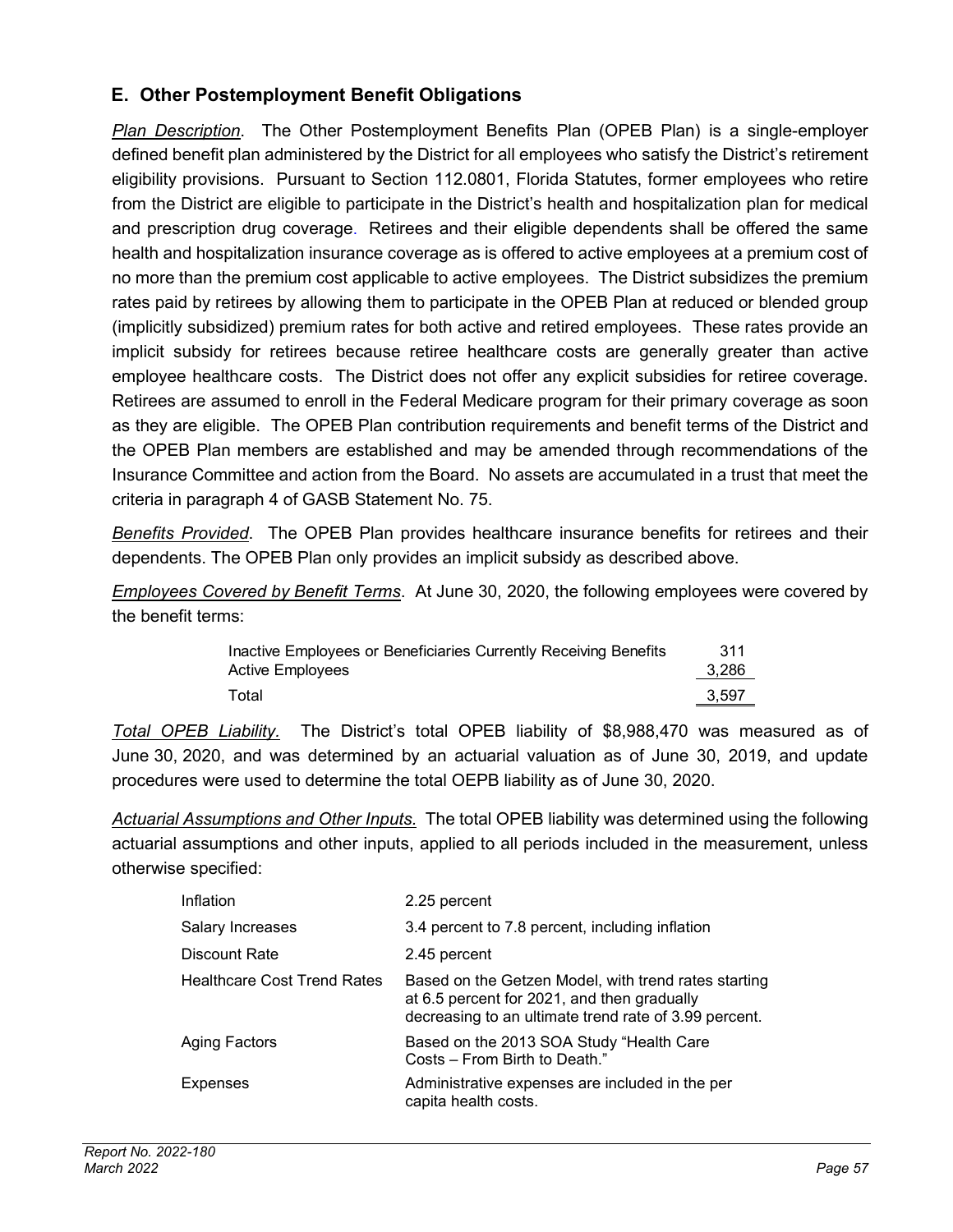For plans that do not have formal assets, the discount rate should equal the tax-exempt municipal bond rate based on an index of 20-year general obligation bonds with an average AA credit rating as of the measurement date. For the purpose of the OPEB Plan actuarial roll-forward, the municipal bond rate is 2.45 percent (based on the daily rate of Fidelity Investments' "20-Year Municipal Bond GO AA Index" closest to but not later than the measurement date).

Demographic assumptions employed in the actuarial valuation were the same as those employed in the July 1, 2019, actuarial valuation of the FRS Defined Benefit Pension Plan. These demographic assumptions were developed by FRS from an actuarial experience study, and therefore are appropriate for use in the OPEB Plan actuarial valuation. These include assumed rates of future termination, mortality, disability, and retirement. In addition, salary increase assumptions (for development of the pattern of the normal cost increases) were the same as those used in the July 1, 2020, actuarial valuation of the FRS Defined Benefit Pension Plan. Assumptions used in valuation of benefits for participants of the FRS Investment Plan are the same as for similarly situated participants of the FRS Defined Benefit Pension Plan.

#### *Changes in the Total OPEB Liability*.

|                                        | <b>Amount</b> |
|----------------------------------------|---------------|
| Balance at June 30, 2020               | 8,398,616     |
| Changes for the year:                  |               |
| Service Cost                           | 369,551       |
| Interest                               | 266,942       |
| Changes of Assumptions or Other Inputs | 432,667       |
| <b>Benefit Payments</b>                | (479, 306)    |
| Net Changes                            | 589,854       |
| Balance at June 30, 2021               | 8,988,470     |

The changes of assumptions or other inputs was based on the following:

- The discount rate decreased from 3.13 percent as of the beginning of the measurement period to 2.45 percent as of June 30, 2020.
- Rates of salary increases were changed to be based on revised inflation and individual member pay increases used in the July 1, 2020, FRS actuarial valuation.
- The assumed load to model the excise tax was removed, as it was repealed in December 2019.

*Sensitivity of the Total OPEB Liability to Changes in the Discount Rate*. The following table presents the total OPEB liability of the District, as well as what the District's total OPEB liability would be if it were calculated using a discount rate that is 1 percentage point lower (1.45 percent) or 1 percentage point higher (3.45 percent) than the current rate:

|                             | 1%<br><b>Decrease</b><br>$(1.45\%)$ |              | <b>Current</b><br><b>Discount Rate</b><br>(2.45%) |              | 1%                            |  |
|-----------------------------|-------------------------------------|--------------|---------------------------------------------------|--------------|-------------------------------|--|
|                             |                                     |              |                                                   |              | <b>Increase</b><br>$(3.45\%)$ |  |
| <b>Total OPEB Liability</b> |                                     | \$ 9,765,985 |                                                   | \$ 8.988.470 | \$ 8,295,255                  |  |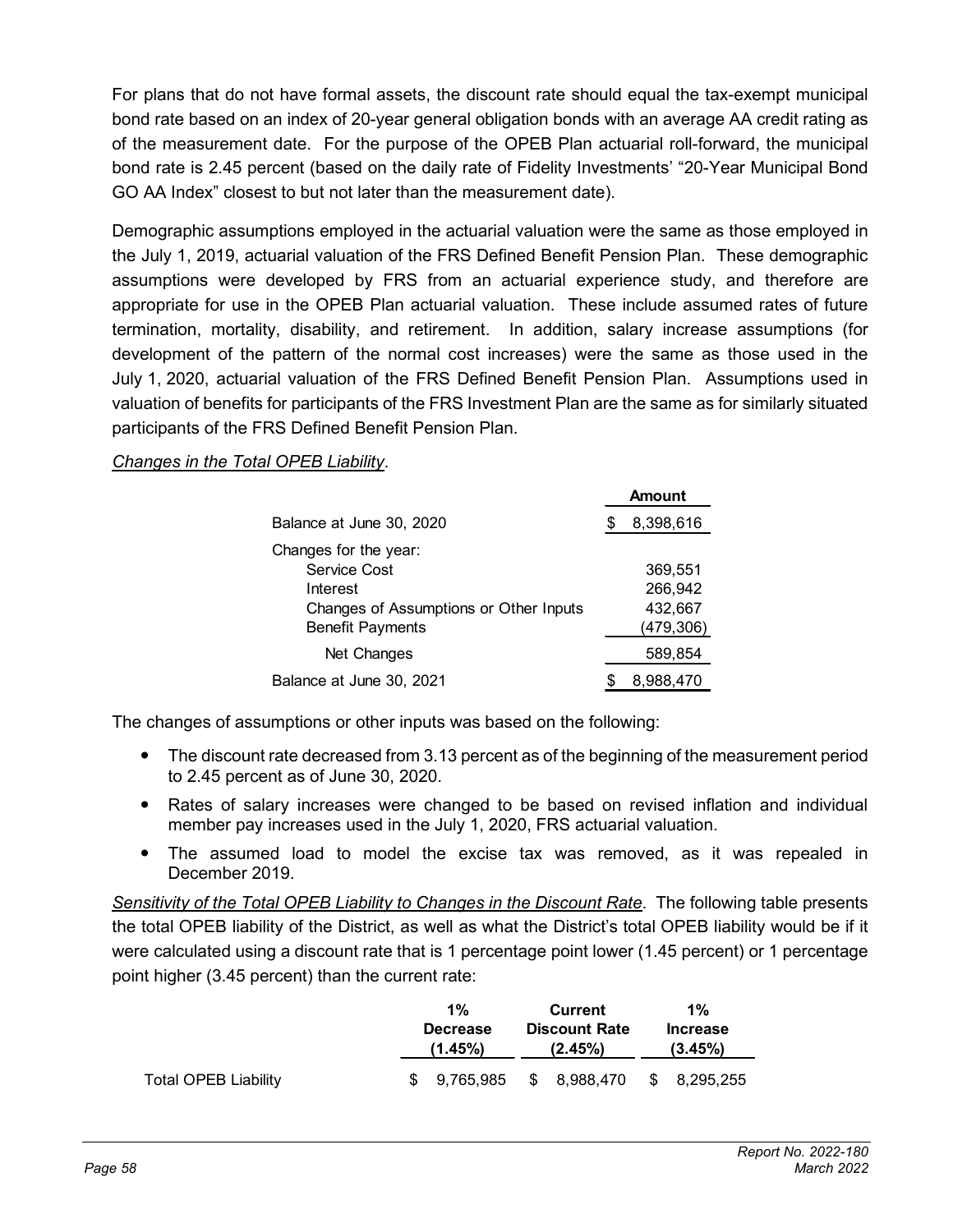*Sensitivity of the Total OPEB Liability to Changes in the Healthcare Cost Trend Rates*. The following table presents the total OPEB liability of the District, as well as what the District's total OPEB liability would be if it were calculated using a healthcare cost trend rate that is 1 percentage point lower (5.5 percent decreasing to 2.99 percent) or 1 percentage point higher (7.5 percent decreasing to 4.99 percent) than the current rate:

|                             |                           |    | <b>Healthcare Cost</b>    |    |                         |
|-----------------------------|---------------------------|----|---------------------------|----|-------------------------|
|                             | 1%                        |    | <b>Trend Rate</b>         |    | 1%                      |
|                             | <b>Decrease</b>           |    | <b>Assumption</b>         |    | <b>Increase</b>         |
|                             | (5.5%                     |    | (6.5%                     |    | (7.5%                   |
|                             | decreasing to<br>$2.99\%$ |    | decreasing to<br>$3.99\%$ |    | decreasing to<br>4.99%) |
| <b>Total OPEB Liability</b> | \$<br>7,830,651           | \$ | 8,988,470                 | \$ | 10,432,777              |

*OPEB Expense and Deferred Outflows of Resources and Deferred Inflows of Resources Related to OPEB*. For the fiscal year ended June 30, 2021, the District recognized OPEB expense of \$757,961. At June 30, 2021, the District reported deferred outflows of resources and deferred inflows of resources related to OPEB from the following sources:

| <b>Description</b>                                                                                     |    | <b>Deferred Outflows</b><br>of Resources | <b>Deferred Inflows</b><br>of Resources |                    |  |
|--------------------------------------------------------------------------------------------------------|----|------------------------------------------|-----------------------------------------|--------------------|--|
| Differences Between Expected and<br><b>Actual Experience</b><br>Changes of Assumptions or Other Inputs | \$ | ۰<br>1.902.239                           | \$                                      | 512,957<br>209,854 |  |
| Benefits Paid Subsequent to the<br><b>Measurement Date</b>                                             |    | 445,166                                  |                                         |                    |  |
| Total                                                                                                  | S  | 2,347,405                                | S                                       | 722,811            |  |

The deferred outflows of resources related to OPEB resulting from benefits paid subsequent to the measurement date, totaling \$445,166, will be recognized as a reduction of the total OPEB liability in the fiscal year ending June 30, 2022. Other amounts reported as deferred outflows of resources and deferred inflows of resources related to OPEB will be recognized in OPEB expense as follows:

| <b>Fiscal Year Ending June 30</b> | Amount |           |  |  |
|-----------------------------------|--------|-----------|--|--|
| 2022                              | \$     | 121,468   |  |  |
| 2023                              |        | 121,468   |  |  |
| 2024                              |        | 121,468   |  |  |
| 2025                              |        | 121,468   |  |  |
| 2026                              |        | 121,468   |  |  |
| Thereafter                        |        | 572,088   |  |  |
| Total                             |        | 1,179,428 |  |  |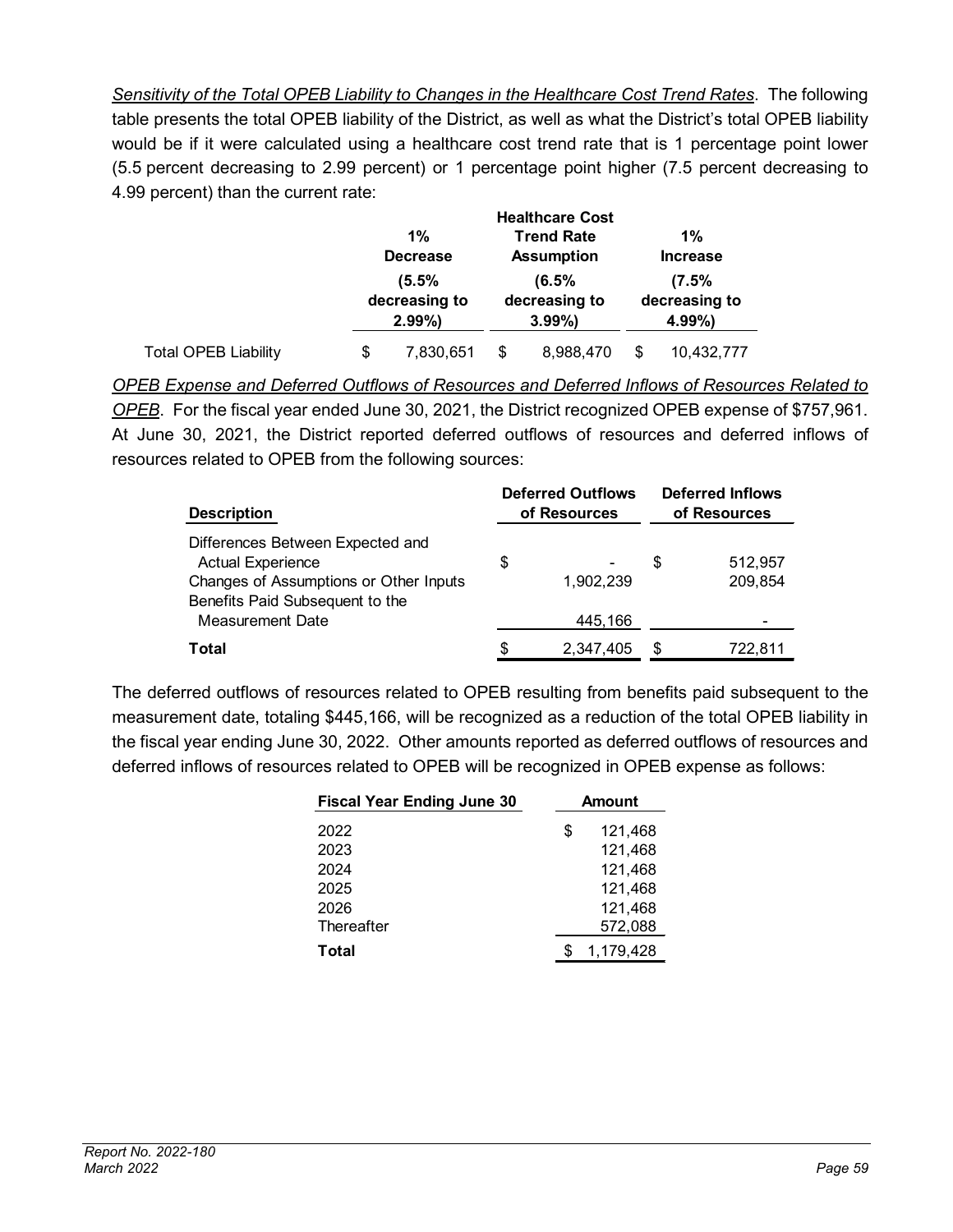## **F. Construction Contract Commitments**

The following is a summary of construction contract commitments at June 30, 2021:

| Project                                                   | <b>Contract</b><br><b>Amount</b> | <b>Completed</b><br>to Date | <b>Balance</b><br><b>Committed</b> |
|-----------------------------------------------------------|----------------------------------|-----------------------------|------------------------------------|
| New Elementary School "I"                                 | \$19,873,897.98                  | \$17,567,980.39             | \$2,305,917.59                     |
| W. A. Metcalfe Elementary School Modernization/Renovation | 13,836,193.17                    | 10,829,225.64               | 3,006,967.53                       |
| Howard W. Bishop Middle School Modernization/Renovation   | 26.502.248.59                    | 23,245,059.08               | 3.257.189.51                       |
| Idylwild Elementary School Modernization/Renovation       | 16,998,325.19                    | 6,085,271.37                | 10,913,053.82                      |
| Westwood Middle School Transition Campus                  | 4,055,827.19                     | 3.927.556.78                | 128.270.41                         |
| Santa Fe High School Auditorium                           | 1,141,243.64                     | 1,039,937.12                | 101,306.52                         |
| Wiles Elementary School Parking Lot Improvements          | 1,164,210.18                     | 1,163,667.74                | 542.44                             |
| Buchholz High School Roof and HVAC, Building 5            | 1,314,393.00                     | 519,633.73                  | 794,759.27                         |
| <b>Total</b>                                              | \$84,886,338.94                  | \$64,378,331.85             | \$20,508,007.09                    |

**Encumbrances**. Appropriations in governmental funds are encumbered upon issuance of purchase orders for goods and services. Even though appropriations lapse at the end of the fiscal year, unfilled purchase orders of the current year are carried forward and the next fiscal year's appropriations are likewise encumbered.

The following is a schedule of encumbrances at June 30, 2021:

|                |                             | <b>Maior Funds</b>                                      |                                               |                           |                                 |                       |
|----------------|-----------------------------|---------------------------------------------------------|-----------------------------------------------|---------------------------|---------------------------------|-----------------------|
|                | <b>Special</b><br>Revenue - | <b>Special Revenue -</b><br>Federal<br><b>Education</b> | Capital<br>Projects -<br><b>Local Capital</b> | <b>Capital Projects -</b> | <b>Nonmajor</b><br>Governmental | Total<br>Governmental |
| General        | Other                       | <b>Stabilization</b>                                    | <b>Improvement</b>                            | Other                     | <b>Funds</b>                    | <b>Funds</b>          |
| \$1,337,832.21 | \$170.302.06                | 502,255.93                                              | \$2,320,798.63                                | \$26,101,395.90           | 975.289.97<br>\$.               | \$31,407,874.70       |

#### **G. Risk Management Programs**

The District is exposed to various risks of loss related to torts; theft of, damage to, and destruction of assets; errors and omissions; injuries to employees; and natural disasters. The Alachua County District School Board is a member of the Florida School Board Insurance Trust (FSBIT), a protected self-insurance fund for Florida school boards. FSBIT was established under the authority of Section 624.4622, Florida Statutes, for the purpose of pooling property, casualty, and workers' compensation exposure; purchasing and procuring insurance coverage of various types or providing self-insurance; and providing risk management services for the Florida school boards.

Settled claims resulting from the risks described above have not exceeded commercial insurance coverage in any of the past 3 fiscal years**.**

The District's health and hospitalization insurance program is administered by an insurance carrier under an agreement wherein the total premium is divided and the District retains on deposit a portion of the premium in a minimum premium account. The insurance carrier draws on this account to pay claims submitted by District employees and dependents.

A liability in the amount of \$2,827,026 was actuarially determined to cover estimated incurred, but not reported, insurance claims payable at June 30, 2021.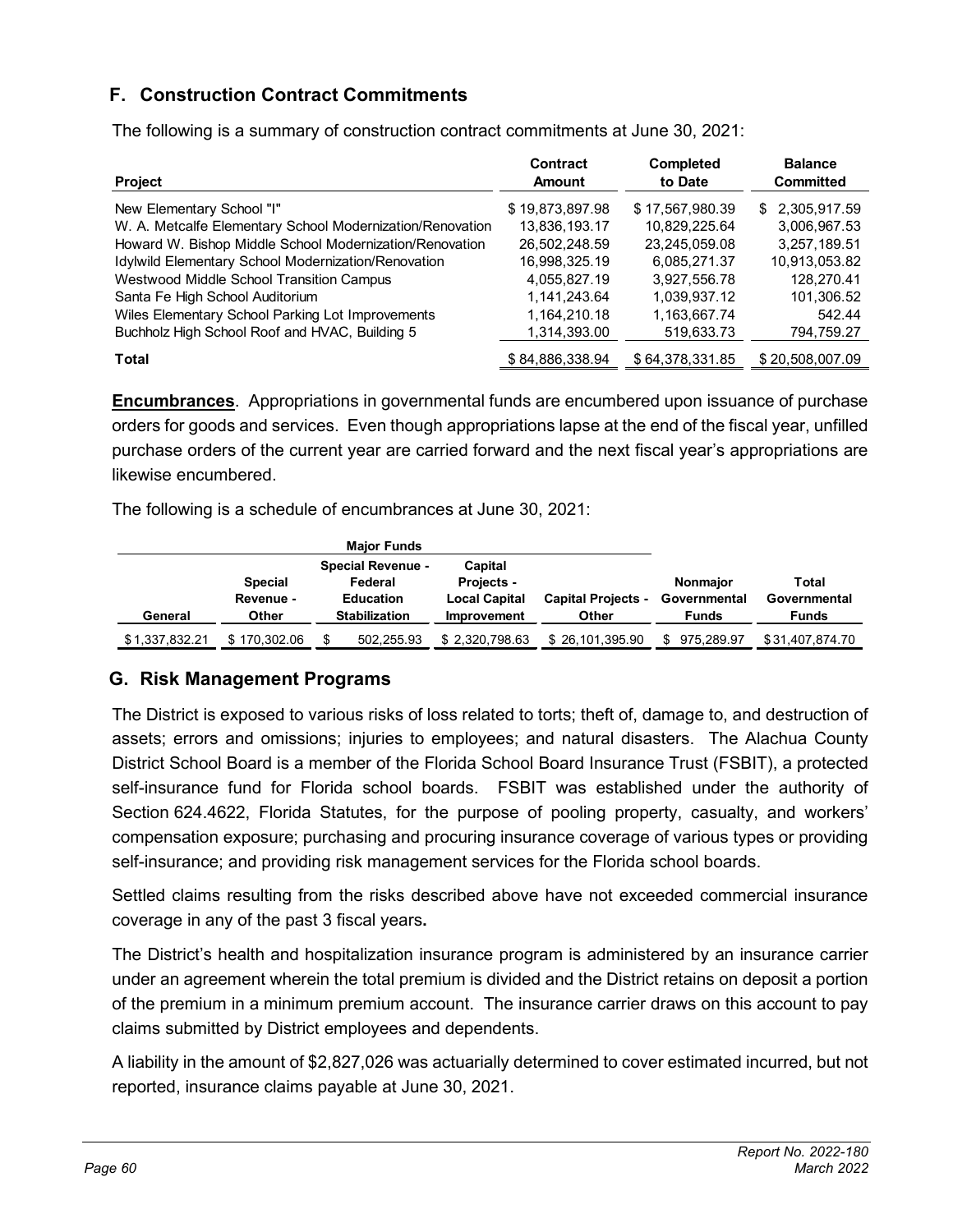The following schedule represents the changes in claims liability for the past 2 fiscal years for the District's self-insurance program:

|                    |                     | <b>Current Year</b> |                     |                   |
|--------------------|---------------------|---------------------|---------------------|-------------------|
|                    | <b>Beginning of</b> | <b>Claims and</b>   |                     | <b>Balance at</b> |
|                    | <b>Fiscal Year</b>  | <b>Changes in</b>   | <b>Claims</b>       | <b>Fiscal</b>     |
| <b>Fiscal Year</b> | Liability           | <b>Estimates</b>    | <b>Payments</b>     | <b>Year End</b>   |
| 2019-20            | 1,956,028.00<br>\$. | \$30,503,489.94     | $$$ (30,215,679.94) | \$2,243,838.00    |
| 2020-21            | 2,243,838.00        | 29,740,520.85       | (29, 157, 332.85)   | 2,827,026.00      |

#### **H. Long-Term Liabilities**

## **Equipment Lease-Purchase**

In December 2019, the District entered into a Master Equipment Lease-Purchase agreement with Banc of America Public Capital Corp. (Lessor) for the acquisition of 80 school buses and related equipment (Equipment). Lease payments are payable by the District, semiannually on May 1st and November 1st, with an interest rate of 1.754 percent, maturing November 1, 2024.

The following is a schedule by years of future minimum lease payments under the lease agreement together with the present value of minimum lease payments as of June 30:

| <b>Fiscal Year Ending June 30</b>   | Total        | <b>Principal</b> | <b>Interest</b> |
|-------------------------------------|--------------|------------------|-----------------|
| 2022                                | 1,865,242.45 | \$1,762,342.85   | 102,899.60      |
| 2023                                | 1,865,242.46 | 1,793,389.90     | 71,852.56       |
| 2024                                | 1,865,242.44 | 1,824,983.88     | 40,258.56       |
| 2025                                | 932,621.22   | 924,513.24       | 8,107.98        |
| <b>Total Minimum Lease Payments</b> | 6,528,348.57 | \$6,305,229.87   | 223,118.70<br>S |

## **Certificates of Participation**

Certificates of participation at June 30, 2021, are as follows:

| <b>Series</b>                              | Amount<br>Outstanding | <b>Interest</b><br><b>Rates</b><br>(Percent) | Lease<br>Term<br><b>Maturity</b> | Original<br><b>Amount</b> |
|--------------------------------------------|-----------------------|----------------------------------------------|----------------------------------|---------------------------|
| Series 2010A                               | 11,211,997.00<br>\$   | 4.98                                         | 2027                             | 11,211,997.00<br>\$.      |
| Series 2010B                               | 3,384,016.00          | 4.49                                         | 2027                             | 7,163,003.00              |
| Series 2013, Refunding                     | 19,985,000.00         | $3.26 - 3.85$                                | 2029                             | 20,285,000.00             |
| Series 2020                                | 85,350,000.00         | 5                                            | 2031                             | 92,675,000.00             |
| Subtotal                                   | 119,931,013.00        |                                              |                                  |                           |
| <b>Plus: Unamortized Premium</b>           | 17,347,195.97         |                                              |                                  |                           |
| <b>Total Certificates of Participation</b> | \$137,278,208.97      |                                              |                                  |                           |

The District entered into financing arrangements, characterized as lease-purchase agreements, with the Alachua County School Board Leasing Corporation (Leasing Corporation) whereby the District secured financing of various educational facilities and equipment. The financing was accomplished through the issuance of Certificates of Participation by the Corporation to third-party investors, to be repaid from the proceeds of rents paid by the District.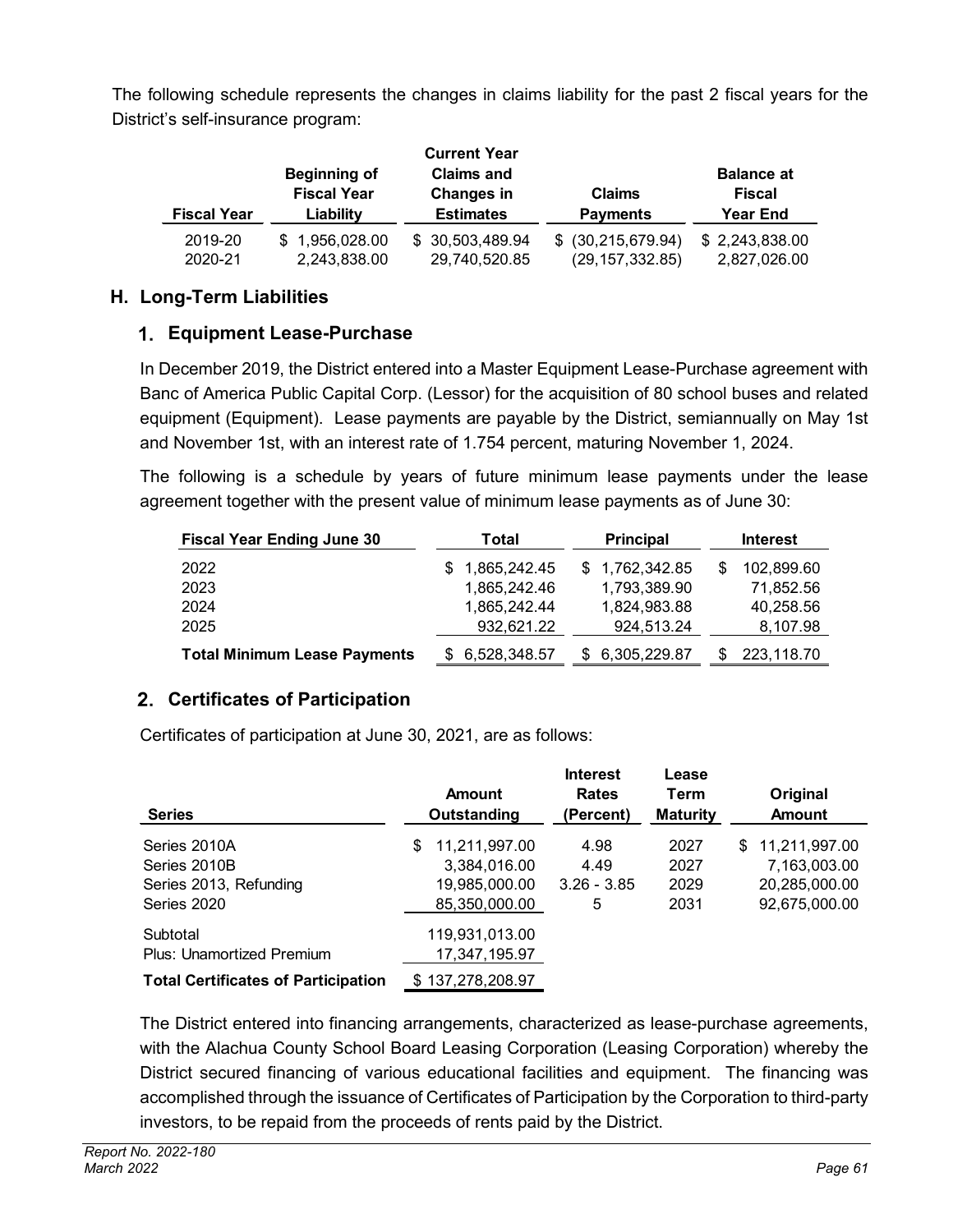As a condition of the financing arrangements, the District has given ground leases on District property to the Leasing Corporation, with rental fees of \$1 per year. The initial terms of the leases end on the earlier of the maturity date, or the date on which the Certificates are paid in full; however, if lease obligations remain outstanding, the ground leases may be renewed for additional terms of 5 years. The properties covered by the ground leases are, together with the improvements constructed thereon from the financing proceeds, leased back to the District. If the District fails to renew the leases and to provide for the rent payments through to term, the District may be required to surrender the properties included under the ground lease agreements for the benefit of the securers of the Certificates as specified by the arrangements. The lease payments, which are used to make debt service payments on the Certificates, are payable from fund appropriated annually by the District for such purposes from the local capital outlay tax levy, the half-cent sales surtax, or other funds legally available.

The District properties included in the ground leases under these arrangements include land on which the projects have been constructed. The projects related to the ground leases are as follows:

#### Series 2010-A Qualified School Construction Bonds Santa Fe High School Classroom Addition Meadowbrook Elementary School

#### Series 2010-B Build America Bonds Meadowbrook Elementary School

#### Series 2013 Refunding

Certain Certificates of Participation, Series 2013, maturing in the years 2013 to 2029, and the underlying projects

#### Series 2020

Elementary School "I" W. A. Metcalfe Elementary School Modernization/Renovation Idylwild Elementary School Modernization/Renovation Howard W. Bishop Middle School Modernization/Renovation Oak View Middle School Classroom Buildings Westwood Middle School Transition Campus

Lease payments are payable by the District, semiannually, on July 1 and January 1 for Series 2013 and 2020 and August 15 and February 15 for Series 2010 A and B. The following is a schedule by years of future minimum lease payments under the lease agreement together with the present value of minimum lease payments as of June 30:

| <b>Fiscal Year Ending June 30</b>   |   | Total          | <b>Principal</b> |                | <b>Interest</b> |               |
|-------------------------------------|---|----------------|------------------|----------------|-----------------|---------------|
| 2022                                | S | 15,448,317.02  | S                | 10,287,148.00  | S               | 5,161,169.02  |
| 2023                                |   | 15,456,066.84  |                  | 10,800,243.00  |                 | 4,655,823.84  |
| 2024                                |   | 15,468,816.82  |                  | 11,343,726.00  |                 | 4,125,090.82  |
| 2025                                |   | 15,480,066.48  |                  | 11,912,608.00  |                 | 3,567,458.48  |
| 2026                                |   | 15,493,266.98  |                  | 12,461,902.00  |                 | 3,031,364.98  |
| 2027-2031                           |   | 69,240,497.23  |                  | 63,125,386.00  |                 | 6,115,111.23  |
| <b>Total Minimum Lease Payments</b> |   | 146,587,031.37 | \$.              | 119,931,013.00 | \$.             | 26,656,018.37 |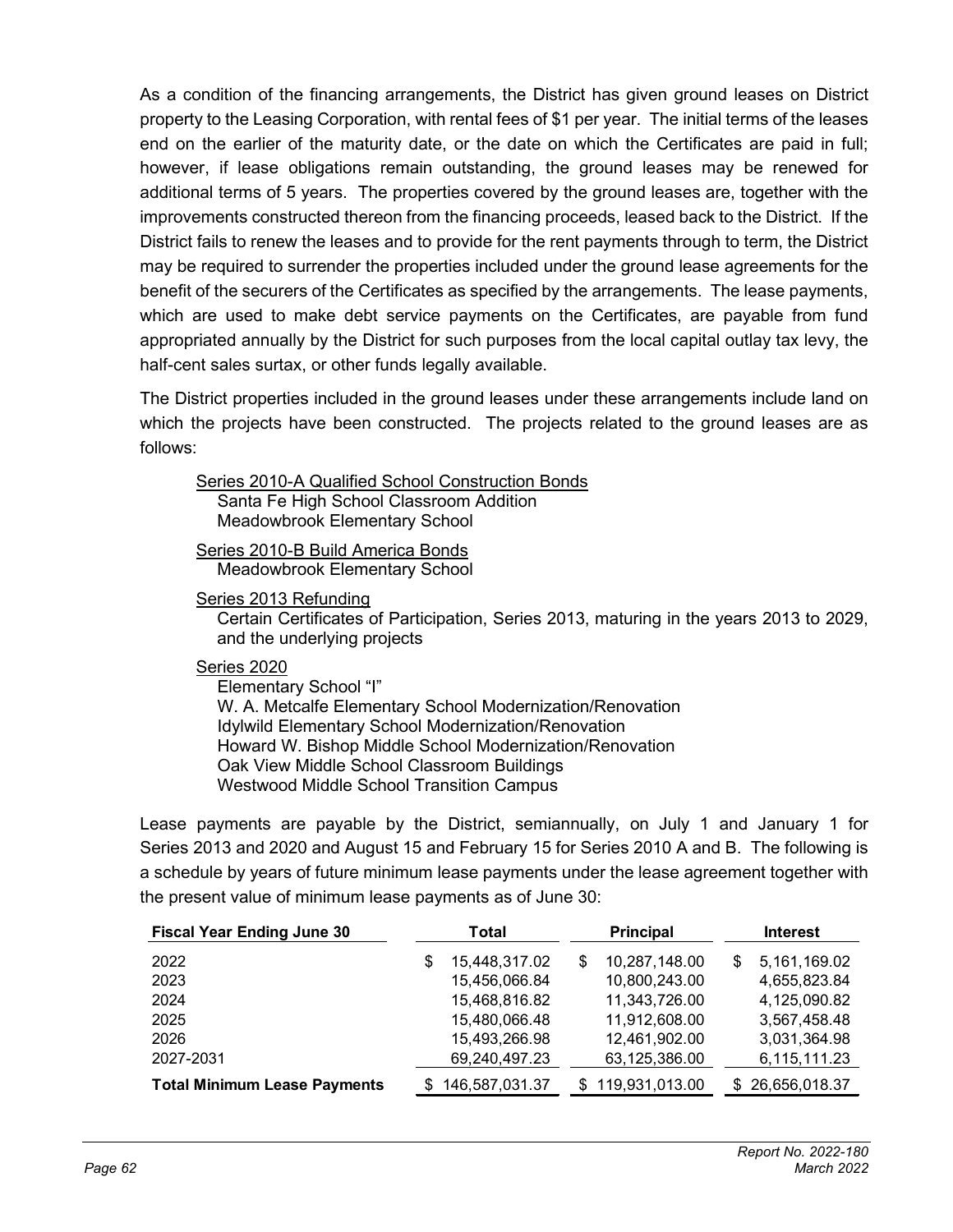## **Changes in Long-Term Liabilities**

| <b>Description</b>                                                         | <b>Beginning</b><br><b>Balance</b> | <b>Deductions</b><br><b>Additions</b> |                    | Ending<br><b>Balance</b> | Due In<br><b>One Year</b> |
|----------------------------------------------------------------------------|------------------------------------|---------------------------------------|--------------------|--------------------------|---------------------------|
| <b>GOVERNMENTAL ACTIVITIES</b>                                             |                                    |                                       |                    |                          |                           |
| Equipment Lease-Purchase Payable<br>Certificates of Participation Payable: | 8.037.063.17<br>\$                 | \$<br>$\blacksquare$                  | 1.731.833.30<br>\$ | 6.305.229.87<br>\$       | \$1.762.342.85            |
| Direct Borrowings and Direct Placements                                    | 134,323,642.00                     |                                       | 14.392.629.00      | 119.931.013.00           | 10.287.148.00             |
| <b>Unamortized Premium</b>                                                 | 19.299.978.73                      |                                       | 1.952.782.76       | 17.347.195.97            |                           |
| <b>Total Certificates of Participation</b>                                 | 153.623.620.73                     |                                       | 16.345.411.76      | 137.278.208.97           | 10.287.148.00             |
| <b>Compensated Absences Payable</b>                                        | 26.349.257.60                      | 4.646.339.14                          | 2.755.774.92       | 28.239.821.82            | 2.953.502.29              |
| <b>Total OPEB Liability</b>                                                | 8.398.616.00                       | 1.069.160.00                          | 479.306.00         | 8.988.470.00             | 445.166.00                |
| Net Pension Liability                                                      | 169.878.114.00                     | 97.646.998.00                         | 63.490.427.00      | 204.034.685.00           | 614.980.71                |
| <b>Total Governmental Activities</b>                                       | \$366,286,671.50                   | \$103,362,497.14                      | \$84,802,752.98    | \$384.846.415.66         | \$16,063,139.85           |

The following is a summary of changes in long-term liabilities:

For the governmental activities, compensated absences, pensions, and other postemployment benefits are generally liquidated with resources of the General Fund.

#### **I. Fund Balance Reporting**

In addition to committed and assigned fund balance categories discussed in Note I.F.10., fund balances may be classified as follows:

- **Nonspendable Fund Balance**. Nonspendable fund balance is the net current financial resources that cannot be spent because they are either not in spendable form or are legally or contractually required to be maintained intact. Generally, not in spendable form means that an item is not expected to be converted to cash.
- **Restricted Fund Balance**. Restricted fund balance is the portion of fund balance on which constraints have been placed by creditors, grantors, contributors, laws or regulations of other governments, constitutional provisions, or enabling legislation. Restricted fund balance places the most binding level of constraint on the use of fund balance.
- **Unassigned Fund Balance**. The unassigned fund balance is the portion of fund balance that is the residual classification for the General Fund. This balance represents amounts that have not been assigned to other funds and that have not been restricted, committed, or assigned for specific purposes.

#### **J. Interfund Receivables and Payables**

The following is a summary of interfund receivables and payables reported in the fund financial statements:

|    |              | <b>Payables</b>    |                  |  |  |
|----|--------------|--------------------|------------------|--|--|
|    |              |                    |                  |  |  |
| \$ | 3,047,729.83 | S                  |                  |  |  |
|    |              |                    |                  |  |  |
|    |              |                    | 825,693.02       |  |  |
|    |              |                    | 2,184,002.81     |  |  |
|    |              |                    | 38,034.00        |  |  |
|    | 3,047,729.83 |                    | \$3,047,729.83   |  |  |
|    |              | <b>Receivables</b> | <b>Interfund</b> |  |  |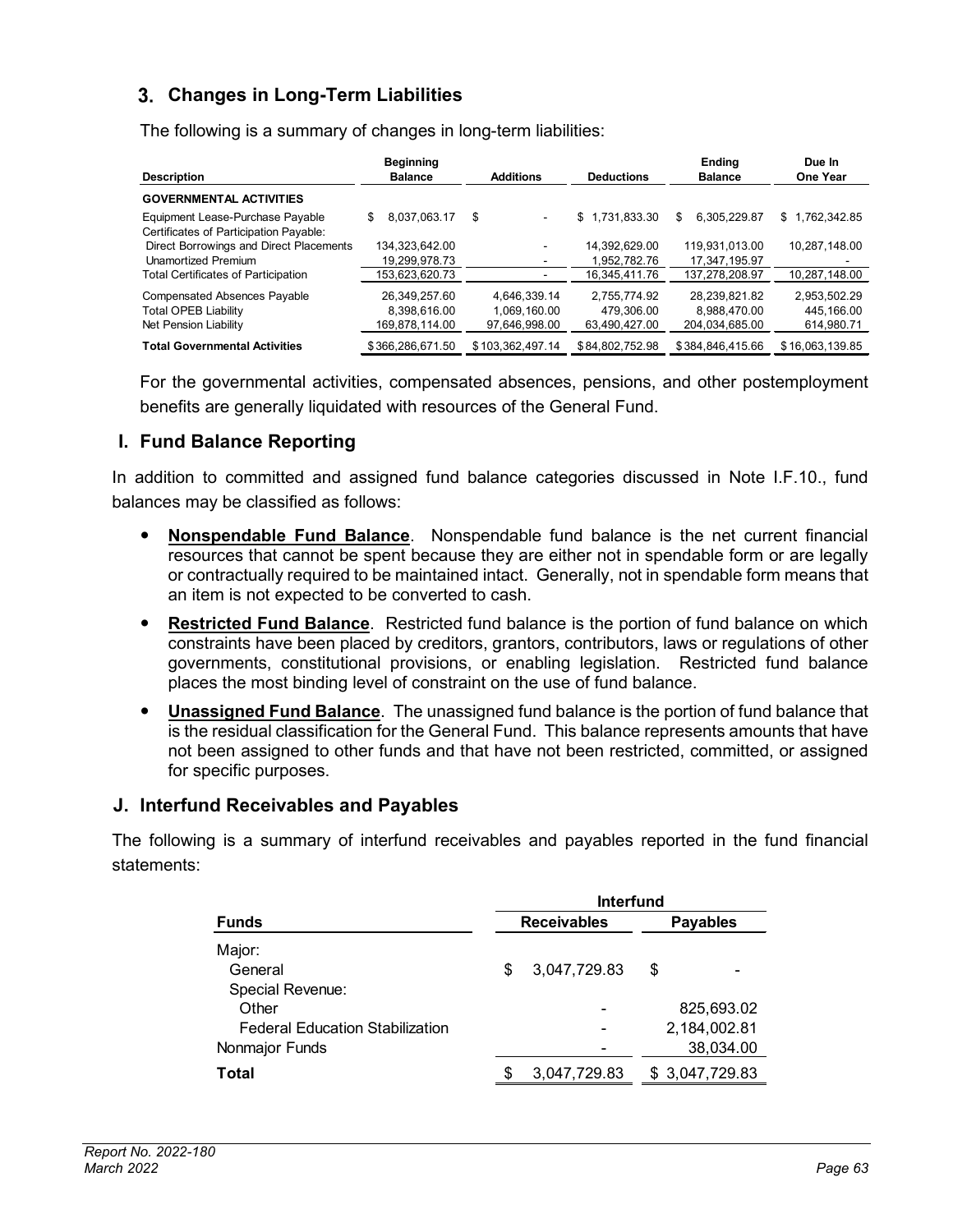The interfund balances generally arise due to expenditures being adjusted between funds. The inferfund amounts represent temporary loans from one fund to another and are expected to be repaid in less than 1 year.

#### **K. Revenues**

#### **Schedule of State Revenue Sources**

The following is a schedule of the District's State revenue sources for the 2020-21 fiscal year:

| <b>Source</b>                                               | Amount           |
|-------------------------------------------------------------|------------------|
| <b>Florida Education Finance Program</b>                    | \$105,177,019.00 |
| Categorical Educational Program - Class Size Reduction      | 31,299,177.20    |
| <b>Student Transportation</b>                               | 3,889,543.00     |
| <b>Instruction Materials</b>                                | 2,363,884.00     |
| Motor Vehicle License Tax (Capital Outlay and Debt Service) | 934, 953. 18     |
| Workforce Development Program                               | 536.075.00       |
| <b>School Security Grant</b>                                | 406,680.00       |
| Food Service Supplement                                     | 232,838.25       |
| Mobile Home License Tax                                     | 95,273.73        |
| Miscellaneous                                               | 1,142,348.48     |
| Total                                                       | 146,077,791.84   |

Accounting policies relating to certain State revenue sources are described in Note I.G.2.

# **Property Taxes**

The following is a summary of millages and taxes levied on the 2020 tax roll for the 2020-21 fiscal year:

|                                                          | <b>Millages</b> | <b>Taxes Levied</b> |  |
|----------------------------------------------------------|-----------------|---------------------|--|
| <b>General Fund</b>                                      |                 |                     |  |
| Nonvoted School Tax:                                     |                 |                     |  |
| <b>Required Local Effort</b>                             | 3.667           | 66,064,405<br>S     |  |
| <b>Basic Discretionary Local Effort</b>                  | 0.748           | 13,475,911          |  |
| Voted School Tax:                                        |                 |                     |  |
| <b>Additional Operating</b>                              | 1.000           | 18,015,963          |  |
| <b>Capital Projects - Local Capital Improvement Fund</b> |                 |                     |  |
| Nonvoted Tax:                                            |                 |                     |  |
| Local Capital Improvements                               | 1.500           | 27,023,910          |  |
| Total                                                    | 6.915           | 124.580.189<br>S    |  |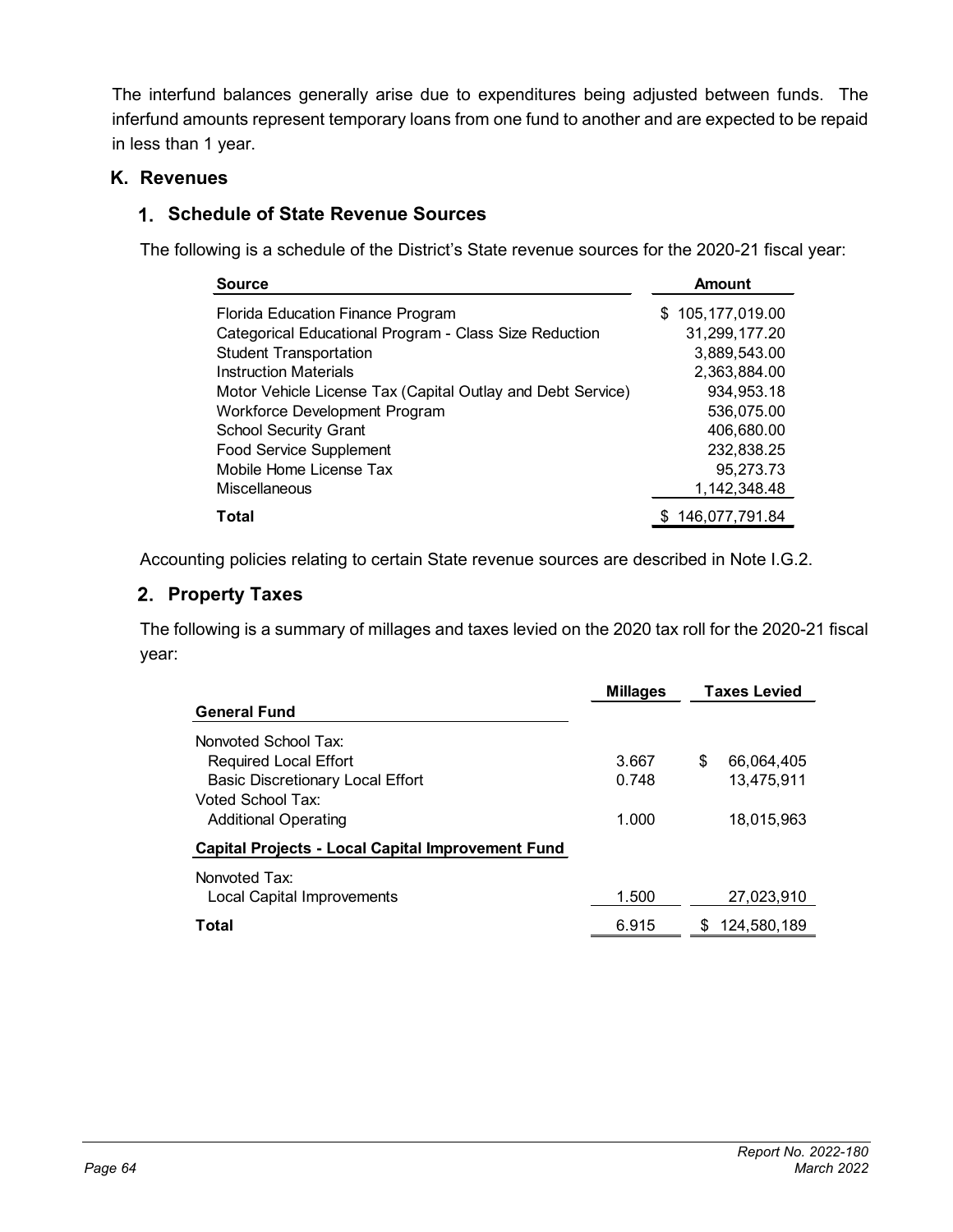## **L. Interfund Transfers**

|                                  |                     | <b>Interfund</b>     |  |  |
|----------------------------------|---------------------|----------------------|--|--|
| <b>Funds</b>                     | <b>Transfers In</b> | <b>Transfers Out</b> |  |  |
| Major:                           |                     |                      |  |  |
| General                          | \$7,902,409.06      | \$                   |  |  |
| Capital Projects:                |                     |                      |  |  |
| <b>Local Capital Improvement</b> | 4,253.15            | 7,395,511.31         |  |  |
| Other                            | 825,813.16          | 1,012,990.00         |  |  |
| Nonmajor Governmental            | 506,092.25          | 830,066.31           |  |  |
| Total                            | 9,238,567.62        | 9,238,567.62<br>\$.  |  |  |

The following is a summary of interfund transfers reported in the fund financial statements:

The principal purpose of the interfund transfers were to provide for expenditures originally paid out of other funds (e.g., portable rentals and maintenance were paid out of the General Fund but with Capital Projects Funds moneys).

## **SUMMARY DISCLOSURE OF SIGNIFICANT CONTINGENCIES**

#### **A. Litigation**

The District is involved in several pending and threatened legal actions. In the opinion of District management, the range of potential loss from these other legal actions should not materially affect the District's financial condition.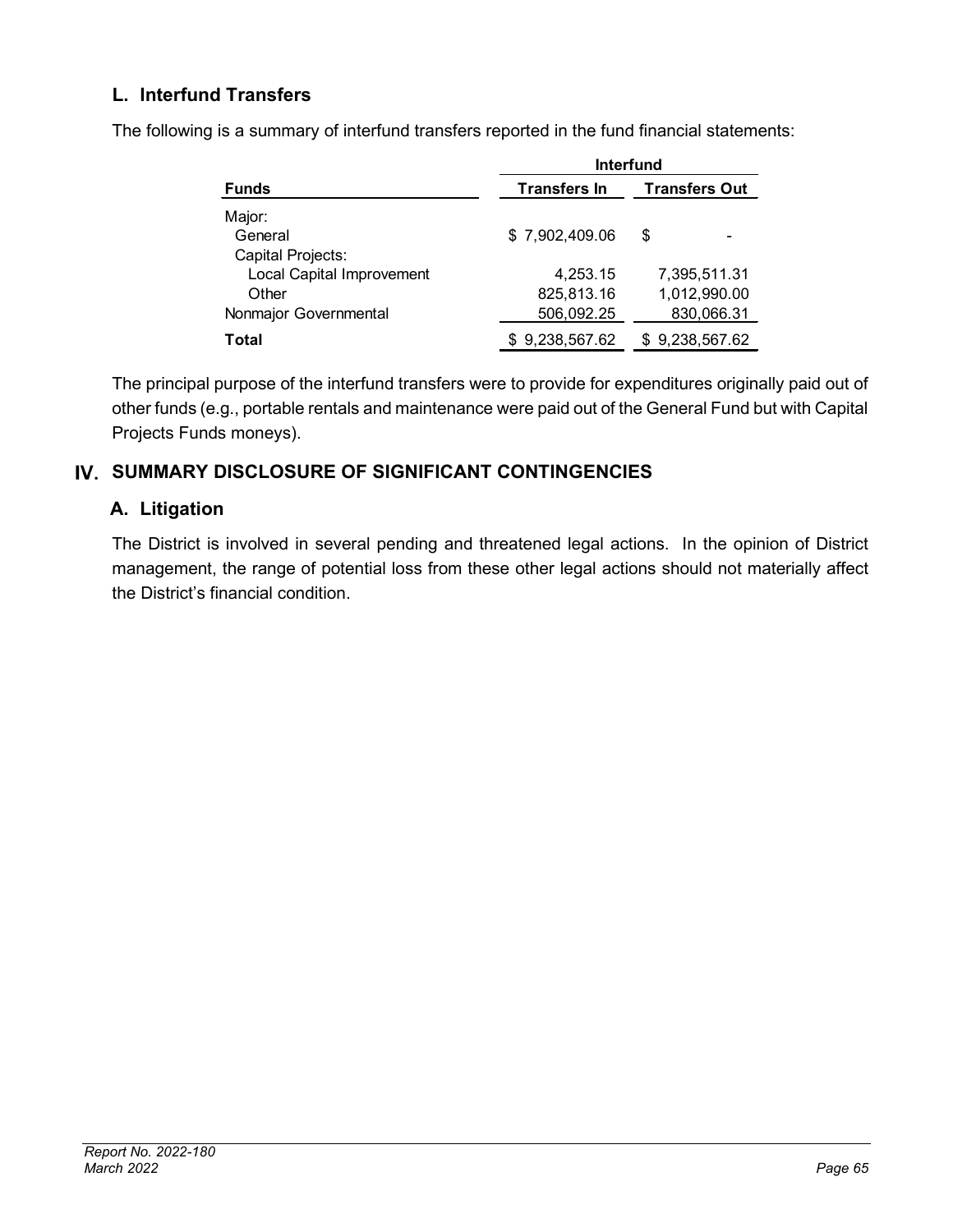# *OTHER REQUIRED SUPPLEMENTARY INFORMATION*

#### **Budgetary Comparison Schedule General and Major Special Revenue Funds For the Fiscal Year Ended June 30, 2021**

|                                                                                                                                                                                                                                                                                                                                                                                                                                                                                                                                                                                                                                                                                                          | <b>General Fund</b>                                                                                                                                                                                                                                                              |                                                                                                                                                                                                                                                                                                               |                                                                                                                                                                                                                                                                                                               |                                                                                                                                                                                                                                                  |
|----------------------------------------------------------------------------------------------------------------------------------------------------------------------------------------------------------------------------------------------------------------------------------------------------------------------------------------------------------------------------------------------------------------------------------------------------------------------------------------------------------------------------------------------------------------------------------------------------------------------------------------------------------------------------------------------------------|----------------------------------------------------------------------------------------------------------------------------------------------------------------------------------------------------------------------------------------------------------------------------------|---------------------------------------------------------------------------------------------------------------------------------------------------------------------------------------------------------------------------------------------------------------------------------------------------------------|---------------------------------------------------------------------------------------------------------------------------------------------------------------------------------------------------------------------------------------------------------------------------------------------------------------|--------------------------------------------------------------------------------------------------------------------------------------------------------------------------------------------------------------------------------------------------|
|                                                                                                                                                                                                                                                                                                                                                                                                                                                                                                                                                                                                                                                                                                          | Original<br><b>Budget</b>                                                                                                                                                                                                                                                        | <b>Final</b><br><b>Budget</b>                                                                                                                                                                                                                                                                                 | Actual                                                                                                                                                                                                                                                                                                        | Variance with<br><b>Final Budget -</b><br><b>Positive</b><br>(Negative)                                                                                                                                                                          |
| <b>Revenues</b>                                                                                                                                                                                                                                                                                                                                                                                                                                                                                                                                                                                                                                                                                          |                                                                                                                                                                                                                                                                                  |                                                                                                                                                                                                                                                                                                               |                                                                                                                                                                                                                                                                                                               |                                                                                                                                                                                                                                                  |
| Intergovernmental:<br><b>Federal Direct</b><br>Federal Through State and Local<br><b>State</b><br>Local:<br><b>Property Taxes</b><br>Miscellaneous                                                                                                                                                                                                                                                                                                                                                                                                                                                                                                                                                       | \$<br>190,000.00<br>1,100,000.00<br>149,087,294.78<br>94,148,455.00<br>8,079,341.63                                                                                                                                                                                              | 190,000.00<br>\$<br>3,150,000.00<br>145,097,299.49<br>94,148,455.00<br>8,456,419.31                                                                                                                                                                                                                           | \$<br>209,641.82<br>3,343,558.50<br>143,504,125.67<br>93,563,336.17<br>7, 114, 157.54                                                                                                                                                                                                                         | \$<br>19,641.82<br>193,558.50<br>(1,593,173.82)<br>(585,118.83)<br>(1,342,261.77)                                                                                                                                                                |
| <b>Total Local Revenues</b>                                                                                                                                                                                                                                                                                                                                                                                                                                                                                                                                                                                                                                                                              | 102,227,796.63                                                                                                                                                                                                                                                                   | 102,604,874.31                                                                                                                                                                                                                                                                                                | 100,677,493.71                                                                                                                                                                                                                                                                                                | (1,927,380.60)                                                                                                                                                                                                                                   |
| <b>Total Revenues</b>                                                                                                                                                                                                                                                                                                                                                                                                                                                                                                                                                                                                                                                                                    | 252,605,091.41                                                                                                                                                                                                                                                                   | 251,042,173.80                                                                                                                                                                                                                                                                                                | 247,734,819.70                                                                                                                                                                                                                                                                                                | (3,307,354.10)                                                                                                                                                                                                                                   |
| <b>Expenditures</b>                                                                                                                                                                                                                                                                                                                                                                                                                                                                                                                                                                                                                                                                                      |                                                                                                                                                                                                                                                                                  |                                                                                                                                                                                                                                                                                                               |                                                                                                                                                                                                                                                                                                               |                                                                                                                                                                                                                                                  |
| Current - Education:<br>Instruction<br><b>Student Support Services</b><br><b>Instructional Media Services</b><br>Instruction and Curriculum Development Services<br><b>Instructional Staff Training Services</b><br>Instruction-Related Technology<br>Board<br><b>General Administration</b><br><b>School Administration</b><br><b>Facilities Acquisition and Construction</b><br><b>Fiscal Services</b><br><b>Central Services</b><br><b>Student Transportation Services</b><br>Operation of Plant<br>Maintenance of Plant<br><b>Administrative Technology Services</b><br><b>Community Services</b><br>Fixed Capital Outlay:<br>Facilities Acquisition and Construction<br><b>Other Capital Outlay</b> | 150,639,526.00<br>14,261,346.87<br>5,094,883.30<br>4,935,802.21<br>1,028,336.75<br>4,025,398.46<br>832,588.38<br>1,294,128.02<br>17,215,207.58<br>1,602,858.12<br>2,055,384.11<br>3,405,437.73<br>11,389,689.94<br>26,653,835.13<br>8,146,030.69<br>1,476,333.85<br>4,782,312.03 | 152,991,110.21<br>17,246,507.74<br>4,961,023.55<br>4,852,418.83<br>3,298,960.80<br>5,626,612.44<br>1,386,594.44<br>1,900,756.55<br>17,812,567.50<br>2,646,320.37<br>1,931,132.91<br>3,431,245.73<br>11,245,009.09<br>27,537,705.53<br>7,905,687.85<br>1,413,350.11<br>3,437,308.61<br>47,133.04<br>439,948.46 | 145,077,413.50<br>15,004,285.57<br>4,924,557.63<br>4,722,994.28<br>3,020,729.43<br>5,004,768.36<br>1,428,638.97<br>1,603,894.84<br>17,828,606.57<br>2,398,997.27<br>1,931,250.29<br>3,370,106.71<br>10,866,168.84<br>25,721,701.96<br>7,836,130.56<br>1,906,375.78<br>2,889,190.11<br>47,133.04<br>439,948.46 | 7,913,696.71<br>2,242,222.17<br>36,465.92<br>129,424.55<br>278,231.37<br>621,844.08<br>(42,044.53)<br>296,861.71<br>(16,039.07)<br>247,323.10<br>(117.38)<br>61,139.02<br>378,840.25<br>1,816,003.57<br>69,557.29<br>(493, 025.67)<br>548,118.50 |
| <b>Total Expenditures</b>                                                                                                                                                                                                                                                                                                                                                                                                                                                                                                                                                                                                                                                                                | 258,839,099.17                                                                                                                                                                                                                                                                   | 270, 111, 393. 76                                                                                                                                                                                                                                                                                             | 256,022,892.17                                                                                                                                                                                                                                                                                                | 14,088,501.59                                                                                                                                                                                                                                    |
| Deficiency of Revenues Over Expenditures                                                                                                                                                                                                                                                                                                                                                                                                                                                                                                                                                                                                                                                                 | (6,234,007.76)                                                                                                                                                                                                                                                                   | (19,069,219.96)                                                                                                                                                                                                                                                                                               | (8, 288, 072.47)                                                                                                                                                                                                                                                                                              | 10,781,147.49                                                                                                                                                                                                                                    |
| <b>Other Financing Sources</b>                                                                                                                                                                                                                                                                                                                                                                                                                                                                                                                                                                                                                                                                           |                                                                                                                                                                                                                                                                                  |                                                                                                                                                                                                                                                                                                               |                                                                                                                                                                                                                                                                                                               |                                                                                                                                                                                                                                                  |
| Transfers In<br><b>Loss Recoveries</b>                                                                                                                                                                                                                                                                                                                                                                                                                                                                                                                                                                                                                                                                   | 6,355,425.00                                                                                                                                                                                                                                                                     | 6,355,425.00<br>42,910.19                                                                                                                                                                                                                                                                                     | 7,902,409.06<br>160,732.64                                                                                                                                                                                                                                                                                    | 1,546,984.06<br>117,822.45                                                                                                                                                                                                                       |
| <b>Total Other Financing Sources</b>                                                                                                                                                                                                                                                                                                                                                                                                                                                                                                                                                                                                                                                                     | 6,355,425.00                                                                                                                                                                                                                                                                     | 6,398,335.19                                                                                                                                                                                                                                                                                                  | 8,063,141.70                                                                                                                                                                                                                                                                                                  | 1,664,806.51                                                                                                                                                                                                                                     |
| <b>Net Change in Fund Balances</b><br>Fund Balances, Beginning                                                                                                                                                                                                                                                                                                                                                                                                                                                                                                                                                                                                                                           | 121,417.24<br>30,448,561.70                                                                                                                                                                                                                                                      | (12,670,884.77)<br>30,448,561.70                                                                                                                                                                                                                                                                              | (224, 930.77)<br>30,448,561.70                                                                                                                                                                                                                                                                                | 12,445,954.00                                                                                                                                                                                                                                    |
| <b>Fund Balances, Ending</b>                                                                                                                                                                                                                                                                                                                                                                                                                                                                                                                                                                                                                                                                             | 30,569,978.94<br>\$                                                                                                                                                                                                                                                              | \$<br>17,777,676.93                                                                                                                                                                                                                                                                                           | 30,223,630.93<br>\$                                                                                                                                                                                                                                                                                           | 12,445,954.00<br>\$                                                                                                                                                                                                                              |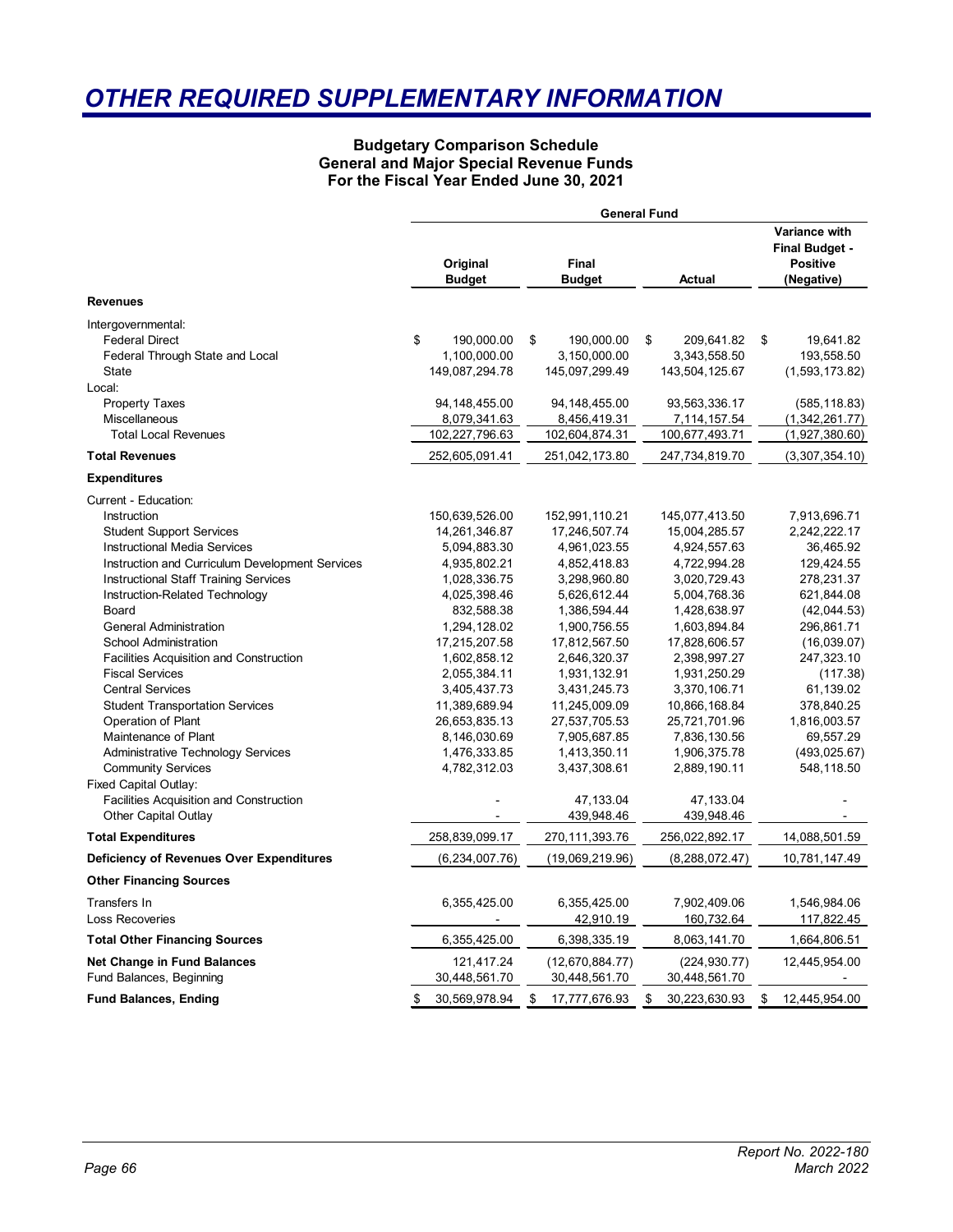|                                                                                                                    |                                                                                                                                                             | <b>Special Revenue - Other Fund</b>                                                                                                                      |                                                                                                          |                                                                                                                               | Special Revenue - Federal Education Stabilization Fund                                                                                                  |                                                                                                                                                         |                                                                  |
|--------------------------------------------------------------------------------------------------------------------|-------------------------------------------------------------------------------------------------------------------------------------------------------------|----------------------------------------------------------------------------------------------------------------------------------------------------------|----------------------------------------------------------------------------------------------------------|-------------------------------------------------------------------------------------------------------------------------------|---------------------------------------------------------------------------------------------------------------------------------------------------------|---------------------------------------------------------------------------------------------------------------------------------------------------------|------------------------------------------------------------------|
| Original<br><b>Budget</b>                                                                                          | Final<br><b>Budget</b>                                                                                                                                      | <b>Actual</b>                                                                                                                                            | Variance with<br>Final Budget -<br><b>Positive</b><br>(Negative)                                         | Original<br><b>Budget</b>                                                                                                     | Final<br><b>Budget</b>                                                                                                                                  | <b>Actual</b>                                                                                                                                           | Variance with<br>Final Budget -<br><b>Positive</b><br>(Negative) |
| \$<br>23,495,593.55                                                                                                | \$<br>44,328.90<br>26,516,767.62                                                                                                                            | $\sqrt{3}$<br>216,359.25<br>22,894,027.91                                                                                                                | \$<br>172,030.35<br>(3,622,739.71)                                                                       | \$<br>7,523,514.73                                                                                                            | \$<br>13,066,953.32                                                                                                                                     | \$<br>13,013,657.12                                                                                                                                     | \$<br>(53, 296.20)                                               |
|                                                                                                                    | 91,088.06<br>91,088.06                                                                                                                                      | 82,123.37<br>82,123.37                                                                                                                                   | (8,964.69)<br>(8,964.69)                                                                                 |                                                                                                                               |                                                                                                                                                         |                                                                                                                                                         |                                                                  |
| 23,495,593.55                                                                                                      | 26,652,184.58                                                                                                                                               | 23, 192, 510.53                                                                                                                                          | (3,459,674.05)                                                                                           | 7,523,514.73                                                                                                                  | 13,066,953.32                                                                                                                                           | 13,013,657.12                                                                                                                                           | (53, 296.20)                                                     |
| 16,148,103.86<br>1,725,363.48<br>3,010,980.68<br>1,311,808.51<br>976,333.46<br>39,336.01<br>281,888.55<br>1,779.00 | 16,708,751.66<br>2,442,179.95<br>3,689,998.59<br>2,156,272.50<br>13,850.32<br>1,048,333.37<br>10,269.81<br>1,000.00<br>41,420.19<br>281,017.72<br>18,257.58 | 14,382,356.47<br>1,970,226.50<br>3,689,998.59<br>1,715,673.10<br>10,283.97<br>938,840.13<br>5,382.50<br>1,000.00<br>23,632.94<br>196,025.86<br>18,257.58 | 2,326,395.19<br>471,953.45<br>440,599.40<br>3,566.35<br>109,493.24<br>4,887.31<br>17,787.25<br>84,991.86 | 5,143,320.57<br>949,240.87<br>49,999.41<br>540,936.49<br>$\overline{a}$<br>344,381.59<br>88,056.56<br>46,801.97<br>360,777.27 | 6,666,818.75<br>2,064,033.39<br>45,703.24<br>130,628.13<br>2,182,441.37<br>62,938.00<br>278,578.09<br>57,135.30<br>4,523.50<br>352,913.98<br>939,594.83 | 6,630,036.40<br>2,064,033.39<br>45,703.24<br>130,628.13<br>2,165,927.52<br>62,938.00<br>278,578.09<br>57,135.30<br>4,523.50<br>352,913.98<br>939,594.83 | 36,782.35<br>16,513.85                                           |
|                                                                                                                    | 240,832.89                                                                                                                                                  | 240,832.89                                                                                                                                               |                                                                                                          |                                                                                                                               | 281,644.74                                                                                                                                              | 281,644.74                                                                                                                                              |                                                                  |
| 23,495,593.55                                                                                                      | 26,652,184.58                                                                                                                                               | 23, 192, 510.53                                                                                                                                          | 3,459,674.05                                                                                             | 7,523,514.73                                                                                                                  | 13,066,953.32                                                                                                                                           | 13,013,657.12                                                                                                                                           | 53,296.20                                                        |
|                                                                                                                    |                                                                                                                                                             |                                                                                                                                                          |                                                                                                          |                                                                                                                               |                                                                                                                                                         |                                                                                                                                                         |                                                                  |
|                                                                                                                    |                                                                                                                                                             |                                                                                                                                                          |                                                                                                          |                                                                                                                               |                                                                                                                                                         |                                                                                                                                                         |                                                                  |
|                                                                                                                    |                                                                                                                                                             |                                                                                                                                                          |                                                                                                          |                                                                                                                               |                                                                                                                                                         |                                                                                                                                                         |                                                                  |
|                                                                                                                    |                                                                                                                                                             |                                                                                                                                                          | $\overline{a}$                                                                                           |                                                                                                                               |                                                                                                                                                         |                                                                                                                                                         |                                                                  |
|                                                                                                                    |                                                                                                                                                             |                                                                                                                                                          |                                                                                                          |                                                                                                                               |                                                                                                                                                         |                                                                                                                                                         |                                                                  |
| \$<br>0.00                                                                                                         | \$<br>0.00                                                                                                                                                  | \$<br>0.00                                                                                                                                               | \$<br>0.00                                                                                               | \$<br>0.00                                                                                                                    | \$<br>0.00                                                                                                                                              | \$<br>0.00                                                                                                                                              | \$<br>0.00                                                       |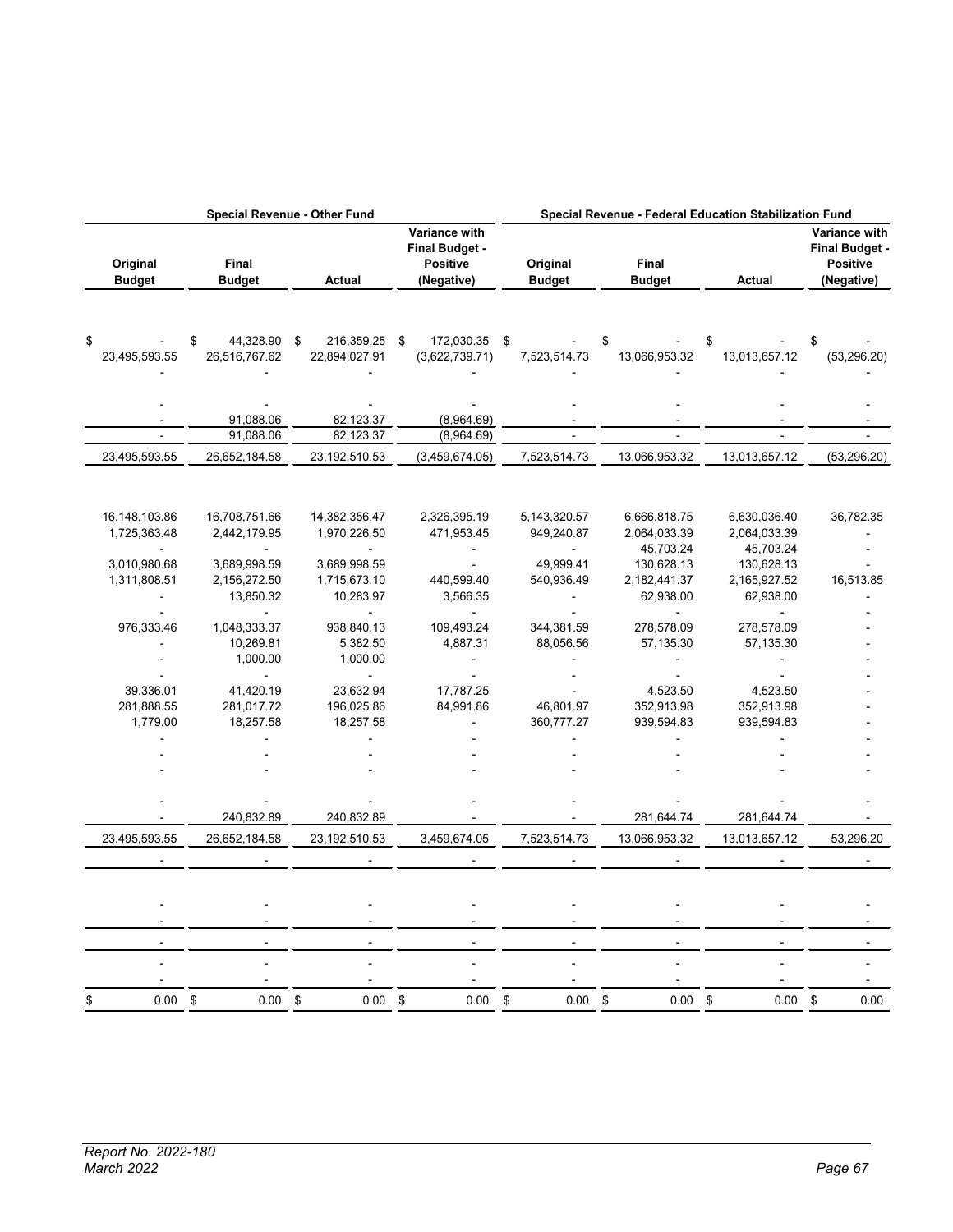#### **Schedule of Changes in the District's Total OPEB Liability and Related Ratios**

|                                                                            | 2021              | 2020            | 2019            | 2018            |
|----------------------------------------------------------------------------|-------------------|-----------------|-----------------|-----------------|
| <b>Total OPEB Liability</b>                                                |                   |                 |                 |                 |
| Service Cost                                                               | \$<br>369,551     | \$<br>359,180   | \$<br>351,389   | \$<br>372,754   |
| Interest                                                                   | 266,942           | 266,640         | 271,014         | 236,861         |
| Differences Between Expected and                                           |                   |                 |                 |                 |
| <b>Actual Experience</b>                                                   |                   | (632, 249)      |                 |                 |
| Changes of Assumptions or Other Inputs                                     | 432,667           | 1,857,307       | (27, 484)       | (305, 389)      |
| <b>Benefit Payments</b>                                                    | (479,306)         | (917, 640)      | (781, 790)      | (781, 790)      |
| <b>Net Change in Total OPEB Liability</b>                                  | 589,854           | 933,238         | (186, 871)      | (477,564)       |
| <b>Total OPEB Liability - Beginning</b>                                    | 8,398,616         | 7,465,378       | 7,652,249       | 8,129,813       |
| <b>Total OPEB Liability - Ending</b>                                       | 8,988,470         | \$<br>8,398,616 | \$<br>7,465,378 | \$<br>7,652,249 |
| Covered-Employee Payroll                                                   | \$<br>175,469,360 | \$167,699,907   | \$135,349,719   | \$132,329,035   |
| <b>Total OPEB Liability as a Percentage</b><br>of Covered-Employee Payroll | 5.12%             | 5.01%           | 5.52%           | 5.78%           |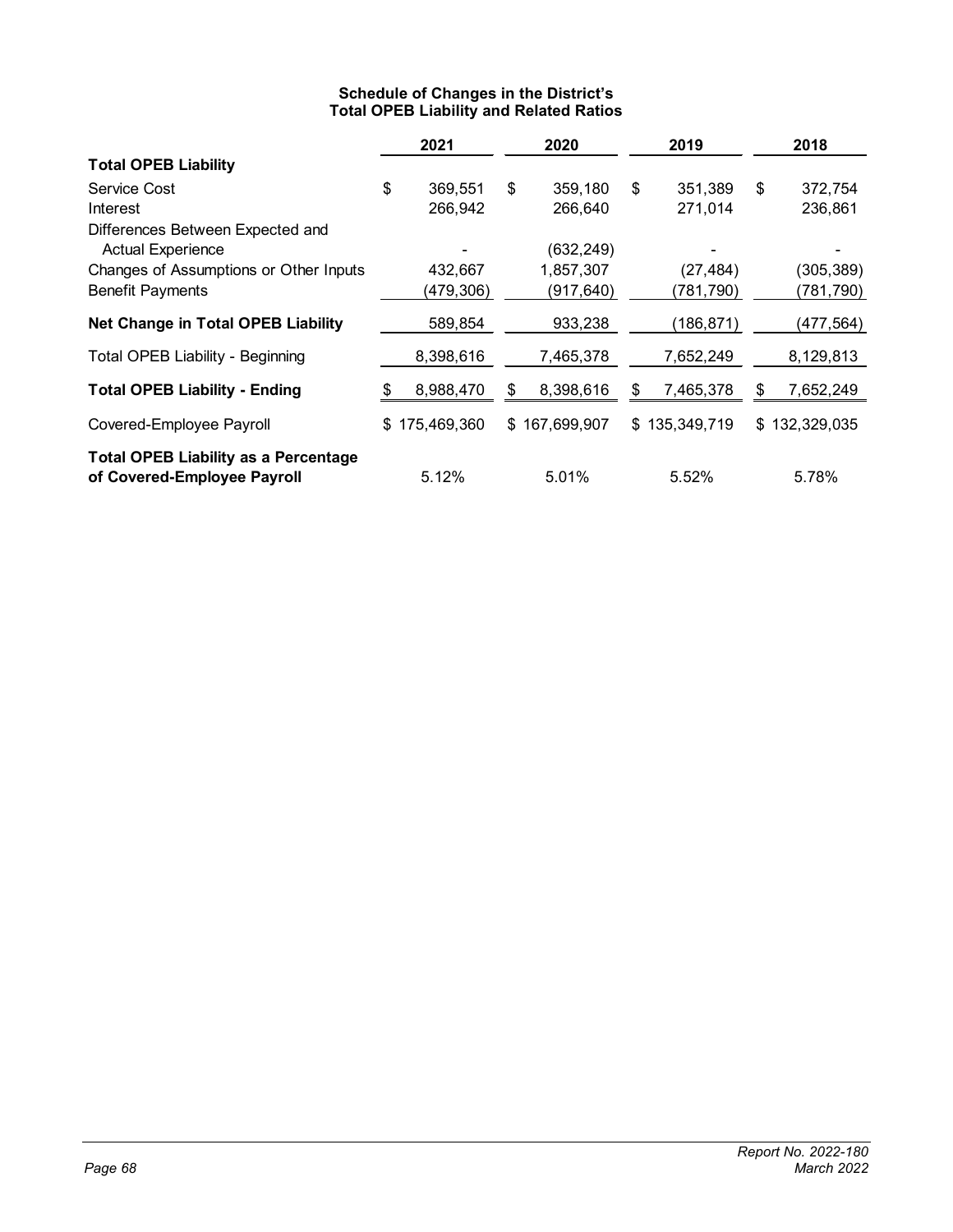#### **Schedule of the District's Proportionate Share of the Net Pension Liability – Florida Retirement System Pension Plan** (1)

| <b>Fiscal Year</b><br><b>Ending</b><br>June 30 | District's<br><b>Proportion of the</b><br><b>FRS Net Pension</b><br>Liability | District's<br><b>Proportionate Share</b><br>of the FRS Net<br><b>Pension Liability</b> | District's<br><b>Covered Payroll</b> | District's<br><b>Proportionate Share</b><br>of the FRS Net<br>Pension Liability as a<br>Percentage of its<br><b>Covered Payroll</b> | <b>FRS Plan Fiduciary</b><br>Net Position as a<br>Percentage of the<br><b>Total Pension</b><br>Liability |
|------------------------------------------------|-------------------------------------------------------------------------------|----------------------------------------------------------------------------------------|--------------------------------------|-------------------------------------------------------------------------------------------------------------------------------------|----------------------------------------------------------------------------------------------------------|
| 2013                                           | 0.360131413%                                                                  | \$<br>61,994,644                                                                       | \$<br>137,035,421                    | 45.24%                                                                                                                              | 88.54%                                                                                                   |
| 2014                                           | 0.376718195%                                                                  | 22,935,350                                                                             | 143,475,121                          | 15.99%                                                                                                                              | 96.09%                                                                                                   |
| 2015                                           | 0.363005442%                                                                  | 46,887,021                                                                             | 143,480,067                          | 32.68%                                                                                                                              | 92.00%                                                                                                   |
| 2016                                           | 0.337428960%                                                                  | 85,201,077                                                                             | 145.149.581                          | 58.70%                                                                                                                              | 84.88%                                                                                                   |
| 2017                                           | 0.333955110%                                                                  | 98,781,681                                                                             | 150,492,423                          | 65.64%                                                                                                                              | 83.89%                                                                                                   |
| 2018                                           | 0.329150771%                                                                  | 99.141.919                                                                             | 153,785,895                          | 64.47%                                                                                                                              | 84.26%                                                                                                   |
| 2019                                           | 0.327675891%                                                                  | 112,847,015                                                                            | 159,389,770                          | 70.80%                                                                                                                              | 82.61%                                                                                                   |
| 2020                                           | 0.327994962%                                                                  | 142, 157, 850                                                                          | 167,699,704                          | 84.77%                                                                                                                              | 78.85%                                                                                                   |

(1) The amounts presented for each fiscal year were determined as of June 30.

#### **Schedule of District Contributions – Florida Retirement System Pension Plan** (1)

| <b>Fiscal</b><br><b>Year Ending</b><br>June 30 | Contractually<br><b>Required</b><br><b>FRS Contribution</b> | <b>FRS Contributions</b><br>in Relation to the<br>Contractually<br><b>Required</b><br><b>Contribution</b> |     | <b>FRS</b><br><b>Contribution</b><br><b>Deficiency (Excess)</b> | District's<br><b>Covered Payroll</b> | <b>FRS</b><br><b>Contributions</b><br>as a Percentage of<br><b>Covered Payroll</b> |
|------------------------------------------------|-------------------------------------------------------------|-----------------------------------------------------------------------------------------------------------|-----|-----------------------------------------------------------------|--------------------------------------|------------------------------------------------------------------------------------|
| 2014                                           | \$<br>8,251,727                                             | \$<br>(8,251,727)                                                                                         | -\$ |                                                                 | \$<br>143,475,121                    | 5.75%                                                                              |
| 2015                                           | 8,850,381                                                   | (8,850,381)                                                                                               |     |                                                                 | 143,480,067                          | 6.17%                                                                              |
| 2016                                           | 8,228,743                                                   | (8, 228, 743)                                                                                             |     |                                                                 | 145, 149, 581                        | 5.67%                                                                              |
| 2017                                           | 8,737,907                                                   | (8,737,907)                                                                                               |     |                                                                 | 150,492,423                          | 5.81%                                                                              |
| 2018                                           | 9,380,533                                                   | (9,380,533)                                                                                               |     |                                                                 | 153,785,895                          | 6.10%                                                                              |
| 2019                                           | 10,138,630                                                  | (10, 138, 630)                                                                                            |     |                                                                 | 159,389,770                          | 6.36%                                                                              |
| 2020                                           | 11,033,896                                                  | (11,033,896)                                                                                              |     |                                                                 | 167,699,907                          | 6.58%                                                                              |
| 2021                                           | 13,301,217                                                  | (13, 301, 217)                                                                                            |     |                                                                 | 166.455.044                          | 7.99%                                                                              |
|                                                |                                                             |                                                                                                           |     |                                                                 |                                      |                                                                                    |

(1) The amounts presented for each fiscal year were determined as of June 30.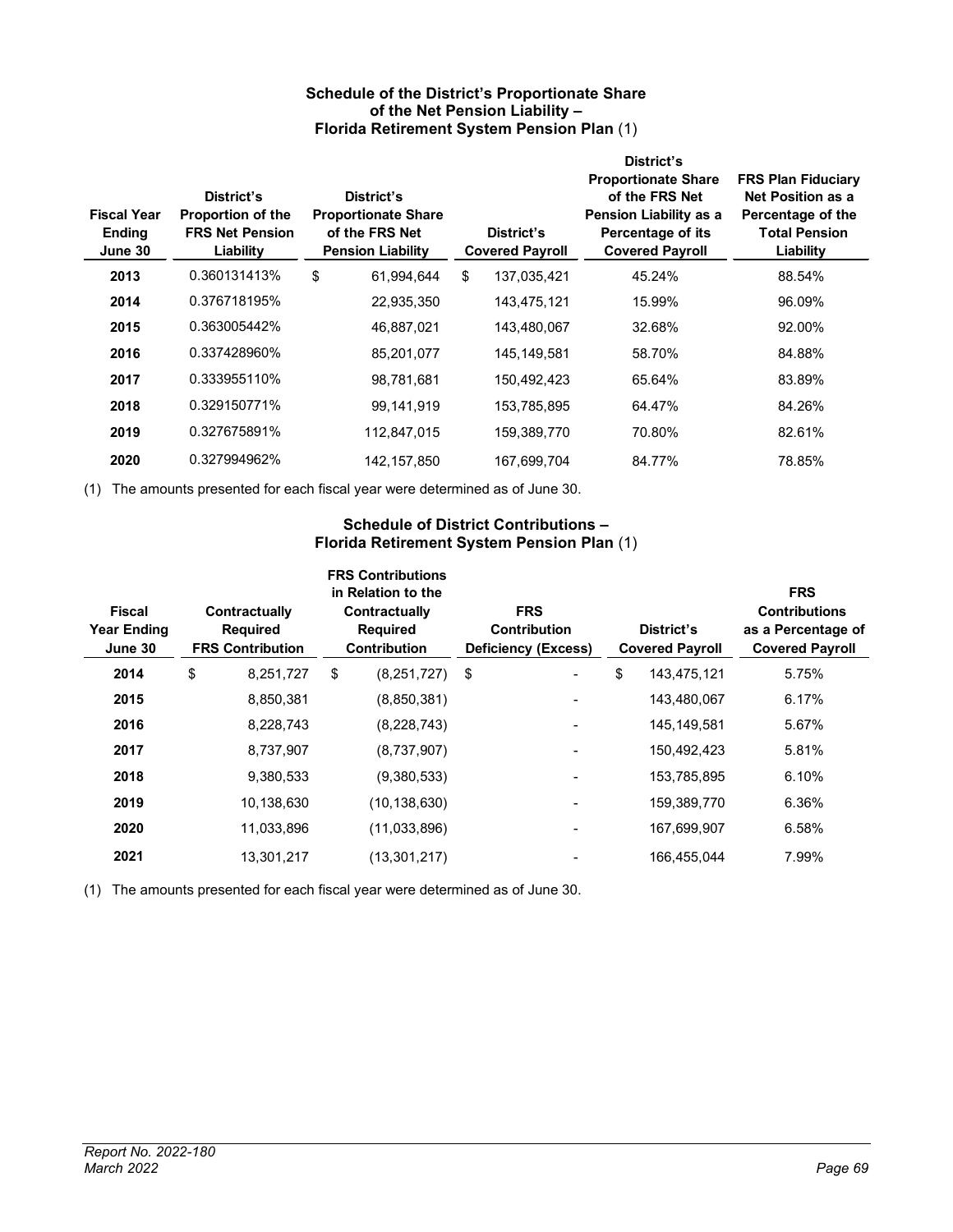#### **Schedule of the District's Proportionate Share of the Net Pension Liability – Health Insurance Subsidy Pension Plan** (1)

| <b>Fiscal</b><br><b>Year Ending</b><br>June 30 | District's<br><b>Proportion of the</b><br><b>HIS Net Pension</b><br>Liability | District's<br><b>Proportionate Share</b><br>of the HIS Net<br><b>Pension Liability</b> | District's<br><b>Covered Payroll</b> | District's<br><b>Proportionate Share</b><br>of the HIS Net<br>Pension Liability as a<br>Percentage of its<br><b>Covered Payroll</b> | <b>HIS Plan Fiduciary</b><br>Net Position as a<br>Percentage of the<br><b>Total Pension</b><br>Liability |
|------------------------------------------------|-------------------------------------------------------------------------------|----------------------------------------------------------------------------------------|--------------------------------------|-------------------------------------------------------------------------------------------------------------------------------------|----------------------------------------------------------------------------------------------------------|
| 2013                                           | 0.471044120%                                                                  | \$<br>41.010.584                                                                       | \$<br>137.035.421                    | 29.93%                                                                                                                              | 1.78%                                                                                                    |
| 2014                                           | 0.482660875%                                                                  | 45,129,970                                                                             | 143,475,121                          | 31.45%                                                                                                                              | $0.99\%$                                                                                                 |
| 2015                                           | 0.472913056%                                                                  | 48,229,693                                                                             | 143,480,067                          | 33.61%                                                                                                                              | 0.50%                                                                                                    |
| 2016                                           | 0.469683331%                                                                  | 54,739,647                                                                             | 145, 149, 581                        | 37.71%                                                                                                                              | 0.97%                                                                                                    |
| 2017                                           | 0.471951473%                                                                  | 50,463,229                                                                             | 150,492,423                          | 33.53%                                                                                                                              | 1.64%                                                                                                    |
| 2018                                           | 0.469929423%                                                                  | 49,737,858                                                                             | 153,785,895                          | 32.34%                                                                                                                              | 2.15%                                                                                                    |
| 2019                                           | 0.476370731%                                                                  | 53,301,118                                                                             | 159,389,770                          | 33.44%                                                                                                                              | 2.63%                                                                                                    |
| 2020                                           | 0.483141608%                                                                  | 58,990,803                                                                             | 167.699.907                          | 35.18%                                                                                                                              | 3.00%                                                                                                    |

(1) The amounts presented for each fiscal year were determined as of June 30.

#### **Schedule of District Contributions – Health Insurance Subsidy Pension Plan** (1)

| <b>Fiscal</b><br><b>Year Ending</b><br>June 30 | <b>Contractually</b><br><b>Required</b><br><b>HIS Contribution</b> | <b>HIS Contributions</b><br>in Relation to the<br>Contractually<br><b>Required</b><br><b>Contribution</b> | <b>HIS</b><br><b>Contribution</b><br><b>Deficiency (Excess)</b> | District's<br><b>Covered Payroll</b> | <b>HIS</b><br><b>Contributions</b><br>as a Percentage of<br><b>Covered Payroll</b> |
|------------------------------------------------|--------------------------------------------------------------------|-----------------------------------------------------------------------------------------------------------|-----------------------------------------------------------------|--------------------------------------|------------------------------------------------------------------------------------|
| 2014                                           | \$<br>1,653,434                                                    | \$<br>(1,653,434)                                                                                         | \$                                                              | \$<br>143,475,121                    | 1.15%                                                                              |
| 2015                                           | 1,807,768                                                          | (1,807,768)                                                                                               |                                                                 | 143,480,067                          | 1.26%                                                                              |
| 2016                                           | 2,407,426                                                          | (2,407,426)                                                                                               |                                                                 | 145, 149, 581                        | 1.66%                                                                              |
| 2017                                           | 2,498,167                                                          | (2,498,167)                                                                                               |                                                                 | 150,492,423                          | 1.66%                                                                              |
| 2018                                           | 2,548,439                                                          | (2,548,439)                                                                                               |                                                                 | 153,785,895                          | 1.66%                                                                              |
| 2019                                           | 2,645,906                                                          | (2,645,906)                                                                                               |                                                                 | 159,389,770                          | 1.66%                                                                              |
| 2020                                           | 2,783,818                                                          | (2,783,818)                                                                                               |                                                                 | 167,699,907                          | 1.66%                                                                              |
| 2021                                           | 2,762,463                                                          | (2,762,463)                                                                                               |                                                                 | 166.455.044                          | 1.66%                                                                              |

(1) The amounts presented for each fiscal year were determined as of June 30.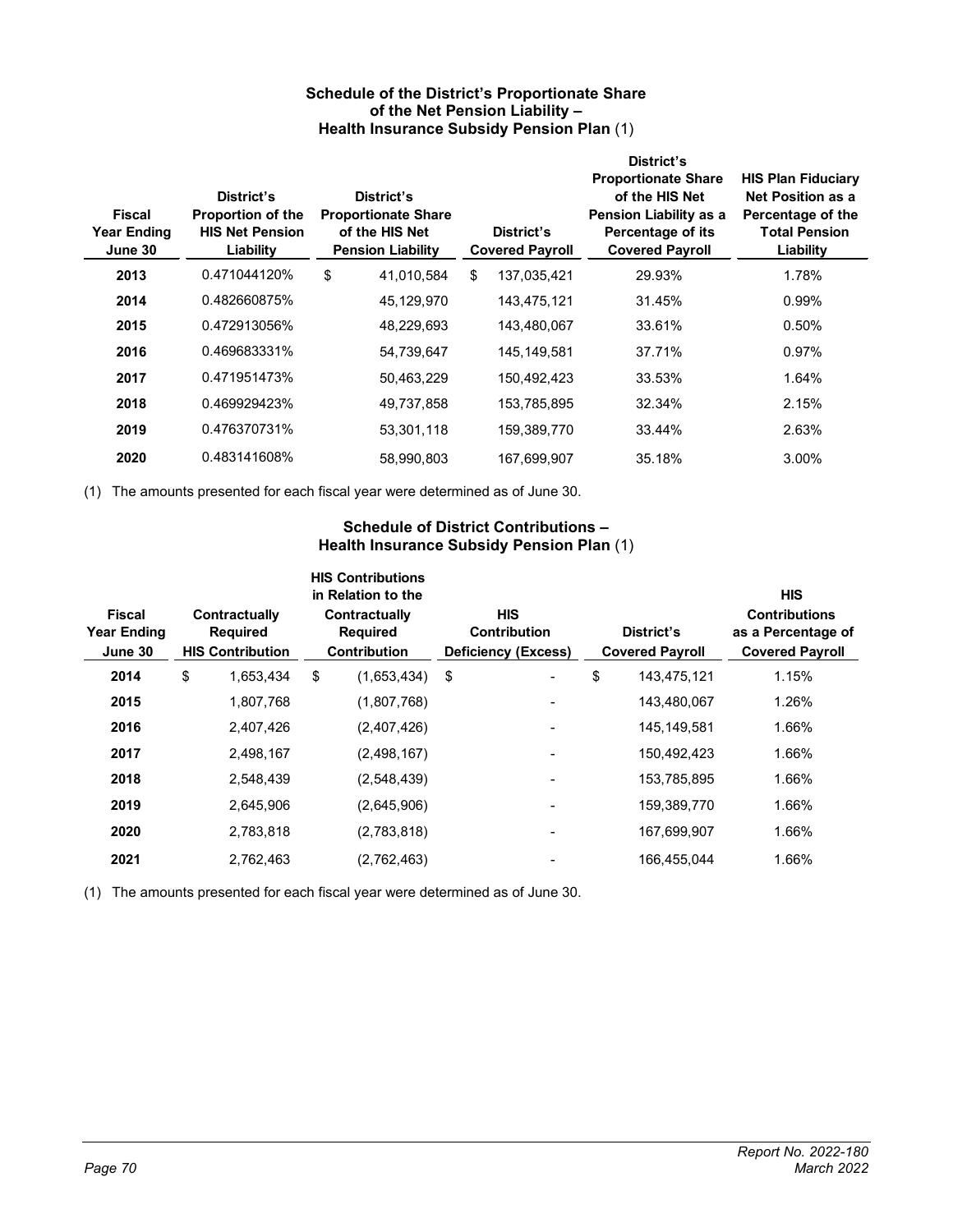THIS PAGE INTENTIONALLY LEFT BLANK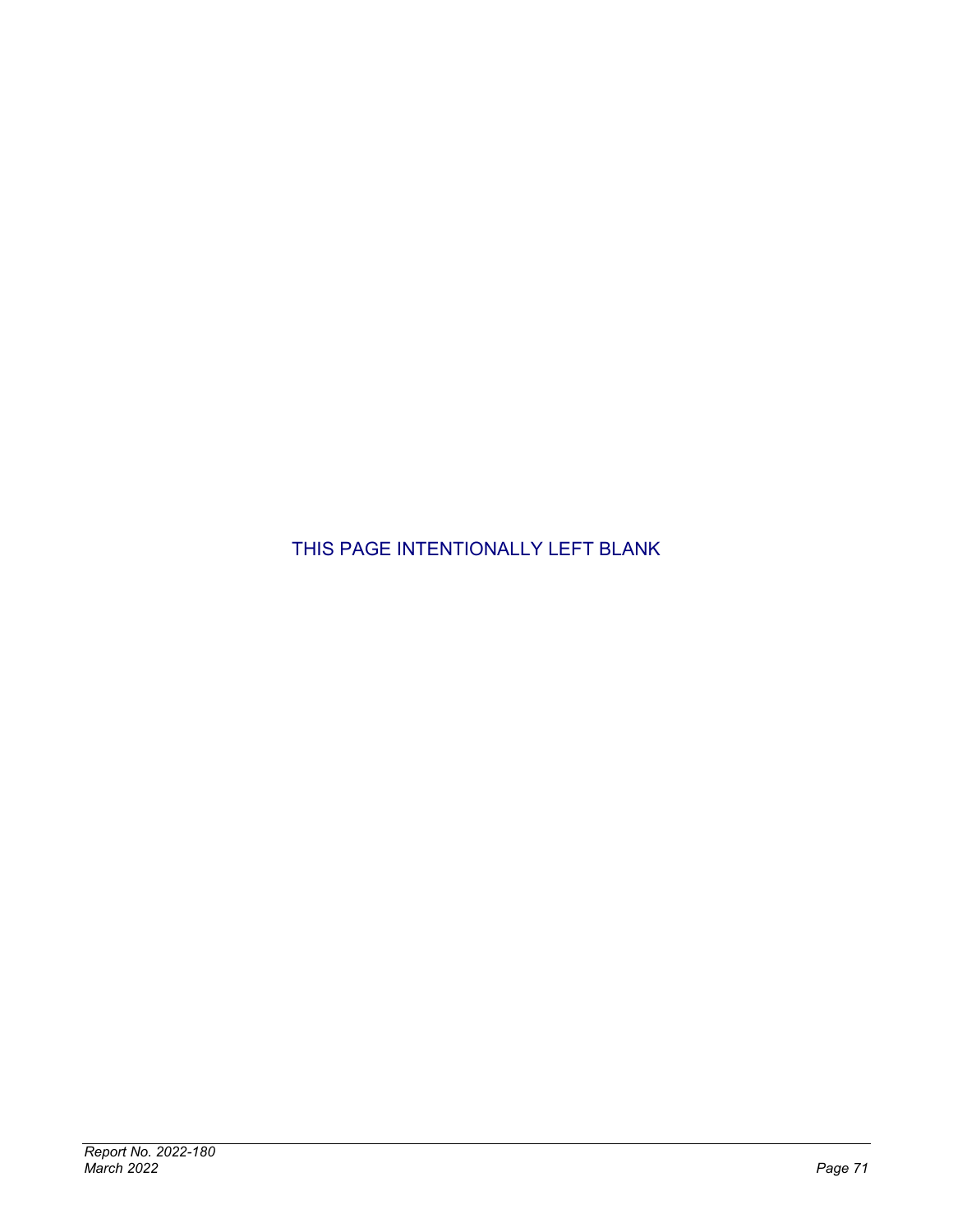#### **Schedule of Changes in Net Pension Liability and Related Ratios – Early Retirement Plan Last 10 Fiscal Years** (3)

|                                                                                                                                                                                                        | 2021                                                          |    | 2020                                                     | 2019                                                          | 2018                                                          | 2017                                                         |
|--------------------------------------------------------------------------------------------------------------------------------------------------------------------------------------------------------|---------------------------------------------------------------|----|----------------------------------------------------------|---------------------------------------------------------------|---------------------------------------------------------------|--------------------------------------------------------------|
| <b>Total Pension Liability:</b><br>Interest on the Total Pension Liability<br>Differences Between Expected and Actual<br>Experience<br><b>Changes of Assumptions</b><br><b>Benefit Payments</b>        | \$<br>466,544<br>(16, 696)<br>(714, 815)                      | \$ | 505,972<br>(391, 147)<br>(728, 016)                      | \$<br>516,132<br>52,428<br>(721, 715)                         | \$<br>508,412<br>340,489<br>(738, 525)                        | \$<br>515,082<br>122,460<br>(741, 802)                       |
| Net Change in Total Pension Liability                                                                                                                                                                  | (264, 967)                                                    |    | (613, 191)                                               | (153, 155)                                                    | 110,376                                                       | (104, 260)                                                   |
| <b>Total Pension Liability, Beginning</b><br>Total Pension Liability, Ending (a)                                                                                                                       | \$<br>7,535,012<br>7,270,045                                  | \$ | 8,148,203<br>7,535,012                                   | \$<br>8,301,358<br>8,148,203                                  | \$<br>8,190,982<br>8,301,358                                  | \$<br>8,295,242<br>8,190,982                                 |
| <b>Plan Fiduciary Net Position:</b><br><b>Employer Contributions</b><br>Net Investment Income<br><b>Benefit Payments</b><br><b>Administrative Expense</b><br>Net Change in Plan Fiduciary Net Position | \$<br>892.291<br>772.817<br>(714, 815)<br>(19,191)<br>931,102 | \$ | 873,364<br>104,601<br>(728, 016)<br>(19, 191)<br>230,758 | \$<br>877.289<br>24,032<br>(721, 715)<br>(22, 382)<br>157,224 | \$<br>852.392<br>201.758<br>(738, 525)<br>(13,000)<br>302,625 | \$<br>832.205<br>258,258<br>(741, 802)<br>(3,988)<br>344,673 |
| <b>Plan Fiduciary Net Position, Beginning</b>                                                                                                                                                          | 4,648,980                                                     |    | 4,418,222                                                | 4,260,998                                                     | 3,958,373                                                     | 3,613,700                                                    |
| Plan Fiduciary Net Position, Ending (B)                                                                                                                                                                | \$<br>5,580,082                                               | \$ | 4,648,980                                                | \$<br>4,418,222                                               | \$<br>4,260,998                                               | \$<br>3,958,373                                              |
| Net Pension Liability, Ending (A)-(B)                                                                                                                                                                  | \$<br>1,689,963                                               | S  | 2,886,032                                                | \$<br>3,729,981                                               | \$<br>4,040,360                                               | \$<br>4,232,609                                              |
| <b>Plan Fiduciary Net Position As a Percentage</b><br>of the Total Pension Liability                                                                                                                   | 76.75%                                                        |    | 61.70%                                                   | 54.22%                                                        | 51.33%                                                        | 48.33%                                                       |
| <b>Covered Payroll</b>                                                                                                                                                                                 | <b>N/A</b>                                                    |    | <b>N/A</b>                                               | N/A                                                           | N/A                                                           | <b>N/A</b>                                                   |
| Net Pension Liability As a Percentage of<br><b>Covered Payroll</b>                                                                                                                                     | <b>N/A</b>                                                    |    | N/A                                                      | N/A                                                           | <b>N/A</b>                                                    | <b>N/A</b>                                                   |
| <b>Notes to Schedule:</b>                                                                                                                                                                              | N/A                                                           |    | N/A                                                      | N/A                                                           | N/A                                                           | N/A                                                          |

(1) The amounts presented for each fiscal year were determined as of June 30.

(2) The Early Retirement Plan was closed to new enrollees on July 1, 2013.

(3) GASB Statement No. 67 was adopted for the 2013-14 fiscal year and 10-year trend information will be developed from that date forward.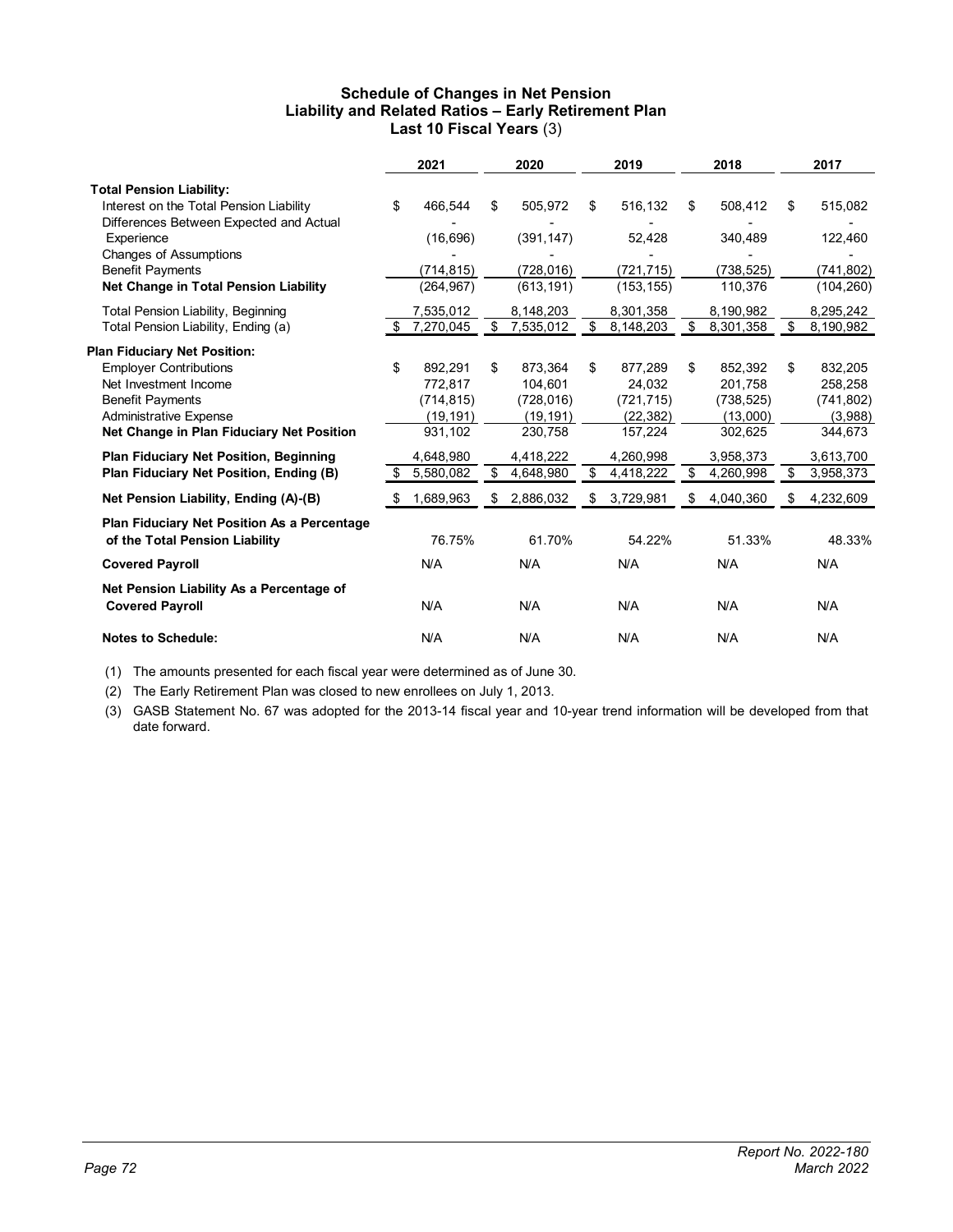| 2016                     | 2015                    | 2014(2)                 |
|--------------------------|-------------------------|-------------------------|
|                          |                         |                         |
| \$<br>542,196            | \$<br>535,600           | \$<br>534,065           |
| (13, 541)                | 85,869                  | 68,749                  |
|                          |                         | 1,230,536               |
| (733, 136)<br>(204, 481) | (723, 476)<br>(102,007) | (704, 972)<br>1,128,378 |
| 8,499,723                | 8,601,730               | 7,473,352               |
| \$<br>8,295,242          | \$<br>8,499,723         | \$<br>8,601,730         |
|                          |                         |                         |
| \$<br>790,474            | \$<br>745.502           | \$<br>208.514           |
| 3,583                    | 109,146                 | 393,297                 |
| (733, 136)               | (723, 476)              | (704, 972)              |
| (20, 988)                | (24, 862)               | (9, 593)                |
| 39,933                   | 106,310                 | (112, 754)              |
| 3,573,767                | 3,467,458               | 3,580,212               |
| \$<br>3,613,700          | \$<br>3,573,768         | \$<br>3,467,458         |
| \$<br>4,681,542          | \$<br>4,925,955         | \$<br>5,134,272         |
|                          |                         |                         |
| 43.56%                   | 42.05%                  | 40.31%                  |
| N/A                      | N/A                     | N/A                     |
| N/A                      | N/A                     | N/A                     |
| N/A                      | N/A                     | ΝA                      |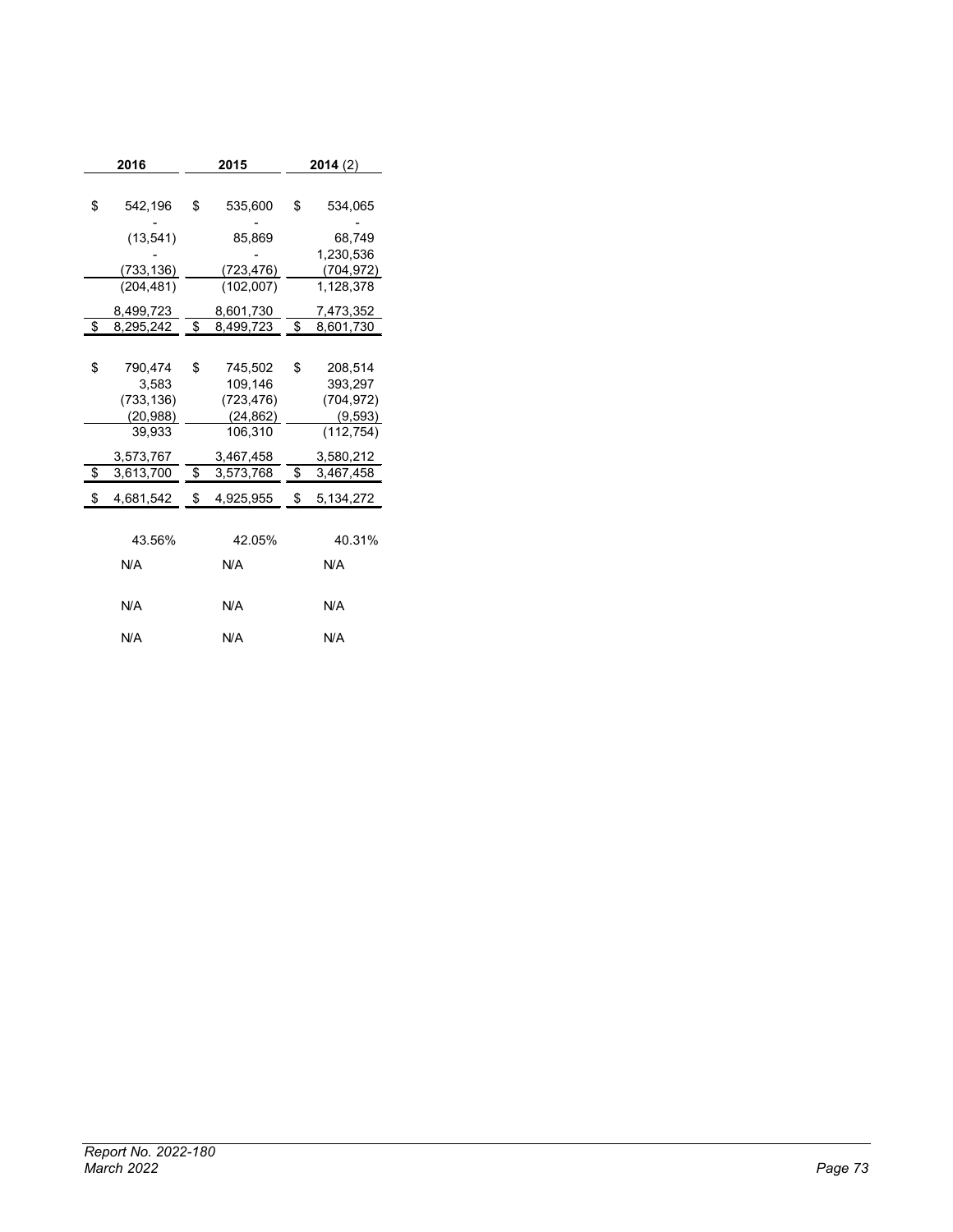#### **Schedule of District Contributions – Early Retirement Plan Last 10 Fiscal Years** (4)

|                                                                                                                       | 2021                     | 2020<br>2019 |                    | 2018                     |    | 2017                     |    |                    |
|-----------------------------------------------------------------------------------------------------------------------|--------------------------|--------------|--------------------|--------------------------|----|--------------------------|----|--------------------|
| <b>Actuarially Determined Contribution</b><br>Contributions in Relation to the Actuarially<br>Determined Contribution | \$<br>892.366<br>892.291 | \$           | 873.364<br>873.364 | \$<br>877.356<br>877,289 | \$ | 852.392<br>852.392       | S  | 832,205<br>832,205 |
| Contributions Deficiency (Excess)                                                                                     | 75                       |              |                    | \$<br>67                 | \$ |                          |    |                    |
| Covered Payroll (1)                                                                                                   | \$<br>-                  | \$           | ٠                  | \$<br>$\blacksquare$     | \$ | $\overline{\phantom{0}}$ | \$ | $\,$               |
| Contributions as a Percentage of<br><b>Covered Payroll</b>                                                            | N/A                      |              | N/A                | N/A                      |    | N/A                      |    | N/A                |

Notes to Schedule:

(1) The Early Retirement Plan was closed to new enrollees on July 1, 2013.

(2) District contributed \$208,514 during the fiscal year ended June 30, 2013, and used a prepaid contribution in the amount of \$405,793 to satisfy the 2014 contribution.

(3) After a change in discount rate and mortality rates.

(4) GASB Statement No. 67 was adopted for the 2013-14 fiscal year and 10-year trend information will be developed from that date forward.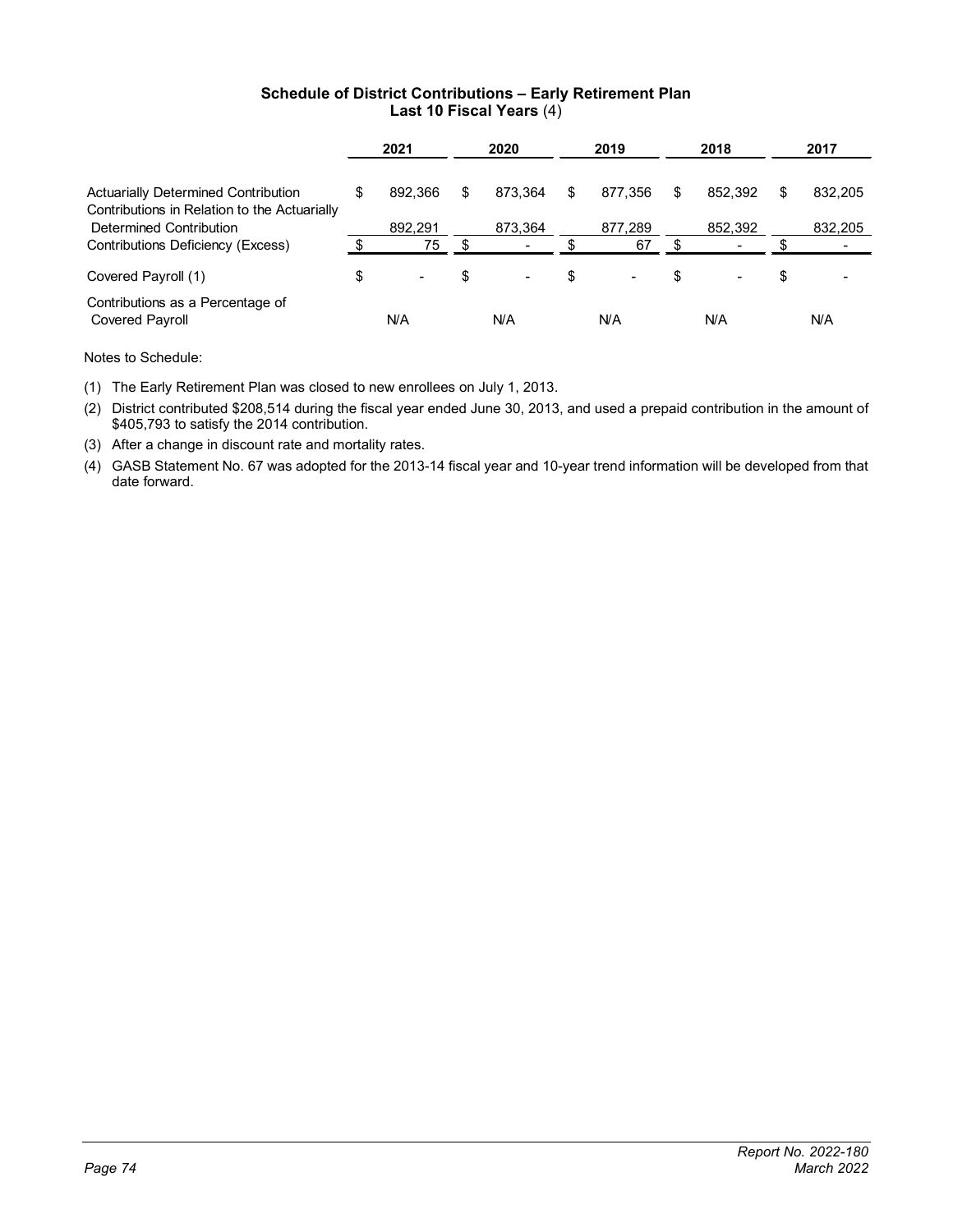|                          | 2016    | 2015(3)       | 2014(2)                  |
|--------------------------|---------|---------------|--------------------------|
| \$                       | 790,474 | \$<br>745,502 | \$<br>614,307            |
| $\overline{\mathcal{L}}$ | 790,474 | \$<br>745,502 | \$<br>208,514<br>405,793 |
| \$                       |         | \$            | \$                       |
|                          | N/A     | N/A           | N/A                      |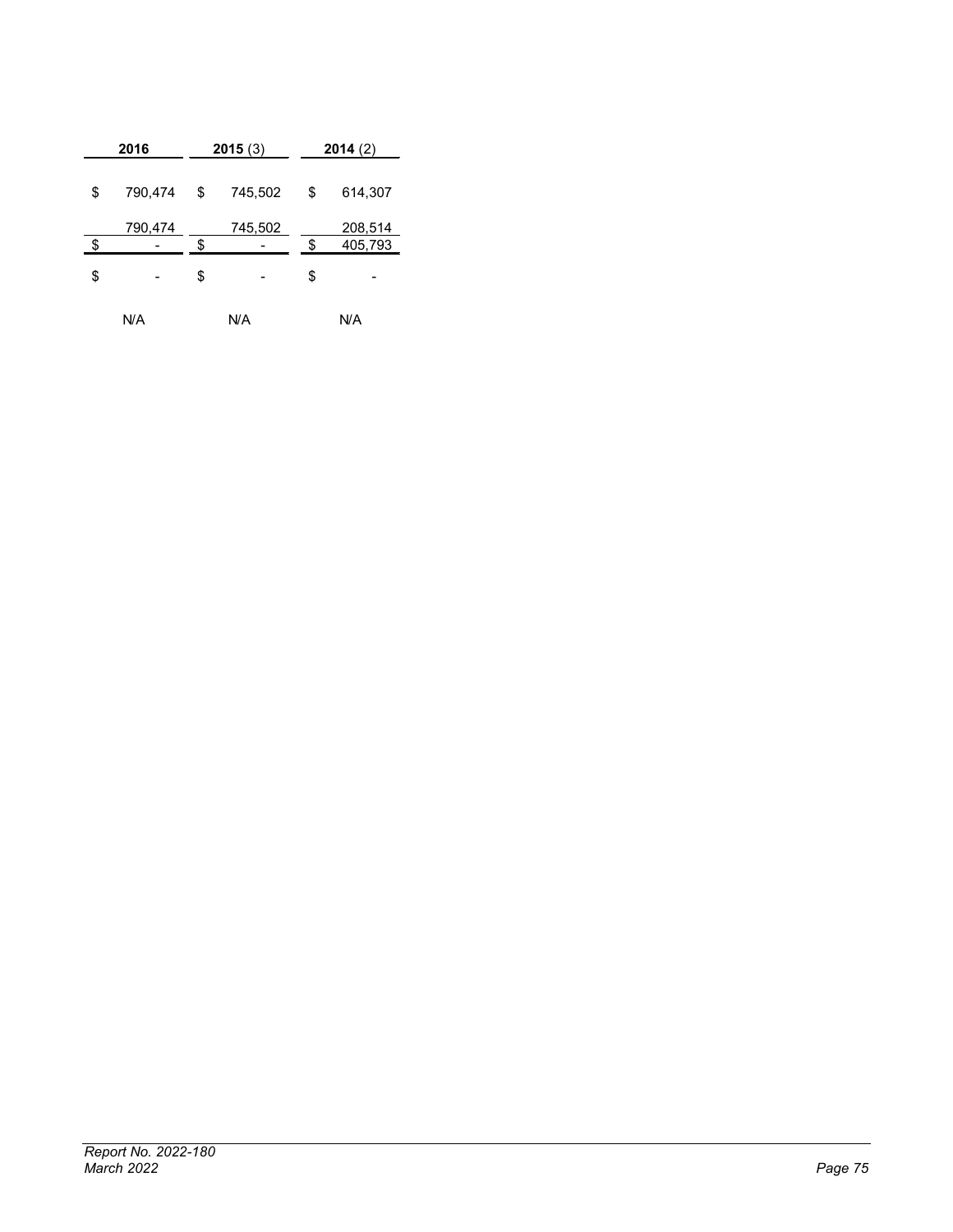#### **Schedule of Investment Returns – Early Retirement Plan** (2)

|                                       | 2021 | 2020 | <u>2019 2018 2017</u> | <u> 2016</u>                                      | <u> 2015</u> | <u>2014</u> |
|---------------------------------------|------|------|-----------------------|---------------------------------------------------|--------------|-------------|
| Annual Money-Weighted Rate of Return, |      |      |                       |                                                   |              |             |
| Net of Investment Expense (1)         |      |      |                       | 3.83% 3.28% 1.83% 2.11% 7.67% -0.02% 3.58% 13.94% |              |             |

- (1) The rates presented are for the fiscal years ended June 30.
- (2) GASB Statement No. 67 was adopted for the 2013-14 fiscal year and 10-year trend information will be developed from that date forward.

NOTES TO REQUIRED SUPPLEMENTARY INFORMATION

#### **1. Budgetary Basis of Accounting**

The Board follows procedures established by State law and State Board of Education (SBE) rules in establishing budget balances for governmental funds, as described below:

- Budgets are prepared, public hearings are held, and original budgets are adopted annually for all governmental fund types in accordance with procedures and time intervals prescribed by State law and SBE rules.
- Appropriations are controlled at the object level (e.g., salaries, purchased services, and capital outlay) within each activity (e.g., instruction, student transportation services, and school administration) and may be amended by resolution at any Board meeting prior to the due date for the annual financial report.
- Budgets are prepared using the same modified accrual basis as is used to account for governmental funds.
- Budgetary information is integrated into the accounting system and, to facilitate budget control, budget balances are encumbered when purchase orders are issued. Appropriations lapse at fiscal year end and encumbrances outstanding are honored from the subsequent year's appropriations.

#### **2. Excess of Expenditures Over Appropriations in Individual Funds**

For the fiscal year ended June 30, 2021, expenditures exceeded appropriations by function (the legal level of budgetary control) for the following individual funds:

|                                           | <b>Expenditures</b> |               |  |               |   |              |  |  |  |  |  |
|-------------------------------------------|---------------------|---------------|--|---------------|---|--------------|--|--|--|--|--|
| <b>Fund/Activity</b>                      |                     | <b>Budget</b> |  | Actual        |   | Variance     |  |  |  |  |  |
| General:                                  |                     |               |  |               |   |              |  |  |  |  |  |
| Board                                     | \$                  | 1.386.594.44  |  | 1,428,638.97  | S | (42,044.53)  |  |  |  |  |  |
| School Administration                     |                     | 17,812,567.50 |  | 17,828,606.57 |   | (16,039.07)  |  |  |  |  |  |
| <b>Fiscal Services</b>                    |                     | 1,931,132.91  |  | 1,931,250.29  |   | (117.38)     |  |  |  |  |  |
| <b>Administrative Technology Services</b> |                     | 1,413,350.11  |  | 1,906,375.78  |   | (493,025.67) |  |  |  |  |  |

The District will emphasize the need to review functional activity related to year-end closeout entries to ensure final budgetary adjustments can be approved by the Board and incorporated into the Annual Financial Report.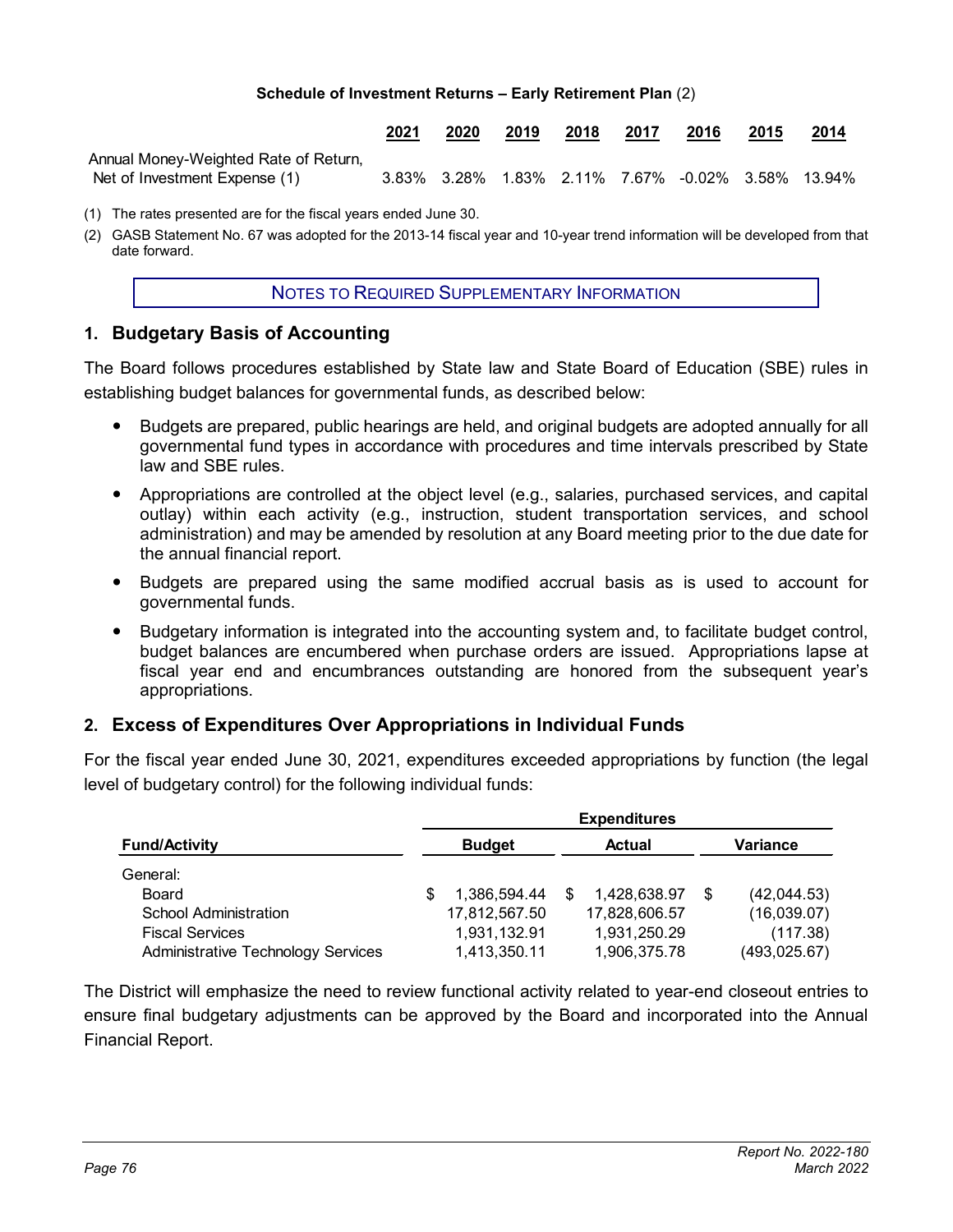#### **3. Schedule of Changes in the District's Total Other Postemployment Benefits Liability and Related Ratios**

No assets are accumulated in a trust that meet the criteria in paragraph 4 of GASB Statement No. 75 to pay related benefits. The June 30, 2021, total OPEB liability increased from the prior fiscal year as a result of changes to assumptions as discussed below:

- The discount rate was changed from 3.13 percent as of the beginning of the measurement period to 2.45 percent as of June 30, 2020.
- Rates of salary increases were changed to be based on revised inflation and individual member pay increases used in the July 1, 2020, FRS Actuarial Valuation.
- The assumed load to model the excise tax was removed, as it was repealed in December 2019.

## **4. Schedule of Net Pension Liability and Schedule of Contributions – Florida Retirement System Pension Plan**

*Changes of Assumptions.* In 2020, the long-term expected rate of return was decreased from 6.9 percent to 6.8 percent.

## **5. Schedule of Net Pension Liability and Schedule of Contributions – Health Insurance Subsidy Pension Plan**

*Changes of Assumptions.* In 2020, the municipal bond rate used to determine total pension liability was decreased from 3.5 percent to 2.21 percent, and the mortality assumption was updated.

## **6. Early Retirement Plan – Schedule of Contributions**

Valuation Date: July 1, 2020

Actuarially determined contribution rates are calculated as of July 1 of the fiscal year in which contributions are reported.

Methods and Assumptions Used to Determine Contribution Rates:

| <b>Actuarial Cost Method</b>         | Entry Age                                                                                                                                                                                                                                                                                                                                                                                                                       |
|--------------------------------------|---------------------------------------------------------------------------------------------------------------------------------------------------------------------------------------------------------------------------------------------------------------------------------------------------------------------------------------------------------------------------------------------------------------------------------|
| Amortization Method                  | Level Dollar, Closed                                                                                                                                                                                                                                                                                                                                                                                                            |
| <b>Remaining Amortization Method</b> | 10 Years                                                                                                                                                                                                                                                                                                                                                                                                                        |
| Asset Valuation Method               | Market Value of Assets                                                                                                                                                                                                                                                                                                                                                                                                          |
| Inflation                            | 2.5 percent                                                                                                                                                                                                                                                                                                                                                                                                                     |
| Salary Increases                     | Not applicable as there are no active participants                                                                                                                                                                                                                                                                                                                                                                              |
| Investment Rate of Return            | 6.5 percent                                                                                                                                                                                                                                                                                                                                                                                                                     |
| Retirement Age                       | Not applicable as there are no active participants                                                                                                                                                                                                                                                                                                                                                                              |
| Post Retirement COLA                 | 3 percent (automatic, per plan provisions)                                                                                                                                                                                                                                                                                                                                                                                      |
| Mortality                            | Same as used in July 1, 2020 actuarial valuation of the Florida<br>Retirement System for K-12 Instructional Regular Class<br>members. These rates were taken from adjusted Pub-2010<br>mortality tables published by SOA with generational mortality<br>improvements using scale MP-2018. Adjustments to reference<br>tables are based on the results of a statewide experience study<br>covering the period 2013 through 2018. |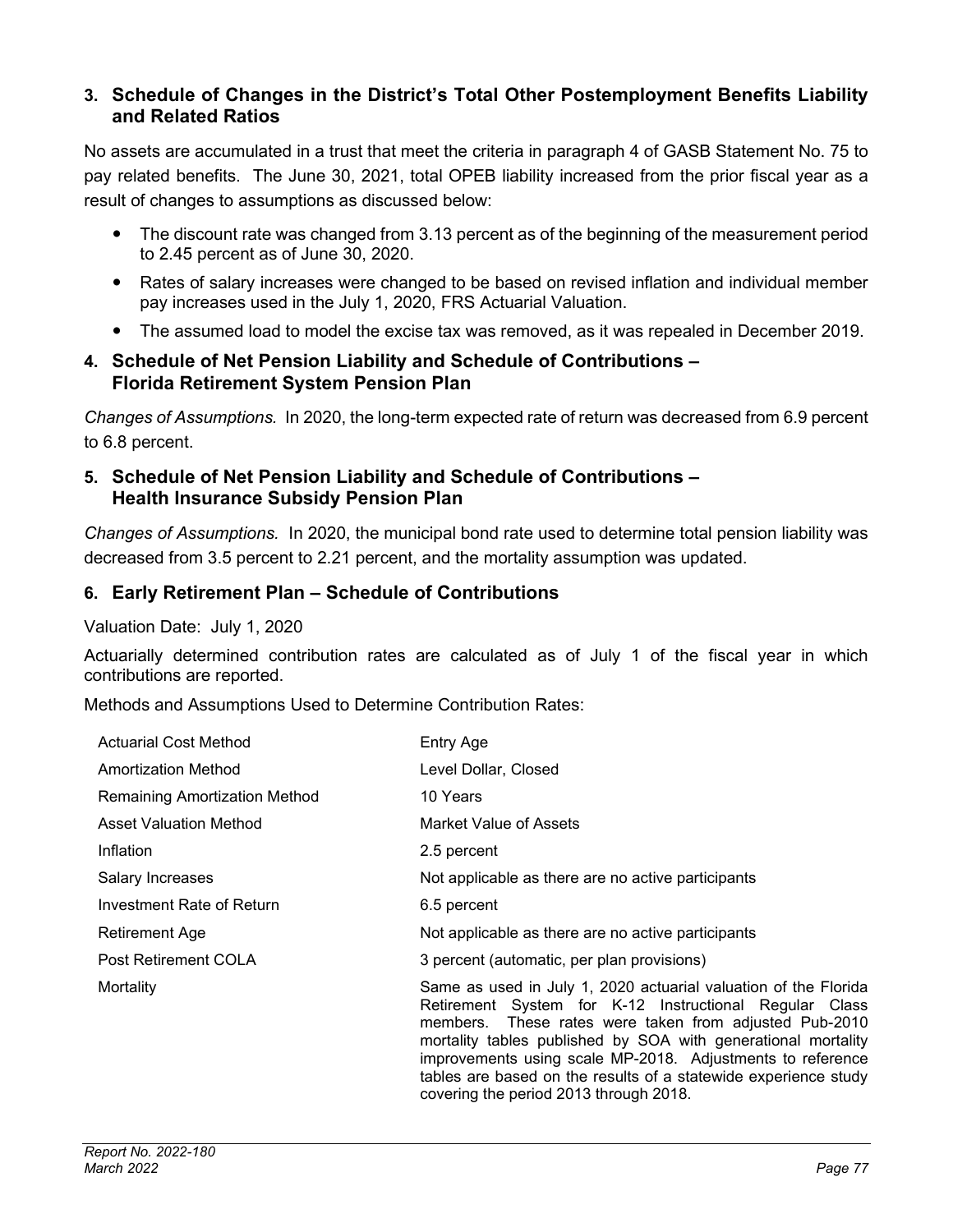# *SCHEDULE OF EXPENDITURES OF FEDERAL AWARDS*

#### **Alachua County District School Board Schedule of Expenditures of Federal Awards For the Fiscal Year Ended June 30, 2021**

| Federal Grantor/Pass-Through Grantor/<br><b>Program or Cluster</b>                                   | Federal<br><b>Assistance Listing</b><br><b>Number</b> | Pass - Through<br><b>Entity Identifying</b><br><b>Number</b> | <b>Passed</b><br>Through to<br><b>Subrecipients</b> | Total<br><b>Expenditures</b> |
|------------------------------------------------------------------------------------------------------|-------------------------------------------------------|--------------------------------------------------------------|-----------------------------------------------------|------------------------------|
| <b>Clustered</b>                                                                                     |                                                       |                                                              |                                                     |                              |
| <b>Child Nutrition Cluster</b>                                                                       |                                                       |                                                              |                                                     |                              |
| United States Department of Agriculture:<br>Florida Department of Agriculture and Consumer Services: |                                                       |                                                              |                                                     |                              |
| School Breakfast Program                                                                             | 10.553                                                | 21002                                                        | \$                                                  | \$<br>946,072.08             |
| National School Lunch Program                                                                        | 10.555                                                | 21001, 21003                                                 |                                                     | 4,622,079.25                 |
| COVID-19 National School Lunch Program                                                               | COVID-19, 10.555                                      | 21001, 21003                                                 |                                                     | 171,381.35                   |
| <b>Total National School Lunch Program</b>                                                           | 10.555                                                |                                                              |                                                     | 4,793,460.60                 |
| Summer Food Service Program for Children                                                             | 10.559                                                | 20006, 20007, 21006, 21007                                   | $\blacksquare$                                      | 13,893,538.75                |
| <b>Total Child Nutrition Cluster</b>                                                                 |                                                       |                                                              | $\blacksquare$                                      | 19,633,071.43                |
| <b>Special Education Cluster</b>                                                                     |                                                       |                                                              |                                                     |                              |
| United States Department of Education:                                                               |                                                       |                                                              |                                                     |                              |
| Special Education - Grants to States:                                                                | 84.027                                                |                                                              |                                                     |                              |
| Florida Department of Education                                                                      |                                                       | 263                                                          | ä,                                                  | 8,539,844.83                 |
| University of South Florida                                                                          |                                                       | None                                                         |                                                     | 82,123.37                    |
| Total Special Education - Grants to States<br>Special Education - Preschool Grants:                  | 84.027                                                |                                                              | $\overline{\phantom{a}}$                            | 8,621,968.20                 |
| Florida Department of Education                                                                      | 84.173                                                | 267                                                          |                                                     | 411,072.85                   |
| <b>Total Special Education Cluster</b>                                                               |                                                       |                                                              |                                                     | 9,033,041.05                 |
| <b>Head Start Cluster</b>                                                                            |                                                       |                                                              |                                                     |                              |
| United States Department of Health and Human Services:                                               |                                                       |                                                              |                                                     |                              |
| <b>Head Start</b>                                                                                    | 93.600                                                | <b>N/A</b>                                                   |                                                     | 205, 199.51                  |
| <b>Not Clustered</b>                                                                                 |                                                       |                                                              |                                                     |                              |
| <b>United States Department of Agriculture</b>                                                       |                                                       |                                                              |                                                     |                              |
| Florida Department of Health:                                                                        |                                                       |                                                              |                                                     |                              |
| Child and Adult Care Food Program                                                                    | 10.558                                                | None                                                         |                                                     | 1,989,828.69                 |
| Florida Department of Agriculture and Consumer Services:                                             |                                                       |                                                              |                                                     |                              |
| Fresh Fruit and Vegetable Program                                                                    | 10.582                                                | 21004                                                        |                                                     | 333,431.16                   |
| <b>Total United States Department of Agriculture</b>                                                 |                                                       |                                                              | $\blacksquare$                                      | 2,323,259.85                 |
| <b>United States Department of Defense</b>                                                           |                                                       |                                                              |                                                     |                              |
| Air Force Junior Reserve Officers Training Corps                                                     | 12.UNK                                                | <b>N/A</b>                                                   |                                                     | 70,317.97                    |
| Navy Junior Reserve Officers Training Corps                                                          | <b>12.UNK</b>                                         | <b>N/A</b>                                                   |                                                     | 150,483.59                   |
| <b>Total United States Department of Defense</b>                                                     |                                                       |                                                              | $\blacksquare$                                      | 220,801.56                   |
| United States Department of the Treasury                                                             |                                                       |                                                              |                                                     |                              |
| Alachua County Board of County Commissioners:                                                        |                                                       |                                                              |                                                     |                              |
| <b>Coronavirus Relief Fund</b>                                                                       | COVID-19, 21.019                                      | None                                                         |                                                     | 2,050,000.00                 |
| <b>United States Department of Education</b>                                                         |                                                       |                                                              |                                                     |                              |
| Florida Department of Education:<br>Title I Grants to Local Educational Agencies                     | 84.010                                                |                                                              |                                                     |                              |
| Migrant Education - State Grant Program                                                              | 84.011                                                | 212, 223, 226<br>217                                         |                                                     | 9,440,603.03<br>899,320.30   |
| Career and Technical Education - Basic Grants to States                                              | 84.048                                                | 161                                                          |                                                     | 426,523.98                   |
| Education for Homeless Children and Youth                                                            | 84.196                                                | 127                                                          |                                                     | 121,624.05                   |
| <b>Charter Schools</b>                                                                               | 84.282                                                | 298                                                          | 297,716.15                                          | 297,716.15                   |
| Twenty-First Century Community Learning Centers                                                      | 84.287                                                | 244                                                          |                                                     | 404,550.22                   |
| <b>English Language Acquisition State Grants</b>                                                     | 84.365                                                | 102                                                          |                                                     | 131,015.56                   |
| Supporting Effective Instruction State Grants                                                        | 84.367                                                | 224                                                          |                                                     | 1,288,253.05                 |
| Student Support and Academic Enrichment Program                                                      | 84.424                                                | 241                                                          |                                                     | 637,056.63                   |
|                                                                                                      |                                                       |                                                              |                                                     |                              |

(Continued)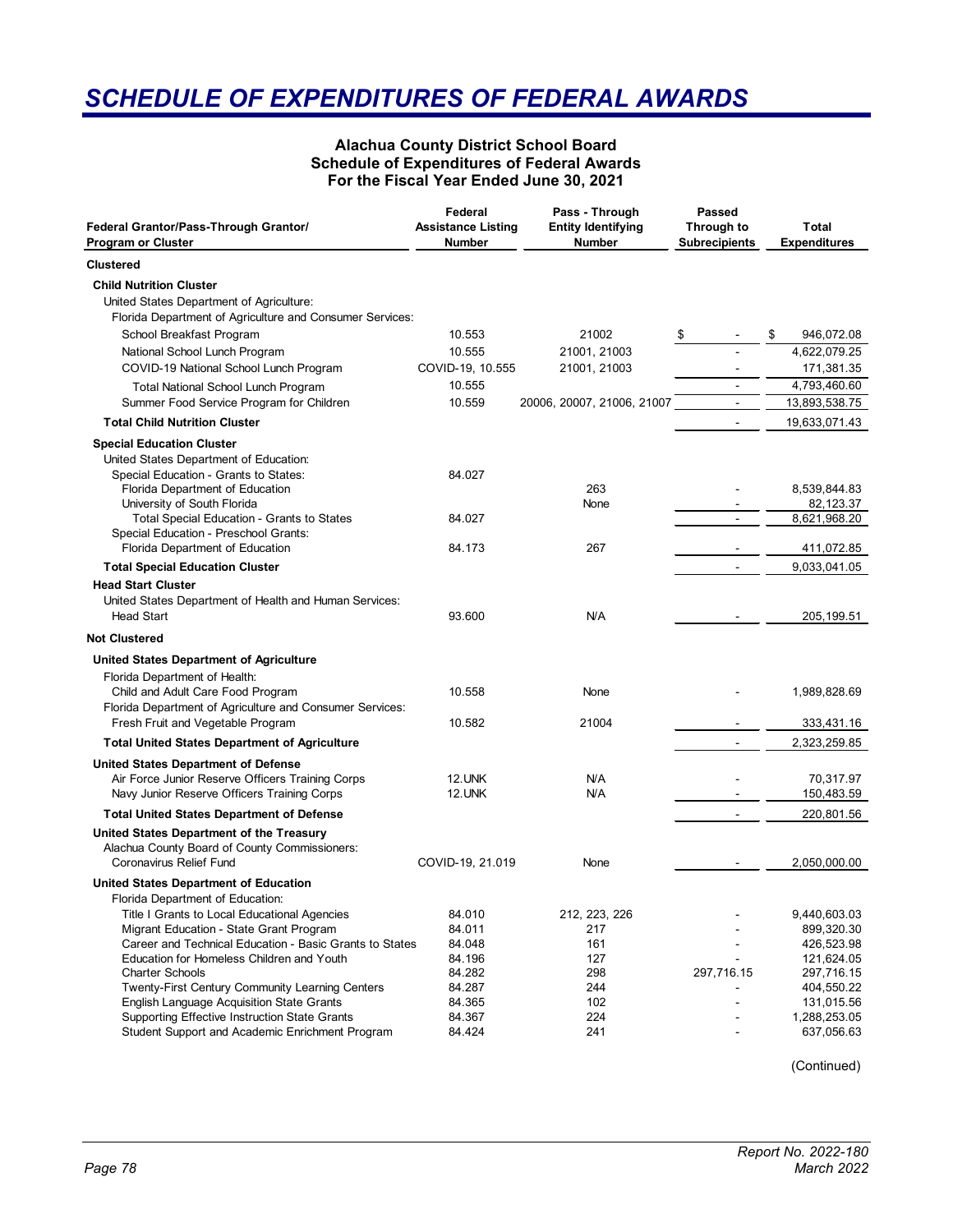#### **Alachua County District School Board Schedule of Expenditures of Federal Awards (Continued) For the Fiscal Year Ended June 30, 2021**

| Federal Grantor/Pass-Through Grantor/<br><b>Program or Cluster</b>                                                                                                                                                                    | Federal<br><b>Assistance Listing</b><br><b>Number</b> | Pass - Through<br><b>Entity Identifying</b><br><b>Number</b> | Passed<br>Through to<br><b>Subrecipients</b> | Total<br><b>Expenditures</b>               |
|---------------------------------------------------------------------------------------------------------------------------------------------------------------------------------------------------------------------------------------|-------------------------------------------------------|--------------------------------------------------------------|----------------------------------------------|--------------------------------------------|
| <b>Not Clustered (Continued)</b>                                                                                                                                                                                                      |                                                       |                                                              |                                              |                                            |
| United States Department of Education (Continued)<br>Florida Department of Education (Continued):<br>Education Stabilization Fund:<br>Governor's Emergency Education Relief Fund                                                      | 84.425<br>COVID-19, 84.425C                           | 123                                                          | \$                                           | 808,703.39                                 |
| Elementary and Secondary School Emergency Relief Fund<br>Total Education Stabilization Fund<br>University of Kansas:<br>Special Education - Technical Assistance and<br>Dissemination to Improve Services and Results<br>for Children | COVID -19, 84.425D<br>84.425<br>84.326                | 124<br>None                                                  |                                              | 12,171,213.73<br>12,979,917.12<br>3,924.18 |
| Total United States Department of Education<br>United States Department of Health and Human Services<br>University of South Florida:                                                                                                  |                                                       |                                                              | 297,716.15                                   | 26,630,504.27                              |
| Temporary Assistance for Needy Families<br><b>Total Expenditures of Federal Awards</b>                                                                                                                                                | 93.558                                                | None                                                         | \$297,716.15                                 | 116.963.75<br>\$60,212,841.42              |

The accompanying notes are an integral part of this Schedule.

- Notes: (1) Basis of Presentation. The accompanying Schedule of Expenditures of Federal Awards (Schedule) includes the Federal award activity of the Alachua County District School Board under programs of the Federal Government for the fiscal year ended June 30, 2021. The information in this Schedule is presented in accordance with the requirements of Title 2 U.S. *Code of Federal Regulations* Part 200, *Uniform Administrative Requirements, Cost Principles, and Audit Requirements for Federal Awards* (Uniform Guidance). Because the Schedule presents only a selected portion of the operations of the District, it is not intended to and does not present the financial position, changes in net position, or cash flows of the District.
	- (2) Summary of Significant Accounting Policies. Expenditures reported on the Schedule are reported on the modified accrual basis of accounting. Such expenditures are recognized following the cost principles contained in the Uniform Guidance, wherein certain types of expenditures are not allowable or are limited as to reimbursement.
	- (3) Indirect Cost Rate. The District has not elected to use the 10 percent de minimis cost rate allowed under the Uniform Guidance.
	- (4) Noncash Assistance National School Lunch Program. Includes \$1,425,575.38 of donated food used during the fiscal year. Donated foods are valued at fair value as determined at the time of donation.
	- (5) Head Start. Expenditures include \$205,199.51 for grant number/program year 04CH4753/06 and this grant was not renewed with the Alachua County School Board.
	- (6) COVID-19 National School Lunch Program. The District incurred \$171,381.35 in expenditures for the National School Lunch Program grant in the 2019-20 fiscal year.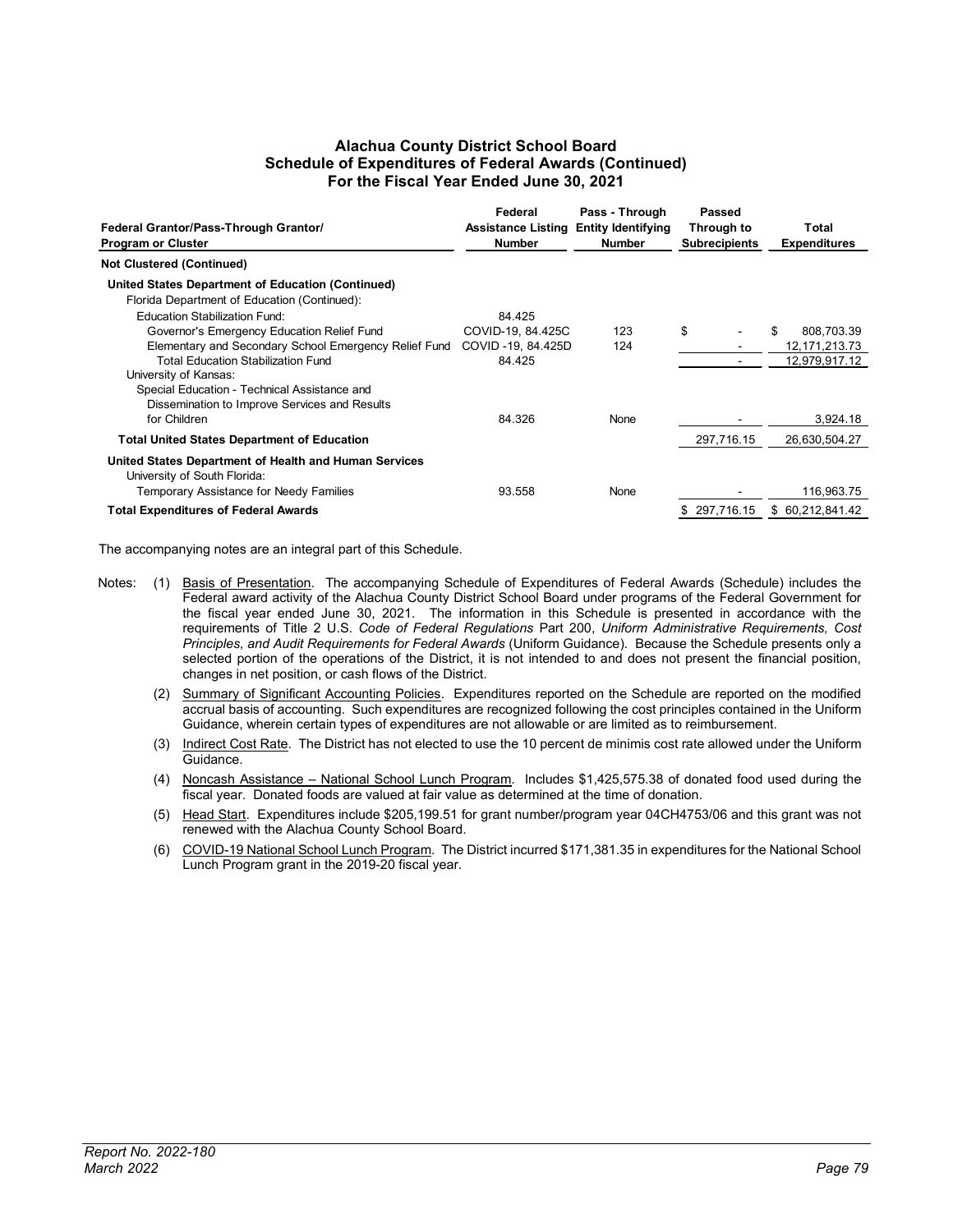

Sherrill F. Norman, CPA Auditor General

# **AUDITOR GENERAL STATE OF FLORIDA**

Claude Denson Pepper Building, Suite G74 111 West Madison Street Tallahassee, Florida 32399-1450



Phone: (850) 412-2722 Fax: (850) 488-6975

The President of the Senate, the Speaker of the House of Representatives, and the Legislative Auditing Committee

## **INDEPENDENT AUDITOR'S REPORT ON INTERNAL CONTROL OVER FINANCIAL REPORTING AND ON COMPLIANCE AND OTHER MATTERS BASED ON AN AUDIT OF FINANCIAL STATEMENTS PERFORMED IN ACCORDANCE WITH** *GOVERNMENT AUDITING STANDARDS*

We have audited, in accordance with the auditing standards generally accepted in the United States of America and the standards applicable to financial audits contained in *Government Auditing Standards* issued by the Comptroller General of the United States, the financial statements of the governmental activities, the aggregate discretely presented component units, each major fund, and the aggregate remaining fund information of the Alachua County District School Board as of and for the fiscal year ended June 30, 2021, and the related notes to the financial statements, which collectively comprise the District's basic financial statements, and have issued our report thereon dated March 18, 2022, included under the heading **INDEPENDENT AUDITOR'S REPORT**. Our report includes a reference to other auditors who audited the financial statements of the school internal funds and the aggregate discretely presented component units, as described in our report on the District's financial statements. This report does not include the results of the other auditors' testing of internal control over financial reporting or compliance and other matters that are reported on separately by those auditors.

## **Internal Control Over Financial Reporting**

In planning and performing our audit of the financial statements, we considered the District's internal control over financial reporting (internal control) as a basis for designing audit procedures that are appropriate in the circumstances for the purpose of expressing our opinions on the financial statements, but not for the purpose of expressing an opinion on the effectiveness of the District's internal control. Accordingly, we do not express an opinion on the effectiveness of the District's internal control.

A *deficiency in internal control* exists when the design or operation of a control does not allow management or employees, in the normal course of performing their assigned functions, to prevent, or detect and correct, misstatements on a timely basis. A *material weakness* is a deficiency, or a combination of deficiencies, in internal control such that there is a reasonable possibility that a material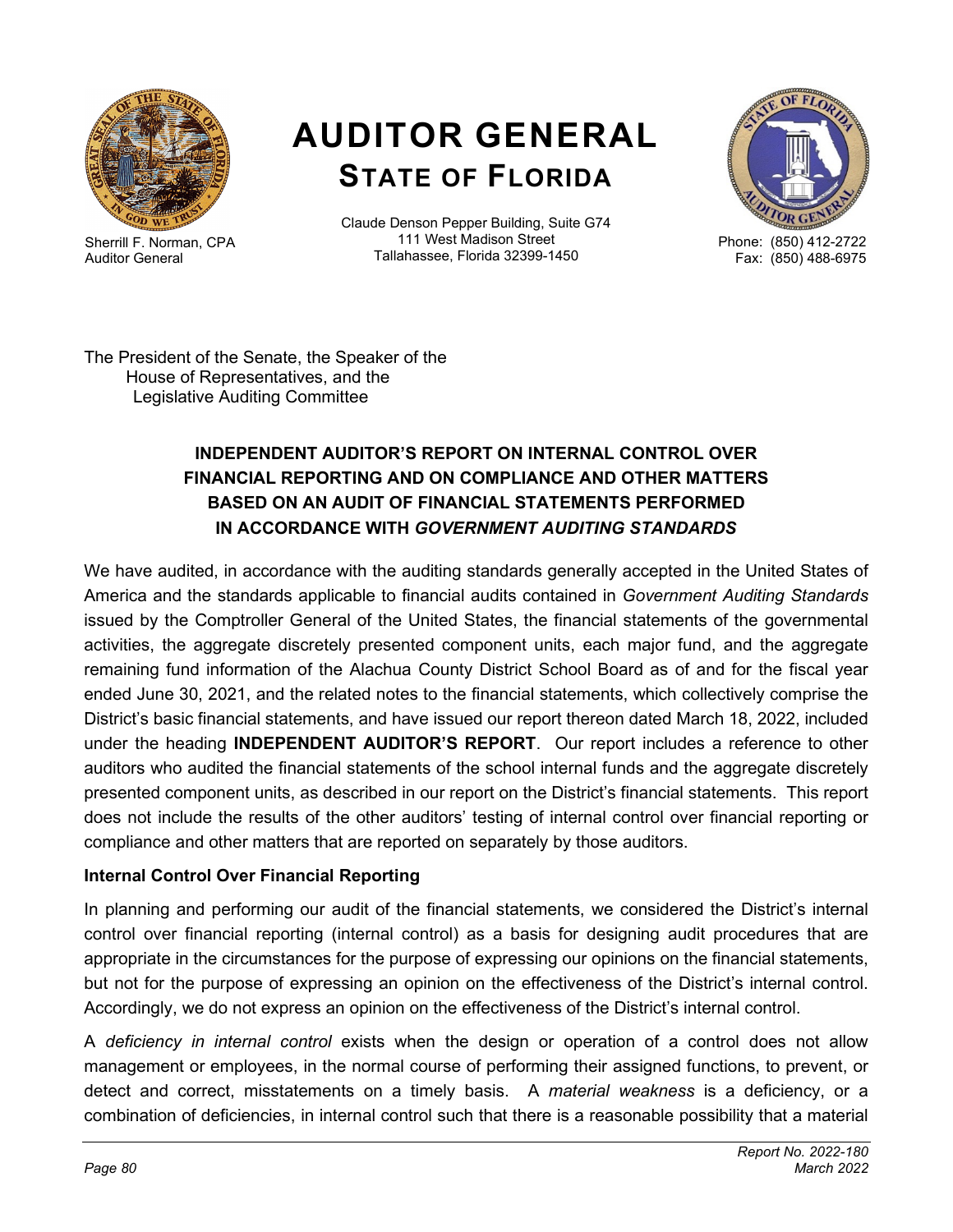misstatement of the District's financial statements will not be prevented, or detected and corrected on a timely basis. A *significant deficiency* is a deficiency, or a combination of deficiencies, in internal control that is less severe than a material weakness, yet important enough to merit attention by those charged with governance.

Our consideration of internal control was for the limited purpose described in the first paragraph of this section and was not designed to identify all deficiencies in internal control that might be material weaknesses or significant deficiencies. Given these limitations, during our audit we did not identify any deficiencies in internal control that we consider to be material weaknesses. However, material weaknesses may exist that have not been identified.

## **Compliance and Other Matters**

As part of obtaining reasonable assurance about whether the District's financial statements are free from material misstatement, we performed tests of its compliance with certain provisions of laws, rules, regulations, contracts, and grant agreements, noncompliance with which could have a direct and material effect on the financial statements. However, providing an opinion on compliance with those provisions was not an objective of our audit and, accordingly, we do not express such an opinion.

We identified a certain additional matter finding which is described on page 86.

## **District's Response to Finding**

The District's response to the additional matter finding identified in our audit is included as District Response on page 86 in Finding No. AM 2021-001. The District's response was not subjected to the auditing procedures applied in the audit of the financial statements and, accordingly, we express no opinion on it.

#### **Purpose of this Report**

The purpose of this report is solely to describe the scope of our testing of internal control and compliance and the results of that testing, and not to provide an opinion on the effectiveness of the District's internal control or on compliance. This report is an integral part of an audit performed in accordance with *Government Auditing Standards* in considering the District's internal control and compliance. Accordingly, this communication is not suitable for any other purpose.

Respectfully submitted,

Sherrill F. Norman, CPA Tallahassee, Florida March 18, 2022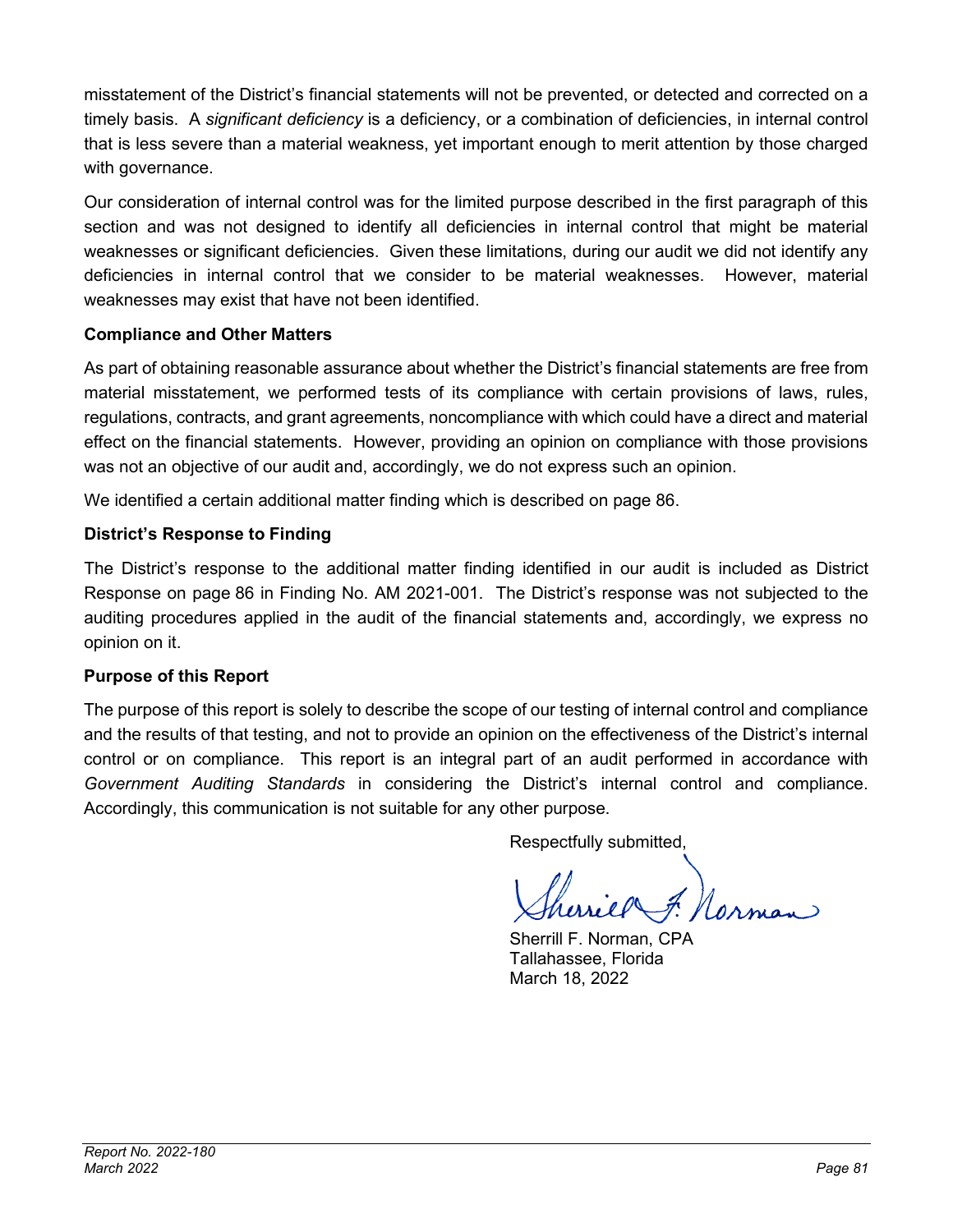

Sherrill F. Norman, CPA Auditor General

# **AUDITOR GENERAL STATE OF FLORIDA**

Claude Denson Pepper Building, Suite G74 111 West Madison Street Tallahassee, Florida 32399-1450



Phone: (850) 412-2722 Fax: (850) 488-6975

The President of the Senate, the Speaker of the House of Representatives, and the Legislative Auditing Committee

## **INDEPENDENT AUDITOR'S REPORT ON COMPLIANCE FOR EACH MAJOR FEDERAL PROGRAM AND REPORT ON INTERNAL CONTROL OVER COMPLIANCE REQUIRED BY THE UNIFORM GUIDANCE**

## **Report on Compliance for Each Major Federal Program**

We have audited the Alachua County District School Board's compliance with the types of compliance requirements described in the *OMB Compliance Supplement* that could have a direct and material effect on each of the District's major Federal programs for the fiscal year ended June 30, 2021. The District's major Federal programs are identified in **SECTION I – SUMMARY OF AUDITOR'S RESULTS** of the accompanying **SCHEDULE OF FINDINGS AND QUESTIONED COSTS**.

#### *Management's Responsibility*

Management is responsible for compliance with Federal statutes, regulations, and the terms and conditions of its Federal awards applicable to its Federal programs.

#### *Auditor's Responsibility*

Our responsibility is to express an opinion on compliance for each of the District's major Federal programs based on our audit of the types of compliance requirements referred to above. We conducted our audit of compliance in accordance with auditing standards generally accepted in the United States of America; the standards applicable to financial audits contained in *Government Auditing Standards*, issued by the Comptroller General of the United States; and the audit requirements of Title 2 U.S. *Code of Federal Regulations* Part 200, *Uniform Administrative Requirements, Cost Principles, and Audit Requirements for Federal Awards* (Uniform Guidance). Those standards and the Uniform Guidance require that we plan and perform the audit to obtain reasonable assurance about whether noncompliance with the types of compliance requirements referred to above that could have a direct and material effect on a major Federal program occurred. An audit includes examining, on a test basis, evidence about the District's compliance with those requirements and performing such other procedures as we considered necessary in the circumstances.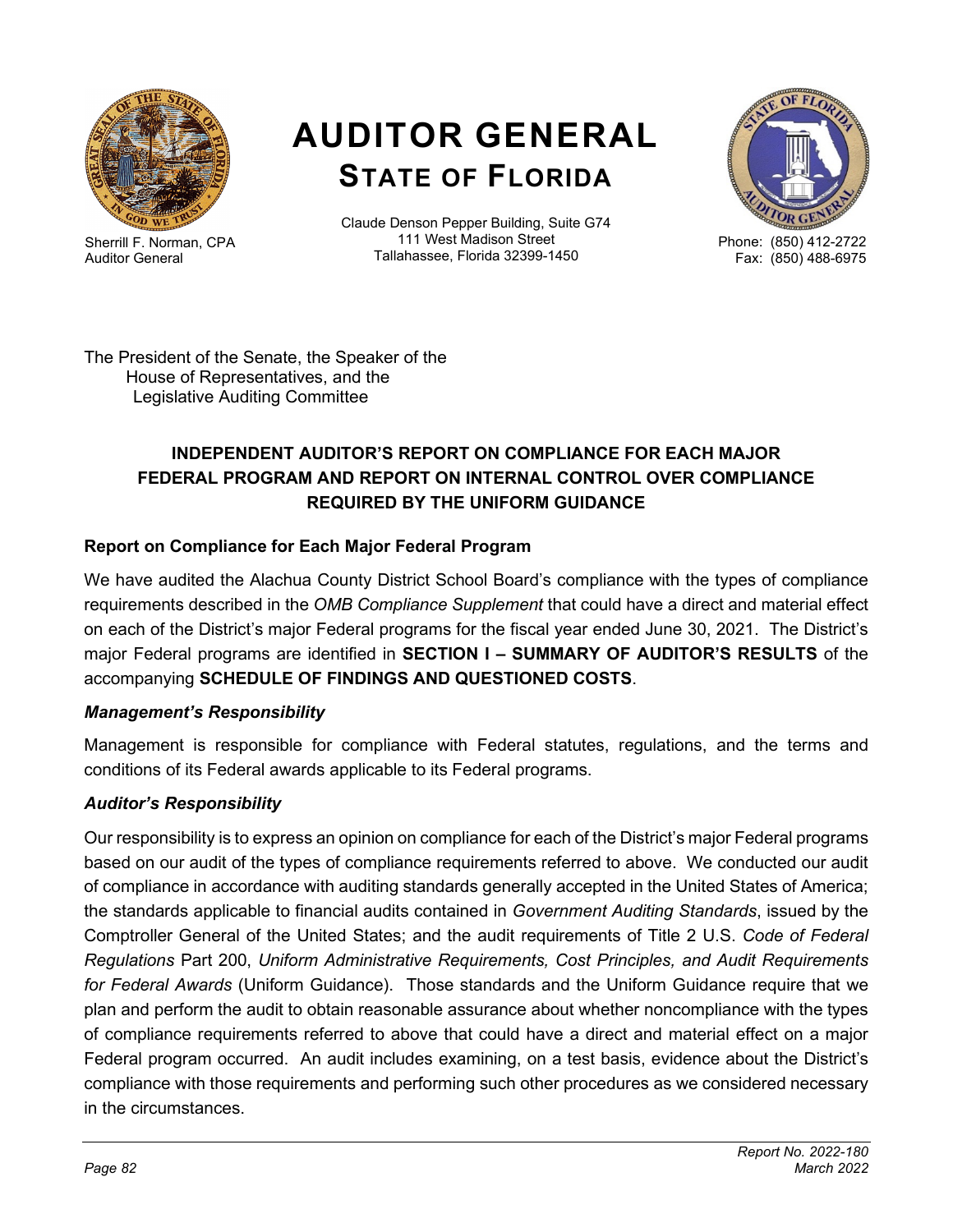We believe that our audit provides a reasonable basis for our opinion on compliance for each major Federal program. However, our audit does not provide a legal determination of the District's compliance.

## *Opinion on Each Major Federal Program*

In our opinion, the District complied, in all material respects, with the types of compliance requirements referred to above that could have a direct and material effect on each of its major Federal programs for the fiscal year ended June 30, 2021.

## **Report on Internal Control Over Compliance**

District management is responsible for establishing and maintaining effective internal control over compliance with the types of compliance requirements referred to above. In planning and performing our audit of compliance, we considered the District's internal control over compliance with the types of requirements that could have a direct and material effect on each major Federal program to determine the auditing procedures that are appropriate in the circumstances for the purpose of expressing an opinion on compliance for each major Federal program and to test and report on internal control over compliance in accordance with the Uniform Guidance, but not for the purpose of expressing an opinion on the effectiveness of internal control over compliance. Accordingly, we do not express an opinion on the effectiveness of the District's internal control over compliance.

A *deficiency in internal control over compliance* exists when the design or operation of a control over compliance does not allow management or employees, in the normal course of performing their assigned functions, to prevent, or detect and correct, noncompliance with a type of compliance requirement of a Federal program on a timely basis. A *material weakness in internal control over compliance* is a deficiency, or a combination of deficiencies, in internal control over compliance, such that there is a reasonable possibility that material noncompliance with a type of compliance requirement of a Federal program will not be prevented, or detected and corrected, on a timely basis. A *significant deficiency in internal control over compliance* is a deficiency, or a combination of deficiencies, in internal control over compliance with a type of compliance requirement of a Federal program that is less severe than a material weakness in internal control over compliance, yet important enough to merit attention by those charged with governance.

Our consideration of internal control over compliance was for the limited purpose described in the first paragraph of this section and was not designed to identify all deficiencies in internal control over compliance that might be material weaknesses or significant deficiencies. We did not identify any deficiencies in internal control over compliance that we consider to be material weaknesses. However, material weaknesses may exist that have not been identified.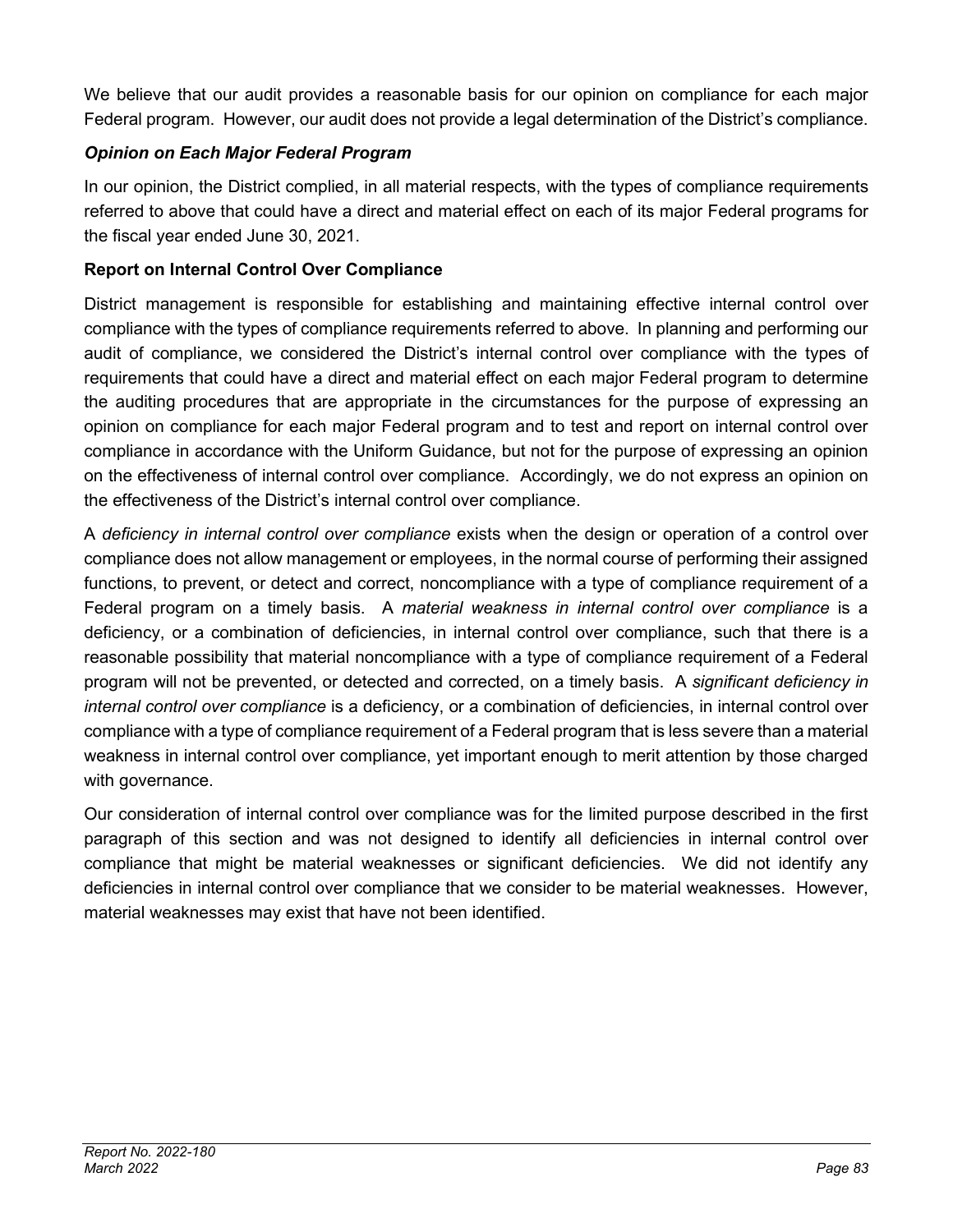The purpose of this report on internal control over compliance is solely to describe the scope of our testing of internal control over compliance and the results of that testing based on the requirements of the Uniform Guidance. Accordingly, this report is not suitable for any other purpose.

Respectfully submitted,

en J. Norman

Sherrill F. Norman, CPA Tallahassee, Florida March 18, 2022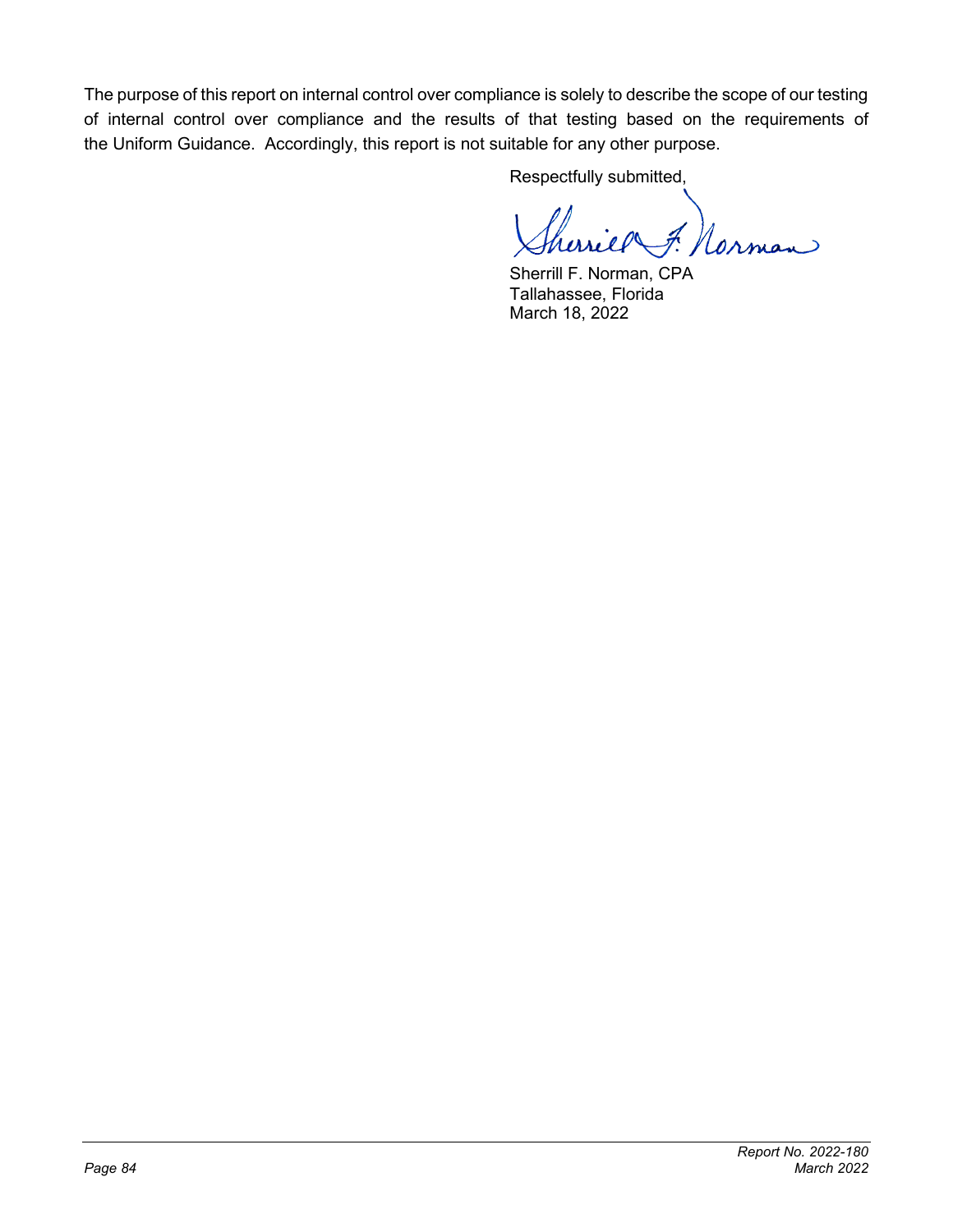# *SCHEDULE OF FINDINGS AND QUESTIONED COSTS*

# SECTION I – SUMMARY OF AUDITOR'S RESULTS

#### **Financial Statements**

| Unmodified                                                                                                   |  |  |
|--------------------------------------------------------------------------------------------------------------|--|--|
|                                                                                                              |  |  |
| <b>No</b>                                                                                                    |  |  |
| None reported                                                                                                |  |  |
| No                                                                                                           |  |  |
|                                                                                                              |  |  |
|                                                                                                              |  |  |
| <b>No</b>                                                                                                    |  |  |
| None reported                                                                                                |  |  |
| Unmodified                                                                                                   |  |  |
| <b>No</b>                                                                                                    |  |  |
|                                                                                                              |  |  |
| Name of Federal Program or Cluster:<br><b>Coronavirus Relief Fund</b><br><b>Education Stabilization Fund</b> |  |  |
| \$1,806,385                                                                                                  |  |  |
| Yes                                                                                                          |  |  |
|                                                                                                              |  |  |

# SECTION II – FINANCIAL STATEMENT FINDINGS

No matters are reported.

# SECTION III – FEDERAL AWARD FINDINGS AND QUESTIONED COSTS

No matters are reported.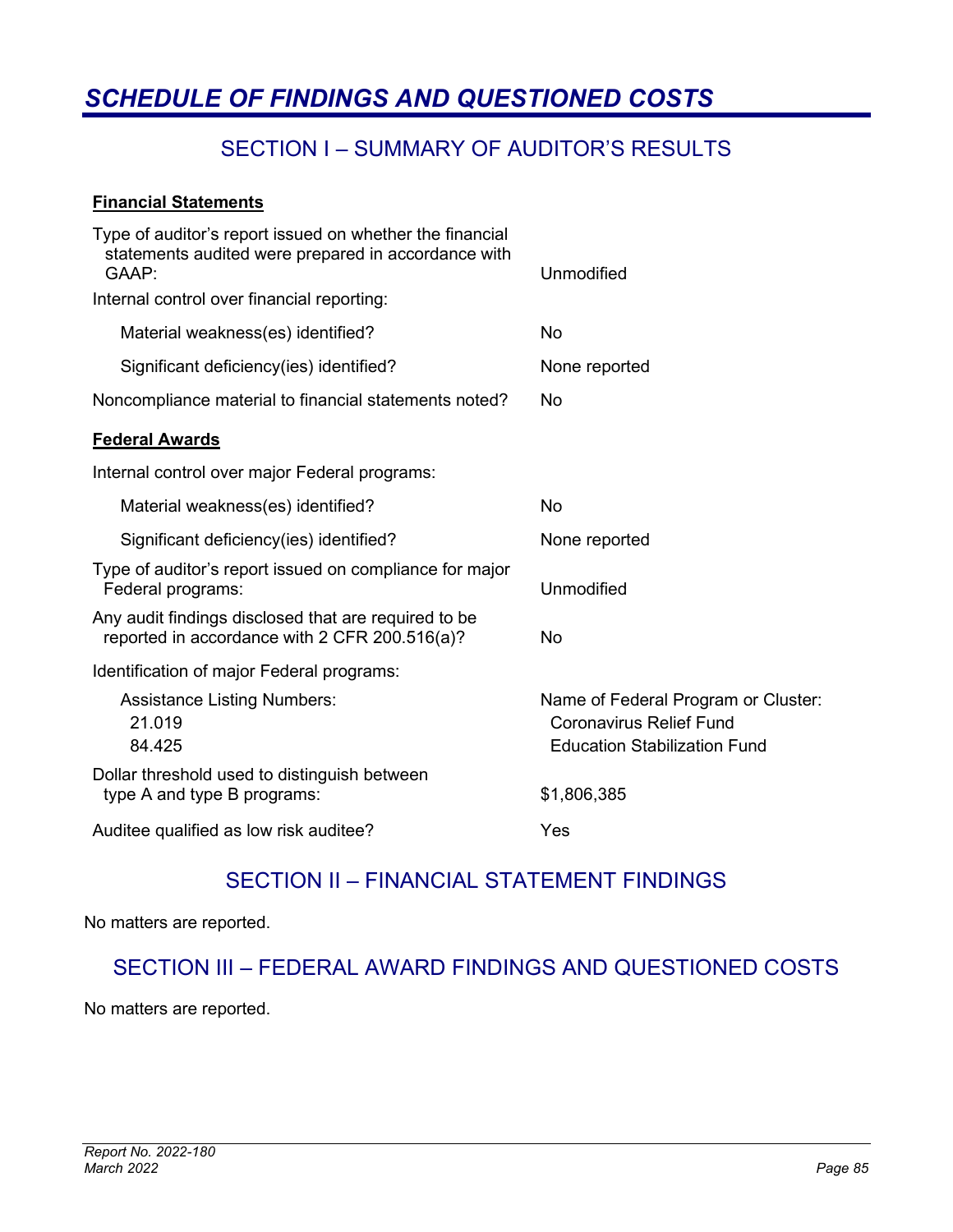# *ADDITIONAL MATTER*

| <b>Finding Number</b>                                | AM 2021-001                                                                                                                                                                                                                                                                                                                                                                                                                                                                                                                                                                                                                                                                                                                                    |
|------------------------------------------------------|------------------------------------------------------------------------------------------------------------------------------------------------------------------------------------------------------------------------------------------------------------------------------------------------------------------------------------------------------------------------------------------------------------------------------------------------------------------------------------------------------------------------------------------------------------------------------------------------------------------------------------------------------------------------------------------------------------------------------------------------|
| <b>Opinion Units</b>                                 | Major Fund: General Fund                                                                                                                                                                                                                                                                                                                                                                                                                                                                                                                                                                                                                                                                                                                       |
| <b>Financial Statements</b><br><b>Account Titles</b> | Not Applicable                                                                                                                                                                                                                                                                                                                                                                                                                                                                                                                                                                                                                                                                                                                                 |
| <b>Fund Names</b>                                    | <b>General Fund</b>                                                                                                                                                                                                                                                                                                                                                                                                                                                                                                                                                                                                                                                                                                                            |
| <b>Adjustment Amounts</b>                            | Not Applicable                                                                                                                                                                                                                                                                                                                                                                                                                                                                                                                                                                                                                                                                                                                                 |
| <b>Statistically Valid Sample</b>                    | Not Applicable                                                                                                                                                                                                                                                                                                                                                                                                                                                                                                                                                                                                                                                                                                                                 |
| <b>Prior Year Finding</b>                            | Not Applicable                                                                                                                                                                                                                                                                                                                                                                                                                                                                                                                                                                                                                                                                                                                                 |
| <b>Finding</b>                                       | District procedures did not always limit expenditures to budgeted amounts,<br>contrary to State law and State Board of Education (SBE) rules.                                                                                                                                                                                                                                                                                                                                                                                                                                                                                                                                                                                                  |
| Criteria                                             | Section 1011.05, Florida Statutes, provides that the official budget shall not be<br>altered, amended, or exceeded except as authorized. In addition, SBE<br>Rule 6A-1.007(2), Florida Administrative Code, provides that no expenditure shall<br>be authorized or obligation incurred that is in excess of budgetary appropriation<br>and requires that the Board approve amendments to the budget whenever the<br>function amounts are changed from the original budget. Also, pursuant to Section<br>1011.06(2), Florida Statutes, the Board adopted Policy 6480, which allows<br>expenditures to exceed budgeted amounts, provided that the Board approves the<br>expenditure by amending the budget at the next scheduled public meeting. |
|                                                      | The process for adopting and amending the budget provides the District a<br>mechanism to plan a level of expenditures to meet its obligations while remaining<br>within available financial resources.                                                                                                                                                                                                                                                                                                                                                                                                                                                                                                                                         |
| <b>Condition</b>                                     | District records show that expenditures were not always limited to budgeted<br>amounts. As of June 30, 2021, General Fund expenditures exceeded the<br>budgeted amounts in four functional categories by \$117 to \$493,026, or a total of<br>\$551,227, and the Board did not amend the budget at a subsequent meeting to<br>authorize the over-expended amounts.                                                                                                                                                                                                                                                                                                                                                                             |
| <b>Cause</b>                                         | District personnel indicated that, due to oversights, certain budget amounts were<br>not increased during preparation of the budget schedule for the 2020-21 fiscal<br>year annual financial report that was provided to the Board for approval. In<br>addition, separate budget amendments to cover the over-expended amounts<br>were not presented to the Board for approval.                                                                                                                                                                                                                                                                                                                                                                |
| <b>Effect</b>                                        | The District assigned and unassigned fund balance for the General Fund totaled<br>\$21,717,257. Notwithstanding, without properly monitoring and amending the<br>budget to meet changing financial circumstances, the District's ability to meet<br>current financial obligations could be hindered.                                                                                                                                                                                                                                                                                                                                                                                                                                           |
| Recommendation                                       | The District should enhance budgetary procedures by closely monitoring District<br>activities to ensure that expenditures are limited to budgeted amounts as required<br>by State law, SBE rules, and Board policies.                                                                                                                                                                                                                                                                                                                                                                                                                                                                                                                          |
| <b>District Response</b>                             | The District has procedures for year-end closure of the general ledger which<br>includes review of function level budgets and expenditures to ensure compliance<br>with Section 1011.05, Florida Statutes, and State Board of Education rules. The<br>District will ensure compliance with these established procedures.                                                                                                                                                                                                                                                                                                                                                                                                                       |

# **BUDGETARY CONTROLS**